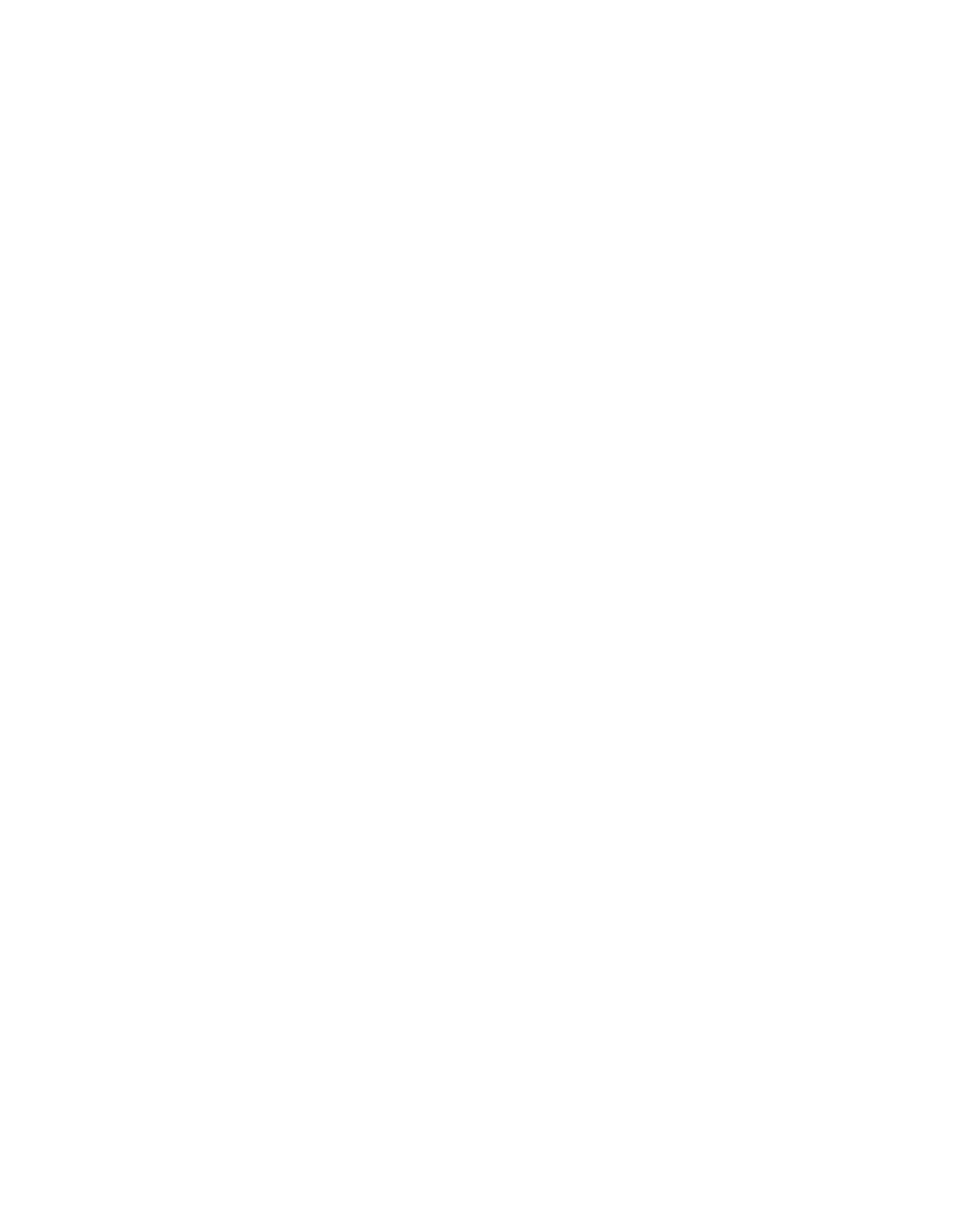# Chart Informational Guide

An appropriate benchmark system is utilized to highlight positive findings and better recognize areas requiring Improvement.

Above 90% Benchmark - **Meets Expectations** Between 80%-90% - **Satisfactory** Below 80% - **Requires Action** No chart information - **No data this quarter**

## **Data Utilization & Provider Response**

Per the Pennsylvania HealthChoices Program, the C/FST data is designed to be utilized as an additional input to the provider's existing internal quality improvement processes. Additionally, the provider is to review their quarterly and year-to-date data and respond with actions your organization will take to improve any indicator that has at least five (5) year-to-date completed interviews/surveys and is below the 80% benchmark. Please utilized the enclosed provider response template

# **\*Please note that no written response is required for 1st quarter survey results, nor for any YTD score that**

|  |  |  | was skewed below benchmark due to the results of only one quarter. |
|--|--|--|--------------------------------------------------------------------|
|  |  |  |                                                                    |

| <b>Counts</b>                                            | 2019/2020           | What quarter is it? |                         |       |                  |  |
|----------------------------------------------------------|---------------------|---------------------|-------------------------|-------|------------------|--|
| <b>Break %</b><br>Respondents                            | <b>YTD</b><br>Total | 1stQ<br>Jul-Sept    | 2ndQ<br>Oct-Dec Jan-Mar | 3rd Q | 4th Q<br>Apr-Jun |  |
| (N/A) responses reduce total                             |                     |                     |                         |       |                  |  |
| The people I spoke to at<br>Community Care were helpful. |                     |                     |                         |       |                  |  |
| Yes                                                      | 100.0%              | 100.0%              |                         |       |                  |  |
| No                                                       |                     |                     |                         |       |                  |  |

**100% of target rate Y\_T\_D Meets Expectations**

**Not all charts are benchmarked.** Benchmarked charts are identified by one of three colors (green, yellow, or red) directly below the chart. **If you have 5 or more surveys Y-T-D, the benchmark will determine if you need to respond.** (See sample above).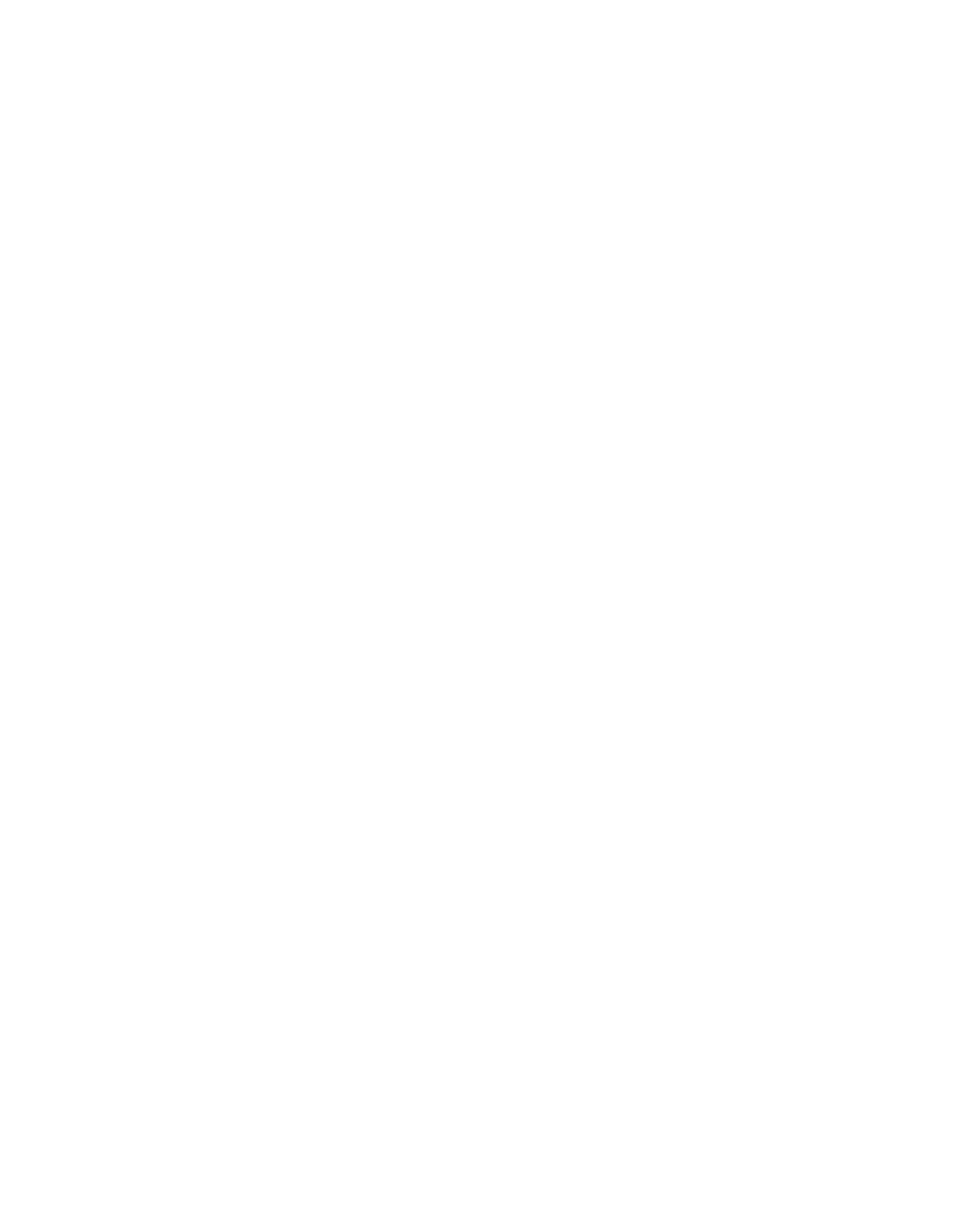# Introduction

The **Somerset-Bedford Consumer/Family Satisfaction Team (C/FST)** is a county-wide program mandated under Appendix L of the Pennsylvania HealthChoices Program to obtain input from individuals and caregivers receiving treatment from publicly funded mental health and drug & alcohol services.

The C/FST is required to be independent and unbiased, although it does seek input from the county (primary contractor), the Managed Care Organization (the insurance company) and treatment providers, as well as individuals being treated and other stakeholders in designing its data collection processes and interview questionnaires.

Individuals receiving treatment are interviewed and asked for their opinions (perceptions) of the ease of accessing treatment, their treatment experiences, their perception of provider recovery orientation practices and treatment outcomes. They are also asked about issues or problems.

The C/FST produces a quarterly report starting with the 1st Quarter produced in April for the January-March period and ending with a 4th Quarter produced in January for the October-December period which also includes the annual report as quarter-to-quarter and year-to-date results are tracked and compared.

The county, MCO and providers are asked to utilize the C/FST data as an additional input into their internal quality improvement processes to support both system and treatment outcomes.

# **How this report is organized:**

The 1st Section covers adults (age 21 and above) interviewed for the present quarter, while the 2nd Section covers family/caregivers (of a child under age 14) receiving treatment and the 3rd Section covers Youths (between the ages of 14 and 21) receiving treatment.

The first two pages of Adult, Family and Youth sections contain a C/FST analysis of interviews/surveys achieved for that quarter, changes in sample characteristics, findings and recommendations.

Some questions provide for an opportunity for the respondent to give literal comments and these are shown under the question, if any additional comments were made.

The last page of the Adult, Family and Youth sections each have an Index Table that lists all the charts utilized with that section by name and page number.

Page 113 – is a Provider Comment Section and will list provider comments received in response to the previous quarter report. Typically, these comments are in response to areas receiving year-to-date percentage that are under the established benchmarks and have had at least five (5) individuals interviewed.

Page 114 – is an MCO Comment Section and functions the same as the provider comment section with the distinction being the MCO is more focused on systemic delivery outcome and issues across the network, while individual providers are focused on their own results.

Pages 115-118 -are important Technical Notes that addresses target sample size, survey/interview processes, data analysis and reporting, benchmarking and data limitations.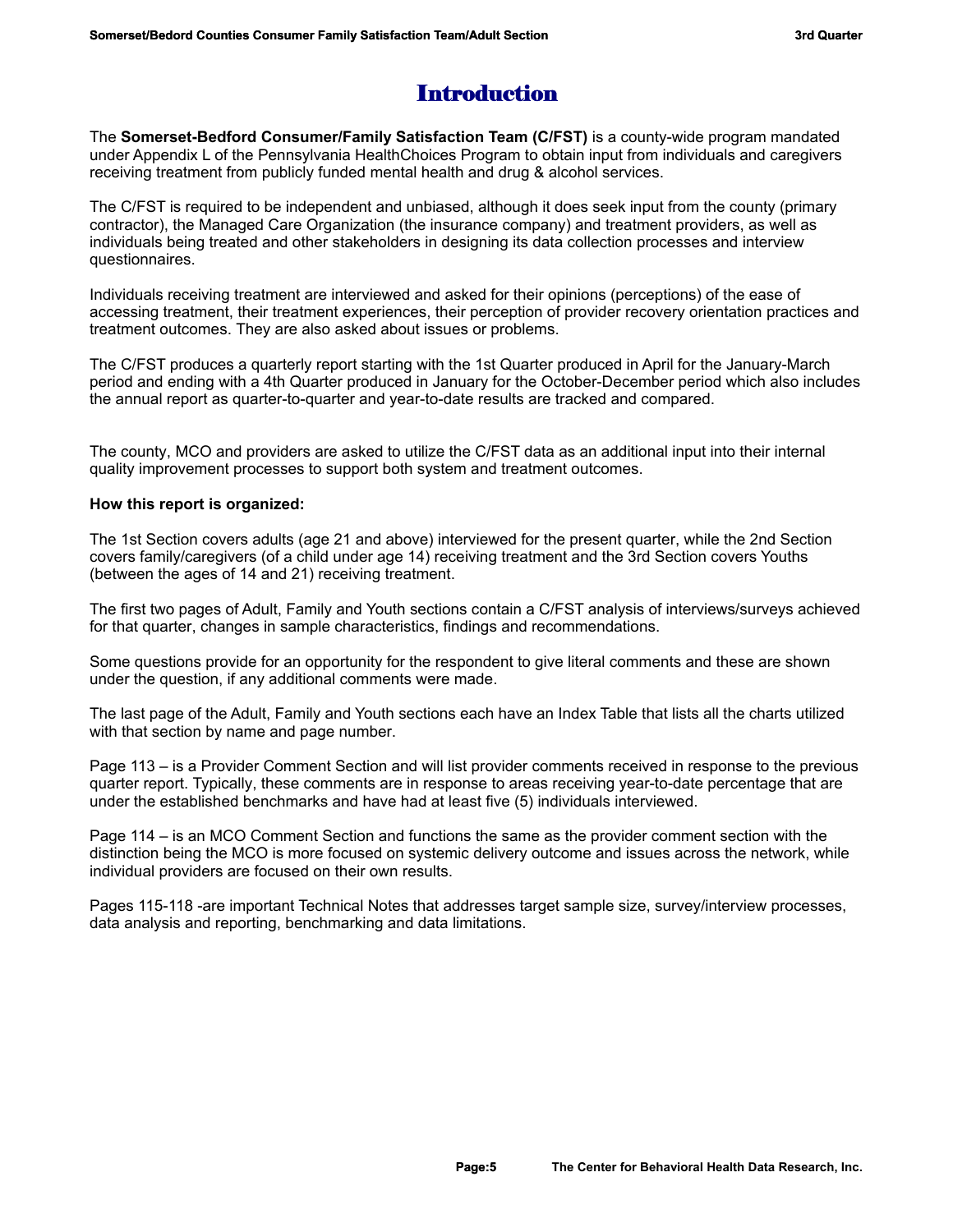# Adult Survey Findings

# **Somerset Bedford C/FST – 3rd Quarter Performance**

This 3rd Quarter Somerset-Bedford C/FST Report covers the period between July and September 2020 and provides details on the 135 adult, 74 family and 31 youth (240 total) interviews that were completed.

Face-to-face interviews/surveys have been suspended due to the Covid-19 environment and restrictions.

## **Adult Survey Process & Findings**

This 3rd Quarter Somerset-Bedford Counties C/FST Report covers the period between July and September 2020 and provides detail on the 135 adults interviews/surveys that were completed.

## **Survey Results & Variations on Sample Characteristics**

Variations in sample characteristics between quarters is represented so that the reader may infer what influences, if any, these variations may have had on member response ratings.

## **3rd Quarter Adult Sample Characteristics versus Previous Quarter Comparison:**

- 1. Face to face interviews/surveys suspended.
- 2. Lower percentage of female respondents –66% (89 of 135) versus 75% (89 of 119).
- 3. Lower percentage of respondents in the age range of 55-64 –0% (0 of 135) versus 48% (57 of 119).
- 4. Lower percent of MH only (includes medication mgt) 87% (118 of 135) versus 98% (116 of 119).
- 5. Higher ratio less than six months' treatment from provider– 11% (15 of 135) versus 3% (4 of 119).
- 6. Lower percent treatment services over 4 years same provider 34% (46 of 135) versus 53% (63 of 119).

## **Findings Overview**

1. Adult satisfaction with Community Care in the 3rd Quarter continues to be good with 97% (28 of 29, excludes 106 "not applicable") of adults reported *"The people I spoke to at Community Care were helpful."* This indicator was 100% (34 of 34, excluding 85 "not applicable") for the previous quarter.

2. Two of Community Care's satisfaction indicators were 84% for the 3rd quarter compared to 82% and 84% for the previous quarter. These indicators were *"Are you aware that you can file a complaint if needed,"* and *"Are you aware that you can file a grievance if needed?"* The two adult members that reported using Community Care's complaint or grievance process were both 100% satisfied with the process.

3. The two lowest indicators were 46% (62 of 135) *"Do you know who Community Care is?"* consistent with 45% (53 of 119) in the previous quarter and *"Do you know where to find the number to call Community Care with questions or concerns"* at 64% (87 of 135).

4. Surveyed adults are generally pleased with *Access* to provider treatment services having 90% to 96% level of satisfaction in both satisfaction indicators covering *"I feel I was able to get the help I needed within a reasonable amount of time"* and *"I was made aware of the availability of different providers for this service and given a choice."* 

5. Surveyed adults are also generally pleased with their provider *Treatment Experiences*, rating all four of the indicators of satisfaction from 88% to 95%. These include, *"The treatment I am receiving meets my needs," "My provider has talked with me about community supports and other options that are available." "Provider helped me create a plan to deal with any problems I have"* and *"As appropriate, my providers work together and share information to provide me the best possible care."*

6. Surveyed adults continue to be pleased with their provider *Recovery Oriented Practices* rating all six indicators in the range of 82% to 96%. These include *"Staff treats me with respect and sees me as an equal in my treatment program," "I was encouraged to use consumer-run programs," "My provider asked me what goals would help me achieve a happy life," "My provider acknowledges and rewards me for even small steps toward achieving my goals," "My treatment is developed around my specific needs,"* and *"I have been given clear information on who to contact if I need immediate help between appointments."*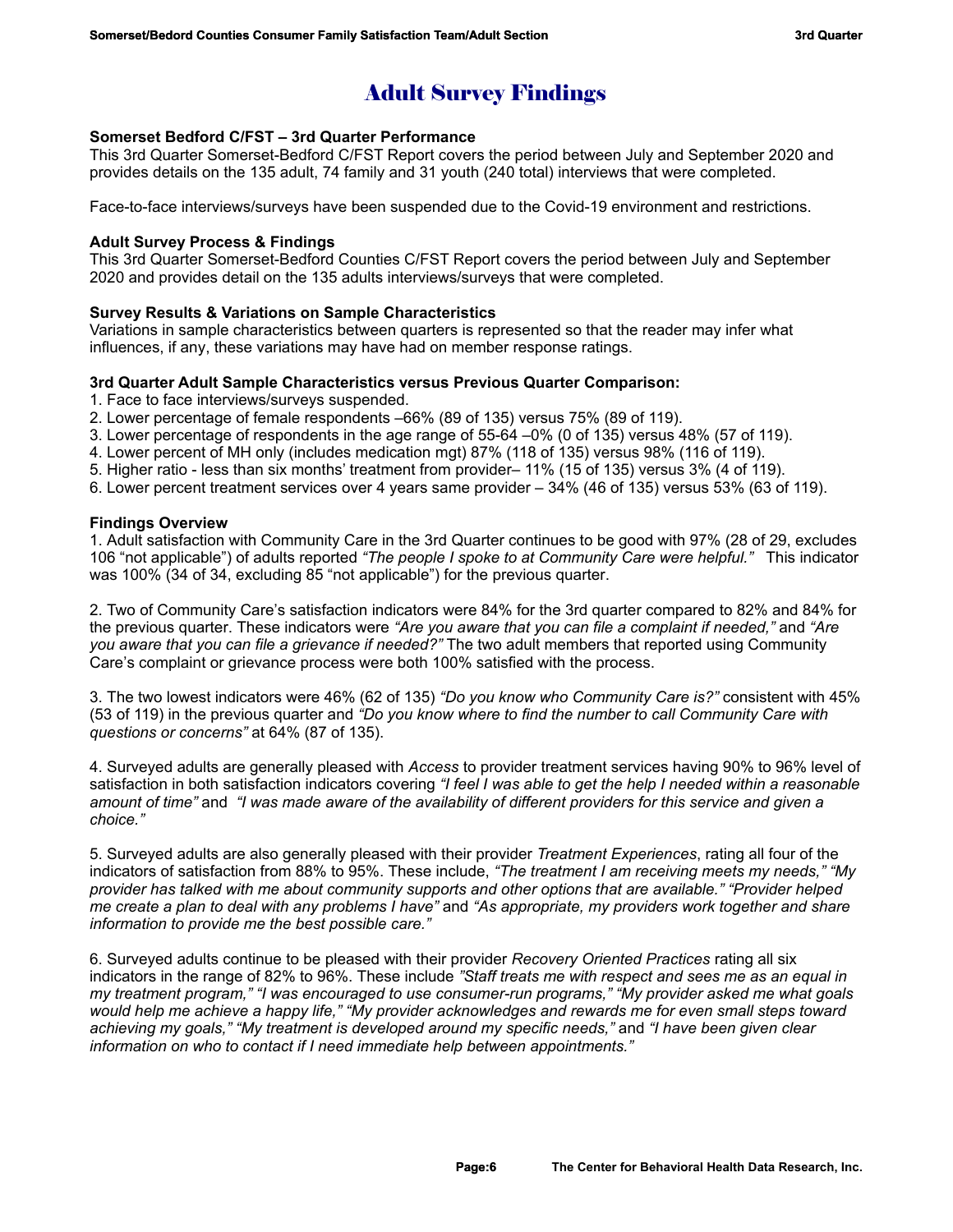7. Adult perception of *Treatment Outcomes* was 94% to 99% in all four indicators. These indicators have been consistently in the ninety percent level of satisfaction and this quarter represents another improvement in that adult service recipients believe they *"deal more effectively with daily problems," "feel more hopeful about the future," "believe that they can get better,"* and *"are improving with treatment."*

8. 7% (10 of 135) of interviewed adults, compared to 6% (7 of 119) in the previous quarter, reported having issues or problems with their provider. 70% (7 of 10) chose not to take any action. Only one member was concerned with how the provider would react. See *Q2 Literal Comments* on Pages 34 regarding how members handled their provider related problems.

## **Recommendations Overview**

1. *Q17, My Provider has talked to me about a Mental Health Advance Directive*, was 51% (64 of 126, excluding 9 "not applicable") compared to 62% (71 of 114, excluding 5 "not applicable.") in the previous quarter. However, *Q18 "Do you have a Mental Health Advance Directive* remained at 25% (34 of 135) compared to 25% (30 of 89) in the previous quarter. These are historically low and deserve continued review and discussion aimed at improving.

Another way of looking at the data is that 53%, (34 adult members of the 64) that reported their provider talked to them about a Mental Health Advance Directive had one. Although that direct correlation cannot always be made. Members are sometimes responsive to provider discussion in this area and work should be directed toward improving the positive response rate in Q18.

2. Adult responses to the C/FST question Q40 regarding WRAP indicates that just 57% (77 of 135) of adults interviewed this quarter, compared to 64% (76 of 119) in the previous quarter, knew what a WRAP is. However, 79% (61 of the 77) that knew what a WRAP is, also reported having a WRAP. This is consistent to the 77% (59 of 76) in the previous quarter. This also appears to underscore, as with the Mental Health Advance Directive, that more members have one if the member is informed and supported on the topic.

## **Adult – Member Request for Assistance**

Upon completing the survey, 2% (3 of 135) of adult members surveyed, compared to 2% (2 of 119) in the previous quarter, expressed interest in having a provider or MCO concern or issue they shared during the interview referred for immediate handling by BHSSBC.

## **Quality Audits**

Periodically, random quality audits are performed which has the dual purpose of obtaining member feedback regarding the survey process plus confirming the integrity of the survey.

During the 3rd Quarter, 45 adult quality audits were performed. 98% (44 of 45) of adults felt the length of the survey and number of questions were satisfactory. Just 2% (1 of 45) felt the length of questionnaire and number of survey questions too long. 100% (45 of 45) of adults were satisfied with the survey process and 100% (45 of 45) of adults felt ok or good about being contacted.

# **Adult Comments:**

*"I am happy to help" "Surveyor was really, really nice."*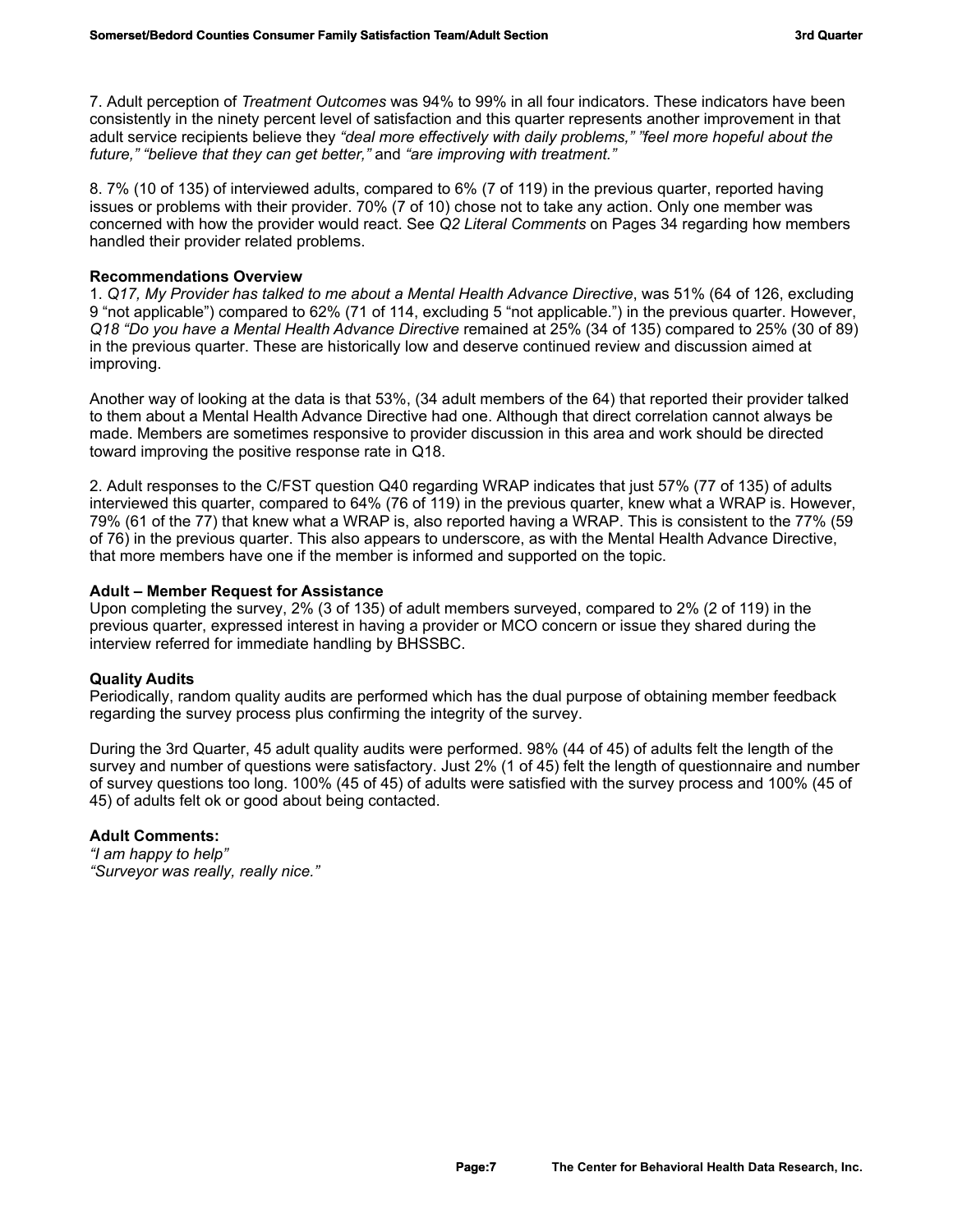# Adult Demographics

## **Adult Type of Survey Q4**

| <b>Counts</b>                        | 2019/2020                  | What quarter is it? |                                                                   |                   |  |  |
|--------------------------------------|----------------------------|---------------------|-------------------------------------------------------------------|-------------------|--|--|
| <b>Break %</b><br><b>Respondents</b> | <b>YTD</b><br><b>Total</b> |                     | 1st Quart- 2nd Quart- 3rd Quart-<br>er Jan-M er April-J er July-S |                   |  |  |
|                                      | 351                        | 97                  | 119                                                               | 135               |  |  |
| What type of survey is it?           |                            |                     |                                                                   |                   |  |  |
| Phonel                               | 314<br>89.5%               | 60<br>61.9%         | 119<br>100.0%                                                     | 135<br>100.0%     |  |  |
| <b>Face to Facel</b>                 | 37<br>10.5%                | 37<br>38.1%         |                                                                   | $\qquad \qquad -$ |  |  |

# **Adult County Q5**

| <b>Counts</b>                           | 2019/2020                  | <b>What quarter is it?</b> |                                   |                                    |  |  |
|-----------------------------------------|----------------------------|----------------------------|-----------------------------------|------------------------------------|--|--|
| <b>Break %</b><br><b>Respondents</b>    | <b>YTD</b><br><b>Total</b> |                            | Jan-March er April-J r July-Sept. | 1st Quarter 2nd Quart- 3rd Quarte- |  |  |
|                                         | 351                        | 97                         | 119                               | 135                                |  |  |
| What county does the member<br>live in? |                            |                            |                                   |                                    |  |  |
| Somerset                                | 180<br>51.3%               | 41<br>42.3%                | 59<br>49.6%                       | 80<br>59.3%                        |  |  |
| <b>Bedford</b>                          | 171<br>48.7%               | 56<br>57.7%                | 60<br>50.4%                       | 55<br>40.7%                        |  |  |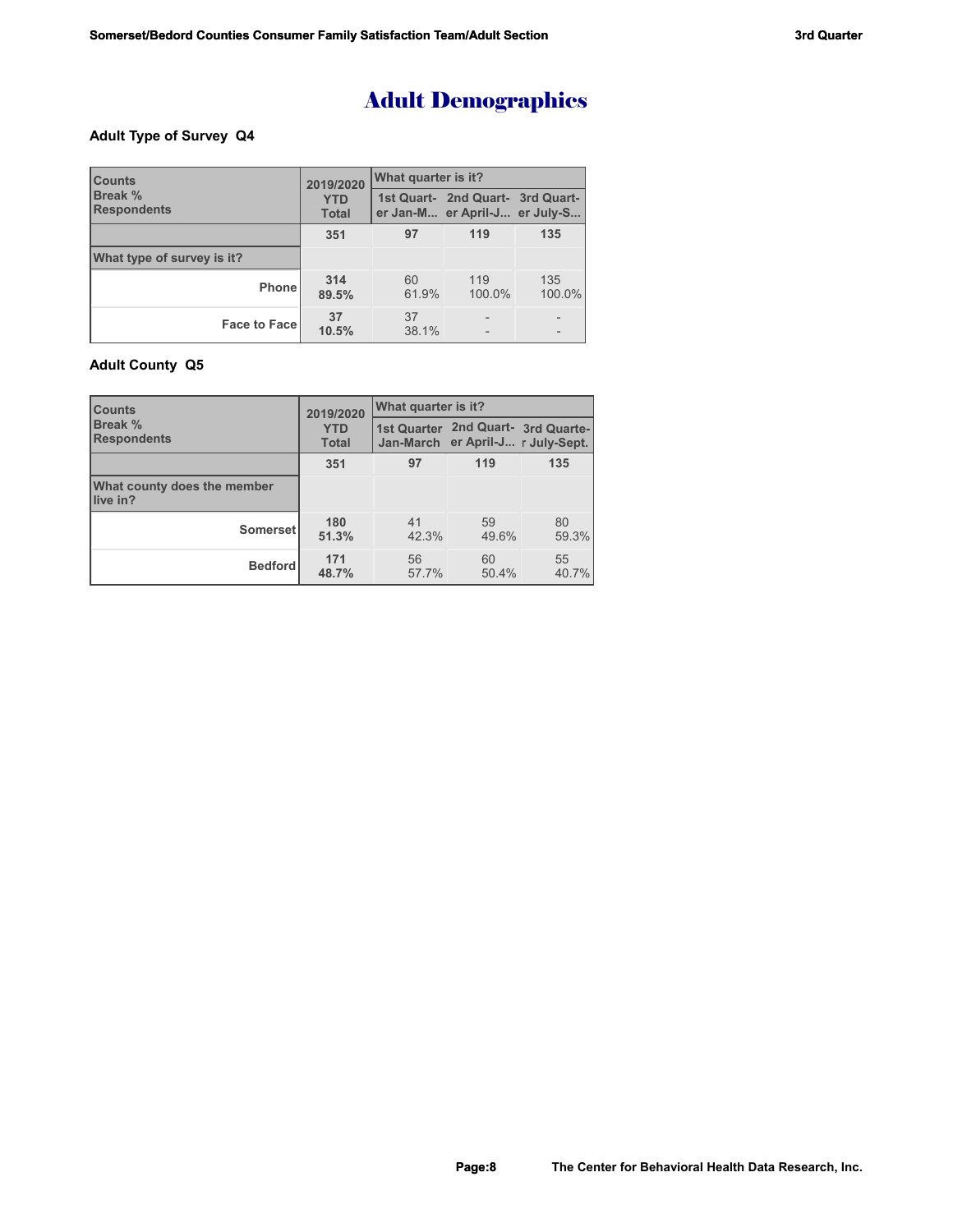# **Adult Zip Code Q6**

| <b>Counts</b>                 |                                  | What quarter is it? |                                                               |                        |  |
|-------------------------------|----------------------------------|---------------------|---------------------------------------------------------------|------------------------|--|
| Break %<br><b>Respondents</b> | 2019/2020<br><b>YTD</b><br>Total | 1st<br>Quarter      | 2 <sub>nd</sub><br>Quarter<br>Jan-March April-June July-Sept. | 3rd<br>Quarter         |  |
|                               | 351                              | 97                  | 119                                                           | 135                    |  |
| What is your zip code?        |                                  |                     |                                                               |                        |  |
| 15522 Bedford                 | 56<br>16.0%                      | 21<br>21.6%         | 22<br>18.5%                                                   | 13<br>9.6%             |  |
| 15537 Everett                 | 27<br>7.7%                       | 11<br>11.3%         | $\overline{7}$<br>5.9%                                        | 9<br>6.7%              |  |
| 16678 Saxton                  | 17<br>4.8%                       | 6<br>6.2%           | 2<br>1.7%                                                     | 9<br>6.7%              |  |
| 15554 New Paris               | 1<br>0.3%                        | 1<br>1.0%           |                                                               |                        |  |
| 15533 Breezewood              | 9<br>2.6%                        | 3<br>3.1%           | 2<br>1.7%                                                     | 4<br>3.0%              |  |
| 15521 Alum Bank               | 3<br>0.9%                        |                     | 1<br>0.8%                                                     | 2<br>1.5%              |  |
| 15545 Hyndman                 | 8<br>2.3%                        | 2<br>2.1%           | 3<br>2.5%                                                     | 3<br>2.2%              |  |
| 15550 Manns Choice            | 5<br>1.4%                        | 1<br>1.0%           | 4<br>3.4%                                                     |                        |  |
| 16679 Six Mile Run            | $\overline{7}$<br>2.0%           | 1<br>1.0%           | 2<br>1.7%                                                     | 4<br>3.0%              |  |
| 16667 Osterburg               | 5<br>1.4%                        |                     | 1<br>0.8%                                                     | 4<br>3.0%              |  |
| 16695 Woodbury                | 1<br>0.3%                        | 1<br>1.0%           |                                                               |                        |  |
| 15963 Windber                 | 26<br>7.4%                       | 5<br>5.2%           | 8<br>6.7%                                                     | 13<br>9.6%             |  |
| 15552 Meyersdale              | 15<br>4.3%                       | 3<br>3.1%           | 5<br>4.2%                                                     | 7<br>5.2%              |  |
| <b>15530 Berlin</b>           | 9<br>2.6%                        |                     | 4<br>3.4%                                                     | 5<br>3.7%              |  |
| 15531 Boswell                 | 6<br>1.7%                        | 1<br>1.0%           | 3<br>2.5%                                                     | 2<br>1.5%              |  |
| 15557 Rockwood                | 9<br>2.6%                        | 3<br>3.1%           | 4<br>3.4%                                                     | $\overline{2}$<br>1.5% |  |
| 15424 Confluence              | 4<br>1.1%                        |                     | 4<br>3.4%                                                     |                        |  |
| 15541 Friedens                | 5<br>1.4%                        | 1<br>1.0%           | $\overline{2}$<br>1.7%                                        | $\overline{2}$<br>1.5% |  |
| 15926 Central City            | 3 <sup>2</sup><br>0.9%           |                     | 2<br>1.7%                                                     | $\mathbf{1}$<br>0.7%   |  |
| 15905 Johnstown               | $\overline{7}$<br>2.0%           | 1<br>1.0%           |                                                               | 6<br>4.4%              |  |
| 15928 Davidsville             | 3 <sup>2</sup><br>0.9%           |                     | $\overline{2}$<br>1.7%                                        | $\mathbf{1}$<br>0.7%   |  |
| 15501 Somerset                | 69<br>19.7%                      | 19<br>19.6%         | 18<br>15.1%                                                   | 32<br>23.7%            |  |
| other                         | 56<br>16.0%                      | 17<br>17.5%         | 23<br>19.3%                                                   | 16<br>11.9%            |  |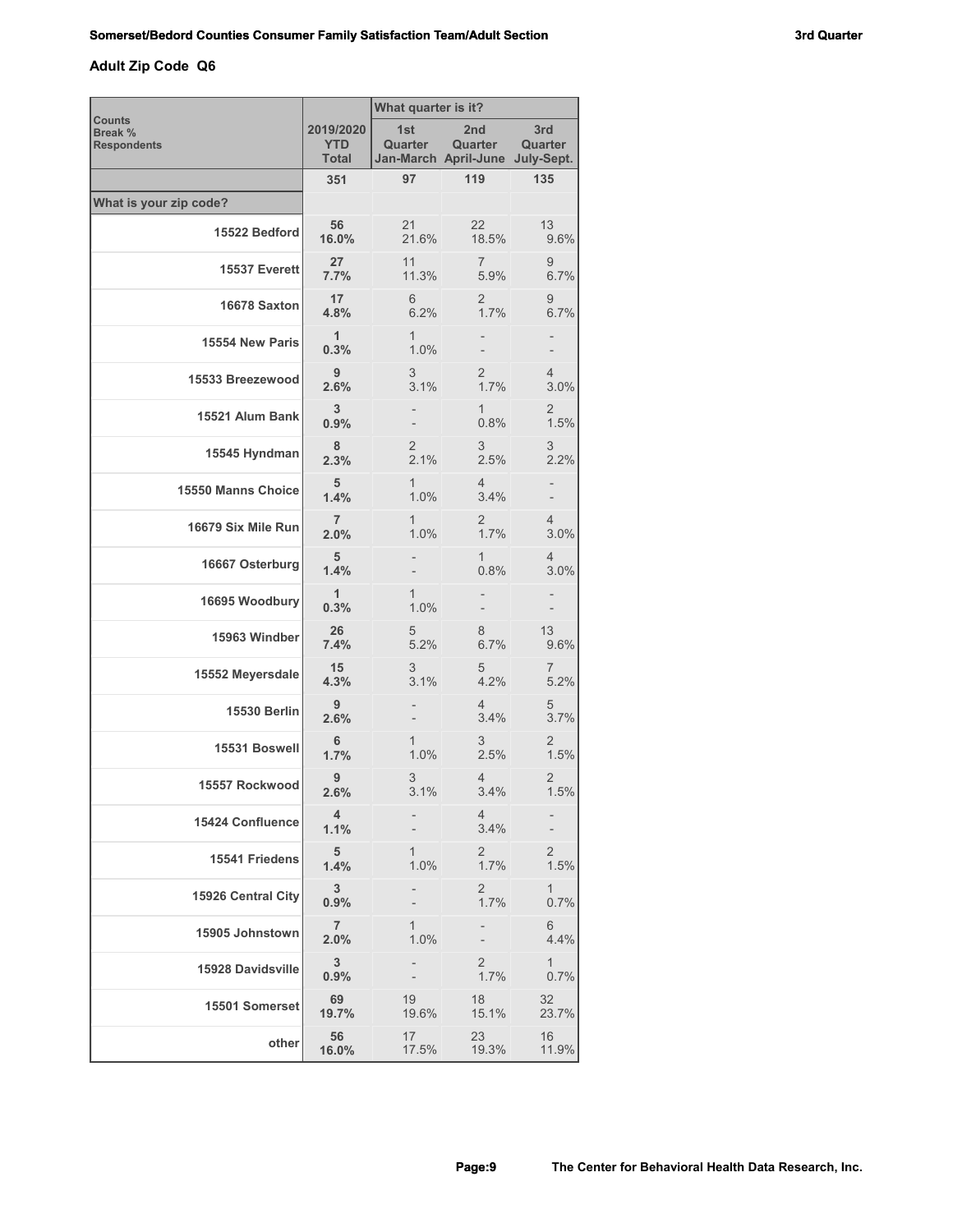# Adult Demographics

### **Adult Gender Q7**

| <b>Counts</b>                           | 2019/2020                  | What quarter is it?      |                                                                           |                          |          |  |
|-----------------------------------------|----------------------------|--------------------------|---------------------------------------------------------------------------|--------------------------|----------|--|
| Break %<br><b>Respondents</b>           | <b>YTD</b><br><b>Total</b> |                          | 1st Quarter 2nd Quarte- 3rd Quarter 4th Quarter<br>Jan-March r April-June | July-Sept.               | Oct-Dec. |  |
|                                         | 351                        | 97                       | 119                                                                       | 135                      |          |  |
| What is your gender?                    |                            |                          |                                                                           |                          |          |  |
| <b>Male</b>                             | 95<br>27.1%                | 19<br>19.6%              | 30<br>25.2%                                                               | 46<br>34.1%              |          |  |
| Female                                  | 256<br>72.9%               | 78<br>80.4%              | 89<br>74.8%                                                               | 89<br>65.9%              |          |  |
| Does not identify with either<br>gender | $\blacksquare$             | $\overline{\phantom{a}}$ |                                                                           | $\overline{\phantom{a}}$ |          |  |
| <b>Refused to answer</b>                |                            |                          |                                                                           | $\overline{\phantom{a}}$ |          |  |

## **Adult Age Q8**

| <b>Counts</b>                 | 2019/2020                  | What quarter is it? |                                                                           |             |          |  |
|-------------------------------|----------------------------|---------------------|---------------------------------------------------------------------------|-------------|----------|--|
| Break %<br><b>Respondents</b> | <b>YTD</b><br><b>Total</b> |                     | 1st Quarter 2nd Quarte- 3rd Quarter 4th Quarter<br>Jan-March r April-June | July-Sept.  | Oct-Dec. |  |
|                               | 351                        | 97                  | 119                                                                       | 135         |          |  |
| How old are you?              |                            |                     |                                                                           |             |          |  |
| $21 - 24$                     | 42<br>12.0%                | 11<br>11.3%         | 8<br>6.7%                                                                 | 23<br>17.0% |          |  |
| 25-34                         | 115<br>32.8%               | 24<br>24.7%         | 11<br>9.2%                                                                | 80<br>59.3% |          |  |
| 35-44                         | 74<br>21.1%                | 35<br>36.1%         | 12<br>10.1%                                                               | 27<br>20.0% |          |  |
| 45-54                         | 37<br>10.5%                | 10<br>10.3%         | 22<br>18.5%                                                               | 5<br>3.7%   |          |  |
| 55-64                         | 68<br>19.4%                | 11<br>11.3%         | 57<br>47.9%                                                               |             |          |  |
| 65 and older                  | 15<br>4.3%                 | 6<br>6.2%           | 9<br>7.6%                                                                 |             |          |  |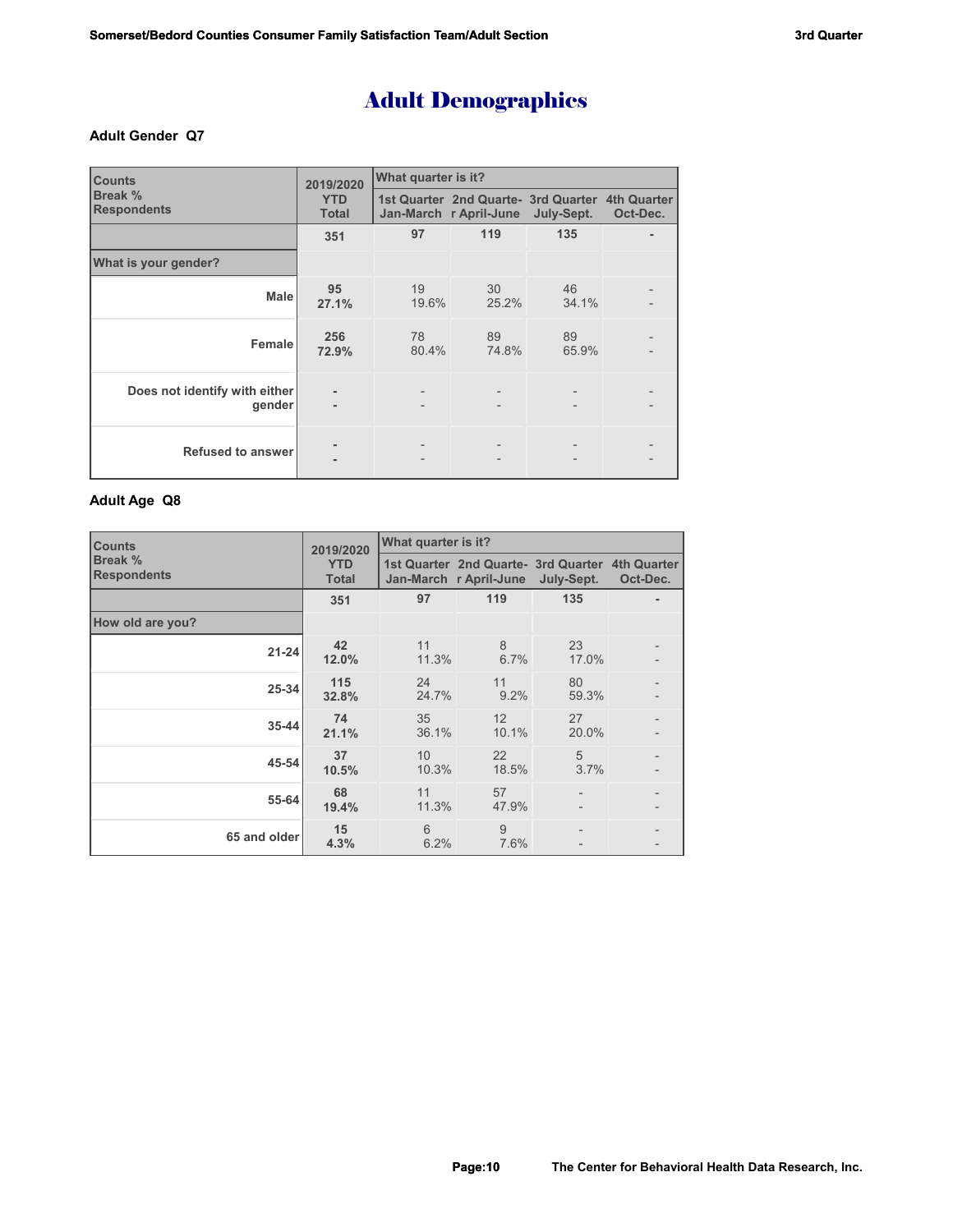# Adult Demographics

### **Adult Race Q9**

| <b>Counts</b>                            | 2019/2020                       | What quarter is it? |                                                                           |                        |          |  |
|------------------------------------------|---------------------------------|---------------------|---------------------------------------------------------------------------|------------------------|----------|--|
| Break %<br><b>Respondents</b>            | <b>YTD</b><br><b>Total</b>      |                     | 1st Quarter 2nd Quarte- 3rd Quarter 4th Quarter<br>Jan-March r April-June | July-Sept.             | Oct-Dec. |  |
|                                          | 351                             | 97                  | 119                                                                       | 135                    |          |  |
| What do you consider your race<br>to be? |                                 |                     |                                                                           |                        |          |  |
| Caucasian                                | 340<br>96.9%                    | 91<br>93.8%         | 118<br>99.2%                                                              | 131<br>97.0%           |          |  |
| <b>African American</b>                  |                                 |                     |                                                                           |                        |          |  |
| <b>Hispanic American</b>                 | $\overline{\mathbf{4}}$<br>1.1% | 3<br>3.1%           |                                                                           | $\mathbf{1}$<br>0.7%   |          |  |
| American Indian/Alaskan Native           |                                 |                     |                                                                           |                        |          |  |
| <b>Asian American</b>                    | $\mathfrak{p}$<br>0.6%          |                     |                                                                           | $\mathfrak{D}$<br>1.5% |          |  |
| Multi-racial                             | 1<br>0.3%                       |                     | 1<br>0.8%                                                                 |                        |          |  |
| Other                                    | 4<br>1.1%                       | 3<br>3.1%           |                                                                           | 1<br>0.7%              |          |  |

# **Adult Primary Service Q10**

| <b>ICounts</b>                                             | 2019/2020                  | What quarter is it?   |                                                                            |              |          |  |
|------------------------------------------------------------|----------------------------|-----------------------|----------------------------------------------------------------------------|--------------|----------|--|
| <b>Break %</b><br><b>Respondents</b>                       | <b>YTD</b><br><b>Total</b> |                       | 1st Quarter 2nd Quarte - 3rd Quarter 4th Quarter<br>Jan-March r April-June | July-Sept.   | Oct-Dec. |  |
|                                                            | 351                        | 97                    | 119                                                                        | 135          |          |  |
| Are you receiving services<br>primarily for:               |                            |                       |                                                                            |              |          |  |
| <b>Mental Health</b>                                       | 322<br>91.7%               | 89<br>91.8%           | 116<br>97.5%                                                               | 117<br>86.7% |          |  |
| <b>Drug and Alcohol Services</b>                           | 3<br>0.9%                  | $\mathcal{P}$<br>2.1% |                                                                            | 1<br>$0.7\%$ |          |  |
| Both Mental Health and Drug and<br><b>Alcohol Services</b> | 26<br>7.4%                 | 6<br>6.2%             | 3<br>2.5%                                                                  | 17<br>12.6%  |          |  |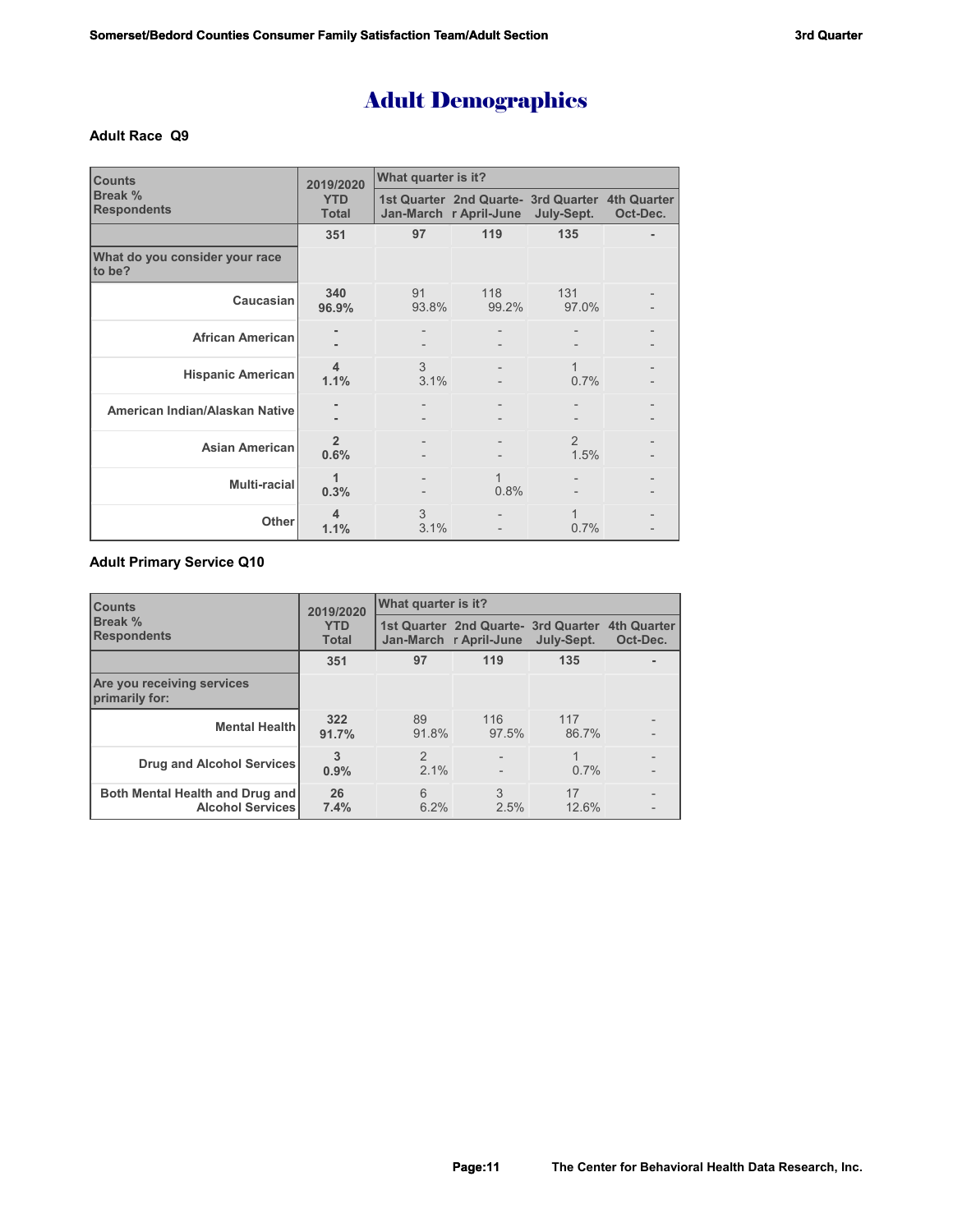# Adult Satisfaction with Community Care

## **Do you know who Community Care is? Q11A**

| <b>Counts</b>                         | 2019/2020                  | What quarter is it? |                    |                            |                    |  |
|---------------------------------------|----------------------------|---------------------|--------------------|----------------------------|--------------------|--|
| Break %<br><b>Respondents</b>         | <b>YTD</b><br><b>Total</b> | 1st Qtr<br>Jan-Mar  | 2nd Qtr<br>Apr-Jun | 3rd Qtr<br><b>Jul-Sept</b> | 4th Qtr<br>Oct-Dec |  |
| <b>Base</b>                           | 351                        | 97                  | 119                | 135                        |                    |  |
| Do you know who Community<br>Care is? |                            |                     |                    |                            |                    |  |
| Yes                                   | 174<br>49.6%               | 59<br>60.8%         | 53<br>44.5%        | 62<br>45.9%                |                    |  |
| <b>No</b>                             | 177<br>50.4%               | 38<br>39.2%         | 66<br>55.5%        | 73<br>54.1%                |                    |  |

## **49.6% of target rate Y-T-D** Requires Action

## **Do you know where to find the number to call Community Care with questions..Q11B**

| <b>Counts</b>                                                                                                                                            | 2019/2020                  | <b>What quarter is it?</b> |                    |                            |                          |  |
|----------------------------------------------------------------------------------------------------------------------------------------------------------|----------------------------|----------------------------|--------------------|----------------------------|--------------------------|--|
| <b>Break %</b><br><b>Respondents</b>                                                                                                                     | <b>YTD</b><br><b>Total</b> | 1st Qtr<br>Jan-Mar         | 2nd Qtr<br>Apr-Jun | 3rd Qtr<br><b>Jul-Sept</b> | 4th Qtr<br>Oct-Dec       |  |
|                                                                                                                                                          | 351                        | 97                         | 119                | 135                        | ۰                        |  |
| Do you know where to find the<br>number to call Community Care<br>with questions or concerns?<br>(Note to Surveyor: If no give<br>number 1-866-483-2908) |                            |                            |                    |                            |                          |  |
| <b>Yes</b>                                                                                                                                               | 213<br>60.7%               | 62<br>63.9%                | 64<br>53.8%        | 87<br>64.4%                | $\overline{\phantom{a}}$ |  |
| No                                                                                                                                                       | 138<br>39.3%               | 35<br>36.1%                | 55<br>46.2%        | 48<br>35.6%                | $\overline{\phantom{a}}$ |  |

**60.7% of target rate Y-T-D Requires Action**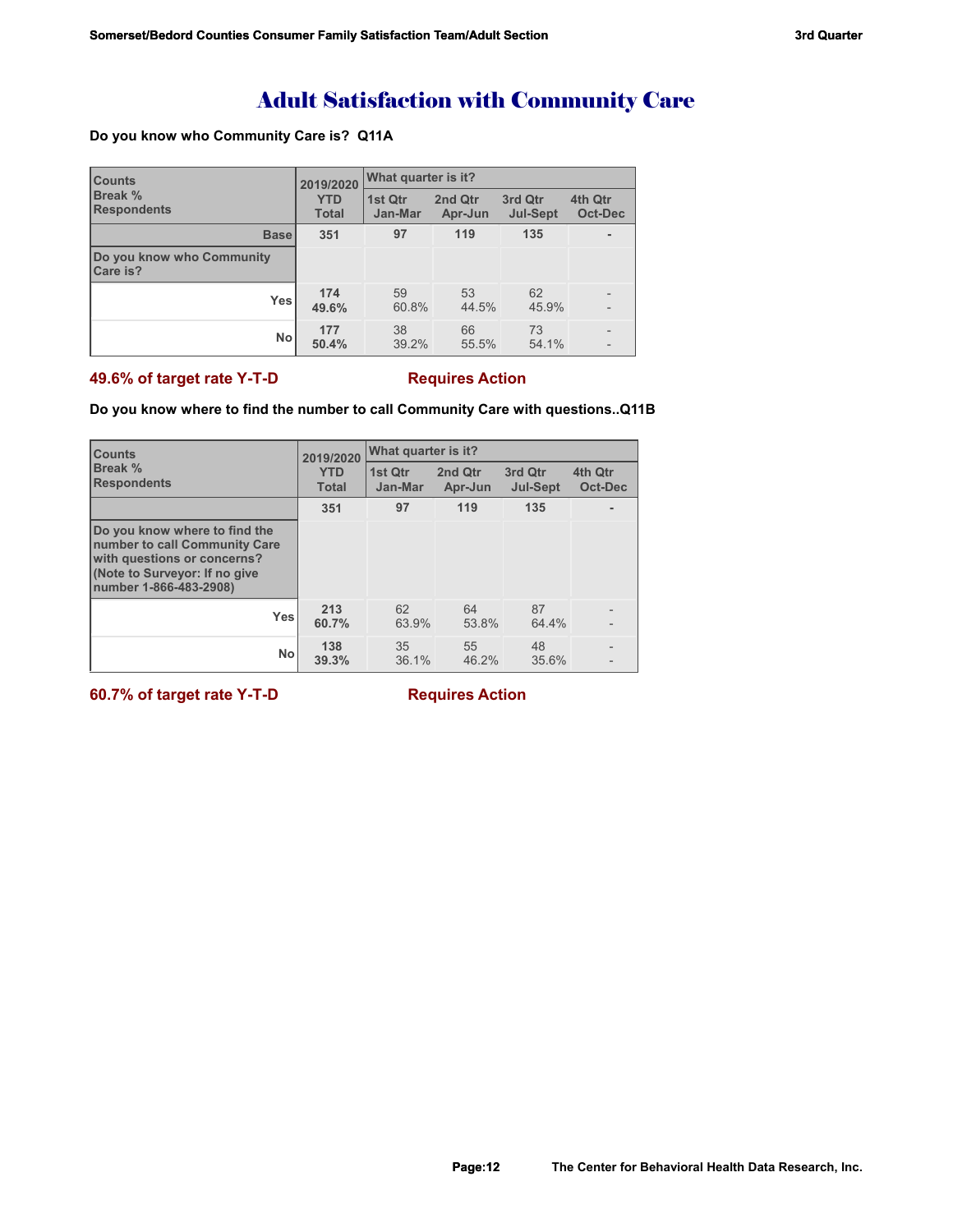# Adult Satisfaction with Community Care

## **Are you aware that you can file a complaint if needed? Q11C**

| <b>Counts</b>                                                                                                                                                                                             | 2019/2020                  | What quarter is it? |                    |                            |                    |  |
|-----------------------------------------------------------------------------------------------------------------------------------------------------------------------------------------------------------|----------------------------|---------------------|--------------------|----------------------------|--------------------|--|
| Break %<br><b>Respondents</b>                                                                                                                                                                             | <b>YTD</b><br><b>Total</b> | 1st Qtr<br>Jan-Mar  | 2nd Qtr<br>Apr-Jun | 3rd Qtr<br><b>Jul-Sept</b> | 4th Qtr<br>Oct-Dec |  |
|                                                                                                                                                                                                           | 351                        | 97                  | 119                | 135                        |                    |  |
| Are you aware that you can file a<br>complaint if needed?(Complaint-<br><b>Telling or writing to Community</b><br>Care to say that you are not<br>satisfied with your provider<br>and/or Community Care.) |                            |                     |                    |                            |                    |  |
| <b>Yes</b>                                                                                                                                                                                                | 291<br>82.9%               | 78<br>80.4%         | 100<br>84.0%       | 113<br>83.7%               |                    |  |
| No                                                                                                                                                                                                        | 60<br>17.1%                | 19<br>19.6%         | 19<br>16.0%        | 22<br>16.3%                |                    |  |

# 82.9% of target rate Y-T-D **Satisfactory**

## **Are you aware that you can file a grievance if needed? Q11D**

| <b>Counts</b>                                                                                                                                                                                                           | 2019/2020                  | What quarter is it? |                    |                            |                    |  |
|-------------------------------------------------------------------------------------------------------------------------------------------------------------------------------------------------------------------------|----------------------------|---------------------|--------------------|----------------------------|--------------------|--|
| Break %<br><b>Respondents</b>                                                                                                                                                                                           | <b>YTD</b><br><b>Total</b> | 1st Qtr<br>Jan-Mar  | 2nd Qtr<br>Apr-Jun | 3rd Qtr<br><b>Jul-Sept</b> | 4th Qtr<br>Oct-Dec |  |
|                                                                                                                                                                                                                         | 351                        | 97                  | 119                | 135                        |                    |  |
| Are you aware that you can file a<br>grievance if needed? (Grievance-<br><b>Telling or writing to Community</b><br>Care that you do not agree with a<br>denial of a covered service or<br>change in a covered service.) |                            |                     |                    |                            |                    |  |
| <b>Yes</b>                                                                                                                                                                                                              | 292<br>83.2%               | 81<br>83.5%         | 98<br>82.4%        | 113<br>83.7%               |                    |  |
| <b>No</b>                                                                                                                                                                                                               | 59<br>16.8%                | 16<br>16.5%         | 21<br>17.6%        | 22<br>16.3%                |                    |  |

83.2% of target rate Y-T-D **Satisfactory**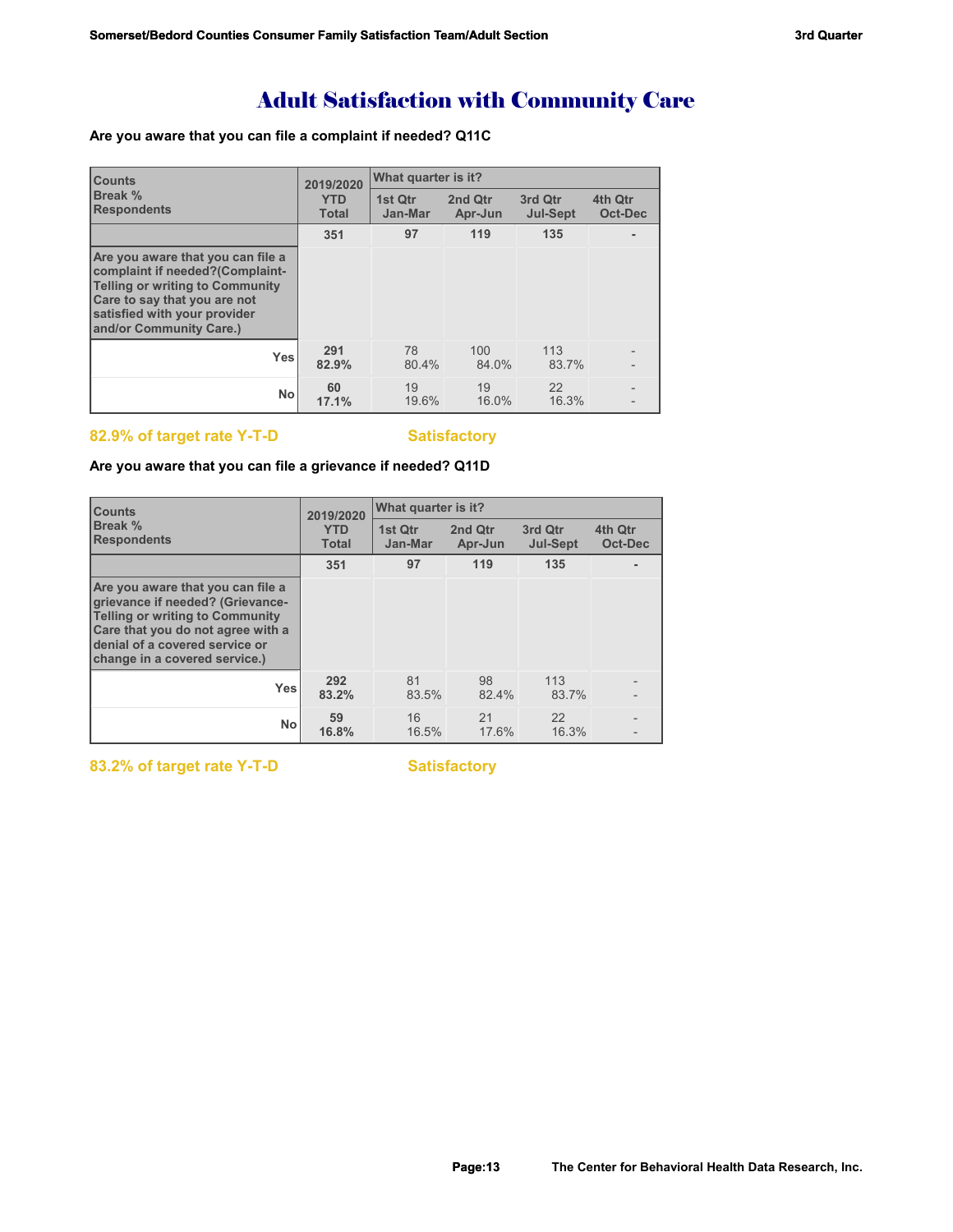# Adult Satisfaction with Community Care

## **Adult Satisfaction with Community Care Literals Q11E**

Q1-I just go to my doctor.

Q1-I have never heard of them.

Q1-I just don't know their phone number off hand.

Q2-Surveyor offered the phone number for Community Care.

### **The people I spoke to at Community Care were helpful. Q12**

| <b>Counts</b><br>Break %<br><b>Respondents</b>                  | 2019/2020                  | What quarter is it? |                    |                            |                    |  |
|-----------------------------------------------------------------|----------------------------|---------------------|--------------------|----------------------------|--------------------|--|
|                                                                 | <b>YTD</b><br><b>Total</b> | 1st Qtr<br>Jan-Mar  | 2nd Qtr<br>Apr-Jun | 3rd Qtr<br><b>Jul-Sept</b> | 4th Qtr<br>Oct-Dec |  |
| (N/A) responses reduce total                                    | 86                         | 23                  | 34                 | 29                         |                    |  |
| The people I spoke to at<br><b>Community Care were helpful.</b> |                            |                     |                    |                            |                    |  |
| <b>Yes</b>                                                      | 85<br>98.8%                | 23<br>100.0%        | 34<br>100.0%       | 28<br>96.6%                |                    |  |
| No                                                              | 1.2%                       | $\overline{a}$      |                    | 3.4%                       |                    |  |

**98.8% of target rate Y-T-D Meets Expectations**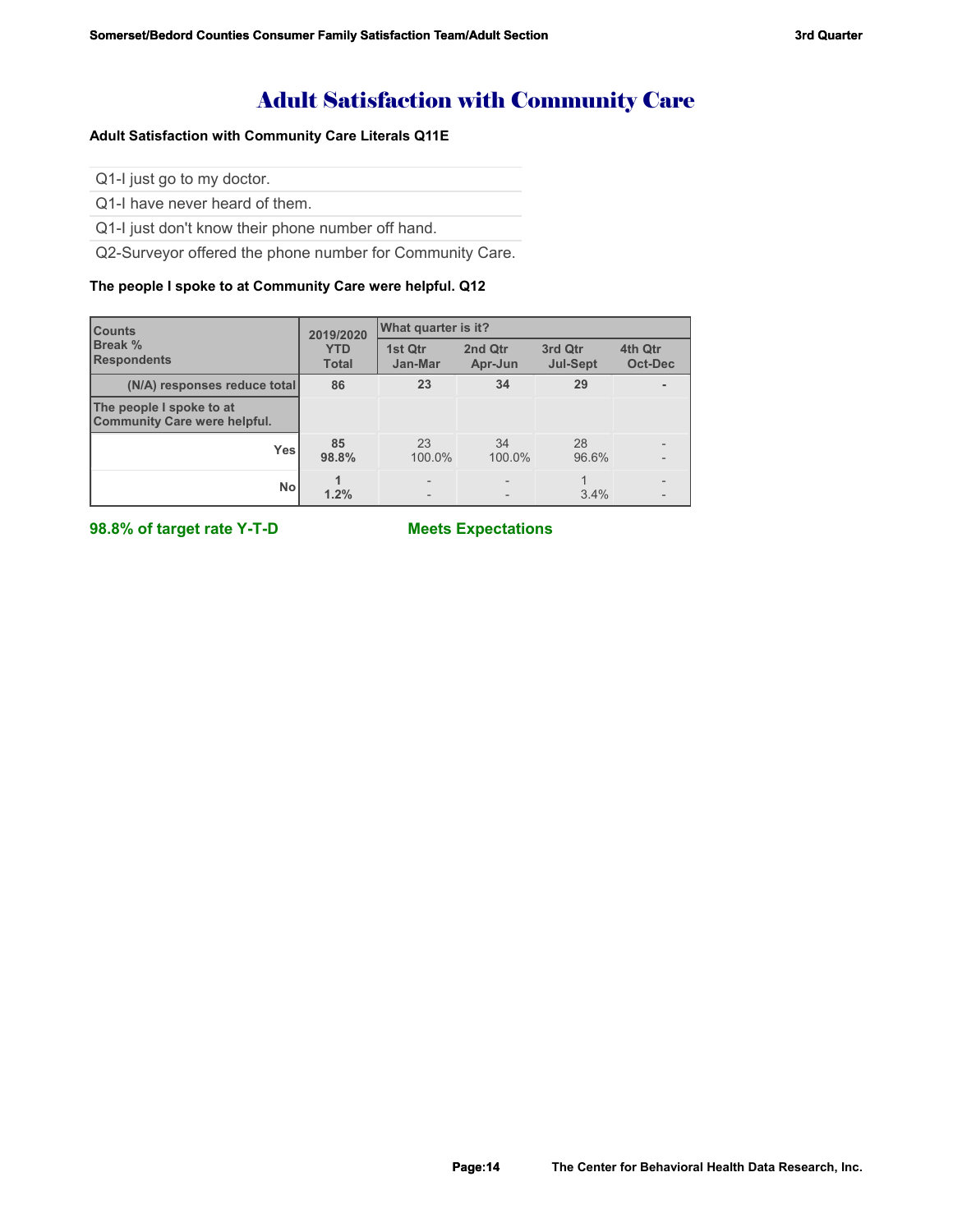# Adult Satisfaction with Community Care's Complaint/Grievance **Process**

### **Adult Community Care's Use of Complaint Process Q13**

| <b>Counts</b><br>Break %<br><b>Respondents</b>                                             | 2019/2020                  | What quarter is it? |                                 |                                                |          |
|--------------------------------------------------------------------------------------------|----------------------------|---------------------|---------------------------------|------------------------------------------------|----------|
|                                                                                            | <b>YTD</b><br><b>Total</b> |                     | Jan-March er April-J July-Sept. | 1st Quarter 2nd Quart- 3rd Quarter 4th Quarter | Oct-Dec. |
| (N/A) responses reduce total                                                               |                            |                     | 5                               |                                                |          |
| If you used Community Care's<br>complaint process, were you<br>satisfied with the process? |                            |                     |                                 |                                                |          |
| <b>Yes</b>                                                                                 | 100.0%                     | 100.0%              | 5<br>100.0%                     | 100.0%                                         |          |
| No                                                                                         |                            |                     |                                 |                                                |          |

## **100.0% of target rate Y-T-D Meets Expectations**

**Adult Satisfaction with Community Care's Complaint Process Literals Q13A**

### **Adult Satisfaction with Community Care's Grievance Process Q14**

| <b>Counts</b><br>Break %<br><b>Respondents</b>                                             | 2019/2020                  | <b>What quarter is it?</b> |                                              |            |                                |  |
|--------------------------------------------------------------------------------------------|----------------------------|----------------------------|----------------------------------------------|------------|--------------------------------|--|
|                                                                                            | <b>YTD</b><br><b>Total</b> | 1st Quarter<br>Jan-March   | 2nd Quarter 3rd Quarter<br><b>April-June</b> | July-Sept. | <b>4th Quarter</b><br>Oct-Dec. |  |
| (N/A) responses reduce total                                                               |                            |                            | 5                                            |            |                                |  |
| If you used Community Care's<br>grievance process, were you<br>satisfied with the process? |                            |                            |                                              |            |                                |  |
| <b>Yes</b>                                                                                 | 6<br>85.7%                 | 100.0%                     | $\overline{4}$<br>80.0%                      | 100.0%     |                                |  |
| <b>No</b>                                                                                  | 14.3%                      |                            | 20.0%                                        |            |                                |  |

85.7% of target rate Y-T-D Satisfactory

## **Adult Satisfaction with Community Care's Grievance Process Q14A**

Q2-I was not happy with their results. One of the people I talked to in a group setting talked to my daughter about my situation. This was at least 25 years ago. The person does not work there anymore. (This occurred prior to HealthChoices.)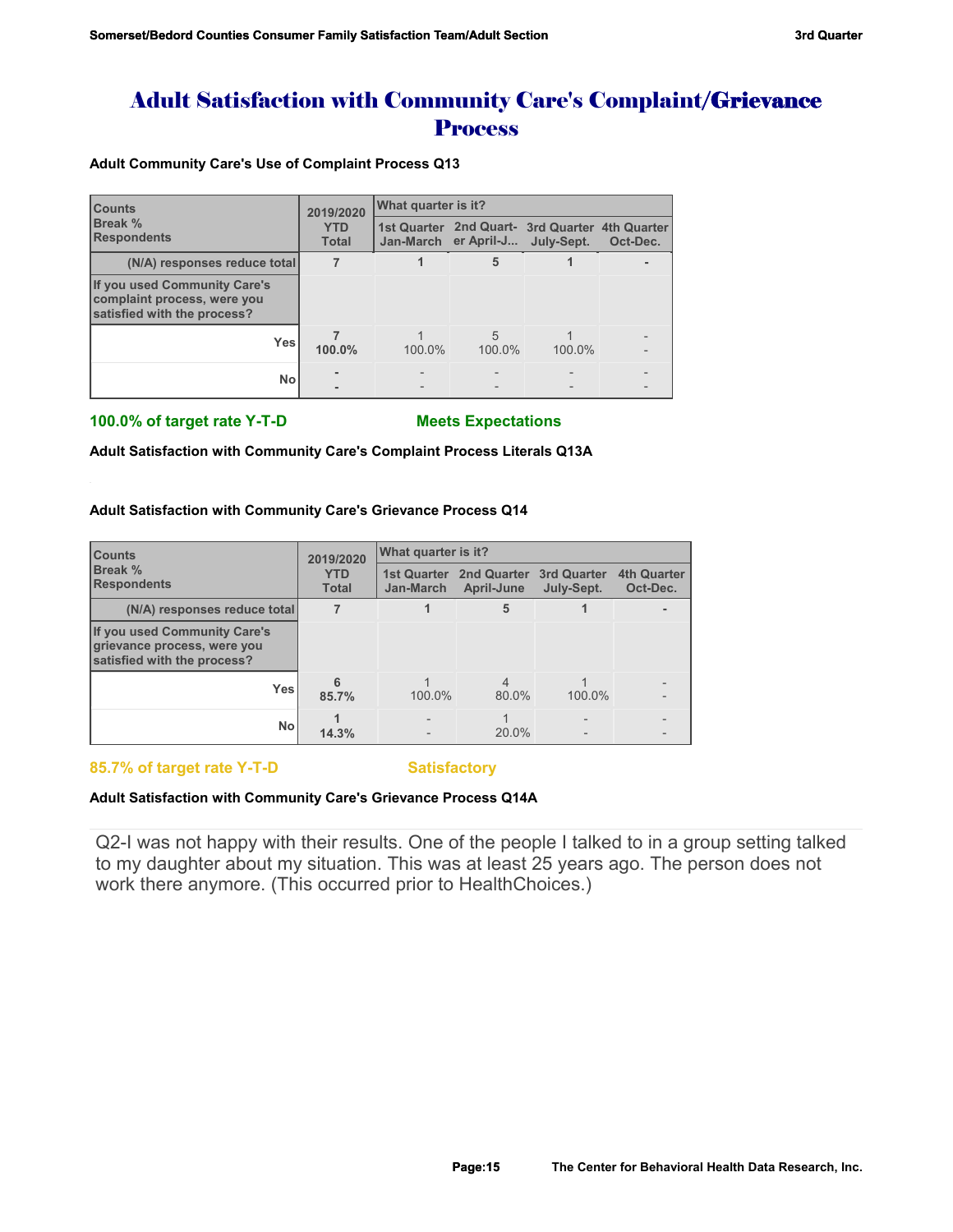### **Adult Treatment Provider Q15**

| <b>Counts</b>                                                | 2019/2020                  | What quarter is it?              |                        |                            |  |
|--------------------------------------------------------------|----------------------------|----------------------------------|------------------------|----------------------------|--|
| Break %<br><b>Respondents</b>                                | <b>YTD</b><br><b>Total</b> | 1st Qtr<br>Jan-Mar               | 2nd Qtr<br>Apr-Jun     | 3rd Qtr<br><b>Jul-Sept</b> |  |
|                                                              | 351                        | 97                               | 119                    | 135                        |  |
| What is the name of your<br>treatment provider? (Note to Sur |                            |                                  |                        |                            |  |
| <b>ACRP</b>                                                  | 18<br>5.1%                 | 8<br>8.2%                        | 7<br>5.9%              | 3<br>2.2%                  |  |
| <b>Beal Counseling and Consulting</b>                        | 7<br>2.0%                  | 2<br>2.1%                        | 1<br>0.8%              | 4<br>3.0%                  |  |
| <b>Bedford DBHS</b>                                          | 107<br>30.5%               | 40<br>41.2%                      | 40<br>33.6%            | 27<br>20.0%                |  |
| <b>Integrated Behavioral Health</b>                          | $\overline{2}$<br>0.6%     |                                  | $\overline{2}$<br>1.7% |                            |  |
| <b>Nulton Diagnostic and Treatment</b><br><b>Center</b>      | 62<br>17.7%                | 15<br>15.5%                      | 14<br>11.8%            | 33<br>24.4%                |  |
| <b>Pyramid HealthCare</b>                                    | $\overline{2}$<br>0.6%     | 2<br>2.1%                        |                        |                            |  |
| <b>Recovery Concepts</b>                                     | $\overline{2}$<br>0.6%     | $\overline{2}$<br>2.1%           |                        |                            |  |
| <b>Somerset DBHS</b>                                         | 84<br>23.9%                | 19<br>19.6%                      | 34<br>28.6%            | 31<br>23.0%                |  |
| <b>Twin Lakes</b>                                            | $\overline{2}$<br>0.6%     |                                  |                        | $\overline{2}$<br>1.5%     |  |
| <b>Mary Berge and Associates</b><br>(Johnstown)              | 4<br>1.1%                  |                                  |                        | $\overline{4}$<br>3.0%     |  |
| <b>Peerstar</b>                                              | 3<br>0.9%                  |                                  | 1<br>0.8%              | $\overline{2}$<br>1.5%     |  |
| <b>Family Behavioral Resources</b>                           | 18<br>5.1%                 | $\overline{\mathcal{L}}$<br>4.1% | 6<br>5.0%              | 8<br>5.9%                  |  |
| <b>Other</b>                                                 | 40<br>11.4%                | 5<br>5.2%                        | 14<br>11.8%            | 21<br>15.6%                |  |

## **Treatment Provider Literal Q15A**

- Q1-Huntingdon Counseling and Psychiatric Services Q1-Primary Health Network Q1-Chestnut Ridge Counseling Services Q1-Chestnut Ridge Counseling Services Q1-Clarissa Reed Q2-Pediatric Care Specialists Q2-Elena Shore Q2-Chestnut Ridge Counseling Q2-Chestnut Ridge Counseling Q2-PA Counseling Q2-Teresa Steel Q2-Beacon Counseling Center Q2-Pediatric Care Specialists Q2-Dr Henry Shoenthol Q2-Reed's Counseling Q2-Hyndman Health Center Q2-Hyndman Health Center Q2-Merakey Q3-Croyle-Nielson Q3-Sandy Sato Q3-Brian Eberts Q3-Brian Eberts Q3-Assurance Counseling (Apryle Sweatt) Q3-Croyle-Nielson Q3-Lisa Reed Q3-Huntingdon Counseling and Psychiatric Services
- Q2-New Paris Royal Health Clinic

Q3-Cen-Clear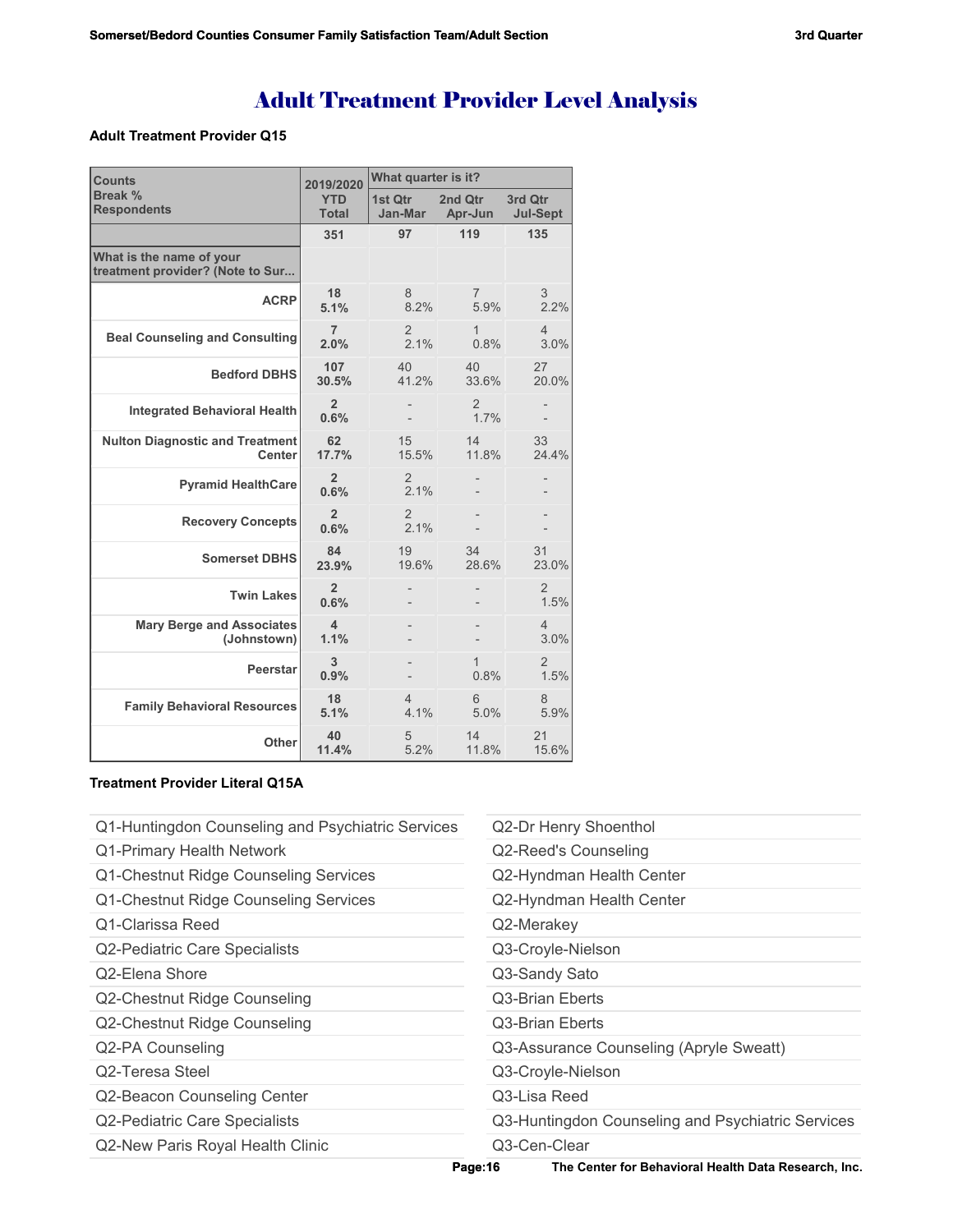### **Somerset/Bedord Counties Consumer Family Satisfaction Team/Adult Section 3rd 3rd Quarter 3rd Quarter 3rd Quarter 1**

# **Treatment Provider Literal Q15A**

Q3-Cen-Clear

Q3-Maureen Conway

Q3-Rhonda Clark

Q3-Croyle-Nielson

Q3-John Mark Clinic

Q3-Huntingdon Counseling and Psychiatric Services

Q3-Huntingdon Counseling and Psychiatric Services

Q3-Alicia Bunk

Q3-Huntingdon Counseling and Psychiatric Services

Q3-Lisa Reed

Q3-Primary Health Network

Q3-Assurance Counseling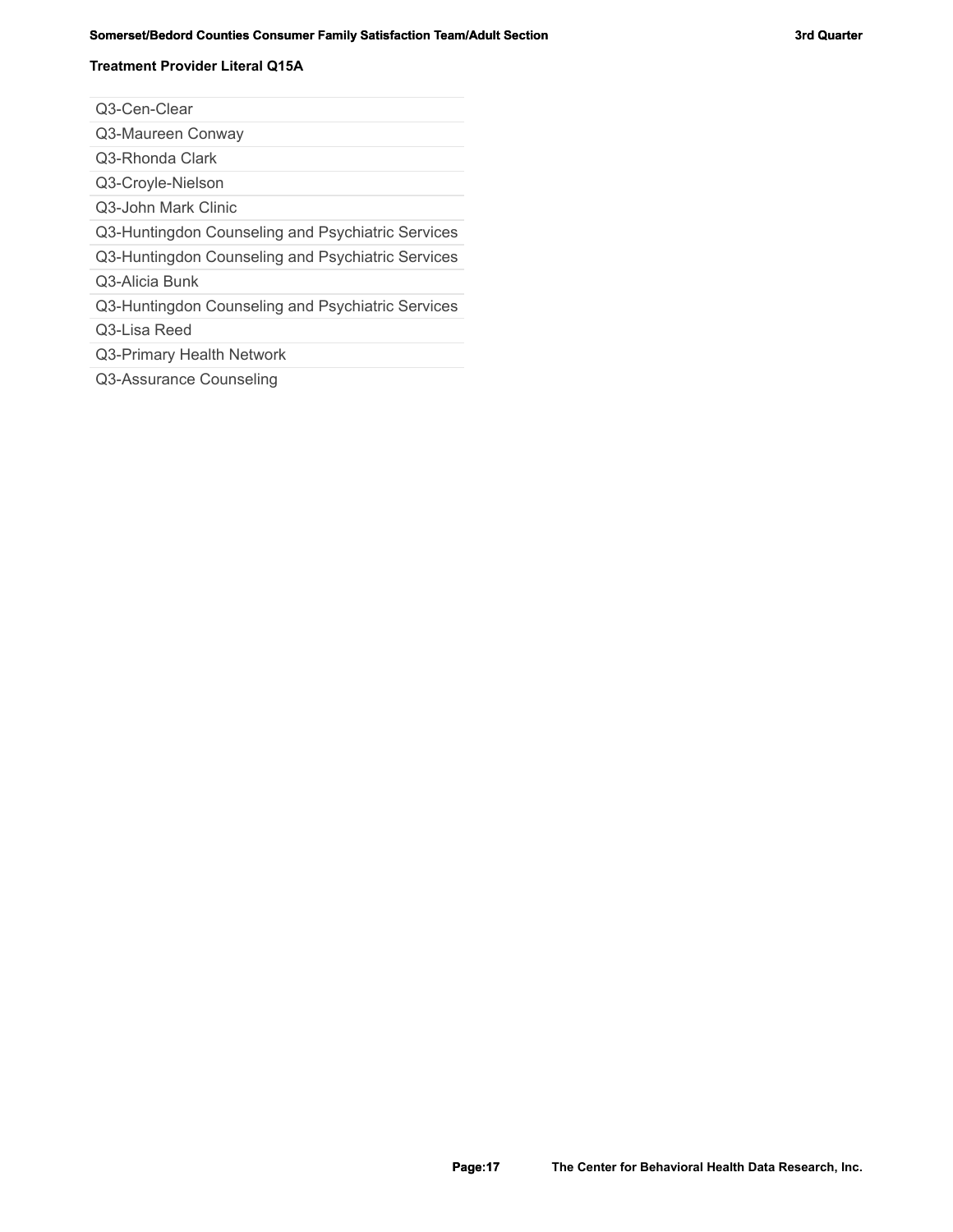## **Adult Service Level Q16**

| <b>Counts</b>                                                | 2019/2020                  | What quarter is it?      |                                                               |                        |  |  |
|--------------------------------------------------------------|----------------------------|--------------------------|---------------------------------------------------------------|------------------------|--|--|
| <b>Break %</b><br><b>Respondents</b>                         | <b>YTD</b><br><b>Total</b> |                          | 1st Quarter 2nd Quarte- 3rd Quarter<br>Jan-March r April-June | July-Sept.             |  |  |
|                                                              | 351                        | 97                       | 119                                                           | 135                    |  |  |
| What service are you receiving<br>from this (name of provide |                            |                          |                                                               |                        |  |  |
| <b>MH BCM (Blended Case</b><br>Management)                   | 33 <sup>2</sup><br>9.4%    | 12 <sup>2</sup><br>12.4% | 14<br>11.8%                                                   | $\overline{7}$<br>5.2% |  |  |
| Medication/Psychiatry/Telepsych-<br>iatry                    | 156<br>44.4%               | 36<br>37.1%              | 56<br>47.1%                                                   | 64<br>47.4%            |  |  |
| <b>MH Outpatient Therapy</b>                                 | 139<br>39.6%               | 41<br>42.3%              | 44<br>37.0%                                                   | 54<br>40.0%            |  |  |
| <b>MH Partial Hospitalization/GCC</b>                        | $\mathbf{1}$<br>0.3%       |                          | 1<br>0.8%                                                     |                        |  |  |
| <b>Peer Support Services</b>                                 | 6<br>1.7%                  | $\overline{2}$<br>21%    | $\overline{2}$<br>17%                                         | $\overline{2}$<br>1.5% |  |  |
| <b>Psych Rehab</b>                                           | 5<br>1.4%                  | $\overline{2}$<br>2.1%   | $\overline{2}$<br>17%                                         | 1<br>0.7%              |  |  |
| Substance Use (SU) Inpatient/<br><b>Rehabilitation</b>       | $\overline{2}$<br>0.6%     | $\overline{2}$<br>2.1%   |                                                               |                        |  |  |
| <b>SU Certified Recovery Specialist</b>                      | $\overline{2}$<br>0.6%     |                          |                                                               | $\overline{2}$<br>1.5% |  |  |
| <b>SU Outpatient Therapy</b>                                 | 6<br>1.7%                  | $\overline{2}$<br>2.1%   |                                                               | $\overline{4}$<br>3.0% |  |  |
| Other                                                        | 1<br>0.3%                  |                          |                                                               | 1<br>0.7%              |  |  |

## **Adult Treatment Provider Literals Q16A**

Q3-Trauma Therapy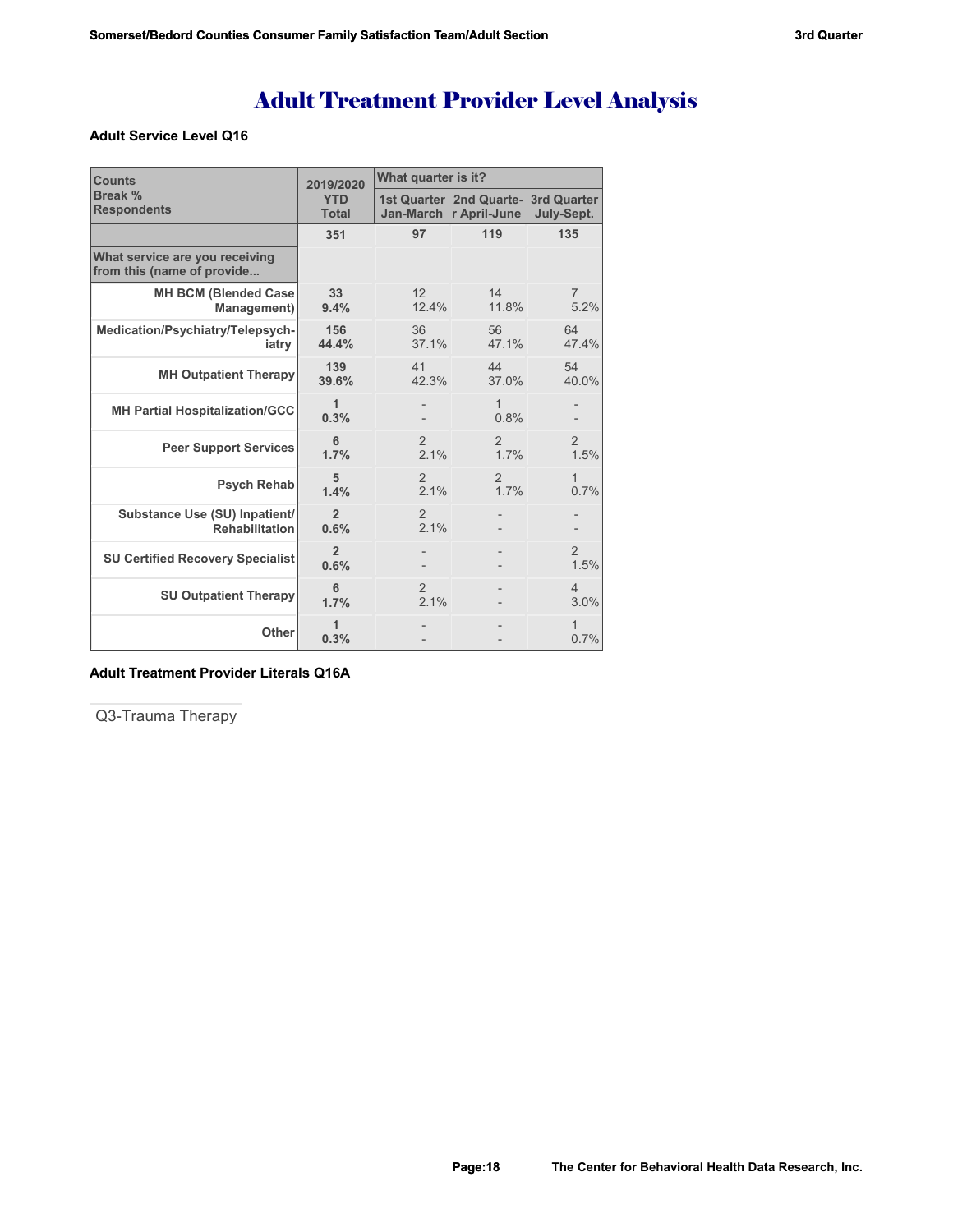## **My provider has talked to me about a Mental Health Advance Directive (MHAD)? Q17**

| <b>Counts</b><br><b>Break %</b><br><b>Respondents</b>               | 2019/2020                  | What quarter is it? |                      |                                                              |          |  |
|---------------------------------------------------------------------|----------------------------|---------------------|----------------------|--------------------------------------------------------------|----------|--|
|                                                                     | <b>YTD</b><br><b>Total</b> |                     | Jan-March er April-J | 1st Quarter 2nd Quart- 3rd Quarter 4th Quarter<br>July-Sept. | Oct-Dec. |  |
| *N/A responses reduce total                                         | 336                        | 96                  | 114                  | 126                                                          |          |  |
| My provider has talked to me<br><b>about a Mental Health Advanc</b> |                            |                     |                      |                                                              |          |  |
| Yes                                                                 | 185<br>55.1%               | 50<br>52.1%         | 71<br>62.3%          | 64<br>50.8%                                                  |          |  |
| <b>No</b>                                                           | 151<br>44.9%               | 46<br>47.9%         | 43<br>37.7%          | 62<br>49.2%                                                  |          |  |

# **Do you have a Mental Health Advance Directive? Q18**

| <b>Counts</b>                                            | 2019/2020                  | <b>What quarter is it?</b> |                    |                            |                    |  |
|----------------------------------------------------------|----------------------------|----------------------------|--------------------|----------------------------|--------------------|--|
| <b>Break %</b><br><b>Respondents</b>                     | <b>YTD</b><br><b>Total</b> | 1st Qtr<br>Jan-Mar         | 2nd Qtr<br>Apr-Jun | 3rd Qtr<br><b>Jul-Sept</b> | 4th Qtr<br>Oct-Dec |  |
| <b>Base</b>                                              | 351                        | 97                         | 119                | 135                        |                    |  |
| Do you have a Mental Health<br><b>Advance Directive?</b> |                            |                            |                    |                            |                    |  |
| Yes                                                      | 81<br>23.1%                | 17<br>17.5%                | 30<br>25.2%        | 34<br>25.2%                |                    |  |
| <b>No</b>                                                | 270<br>76.9%               | 80<br>82.5%                | 89<br>74.8%        | 101<br>74.8%               |                    |  |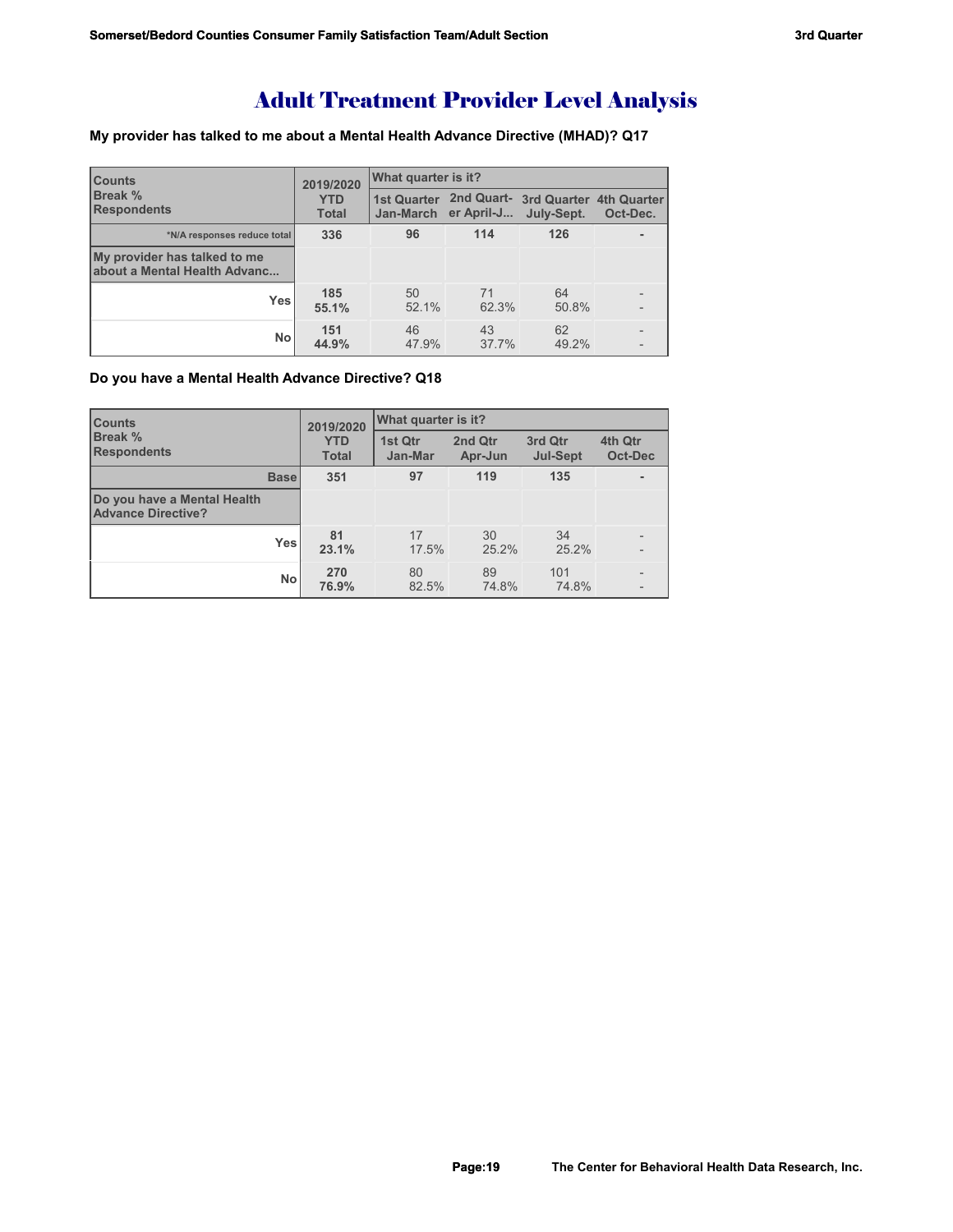**Did your behavioral health provider ask you to sign a release of information.... Q19**

| <b>Counts</b>                                                                                                                                         | 2019/2020                  | What quarter is it? |                    |                            |                           |
|-------------------------------------------------------------------------------------------------------------------------------------------------------|----------------------------|---------------------|--------------------|----------------------------|---------------------------|
| Break %<br><b>Respondents</b>                                                                                                                         | <b>YTD</b><br><b>Total</b> | 1st Qtr<br>Jan-Mar  | 2nd Qtr<br>Apr-Jun | 3rd Qtr<br><b>Jul-Sept</b> | 4th Qtr<br><b>Oct-Dec</b> |
| <b>Base</b>                                                                                                                                           | 351                        | 97                  | 119                | 135                        |                           |
| Did your behavioral health<br>provider ask you to sign a release<br>of information to coordinate with<br><b>Vour Primary Care Physician</b><br>(PCP)? |                            |                     |                    |                            |                           |
| <b>Yes</b>                                                                                                                                            | 315<br>89.7%               | 84<br>86.6%         | 109<br>91.6%       | 122<br>90.4%               |                           |
| <b>No</b>                                                                                                                                             | 36<br>10.3%                | 13<br>13.4%         | 10<br>8.4%         | 13<br>9.6%                 |                           |

**Adult Duration of Provider Relationship Q20**

| <b>Counts</b>                                                                 | 2019/2020                  | What quarter is it?       |                        |                                                              |          |  |
|-------------------------------------------------------------------------------|----------------------------|---------------------------|------------------------|--------------------------------------------------------------|----------|--|
| Break %<br><b>Respondents</b>                                                 | <b>YTD</b><br><b>Total</b> | Jan-March                 | er April-J             | 1st Quarter 2nd Quart- 3rd Quarter 4th Quarter<br>July-Sept. | Oct-Dec. |  |
|                                                                               | 351                        | 97                        | 119                    | 135                                                          |          |  |
| How long have you currently been<br>receiving services from this<br>provider? |                            |                           |                        |                                                              |          |  |
| Less than 6 months                                                            | 40<br>11.4%                | 21<br>21.6%               | $\overline{4}$<br>3.4% | 15<br>11.1%                                                  |          |  |
| 6-11 months                                                                   | 47<br>13.4%                | $\overline{7}$<br>$7.2\%$ | 8<br>6.7%              | 32<br>23.7%                                                  |          |  |
| 1 to 2 years                                                                  | 59<br>16.8%                | 13<br>13.4%               | 22<br>18.5%            | 24<br>17.8%                                                  |          |  |
| 2 to 3 years                                                                  | 59<br>16.8%                | 19<br>19.6%               | 22<br>18.5%            | 18<br>13.3%                                                  |          |  |
| $4 + \gamma$ ears                                                             | 146<br>41.6%               | 37<br>38.1%               | 63<br>52.9%            | 46<br>34.1%                                                  |          |  |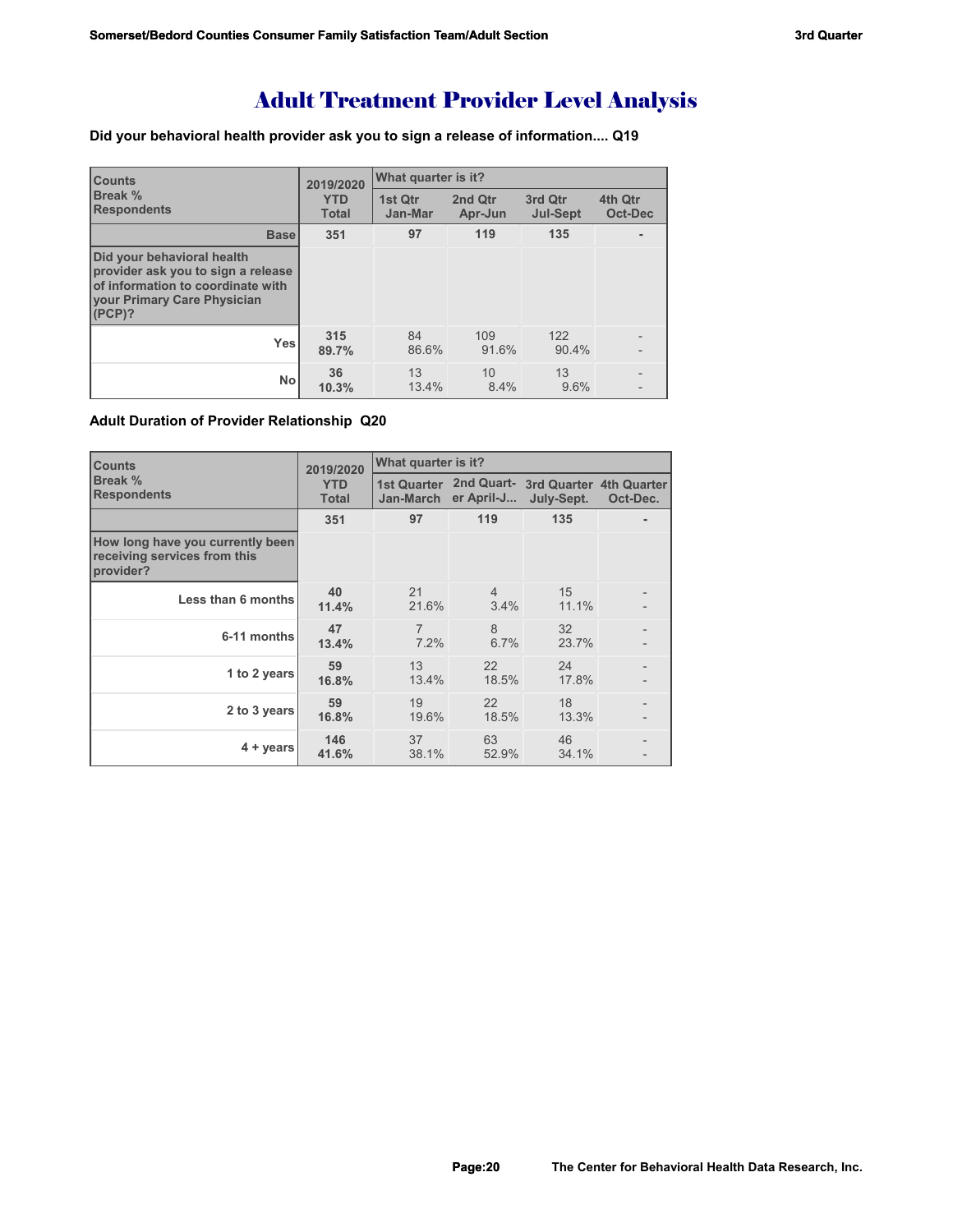## **Adult Scheduling of First Appointment Q21**

| <b>Counts</b><br>Break %<br><b>Respondents</b>              | 2019/2020                  | What quarter is it? |                                                                           |               |          |  |
|-------------------------------------------------------------|----------------------------|---------------------|---------------------------------------------------------------------------|---------------|----------|--|
|                                                             | <b>YTD</b><br><b>Total</b> |                     | 1st Quarter 2nd Quarte- 3rd Quarter 4th Quarter<br>Jan-March r April-June | July-Sept.    | Oct-Dec. |  |
| *N/A responses reduce total                                 | 348                        | 97                  | 119                                                                       | 132           |          |  |
| Were you put on a waiting list to<br>be seen by (provider)? |                            |                     |                                                                           |               |          |  |
| <b>Yes</b>                                                  | 42<br>12.1%                | 12<br>12.4%         | 18<br>15.1%                                                               | 12<br>$9.1\%$ |          |  |
| <b>No</b>                                                   | 306<br>87.9%               | 85<br>87.6%         | 101<br>84.9%                                                              | 120<br>90.9%  |          |  |

# Adult Access to Services

**I feel I was able to get the help I needed within a reasonable amount of time. Q22A**

| <b>Counts</b><br>Break %<br><b>Respondents</b>                                       | 2019/2020                  | What quarter is it?    |                       |                            |                    |  |
|--------------------------------------------------------------------------------------|----------------------------|------------------------|-----------------------|----------------------------|--------------------|--|
|                                                                                      | <b>YTD</b><br><b>Total</b> | 1st Qtr<br>Jan-Mar     | 2nd Qtr<br>Apr-Jun    | 3rd Qtr<br><b>Jul-Sept</b> | 4th Qtr<br>Oct-Dec |  |
| <b>Neutral Responses Excluded</b>                                                    | 345                        | 96                     | 115                   | 134                        |                    |  |
| I feel I was able to get the help I<br>needed within a reasonable<br>amount of time. |                            |                        |                       |                            |                    |  |
| <b>Strongly Agree/Agree</b>                                                          | 336<br>97.4%               | 94<br>97.9%            | 113<br>98.3%          | 129<br>96.3%               |                    |  |
| <b>Strongly Disagree/Disagree</b>                                                    | 9<br>2.6%                  | $\mathfrak{D}$<br>2.1% | $\mathcal{P}$<br>1.7% | 5<br>3.7%                  |                    |  |

**97.4% of target rate Y-T-D Meets Expectations**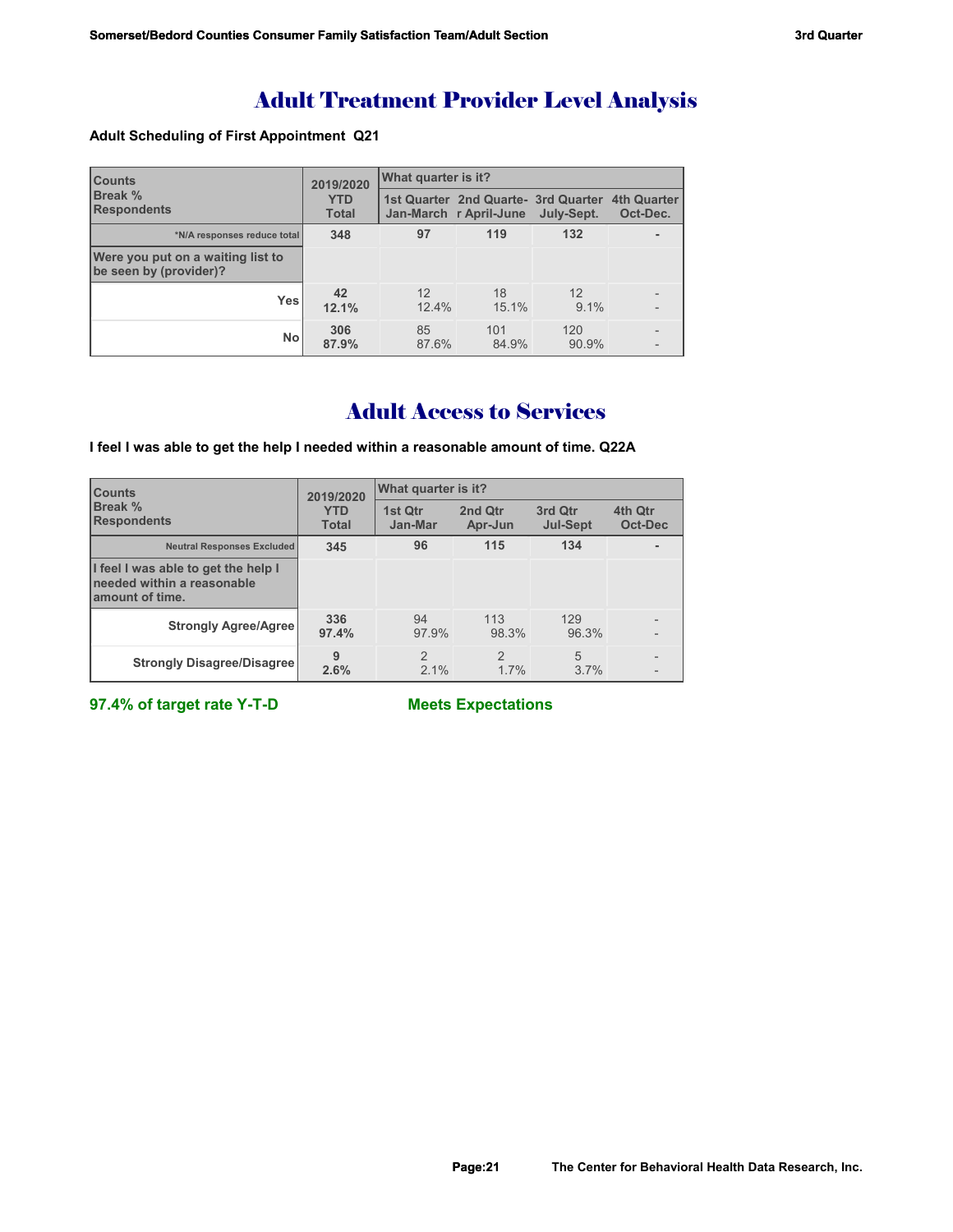# Adult Access to Services

### **I was made aware of the availability of different providers for this service.. Q22B**

| <b>Counts</b><br>Break %<br><b>Respondents</b>                                                           | 2019/2020                  | What quarter is it? |                    |                            |                                                      |  |
|----------------------------------------------------------------------------------------------------------|----------------------------|---------------------|--------------------|----------------------------|------------------------------------------------------|--|
|                                                                                                          | <b>YTD</b><br><b>Total</b> | 1st Otr<br>Jan-Mar  | 2nd Otr<br>Apr-Jun | 3rd Qtr<br><b>Jul-Sept</b> | 4th Qtr<br><b>Oct-Dec</b>                            |  |
| <b>Neutral Responses Excluded</b>                                                                        | 336                        | 96                  | 111                | 129                        |                                                      |  |
| I was made aware of the<br>availability of different providers<br>for this service and given a<br>choice |                            |                     |                    |                            |                                                      |  |
| <b>Strongly Agree/Agree</b>                                                                              | 301<br>90%                 | 90<br>94%           | 95<br>86%          | 116<br>90%                 | $\overline{\phantom{0}}$<br>$\overline{\phantom{0}}$ |  |
| <b>Stongly Disagree/Disagree</b>                                                                         | 35<br>10%                  | 6<br>6%             | 16<br>14%          | 13<br>10%                  | $\overline{\phantom{0}}$                             |  |

### **90% of target rate Y-T-D Meets Expectations**

### **Adult Access to Services Literals Q22C**

Q1-The waiting time from the initial phone call to begin services was over 30 days.

Q1-I don't feel I was made aware of the different choices/services.

Q1-They transferred me back to here.

Q1-My doctor requested who he thought would be a good fit.

Q2-They put me in a more restricted environment, had a beef with them.

Q2-It took me so long to see someone but that was years ago. I didn't know about other providers at that time. I didn't have a vehicle. It got so bad that I actually moved across from the doctors office, due to panic attacks.

Q2-This is only place I called, it was recommended to me.

Q2-There aren't that many providers in Bedford county. I didn't get along with my case manager at a different provider, so this place was the next choice.

Q2-They never informed me of other providers.

Q2-I just went somewhere close.

Q2-I'm not aware of other provider's, but if I felt uncomfortable, I'd ask for another therapist.

Q2-He got better, but this worker is taking forever. He has been in the psyche unit for 22 days and needs his worker to go back in a group home. We've had success at group homes.

Q3-I wasn't able to get help in a reasonable time because I didn't have insurance. I was fearful, complaining and worried , they just couldn't give me the help.

Q3-They just gave me meds and I'm still depressed. They don't seem to care.

Q3-If they were successful I wouldn't still be in services.

Q3-This doctor was closer for me.

Q3-My mother in law told me about this provider, so I went there.

Q3-They just assigned me and didn't give me any options. I sat in my first appointment not know the person was my therapist. During therapy it was fine but when the pandemic started, it went down hill.

Q3-I did virtual appointment with the doctor, I didn't care for him. I had my 2nd appointment with the nurse and she changed meds completely. The first doctor put me on meds that had terrible side effects.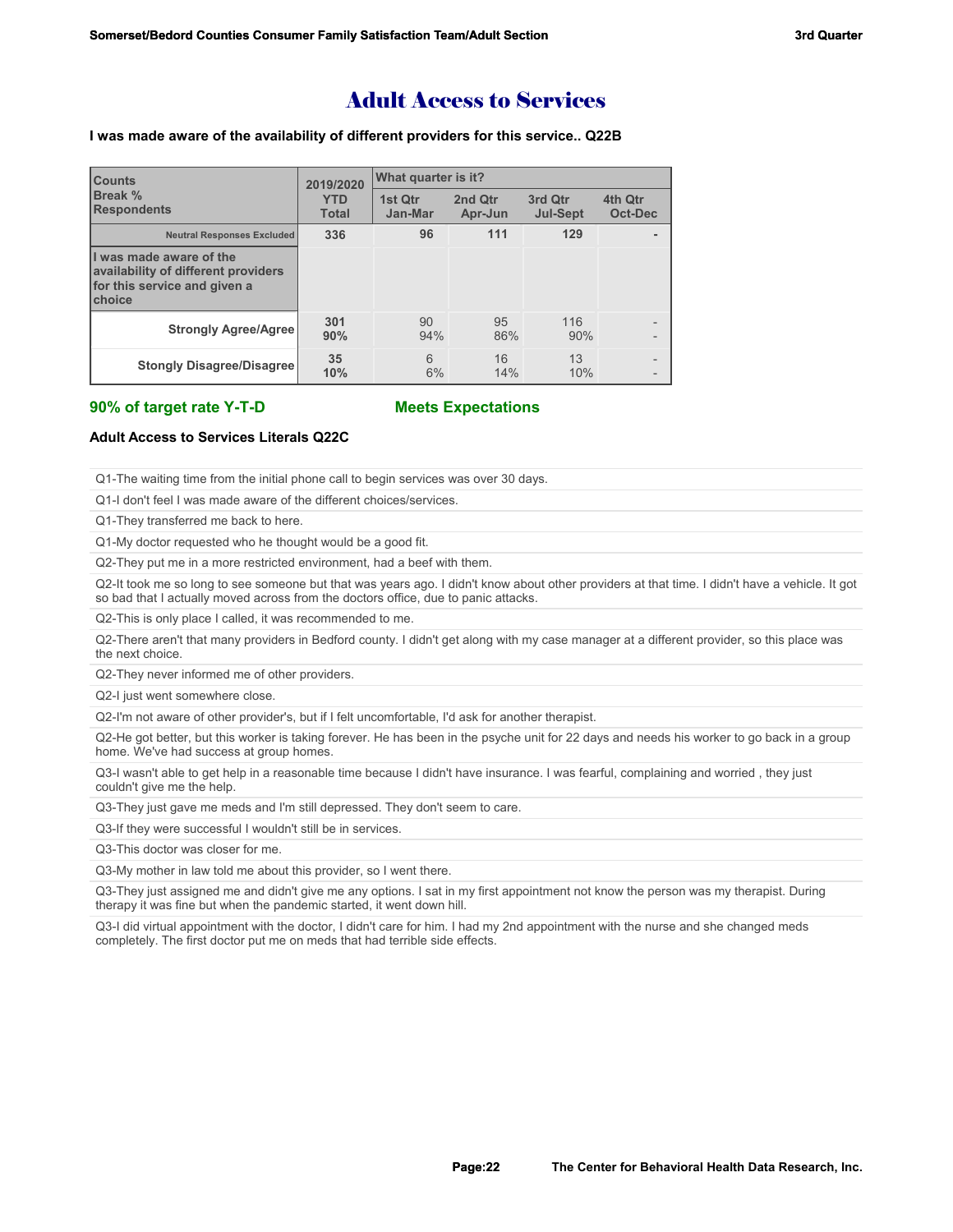# Adult Treatment Experiences

## **The treatment I am receiving meets my needs. Q23A**

| <b>Counts</b>                                   | 2019/2020                  | What quarter is it? |                    |                            |                           |  |
|-------------------------------------------------|----------------------------|---------------------|--------------------|----------------------------|---------------------------|--|
| Break %<br><b>Respondents</b>                   | <b>YTD</b><br><b>Total</b> | 1st Qtr<br>Jan-Mar  | 2nd Qtr<br>Apr-Jun | 3rd Qtr<br><b>Jul-Sept</b> | 4th Qtr<br><b>Oct-Dec</b> |  |
| Neutral responses reduce total                  | 338                        | 92                  | 114                | 132                        |                           |  |
| The treatment I am receiving<br>meets my needs. |                            |                     |                    |                            |                           |  |
| <b>Strongly Agree/Agree</b>                     | 326<br>96.4%               | 91<br>98.9%         | 110<br>96.5%       | 125<br>94.7%               |                           |  |
| <b>Strongly Disagree/Disagree</b>               | 12<br>3.6%                 | 1.1%                | 4<br>3.5%          | 5.3%                       |                           |  |

# **96.4% of target rate Y-T-D Meets Expectations**

**My provider has talked with me about community supports and other options.....Q23B**

| <b>Counts</b><br>Break %<br><b>Respondents</b>                                                      | 2019/2020                  | What quarter is it? |                    |                            |                    |  |
|-----------------------------------------------------------------------------------------------------|----------------------------|---------------------|--------------------|----------------------------|--------------------|--|
|                                                                                                     | <b>YTD</b><br><b>Total</b> | 1st Qtr<br>Jan-Mar  | 2nd Qtr<br>Apr-Jun | 3rd Qtr<br><b>Jul-Sept</b> | 4th Qtr<br>Oct-Dec |  |
| Neutral responses reduce total                                                                      | 333                        | 90                  | 115                | 128                        |                    |  |
| My provider has talked with me<br>about community supports and<br>other options that are available. |                            |                     |                    |                            |                    |  |
| <b>Strongly Agree/Agree</b>                                                                         | 303<br>91.0%               | 84<br>93.3%         | 107<br>93.0%       | 112<br>87.5%               |                    |  |
| <b>Strongly Disagree/Disagree</b>                                                                   | 30<br>9.0%                 | 6<br>6.7%           | 8<br>7.0%          | 16<br>12.5%                |                    |  |

**91.0% of target rate Y-T-D Meets Expectations**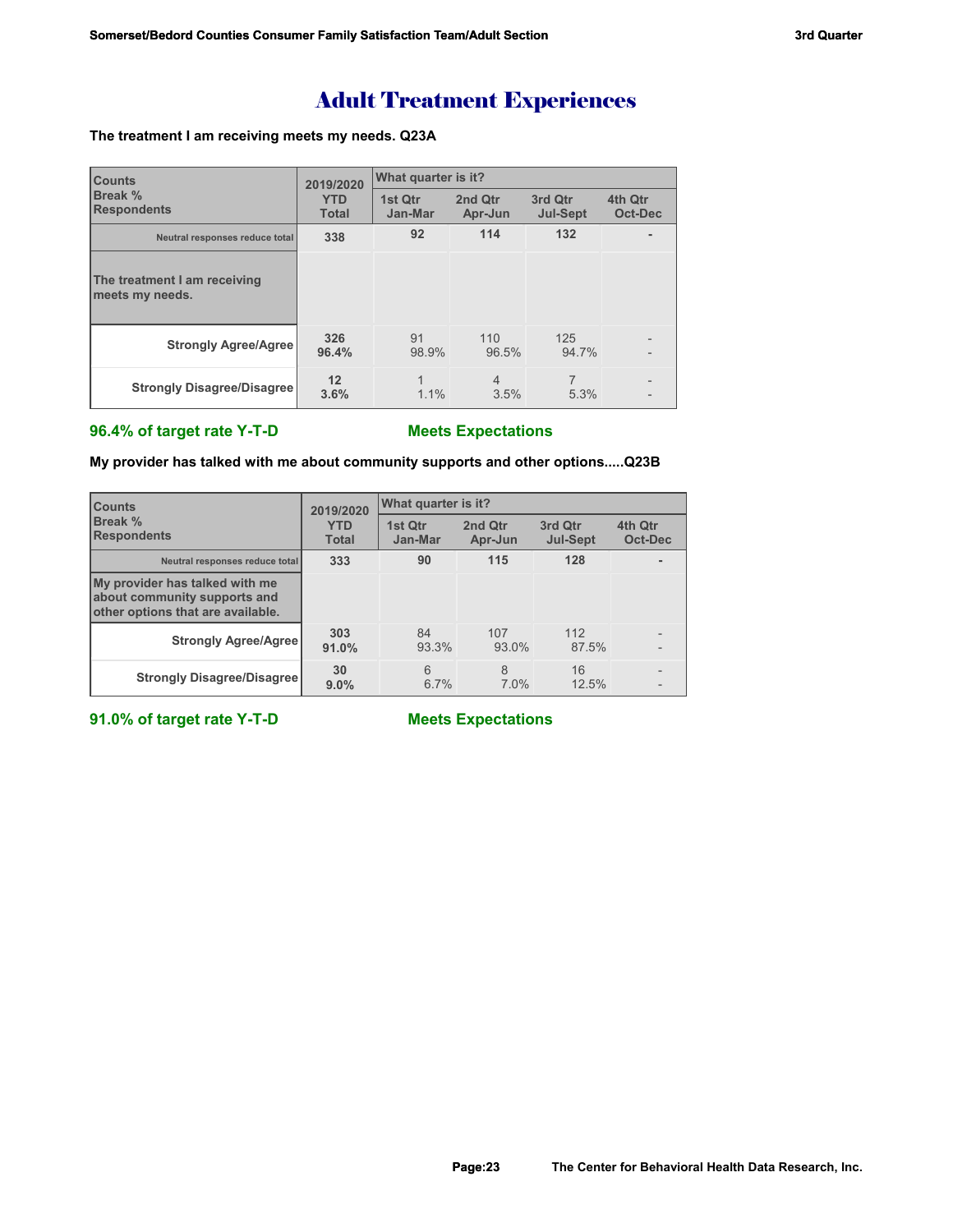# Adult Treatment Experiences

### **Provider helped me create a plan to deal with any problems I have. Q23C**

| <b>Counts</b>                                                           | 2019/2020                  | What quarter is it? |                    |                            |                    |  |
|-------------------------------------------------------------------------|----------------------------|---------------------|--------------------|----------------------------|--------------------|--|
| Break %<br><b>Respondents</b>                                           | <b>YTD</b><br><b>Total</b> | 1st Qtr<br>Jan-Mar  | 2nd Qtr<br>Apr-Jun | 3rd Qtr<br><b>Jul-Sept</b> | 4th Qtr<br>Oct-Dec |  |
| Neutral responses reduce total                                          | 338                        | 92                  | 113                | 133                        |                    |  |
| (Provider) helped me create a plan<br>to deal with any problems I have. |                            |                     |                    |                            |                    |  |
| <b>Strongly Agree/Agree</b>                                             | 315<br>93.2%               | 87<br>94.6%         | 106<br>93.8%       | 122<br>91.7%               |                    |  |
| <b>Strongly Disagree/Disagree</b>                                       | 23<br>6.8%                 | 5<br>5.4%           | 6.2%               | 11<br>8.3%                 |                    |  |

### **93.2% of target rate Y-T-D Meets Expectations**

### **Adult Treatment Experience Literals Q23D**

Q1-They may have given me papers about community supports.

Q1-They make a lot of med changes and the doctors are not always in.

Q1-The service is not helping my specific needs. We made a plan and I thought it was useless.

Q1-Right now I'm in a disarray because of my last appointment. My therapist said things she didn't know about my daughter. My therapist was half an hour late today. I had to go back on depression medicine because of it.

Q1-They haven't helped me create a plan for problems.

Q2-I basically tell her what's going on and if my medication is working. She tells me she's sorry about what's going on but does not give me a plan though.

Q2-I'm not sure, I'm getting meds to help depression.

Q2-We're working on it but not 100% yet.

Q2-We mainly work on long term goals.

Q2-I feel as if some of my diagnosis's are wrong.

Q2-My treatment is not meeting my needs at this time. I only hear from the psychiatrist and haven't had counseling due to the coronavirus.

Q2-They let my BCM go when coronavirus started. I like her. I don't like change. She helped me with my electric bill, and doctor appointments with not missing them.

Q2-They haven't talked about other options, that's because I'm happy with what I have.

Q2-My therapist pointed me towards community suports. I don't have a plan.

Q2-We tried to create a plan. He was excited when the worker came out, he would get mad when they couldn't. He didn't understand.

Q3-They did not mention other options.

Q3-My therapist, I have talked to a couple of times, she is so overbooked, she forgets what we have talked about. We aren't making very much progress and it frustrates me.

Q3-The doctor doesn't listen to my needs.

Q3-They haven't helped me except for meds, they want to push meds.

Q3-We tried other things, they just weren't for her.

Q3-She can't write prescriptions, she pushes me to get medication from a doctor.

Q3-The lady I see, seems kind of judgmental and it doesn't help my anxiety.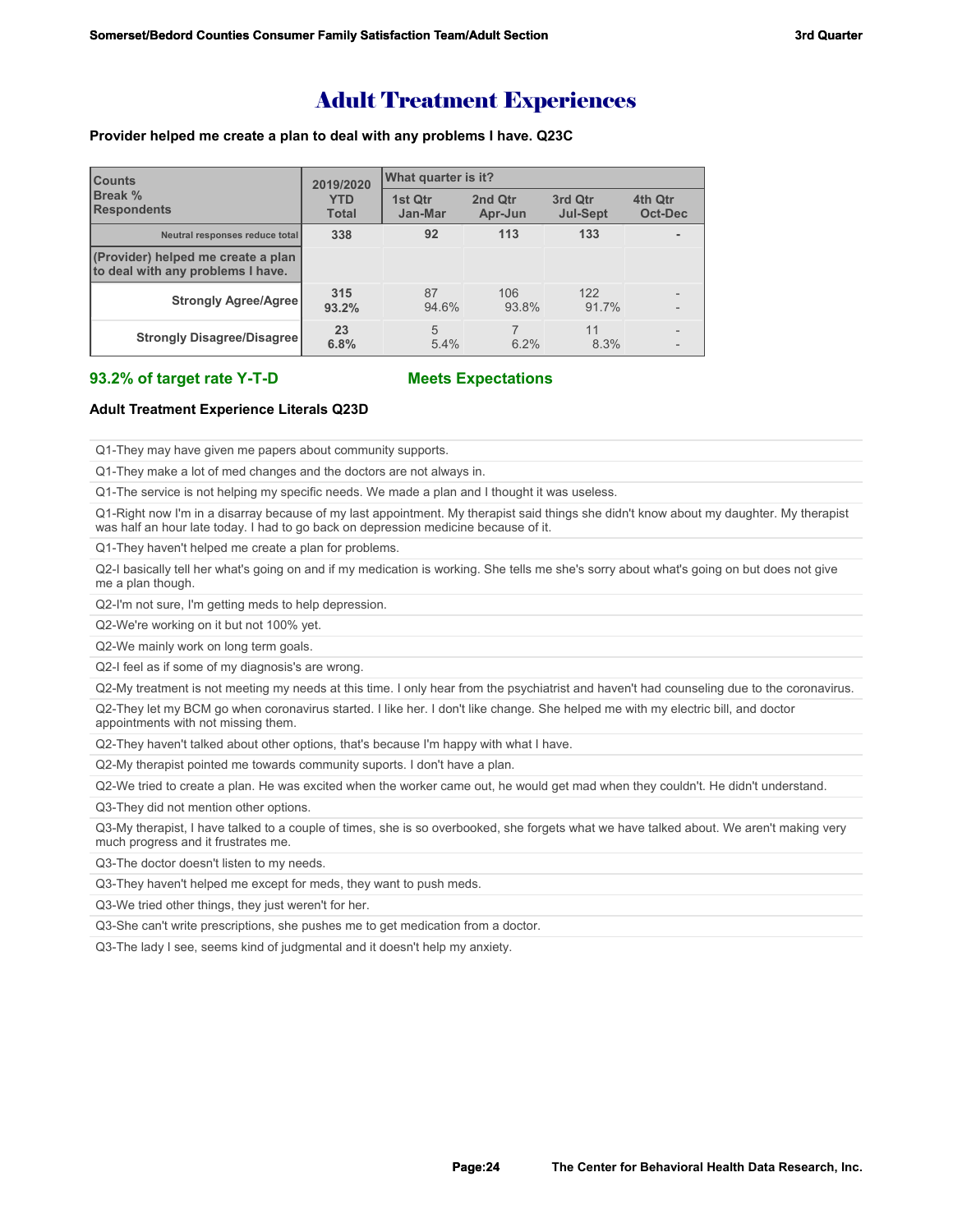# Adult Providers Share Information

**My providers work together and share information...... Q24**

| <b>Counts</b><br>Break %<br><b>Respondents</b>               | 2019/2020                  | What quarter is it? |                       |                            |                           |  |
|--------------------------------------------------------------|----------------------------|---------------------|-----------------------|----------------------------|---------------------------|--|
|                                                              | <b>YTD</b><br><b>Total</b> | 1st Qtr<br>Jan-Mar  | 2nd Qtr<br>Apr-Jun    | 3rd Qtr<br><b>Jul-Sept</b> | 4th Qtr<br><b>Oct-Dec</b> |  |
| *Neutrals reduce total                                       | 323                        | 86                  | 112                   | 125                        |                           |  |
| As appropriate, my providers<br>work together and share info |                            |                     |                       |                            |                           |  |
| <b>Strongly Agree/Agree</b>                                  | 314<br>97.2%               | 85<br>98.8%         | 110<br>98.2%          | 119<br>95.2%               |                           |  |
| <b>Strongly Disagree/Disagree</b>                            | 9<br>2.8%                  | 1.2%                | $\mathcal{P}$<br>1.8% | 6<br>4.8%                  |                           |  |

**97.2% of target rate Y-T-D Meets Expectations**

# Adult Recovery Oriented Practices

**Staff treats me with respect and sees me as an equal partner...... Q25A**

| <b>Counts</b>                                                                               | 2019/2020                  | What quarter is it? |                        |                            |                           |  |
|---------------------------------------------------------------------------------------------|----------------------------|---------------------|------------------------|----------------------------|---------------------------|--|
| Break %<br><b>Respondents</b>                                                               | <b>YTD</b><br><b>Total</b> | 1st Qtr<br>Jan-Mar  | 2nd Qtr<br>Apr-Jun     | 3rd Qtr<br><b>Jul-Sept</b> | 4th Qtr<br><b>Oct-Dec</b> |  |
| <b>Base</b>                                                                                 | 351                        | 97                  | 119                    | 135                        |                           |  |
| Staff treats me with respect and<br>sees me as an equal partner in<br>my treatment program. |                            |                     |                        |                            |                           |  |
| Always/Amost Always/Often                                                                   | 341<br>97.2%               | 94<br>96.9%         | 117<br>98.3%           | 130<br>96.3%               |                           |  |
| Sometimes/Rarely                                                                            | 10<br>2.8%                 | 3<br>$3.1\%$        | $\mathfrak{D}$<br>1.7% | 5<br>3.7%                  |                           |  |
| <b>Never</b>                                                                                |                            |                     |                        |                            |                           |  |

**97.2% of target rate Y-T-D Meets Expectations**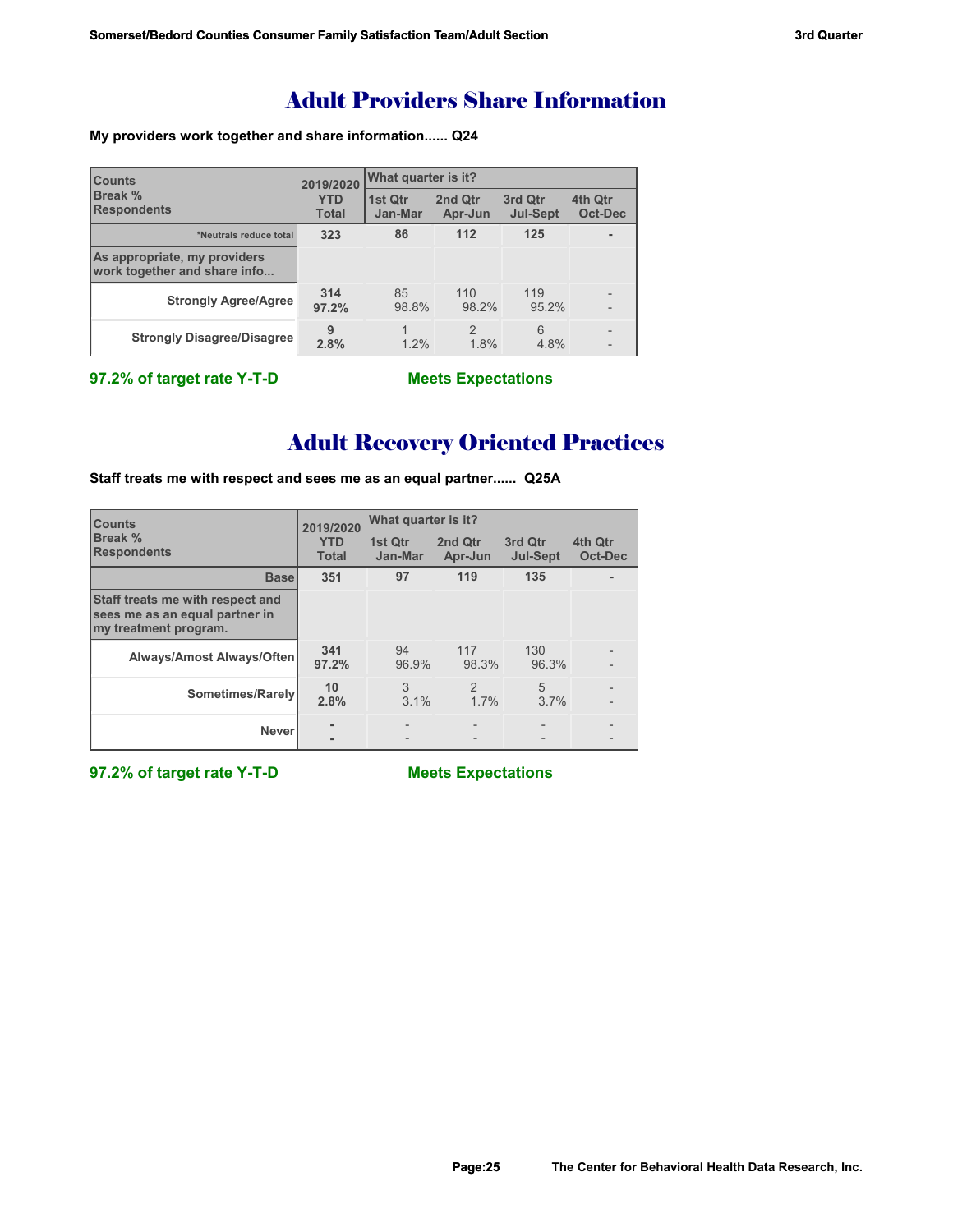# Adult Recovery Oriented Practices

## **I was encouraged to use consumer-run programs...Q25B**

| <b>Counts</b>                                                                                                              | 2019/2020                  | What quarter is it? |                    |                            |                    |  |
|----------------------------------------------------------------------------------------------------------------------------|----------------------------|---------------------|--------------------|----------------------------|--------------------|--|
| Break %<br><b>Respondents</b>                                                                                              | <b>YTD</b><br><b>Total</b> | 1st Qtr<br>Jan-Mar  | 2nd Qtr<br>Apr-Jun | 3rd Qtr<br><b>Jul-Sept</b> | 4th Qtr<br>Oct-Dec |  |
| <b>Base</b>                                                                                                                | 351                        | 97                  | 119                | 135                        |                    |  |
| I was encouraged to use<br>consumer-run programs (support<br>groups, drop-in centers, crisis<br>phone lines, etc.). (ROSI) |                            |                     |                    |                            |                    |  |
| <b>Always/Almost Always/Often</b>                                                                                          | 301<br>86%                 | 82<br>85%           | 108<br>91%         | 111<br>82%                 |                    |  |
| Sometimes/Rarely                                                                                                           | 35<br>10%                  | 6<br>6%             | 11<br>9%           | 18<br>13%                  |                    |  |
| <b>Never</b>                                                                                                               | 15<br>4%                   | 9<br>9%             |                    | 6<br>4%                    |                    |  |

# **86% of target rate Y-T-D** Satisfactory

## **My provider asked me what my goals would be to help.... (CCISC) Q26A**

| <b>Counts</b>                                                                              | 2019/2020                  | What quarter is it?       |                    |                            |                    |  |
|--------------------------------------------------------------------------------------------|----------------------------|---------------------------|--------------------|----------------------------|--------------------|--|
| Break %<br><b>Respondents</b>                                                              | <b>YTD</b><br><b>Total</b> | 1st Qtr<br>Jan-Mar        | 2nd Qtr<br>Apr-Jun | 3rd Qtr<br><b>Jul-Sept</b> | 4th Qtr<br>Oct-Dec |  |
| Neutral responses reduce total                                                             | 336                        | 97                        | 112                | 127                        |                    |  |
| My provider asked me what my<br>goals would be to help me<br>achieve a happy life. (CCISC) |                            |                           |                    |                            |                    |  |
| <b>Strongly Agree/Agree</b>                                                                | 322<br>95.8%               | 93<br>95.9%               | 107<br>95.5%       | 122<br>96.1%               |                    |  |
| <b>Strongly Disagree/Disagree</b>                                                          | 14<br>4.2%                 | $\overline{4}$<br>$4.1\%$ | 5<br>4.5%          | 5<br>3.9%                  |                    |  |

**95.8% of target rate Y-T-D Meets Expectations**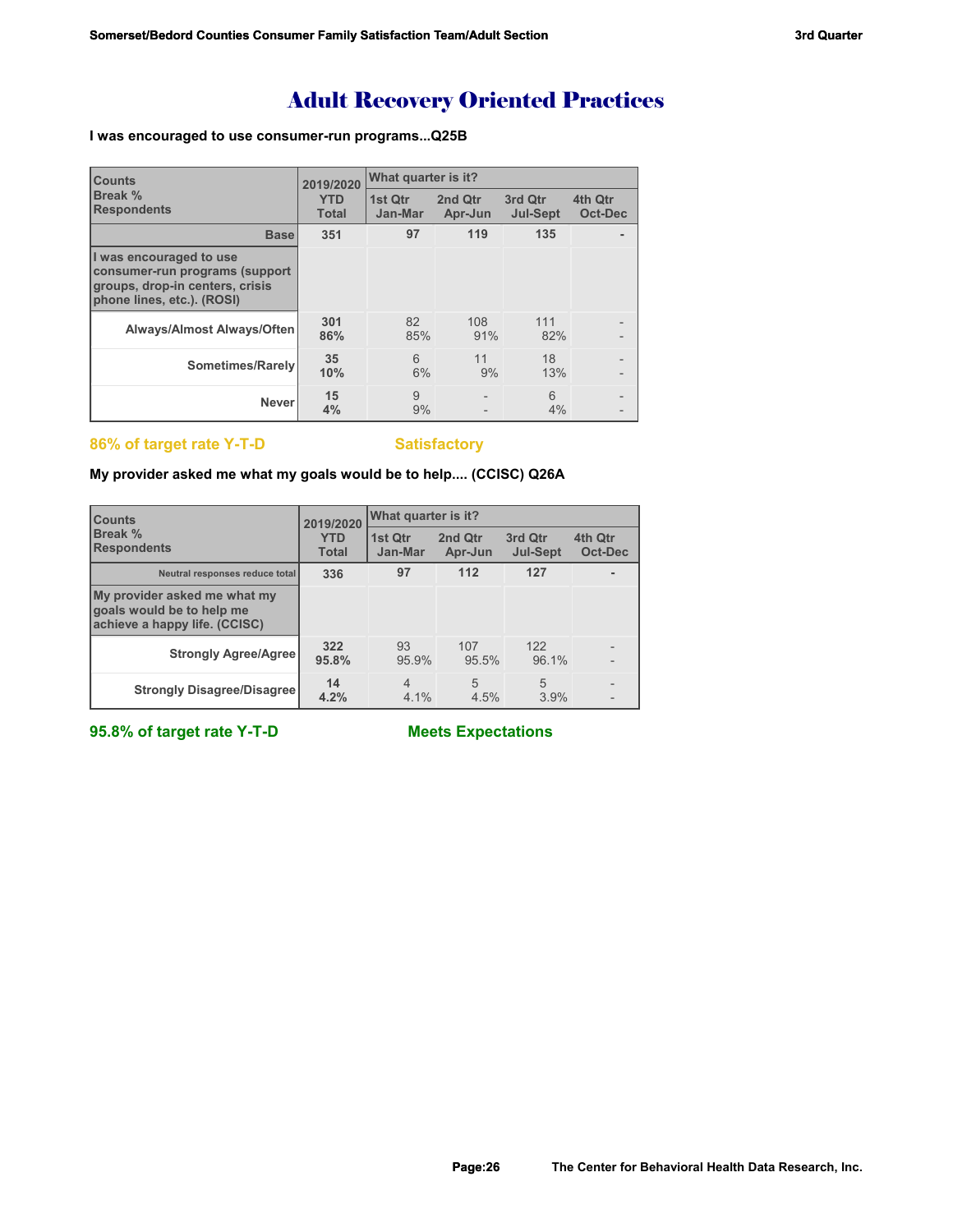# Adult Recovery Oriented Practices

## **My provider acknowledges and rewards me for even my small steps.... Q26B**

| <b>Counts</b><br>Break %<br><b>Respondents</b>                                       | 2019/2020                  | What quarter is it?    |                        |                            |                    |  |
|--------------------------------------------------------------------------------------|----------------------------|------------------------|------------------------|----------------------------|--------------------|--|
|                                                                                      | <b>YTD</b><br><b>Total</b> | 1st Otr<br>Jan-Mar     | 2nd Qtr<br>Apr-Jun     | 3rd Qtr<br><b>Jul-Sept</b> | 4th Qtr<br>Oct-Dec |  |
| Neutral responses reduce total                                                       | 340                        | 95                     | 114                    | 131                        |                    |  |
| My provider acknowledges me for<br>even my small steps toward<br>achieving my goals. |                            |                        |                        |                            |                    |  |
| <b>Strongly Agree/Agree</b>                                                          | 322<br>94.7%               | 91<br>95.8%            | 110<br>96.5%           | 121<br>92.4%               |                    |  |
| <b>Strongly Disagree/Disagree</b>                                                    | 18<br>5.3%                 | $\overline{4}$<br>4.2% | $\overline{4}$<br>3.5% | 10<br>7.6%                 |                    |  |

# **94.7% of target rate Y-T-D Meets Expectations**

**My treatment is developed around my specific needs. (CCISC) Q26C**

| <b>Counts</b>                                                  | 2019/2020                  | What quarter is it? |                    |                            |                    |  |
|----------------------------------------------------------------|----------------------------|---------------------|--------------------|----------------------------|--------------------|--|
| <b>Break %</b><br><b>Respondents</b>                           | <b>YTD</b><br><b>Total</b> | 1st Otr<br>Jan-Mar  | 2nd Qtr<br>Apr-Jun | 3rd Qtr<br><b>Jul-Sept</b> | 4th Qtr<br>Oct-Dec |  |
| Neutral responses reduce total                                 | 340                        | 97                  | 112                | 131                        |                    |  |
| My treatment is developed around<br>my specific needs. (CCISC) |                            |                     |                    |                            |                    |  |
| <b>Strongly Agree/Agree</b>                                    | 332<br>97.6%               | 94<br>96.9%         | 112<br>100.0%      | 126<br>96.2%               |                    |  |
| <b>Strongly Disagree/Disagree</b>                              | 8<br>2.4%                  | 3<br>3.1%           |                    | 5<br>3.8%                  |                    |  |

**97.6% of target rate Y-T-D Meets Expectations**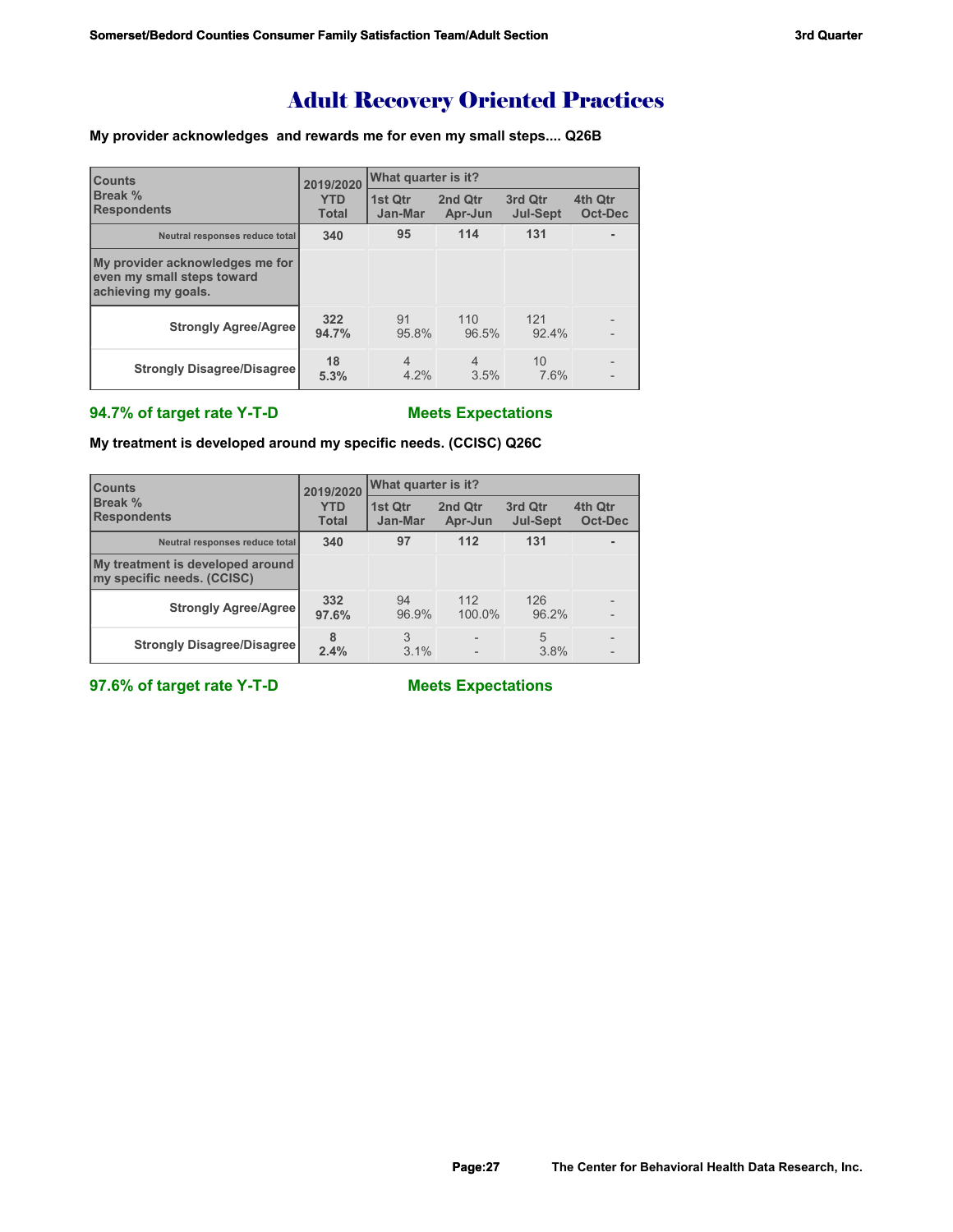# Adult Recovery Oriented Practices

### **I have been given clear information on who to contact if I need.... Q26D**

| <b>Counts</b>                                                                                                  | 2019/2020                  | <b>What quarter is it?</b> |                    |                            |                    |  |
|----------------------------------------------------------------------------------------------------------------|----------------------------|----------------------------|--------------------|----------------------------|--------------------|--|
| Break %<br><b>Respondents</b>                                                                                  | <b>YTD</b><br><b>Total</b> | 1st Qtr<br>Jan-Mar         | 2nd Qtr<br>Apr-Jun | 3rd Qtr<br><b>Jul-Sept</b> | 4th Qtr<br>Oct-Dec |  |
| <b>Neutral Responses Excluded</b>                                                                              | 343                        | 96                         | 112                | 135                        |                    |  |
| I have been given clear<br>linformation on who to contact if I<br>need immediate help between<br>appointments. |                            |                            |                    |                            |                    |  |
| <b>Strongly Agree/Agree</b>                                                                                    | 329<br>95.9%               | 96<br>100.0%               | 108<br>96.4%       | 125<br>92.6%               |                    |  |
| <b>Strongly Disagree/Disagree</b>                                                                              | 14<br>4.1%                 |                            | 4<br>3.6%          | 10<br>7.4%                 |                    |  |

**95.9% of target rate Y-T-D Meets Expectations**

### **Adult Recovery Oriented Practices Literals Q26E**

Q1-They never mentioned consumer run programs.

Q1-There are a lot of physical and mental health things going on.

Q1-This is not why I go there.

Q1-They mention consumer-run programs sometimes.

Q2-I haven't been encouraged to use consumer run programs, I would really like a support group. If I need immediate help, I can call to be seen sooner.

Q2-They don't always tell about services.

Q2-No rewards.

Q2-I could call 911, I guess.

Q2-I don't think there is a happy life. My need is my medicine. I called everyone for help with medicine.

Q2-She does hear what I say and interacts with me.

Q3-I need more intensive treatment.

Q3-I always get an appointment card only. No numbers for who to contact after hours.

Q3-Since the pandemic, appointments have been short. We have been doing a lot of video chats, which are short.

Q3-No matter how hard I push to get better, it's like I'm not getting nowhere with it. My treatment isn't really for my specific needs. They couldn't help me with any medications or goal changes but they did treat me with respect and did everything they could.

Q3-We haven't reached the point of rewarding for meeting goals, we just start from square one over and over again.

Q3-The doctor doesn't ask me goals. He just asks 2 questions, that's it.

Q3-They aren't helping me, I'm thinking of changing providers.

Q3-They never brought these subjects up to me.

Q3-I don't need consumer run programs.

Q3-I would like to have resources that I can utilize.

Q3-I go by what she thinks, sometimes it helps, sometimes it doesn't.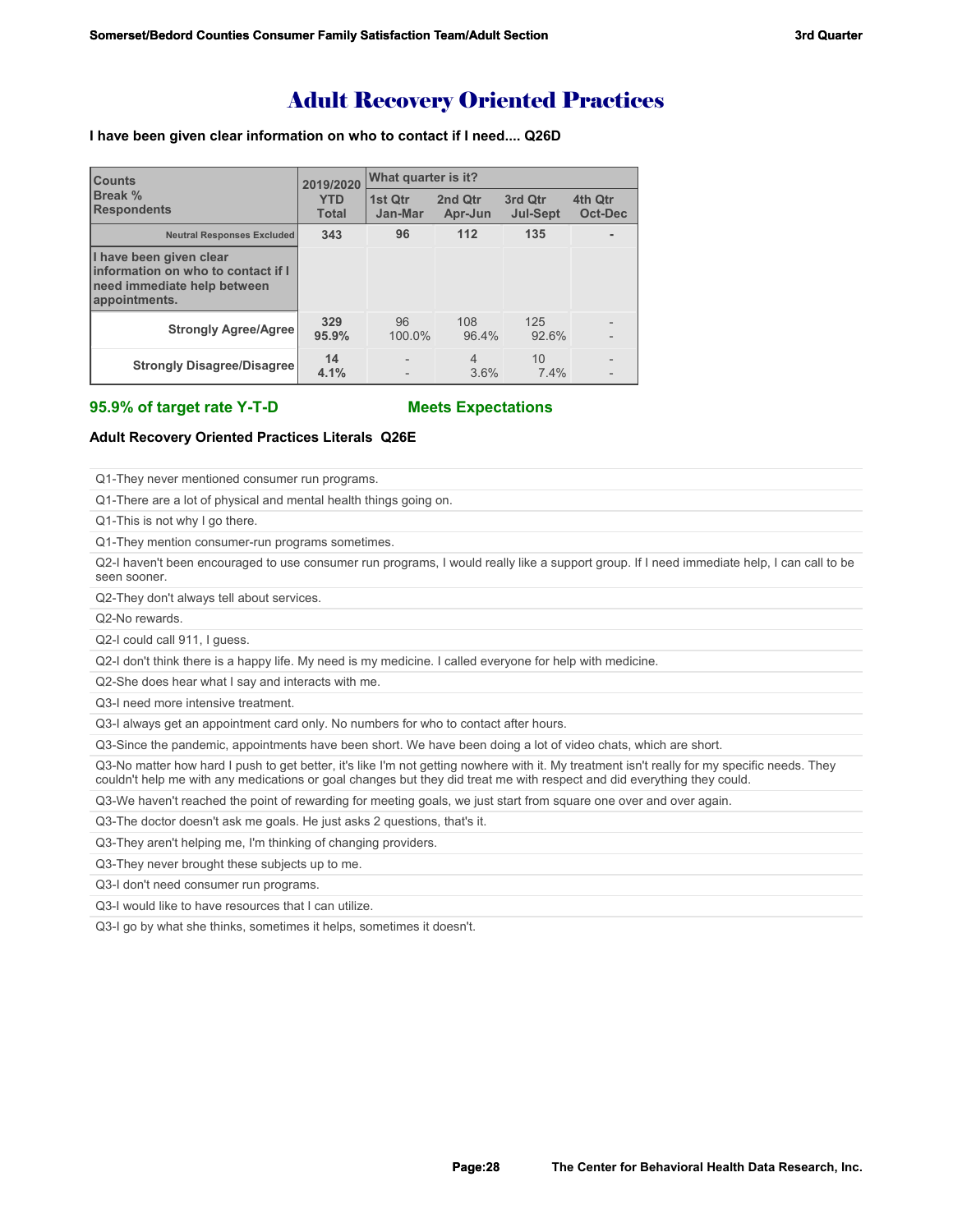# Adult Outcomes

## **I deal more effectively with daily problems Q27A**

| <b>Counts</b>                                   | 2019/2020                  | What quarter is it? |                    |                            |                    |  |
|-------------------------------------------------|----------------------------|---------------------|--------------------|----------------------------|--------------------|--|
| Break %<br><b>Respondents</b>                   | <b>YTD</b><br><b>Total</b> | 1st Qtr<br>Jan-Mar  | 2nd Qtr<br>Apr-Jun | 3rd Qtr<br><b>Jul-Sept</b> | 4th Qtr<br>Oct-Dec |  |
| Neutral responses reduce total                  | 317                        | 84                  | 107                | 126                        |                    |  |
| I deal more effectively with daily<br>problems. |                            |                     |                    |                            |                    |  |
| <b>Strongly Agree/Agree</b>                     | 298<br>94.0%               | 77<br>91.7%         | 102<br>95.3%       | 119<br>94.4%               |                    |  |
| <b>Strongly Disagree/Disagree</b>               | 19<br>6.0%                 | 8.3%                | 5<br>$4.7\%$       | 5.6%                       |                    |  |

# **94.0% of target rate Y-T-D Meets Expectations**

## **I feel more hopeful about the future. Q27B**

| <b>Counts</b>                             | 2019/2020                  | What quarter is it?   |                    |                            |                    |
|-------------------------------------------|----------------------------|-----------------------|--------------------|----------------------------|--------------------|
| <b>Break %</b><br><b>Respondents</b>      | <b>YTD</b><br><b>Total</b> | 1st Qtr<br>Jan-Mar    | 2nd Qtr<br>Apr-Jun | 3rd Qtr<br><b>Jul-Sept</b> | 4th Qtr<br>Oct-Dec |
| Neutral responses reduce total            | 325                        | 95                    | 106                | 124                        |                    |
| I feel more hopeful about the<br>Ifuture. |                            |                       |                    |                            |                    |
| <b>Strongly Agree/Agree</b>               | 311<br>95.7%               | 93<br>97.9%           | 100<br>94.3%       | 118<br>95.2%               |                    |
| <b>Strongly Disagree/Disagree</b>         | 14<br>4.3%                 | $\mathcal{P}$<br>2.1% | 6<br>$5.7\%$       | 6<br>4.8%                  |                    |

# **95.7% of target rate Y-T-D Meets Expectations**

## **I believe I can get better. Q27C**

| <b>Counts</b>                        | 2019/2020                  | What quarter is it? |                    |                            |                           |
|--------------------------------------|----------------------------|---------------------|--------------------|----------------------------|---------------------------|
| <b>Break %</b><br><b>Respondents</b> | <b>YTD</b><br><b>Total</b> | 1st Qtr<br>Jan-Mar  | 2nd Qtr<br>Apr-Jun | 3rd Qtr<br><b>Jul-Sept</b> | 4th Qtr<br><b>Oct-Dec</b> |
| Neutral responses reduce total       | 329                        | 95                  | 109                | 125                        |                           |
| I believe I can get better.          |                            |                     |                    |                            |                           |
| <b>Strongly Agree/Agree</b>          | 320<br>97.3%               | 94<br>98.9%         | 103<br>94.5%       | 123<br>98.4%               |                           |
| <b>Strongly Disagree/Disagree</b>    | 9<br>2.7%                  | 1.1%                | 6<br>5.5%          | $\mathfrak{D}$<br>1.6%     |                           |

# **97.3% of target rate Y-T-D Meets Expectations**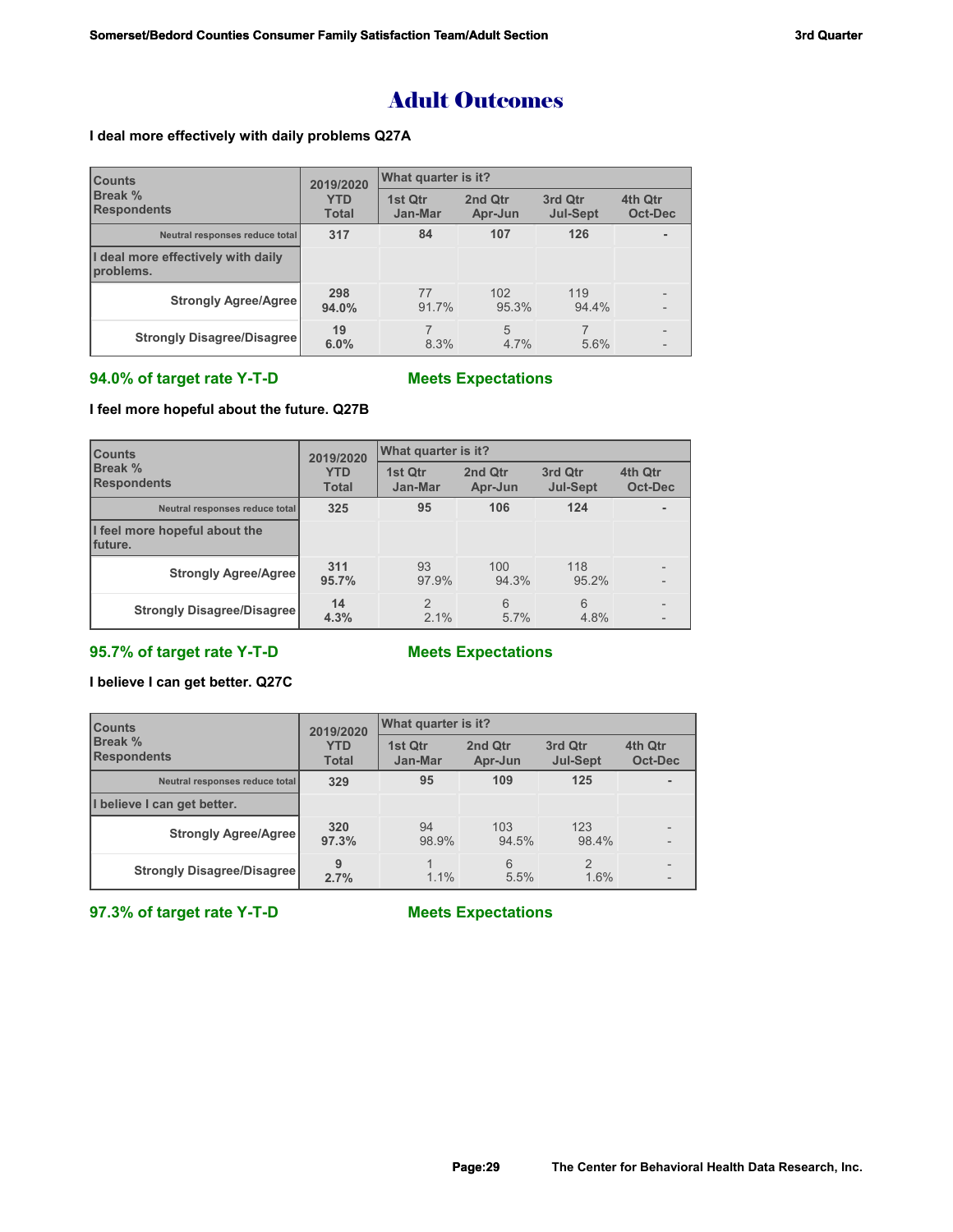# Adult Outcomes

### **I feel treatment is working. Q27D**

| <b>Counts</b>                        | 2019/2020                  | What quarter is it? |                    |                            |                           |  |
|--------------------------------------|----------------------------|---------------------|--------------------|----------------------------|---------------------------|--|
| <b>Break %</b><br><b>Respondents</b> | <b>YTD</b><br><b>Total</b> | 1st Qtr<br>Jan-Mar  | 2nd Qtr<br>Apr-Jun | 3rd Qtr<br><b>Jul-Sept</b> | 4th Qtr<br><b>Oct-Dec</b> |  |
| Neutral responses reduce total       | 330                        | 95                  | 107                | 128                        |                           |  |
| I feel treatment is working.         |                            |                     |                    |                            |                           |  |
| <b>Strongly Agree/Agree</b>          | 315<br>95.5%               | 87<br>91.6%         | 101<br>94.4%       | 127<br>99.2%               |                           |  |
| <b>Strongly Disagree/Disagree</b>    | 15<br>4.5%                 | 8<br>8.4%           | 6<br>5.6%          | 0.8%                       |                           |  |

### **95.5% of target rate Y-T-D Meets Expectations**

### **Adult Outcomes Literals Q27E**

Q1-I haven't got back on the proper medication to help stabilize my head and anxiety.

Q1-I still have good and bad days.

Q1-I've only had 3 or 4 appointments. I haven't noticed change yet.

Q1-Some things are easier to handle day by day because of flashbacks and triggers.

Q1-They help me when I am in a lower mood. Right now I feel like I am at a stand still.

Q1-I am still early in treatment but I am hopeful.

Q1-My depression has gone from 85% to 100% since I started coming here.

Q1-Some situations are complicated. Problems are not being resolved.

Q2-Due to big problems in life, I don't think medicine can help.

Q2-This is because of my health condition.

Q2-I have been depressed my whole life. I'm still working on the process, it has helped me, but I still have a ways to go.

Q2-Sometimes treatment is working.

Q2-I try my best.

Q2-I know how to deal with 99% of what I'm going through now. I feel this way because of the way the economy is and the way the government is handling things.

Q2-It depends on the day, how I feel. I'm not sure if it's working to the best 100% yet.

Q2-I'm trying to get better.

Q2-I feel more calm but I don't feel like I can handle everyday tasks. I think this is something I may carry the rest of my life.

Q2-If they would approve herbal/medicinal supplements, this would help better.

Q2-I am going into the hospital tomorrow for help. Due to still going through it.

Q2-It depends on my stress levels and if someone angers me.

Q2-I still have problems.

Q2-I don't really have any hope to being as what they see as normal. I don't believe there is anything anyone can do for me.

Q2-I really don't see anything changing in the near future.

Q2-I feel like it's not working as well as it could be. My main problem is more of a medical issue than a therapy issue.

Q2-He's fine until he explodes. He hasn't had treatment too long, so I'm hopeful it will work. It has before.

Q3-I need more intensive treatment to get better.

Q3-I will always have bad days.

Q3-I am still dealing with the grieving process from my dad passing away.

Q3-It depends on the situation, I don't want to listen to other's problems. I have panic attacks sometimes because I care, sometimes.

Q3-The medication is working but I'm still focusing on the mental side. I need to find a therapist that is well suited for me.

Q3-Everyone has their moments when they fall back.

Q3-I've been coping by myself.

Q3-They do a good job, I'm not too hopeful myself.

Q3-She has come to accept her challenge.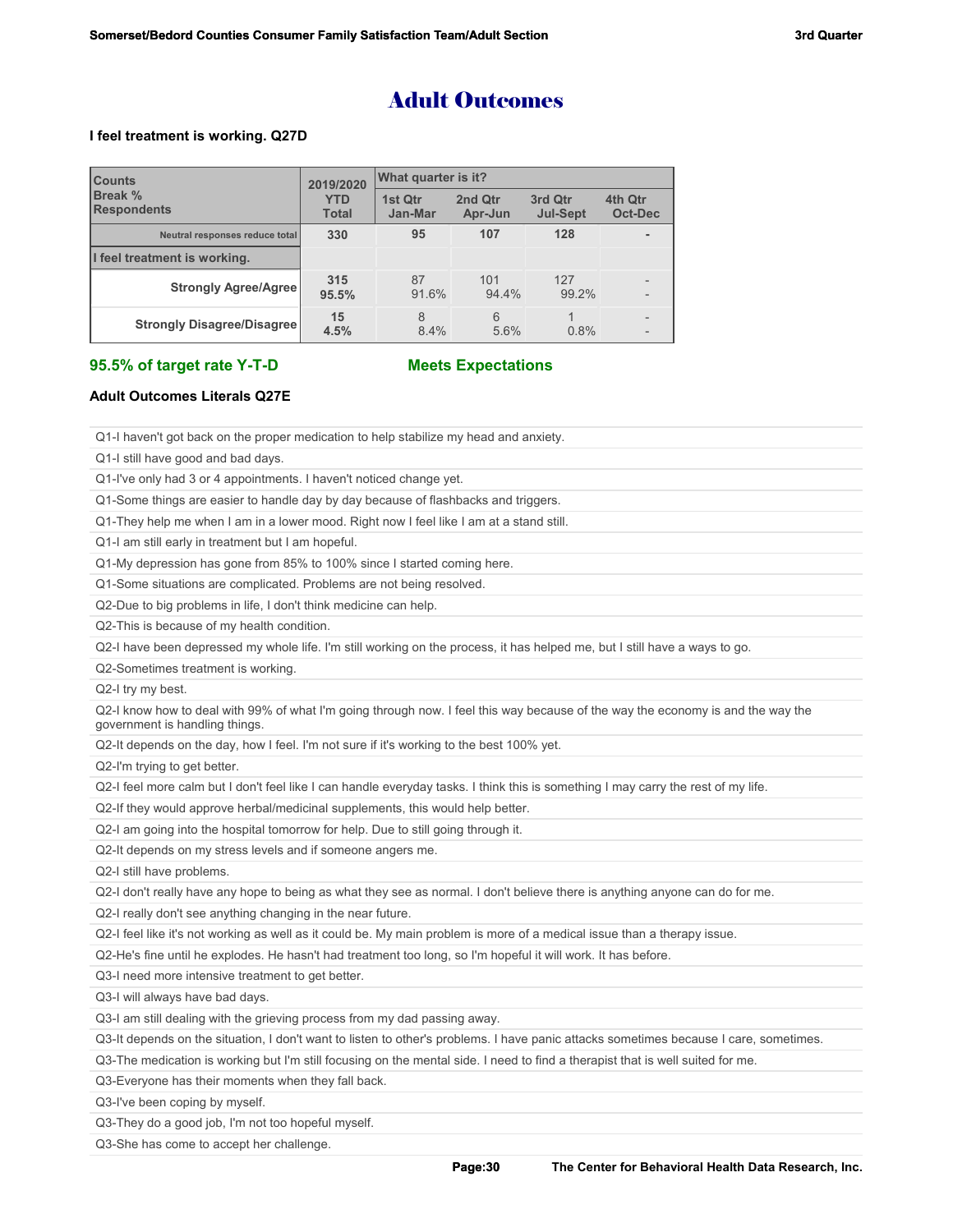### **Adult Outcomes Literals Q27E**

Q3-With my diagnosis, there isn't going to be a change.

Q3-I worry so much about the future, what if something happens to us. She will be alone. The anxiety and depression has gotten better.

Q3-I ended an 8 year relationship, a lot of stress and abuse from my boyfriend. I'm not sure of the future but I want to see my new granddaughter in the future.

Q3-Whatever medication I'm on, if it doesn't work anymore, she'll either increase it or do nothing.

Q3-I'm not in treatment now because they discharged me during the pandemic. I called them for phone number for appointment and left 3 messages. They discharged me for missing 3 appointments, they never called me back.

Q3-Being locked in my apartment hasn't helped social anxiety.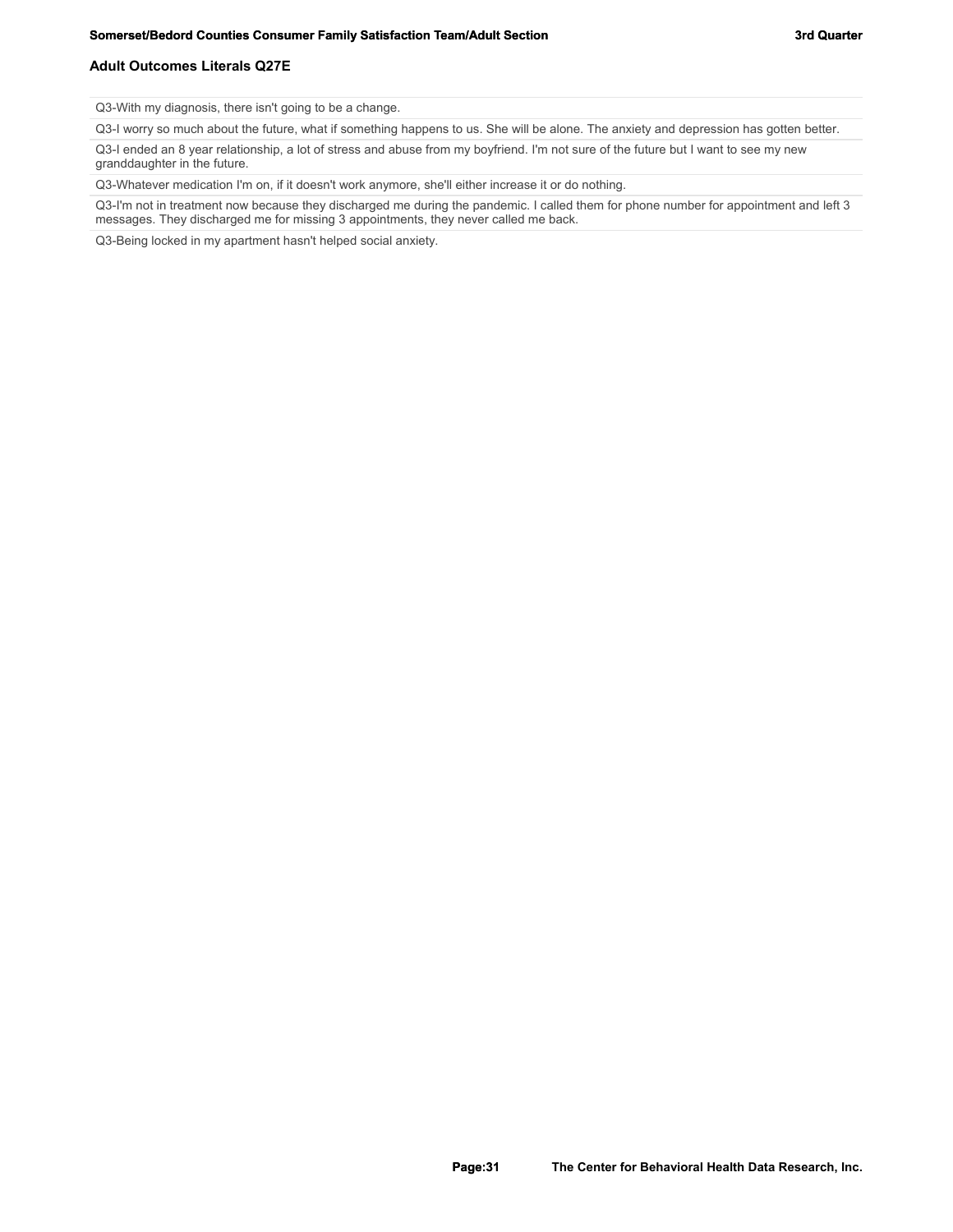# Adult Provider Issues or Problems

**Have you had any issues or problems with services from (provider)? Q28**

| <b>Counts</b>                                                | 2019/2020                  | What quarter is it? |                                                                           |              |          |  |
|--------------------------------------------------------------|----------------------------|---------------------|---------------------------------------------------------------------------|--------------|----------|--|
| <b>Break %</b><br><b>Respondents</b>                         | <b>YTD</b><br><b>Total</b> |                     | 1st Quarter 2nd Quarte- 3rd Quarter 4th Quarter<br>Jan-March r April-June | July-Sept.   | Oct-Dec. |  |
|                                                              | 351                        | 97                  | 119                                                                       | 135          |          |  |
| Have you had any issues or<br>problems with services from (n |                            |                     |                                                                           |              |          |  |
| <b>Yes</b>                                                   | 24<br>6.8%                 | $7.2\%$             | 5.9%                                                                      | 10<br>7.4%   |          |  |
| No                                                           | 327<br>93.2%               | 90<br>92.8%         | 112<br>94.1%                                                              | 125<br>92.6% |          |  |

## **Adult Provider Issues Q29**

| <b>Counts</b>                                                | 2019/2020                  | What quarter is it? |                    |                            |                    |
|--------------------------------------------------------------|----------------------------|---------------------|--------------------|----------------------------|--------------------|
| Break %<br><b>Respondents</b>                                | <b>YTD</b><br><b>Total</b> | 1st Qtr<br>Jan-Mar  | 2nd Qtr<br>Apr-Jun | 3rd Qtr<br><b>Jul-Sept</b> | 4th Qtr<br>Oct-Dec |
| *N/A responses reduce total                                  | 24                         | 7                   | 7                  | 10                         |                    |
| If yes, what were the issues or<br>problems with services fr |                            |                     |                    |                            |                    |
| Lack of treatment planning and<br>coordination               |                            | $\qquad \qquad -$   |                    |                            |                    |
| Services not provided when I<br>needed them                  |                            |                     |                    |                            |                    |
| <b>Poor Communication</b>                                    | 3<br>12.5%                 | 1<br>14.3%          |                    | $\mathfrak{D}$<br>20.0%    |                    |
| <b>Frequent staff changes</b>                                |                            |                     |                    |                            |                    |
| <b>Frequent Provider Cancellations</b>                       |                            |                     |                    |                            |                    |
| <b>Other</b>                                                 | 21<br>87.5%                | 6<br>85.7%          | 7<br>100.0%        | $\mathcal{B}$<br>80.0%     |                    |

### **Adult literals for issues or problems with service Q29A**

Q1-Lack of treatment planning and coordination, services not provided when I needed them, poor communication, frequent staff changes and frequent provider cancellations.

Q1-Scheduling issues, sometimes if I need to reschedule I have to wait a month or longer.

Q1-Interference from a counselor involving another patient.

Q1-I was misinformed about my benefits from a staff member.

Q1-Provider frequently cancels my appointments, Provider arrives late for my appopintment, provider says I cancelled when I didn't.

Q1-Someone turned me in for a stupid reason.

Q2-I had a case manager that caused me some problems, I got rid of her. She lied on me and to me.

Q2-Personality conflict

Q2-Personality conflict/attitude

Q2-They were trying too many different meds on me.

Q2-Years ago, I had a gambling problem caused by meds. I changed providers.

Q2-Withdrawal from my medication. Provider never called it in and they said they did. I went without my medication 7 or 8 days.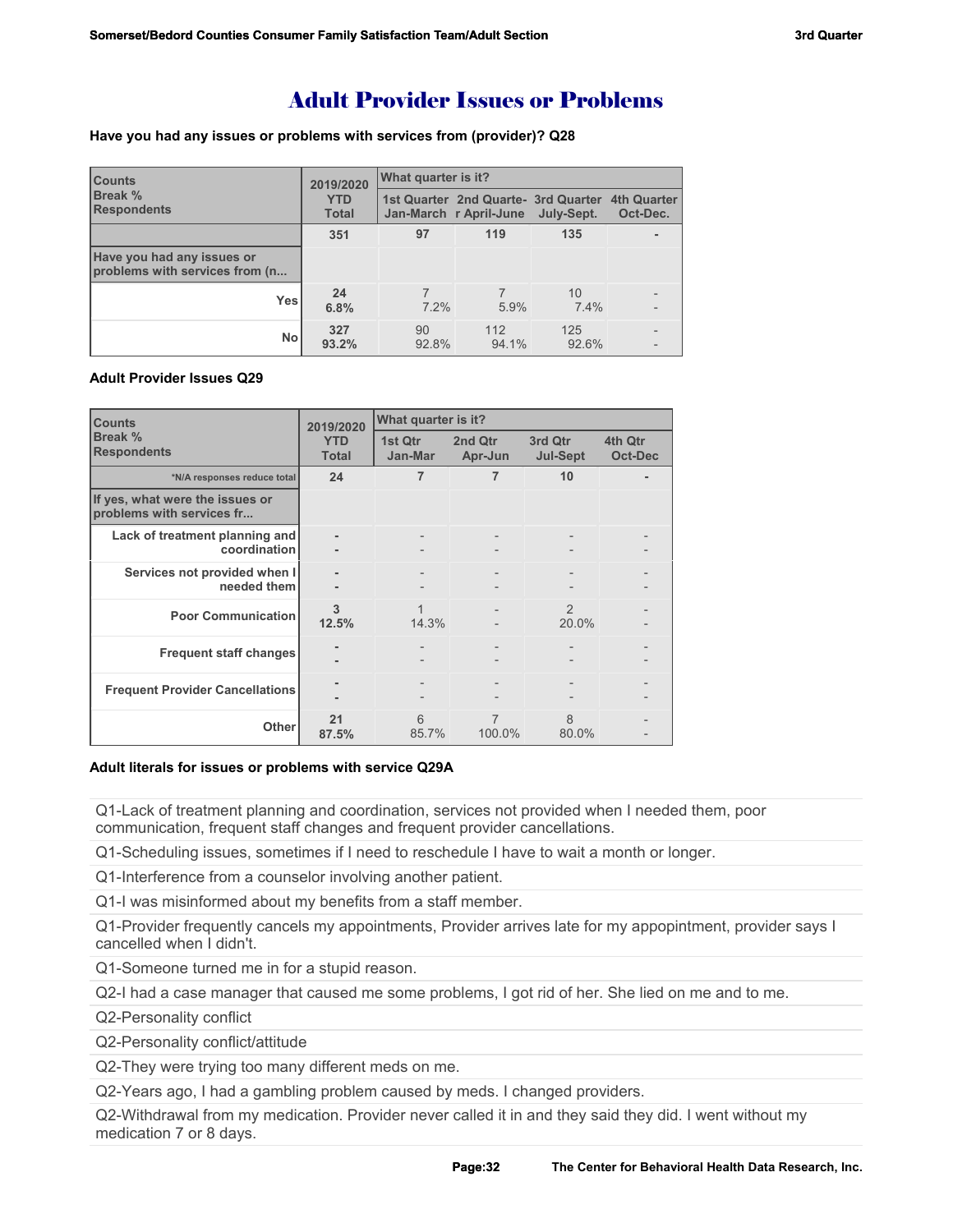### **Adult literals for issues or problems with service Q29A**

Q2-Sometimes conversations with my therapist can frustrate me but it's tolerable. I always let her know when I'm frustrated, I can be open.

Q3-Lack of treatment planning and coordination, services not provided when I needed them, frequent staff changes and frequent provider cancellations.

Q3-They never answer the phone. I called for 4 days straight (phone rings or is busy). I left 2 messages but they never get returned.

Q3-Doctor doesn't listen, doesn't discuss issues.

Q3-The only problem was when they put me on the wrong day, one time.

Q3-Lack of treatment planning and coordination and services not provided when I needed them.

Q3-They gave me medicine that insurance didn't cover and haven't given me anything else.

Q3-Confidentiality was broken.

Q3-When I was in GCC a counselor was disrespectful. I was singled out with issues and I quit. I went back to outpatient.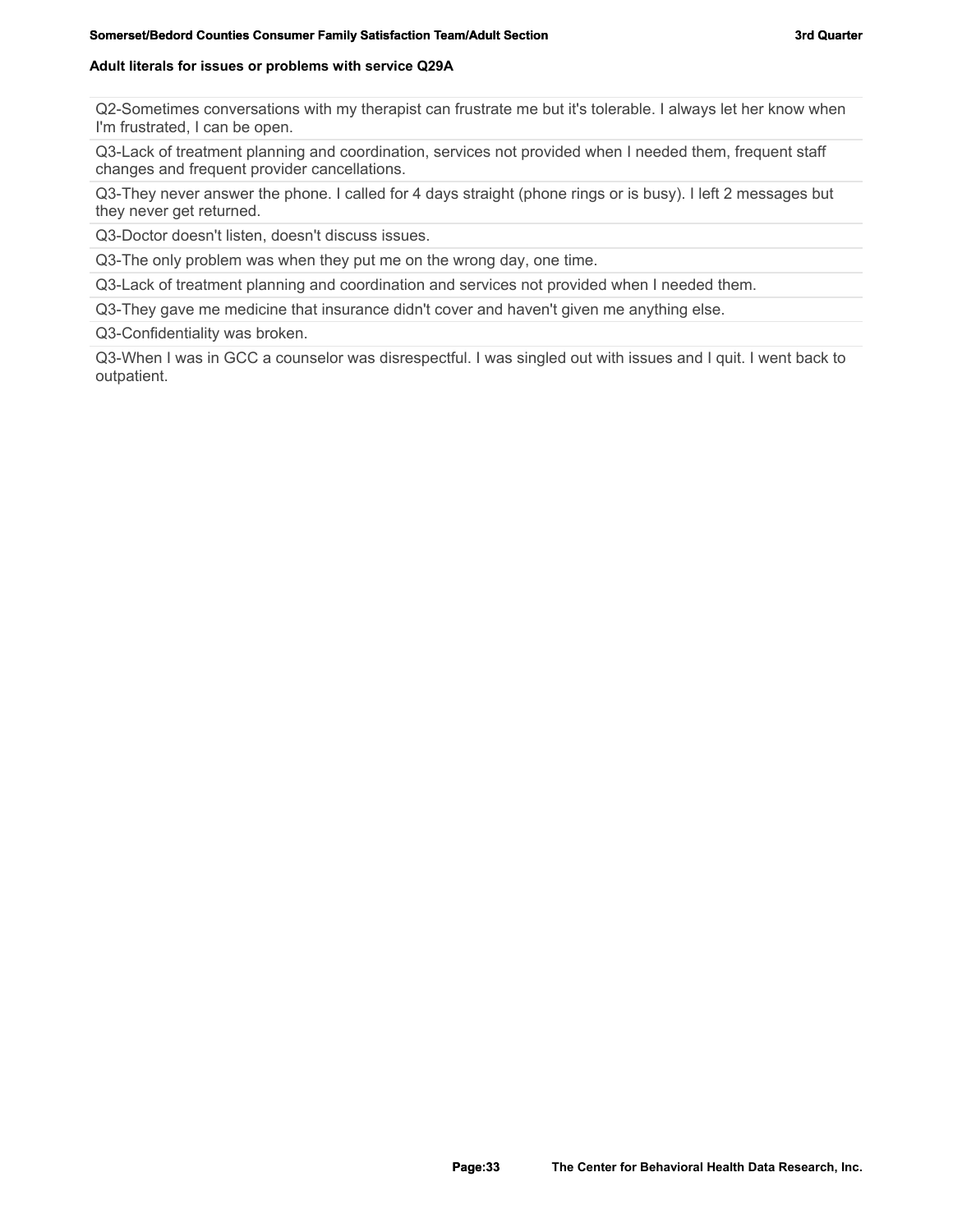# Adult Provider Issues or Problems

### **Adult Provider Issue Resolution Q30**

| <b>Counts</b>                                                | 2019/2020                  | What quarter is it?     |                    |                            |                    |  |
|--------------------------------------------------------------|----------------------------|-------------------------|--------------------|----------------------------|--------------------|--|
| Break %<br><b>Respondents</b>                                | <b>YTD</b><br><b>Total</b> | 1st Qtr<br>Jan-Mar      | 2nd Qtr<br>Apr-Jun | 3rd Qtr<br><b>Jul-Sept</b> | 4th Qtr<br>Oct-Dec |  |
| (N/A) responses reduce total                                 | 24                         |                         |                    | 10                         |                    |  |
| Were you able to resolve these<br>issues or problems with (n |                            |                         |                    |                            |                    |  |
| I resolved the problem with the<br>program manager           | 5<br>20.8%                 | 14.3%                   | 3<br>42.9%         | 10.0%                      |                    |  |
| I chose not to take any action                               | 14<br>58.3%                | $\overline{4}$<br>57.1% | 3<br>42.9%         | 7<br>70.0%                 |                    |  |
| I filed a formal complaint                                   | $\mathfrak{p}$<br>8.3%     | 14.3%                   | 1<br>14.3%         |                            |                    |  |
| Other                                                        | 3<br>12.5%                 | 14.3%                   |                    | $\mathcal{P}$<br>$20.0\%$  |                    |  |

### **Adult literals were you able to resolve these issues problems...Q30A**

Q1-I talked to the lady at the front desk.

Q3-I mentioned the issue to them. They apologize but nothing gets done.

Q3-I talked to a staff member and they are working on it.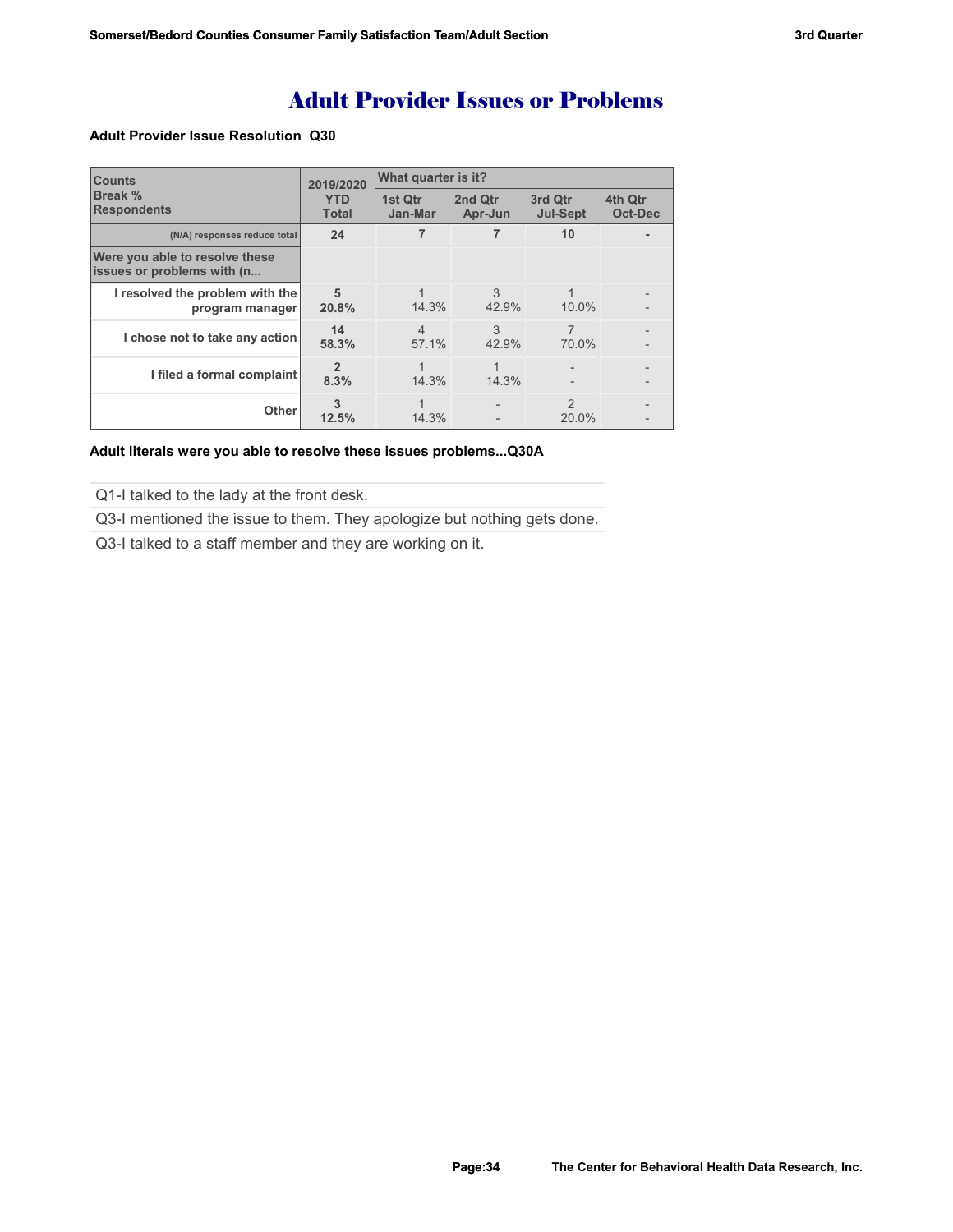# Adult Provider Issues or Problems

**If you chose to not take any action,why? Q31**

| <b>Counts</b>                                        | 2019/2020                  | What quarter is it? |                        |                            |                           |
|------------------------------------------------------|----------------------------|---------------------|------------------------|----------------------------|---------------------------|
| Break %<br><b>Respondents</b>                        | <b>YTD</b><br><b>Total</b> | 1st Qtr<br>Jan-Mar  | 2nd Qtr<br>Apr-Jun     | 3rd Qtr<br><b>Jul-Sept</b> | 4th Qtr<br><b>Oct-Dec</b> |
| (N/A) responses reduce total                         | 14                         | 4                   | 3                      | 7                          |                           |
| If you chose to not take any<br>action, why?         |                            |                     |                        |                            |                           |
| The problem was not that serious                     | $\Delta$<br>28.6%          | 25.0%               | $\mathcal{P}$<br>66.7% | 14.3%                      |                           |
| I was concerned with how the<br>provider would react | 3<br>21.4%                 | 1<br>25.0%          | 33.3%                  | 14.3%                      |                           |
| I didn't know how to file a formal<br>complaint      | $\mathfrak{p}$<br>14.3%    |                     |                        | $\mathfrak{D}$<br>28.6%    |                           |
| <b>Other</b>                                         | 5<br>35.7%                 | 2<br>50.0%          |                        | 3<br>42.9%                 |                           |

# **Adult Literal Q31A**

Q1-I don't think this issue would be taken care of.

Q1-I am waiting to see how my next appointment goes.

Q3-I told my therapist but I'm not sure who to talk to.

Q3-It was a hectic day in the office that day. I completely understand.

Q3-I was discouraged from lack of trust. They said wait 60 days to reestablish services. I was frustrated and gave up.

# Adult Department of Public Welfare Questions

## **Adult Treatment Impact on Quality of Life Q32**

| <b>Counts</b>                                               | 2019/2020                  | What quarter is it? |                                       |                                  |                                |
|-------------------------------------------------------------|----------------------------|---------------------|---------------------------------------|----------------------------------|--------------------------------|
| Break %<br><b>Respondents</b>                               | <b>YTD</b><br><b>Total</b> | Jan-March           | 1st Quarter 2nd Quarter<br>April-June | <b>3rd Quarter</b><br>July-Sept. | <b>4th Quarter</b><br>Oct-Dec. |
|                                                             | 351                        | 97                  | 119                                   | 135                              |                                |
| What effect has the treatment<br>you've received had on the |                            |                     |                                       |                                  |                                |
| <b>Much better</b>                                          | 179<br>51.0%               | 51<br>52.6%         | 58<br>48.7%                           | 70<br>51.9%                      |                                |
| A little better                                             | 137<br>39.0%               | 36<br>37.1%         | 47<br>39.5%                           | 54<br>40.0%                      |                                |
| About the same                                              | 30<br>8.5%                 | 7<br>7.2%           | 14<br>11.8%                           | 9<br>6.7%                        |                                |
| A little worse                                              | 3<br>0.9%                  | 1<br>1.0%           |                                       | $\mathcal{P}$<br>1.5%            |                                |
| Much worse                                                  | $\overline{2}$<br>0.6%     | 2<br>2.1%           |                                       |                                  |                                |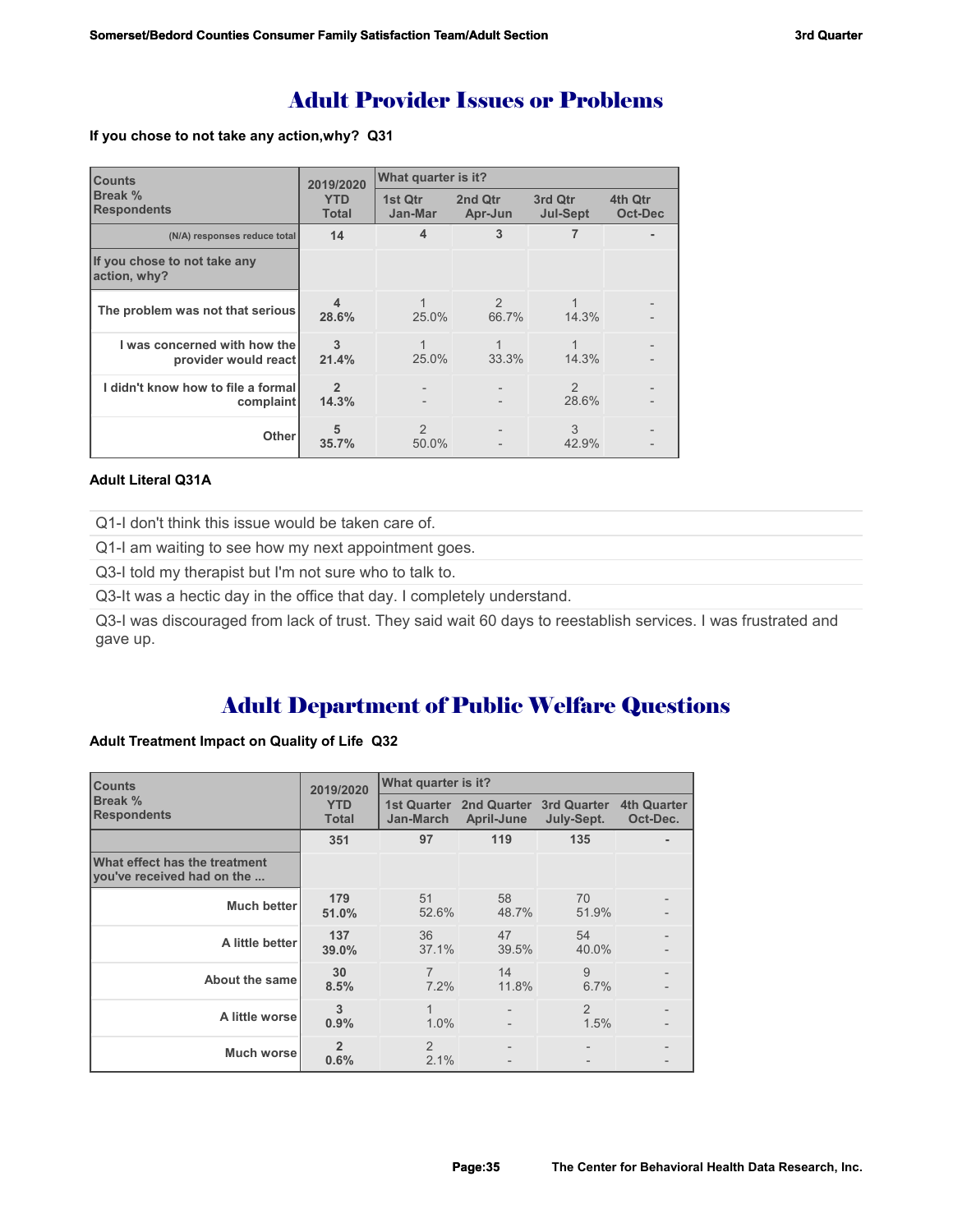# Adult Department of Public Welfare Questions

## **Were you given a chance to make treatment decisions? Q33**

| <b>Counts</b>                                             | 2019/2020                  | What quarter is it?       |                        |                            |                           |
|-----------------------------------------------------------|----------------------------|---------------------------|------------------------|----------------------------|---------------------------|
| <b>Break %</b><br><b>Respondents</b>                      | <b>YTD</b><br><b>Total</b> | 1st Qtr<br>Jan-Mar        | 2nd Qtr<br>Apr-Jun     | 3rd Qtr<br><b>Jul-Sept</b> | 4th Qtr<br><b>Oct-Dec</b> |
|                                                           | 351                        | 97                        | 119                    | 135                        |                           |
| Were you given the chance to<br>make treatment decisions? |                            |                           |                        |                            |                           |
| <b>Yes</b>                                                | 315<br>89.7%               | 89<br>91.8%               | 109<br>91.6%           | 117<br>86.7%               |                           |
| <b>No</b>                                                 | 16<br>4.6%                 | $\overline{2}$<br>$2.1\%$ | 6<br>5.0%              | 8<br>5.9%                  |                           |
| <b>Sometimes</b>                                          | 20<br>5.7%                 | 6<br>6.2%                 | $\overline{4}$<br>3.4% | 10<br>7.4%                 |                           |

## **In the last twelve months, were you able to get the help you needed? Q34**

| <b>Counts</b>                                               | 2019/2020                  | What quarter is it?                    |                                  |                                  |                                |
|-------------------------------------------------------------|----------------------------|----------------------------------------|----------------------------------|----------------------------------|--------------------------------|
| Break %<br><b>Respondents</b>                               | <b>YTD</b><br><b>Total</b> | <b>1st Quarter</b><br><b>Jan-March</b> | 2nd Quarter<br><b>April-June</b> | <b>3rd Quarter</b><br>July-Sept. | <b>4th Quarter</b><br>Oct-Dec. |
|                                                             | 351                        | 97                                     | 119                              | 135                              |                                |
| In the last twelve months, were<br>you able to get the help |                            |                                        |                                  |                                  |                                |
| <b>Yes</b>                                                  | 333<br>94.9%               | 92<br>94.8%                            | 116<br>97.5%                     | 125<br>92.6%                     |                                |
| <b>No</b>                                                   | 8<br>2.3%                  | 3<br>3.1%                              | 2<br>1.7%                        | 3<br>$2.2\%$                     |                                |
| <b>Sometimes</b>                                            | 10<br>2.8%                 | $\overline{2}$<br>2.1%                 | 1<br>0.8%                        | 7<br>5.2%                        |                                |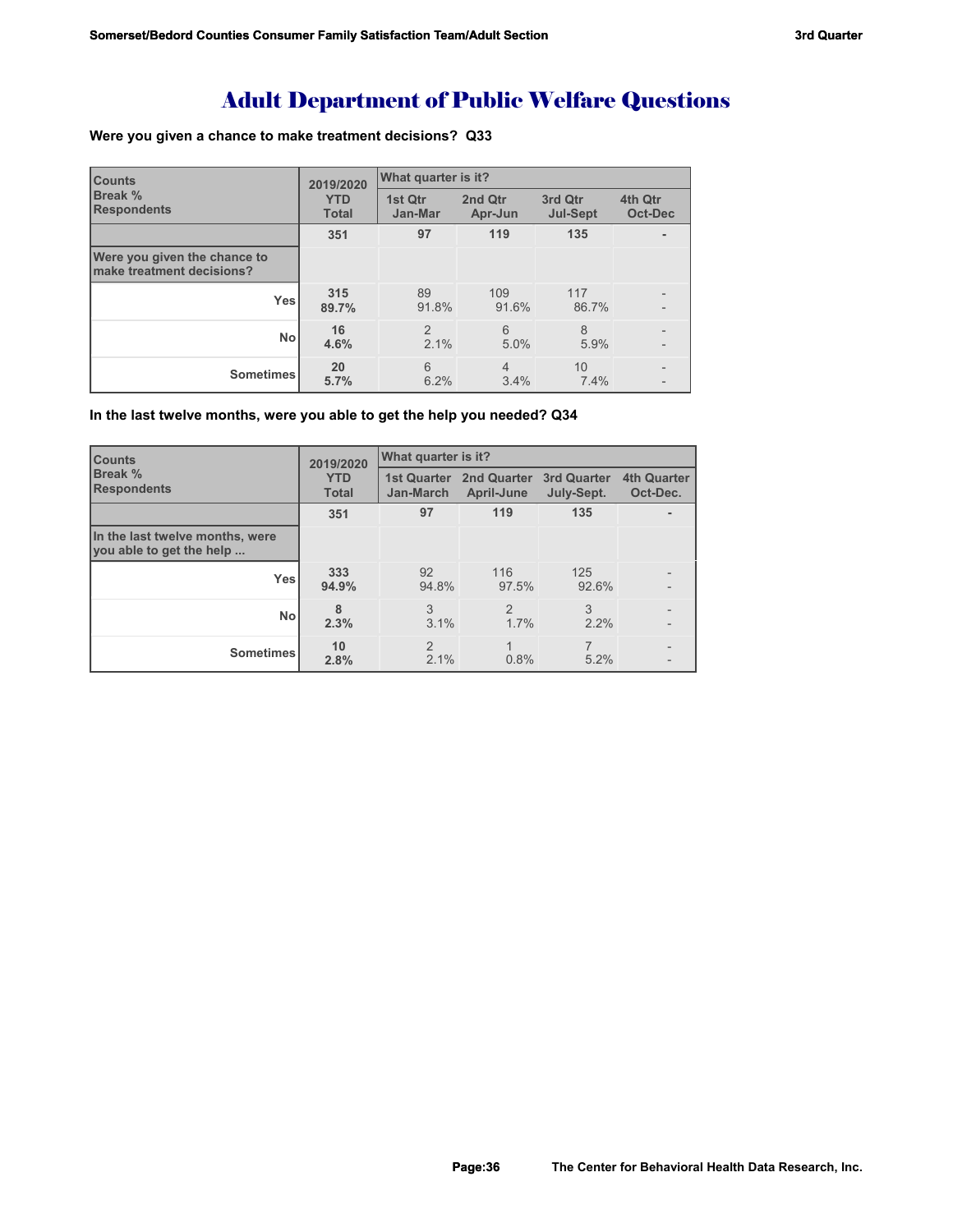## Adult Department of Public Welfare Questions

**If you were not able to get the behavioral health services in the last twelve months... Q35**

| <b>Counts</b>                                                | 2019/2020                  | What quarter is it?     |                        |                            |                           |  |
|--------------------------------------------------------------|----------------------------|-------------------------|------------------------|----------------------------|---------------------------|--|
| Break %<br><b>Respondents</b>                                | <b>YTD</b><br><b>Total</b> | 1st Qtr<br>Jan-Mar      | 2nd Qtr<br>Apr-Jun     | 3rd Qtr<br><b>Jul-Sept</b> | 4th Qtr<br><b>Oct-Dec</b> |  |
| *N/A responses reduce total                                  | 15                         | $\overline{\mathbf{4}}$ | 3                      | 8                          |                           |  |
| If you were not able to get<br>behavioral health services in |                            |                         |                        |                            |                           |  |
| <b>Money issues</b>                                          |                            |                         |                        |                            |                           |  |
| <b>Transportation issues</b>                                 | $\overline{2}$<br>13.3%    | 25.0%                   |                        | 12.5%                      |                           |  |
| Language barriers                                            |                            |                         |                        |                            |                           |  |
| <b>Inconvenient times</b>                                    | 1<br>6.7%                  |                         |                        | 12.5%                      |                           |  |
| <b>Child care issues</b>                                     |                            |                         |                        |                            |                           |  |
| Long waiting list                                            | $\overline{2}$<br>13.3%    | 25.0%                   | 1<br>33.3%             |                            |                           |  |
| Didn't know where to get help                                | 1<br>6.7%                  |                         |                        | 1<br>12.5%                 |                           |  |
| Other                                                        | 9<br>60.0%                 | $\mathcal{P}$<br>50.0%  | $\mathcal{P}$<br>66.7% | 5<br>62.5%                 |                           |  |

#### **Adult Reason for Not Getting Behavioral Health Help Q35A**

Q1-My provider wasn't there for me.

Q1-Transportation issues, language barriers, miscommunication.

Q2-Coronavirus

Q2-My past case worker cancelled appointments.

Q3-Couldn't get the doctor to discuss things with me in a proper way.

Q3-Waiting for initial evaluation with a provider due to the pandemic.

Q3-Medication issue

Q3-Transportation is a big issue and COVID.

Q3-Transportation issues and lack of internet (only way to do virtual meetings).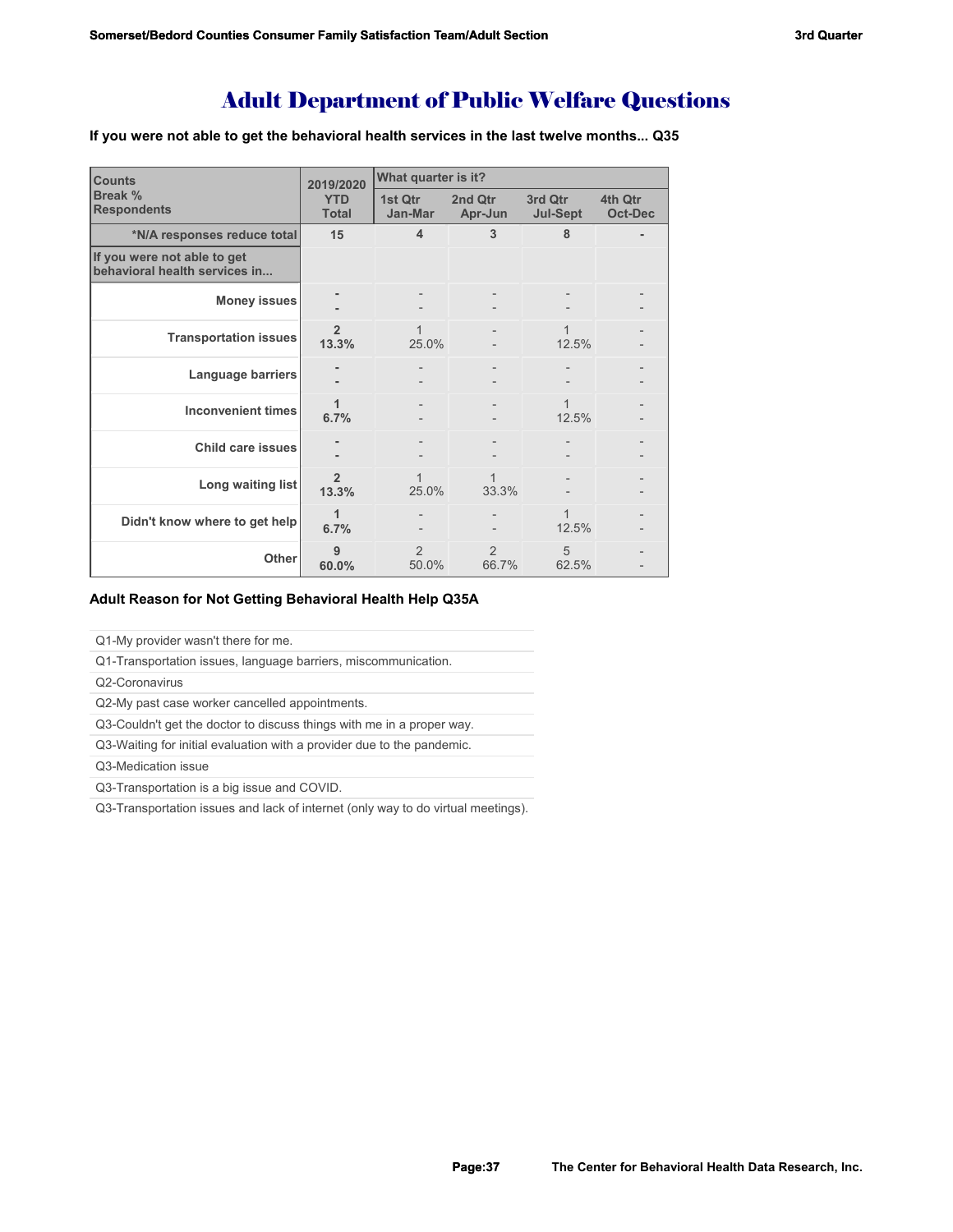# Adult Behavioral Health Medications

#### **Adult Taking Medications Q36**

| <b>Counts</b>                                    | 2019/2020                  | What quarter is it? |                                                                           |              |          |  |
|--------------------------------------------------|----------------------------|---------------------|---------------------------------------------------------------------------|--------------|----------|--|
| <b>Break %</b><br><b>Respondents</b>             | <b>YTD</b><br><b>Total</b> |                     | 1st Quarter 2nd Quarte- 3rd Quarter 4th Quarter<br>Jan-March r April-June | July-Sept.   | Oct-Dec. |  |
|                                                  | 351                        | 97                  | 119                                                                       | 135          |          |  |
| Are you taking behavioral health<br>medications? |                            |                     |                                                                           |              |          |  |
| <b>Yes</b>                                       | 303<br>86.3%               | 85<br>87.6%         | 108<br>90.8%                                                              | 110<br>81.5% |          |  |
| <b>No</b>                                        | 46<br>13.1%                | 12<br>12.4%         | 9<br>7.6%                                                                 | 25<br>18.5%  |          |  |
| Declined to answer                               | $\overline{2}$<br>0.6%     |                     | $\mathfrak{D}$<br>1.7%                                                    |              |          |  |

#### **Adult Difficulty in Obtaining Medications Q37**

| <b>Counts</b>                                                | 2019/2020                  | What quarter is it? |                                                                          |              |                         |  |
|--------------------------------------------------------------|----------------------------|---------------------|--------------------------------------------------------------------------|--------------|-------------------------|--|
| <b>Break %</b><br><b>Respondents</b>                         | <b>YTD</b><br><b>Total</b> |                     | 1st Quarter 2nd Quarte- 3rd Quarter<br>Jan-March r April-June July-Sept. |              | 4th Quarter<br>Oct-Dec. |  |
| *N/A responses reduce total                                  | 303                        | 85                  | 108                                                                      | 110          |                         |  |
| Are you experiencing any<br>problems in getting the medicati |                            |                     |                                                                          |              |                         |  |
| Yesl                                                         | 17<br>5.6%                 | 5<br>5.9%           | 6<br>5.6%                                                                | 6<br>5.5%    |                         |  |
| <b>No</b>                                                    | 286<br>94.4%               | 80<br>94.1%         | 102<br>94.4%                                                             | 104<br>94.5% |                         |  |

#### **Adult Difficulty in Obtaining Medications Literals Q37A**

Q1-They are changing all of my meds at once.

Q1-The one medication causes headaches.

Q1-Having problems getting my medication because of the secretaries not the doctor.

Q2-Sometimes the pharmacy messes up. They refuse to give me my meds until the doctor calls them.

Q2-I try many different things, nothing seems to fix me. I have been depressed for a long time.

Q2-The doctor has trouble getting meds that work for me.

Q2-Delayed, I keep asking the doctor for it, sometimes he or I forgets to ask, he disagrees.

Q2-Trouble getting meds that work from the doctor. Some meds affect my stomach. I'll talk to the doctor about it.

Q2-My doctor prescribed me medical marijuana for my condition. The whole cost is so much, to maintain my card and for my medicine.

Q3-A lot of the medications they try to put me on, insurance denies.

Q3-I ended up having to pay out of pocket for one medication because insurance refused to pay for it.

Q3-The doctor won't listen to me about meds.

Q3-I have trouble getting the right milligrams from the doctor.

Q3-There is a lot of battling insurance with the prior authorizations. Sometimes leaving her without medication.

Q3-I have to pay for some of his medications.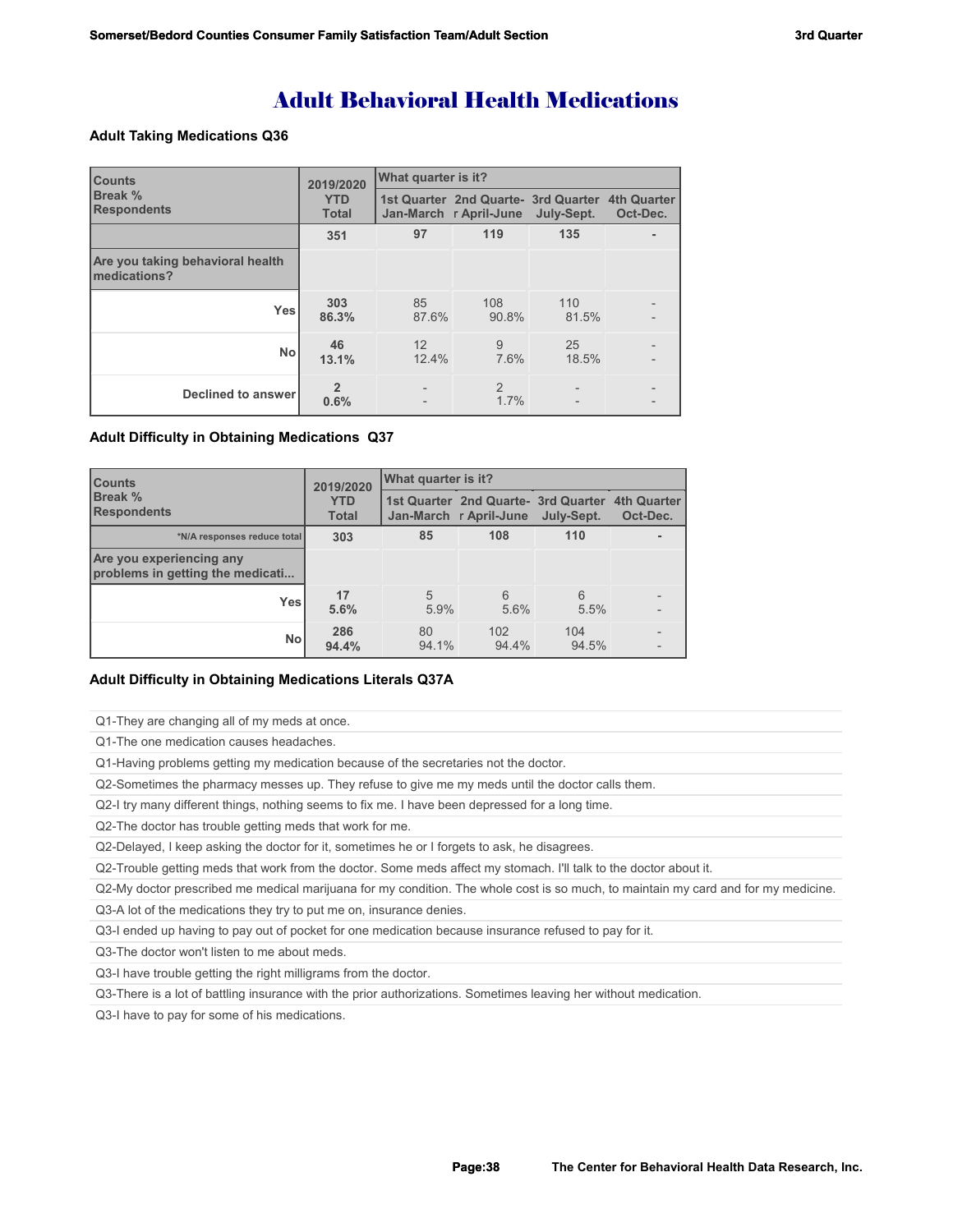## My provider has talked to me about tobacco and vaping products

**My provider has talked to me about options to help me quit using tobacco ... Q38**

| <b>Counts</b>                                                | 2019/2020                  | What quarter is it?             |                                       |             |                                |  |
|--------------------------------------------------------------|----------------------------|---------------------------------|---------------------------------------|-------------|--------------------------------|--|
| Break %<br><b>Respondents</b>                                | <b>YTD</b><br><b>Total</b> | <b>1st Quarter</b><br>Jan-March | 2nd Quarter 3rd Quarter<br>April-June |             | <b>4th Quarter</b><br>Oct-Dec. |  |
| *N/A responses reduce total                                  | 201                        | 52                              | 68                                    | 81          |                                |  |
| My provider has talked to me<br>about options to help me qui |                            |                                 |                                       |             |                                |  |
| <b>Yes</b>                                                   | 157<br>78.1%               | 34<br>65.4%                     | 61<br>89.7%                           | 62<br>76.5% |                                |  |
| No                                                           | 44<br>21.9%                | 18<br>34.6%                     | 10.3%                                 | 19<br>23.5% |                                |  |

# Adults discharged due to lack of following treatment plan or relapsed

| <b>Counts</b>                                                                                                        | 2019/2020                  | What quarter is it?             |                           |                                  |                                |  |
|----------------------------------------------------------------------------------------------------------------------|----------------------------|---------------------------------|---------------------------|----------------------------------|--------------------------------|--|
| Break %<br><b>Respondents</b>                                                                                        | <b>YTD</b><br><b>Total</b> | <b>1st Quarter</b><br>Jan-March | 2nd Quarter<br>April-June | <b>3rd Quarter</b><br>July-Sept. | <b>4th Quarter</b><br>Oct-Dec. |  |
|                                                                                                                      | 351                        | 97                              | 119                       | 135                              |                                |  |
| Have you been discharged in the<br>past because you had trouble<br>following your treatment plan or<br>vou relapsed? |                            |                                 |                           |                                  |                                |  |
| <b>Yes</b>                                                                                                           | 25<br>7.1%                 | 6<br>6.2%                       | 8<br>6.7%                 | 11<br>8.1%                       |                                |  |
| <b>No</b>                                                                                                            | 326<br>92.9%               | 91<br>93.8%                     | 111<br>93.3%              | 124<br>91.9%                     |                                |  |

**Adult Discharge due to lack of following treatment plan. Q39** 

# Adult Wellness Recovery Action Plan (WRAP)

**Do you know what a WRAP (Wellness Recovery Action Plan) is? Q40**

| <b>Counts</b>                                                      | 2019/2020                  | What quarter is it?                    |                                         |                           |                                |  |
|--------------------------------------------------------------------|----------------------------|----------------------------------------|-----------------------------------------|---------------------------|--------------------------------|--|
| <b>Break</b> %<br><b>Respondents</b>                               | <b>YTD</b><br><b>Total</b> | <b>1st Quarter</b><br><b>Jan-March</b> | <b>2nd Quarter</b><br><b>April-June</b> | 3rd Quarter<br>July-Sept. | <b>4th Quarter</b><br>Oct-Dec. |  |
|                                                                    | 351                        | 97                                     | 119                                     | 135                       |                                |  |
| Do you know what a WRAP<br>(Wellness Recovery Action Plan)<br>lis? |                            |                                        |                                         |                           |                                |  |
| <b>Yes</b>                                                         | 208<br>59.3%               | 55<br>56.7%                            | 76<br>63.9%                             | 77<br>57.0%               |                                |  |
| No                                                                 | 143<br>40.7%               | 42<br>43.3%                            | 43<br>36.1%                             | 58<br>43.0%               |                                |  |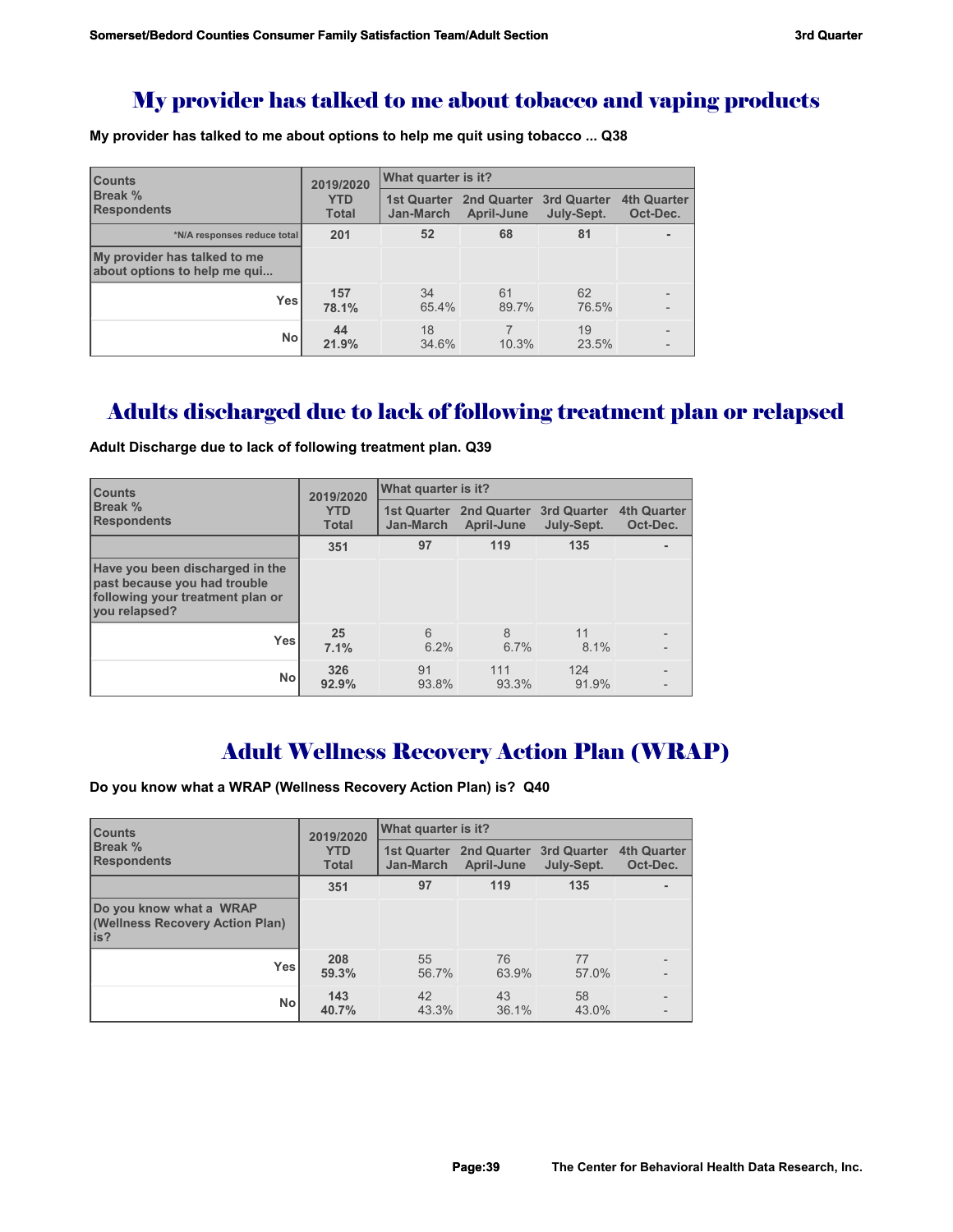## Adult Wellness Recovery Action Plan (WRAP)

#### **Adults Who Have A Wellness Recovery Action Plan Q41**

| <b>Counts</b>                                                 | 2019/2020                  | What quarter is it?                                                        |             |             |          |  |
|---------------------------------------------------------------|----------------------------|----------------------------------------------------------------------------|-------------|-------------|----------|--|
| <b>Break %</b><br><b>Respondents</b>                          | <b>YTD</b><br><b>Total</b> | 1st Quarter 2nd Quarte - 3rd Quarter 4th Quarter<br>Jan-March r April-June |             | July-Sept.  | Oct-Dec. |  |
|                                                               | 351                        | 97                                                                         | 119         | 135         |          |  |
| Do you have a WRAP (Wellness<br><b>Recovery Action Plan)?</b> |                            |                                                                            |             |             |          |  |
| <b>Yes</b>                                                    | 158<br>45.0%               | 38<br>39.2%                                                                | 59<br>49.6% | 61<br>45.2% |          |  |
| <b>No</b>                                                     | 193<br>55.0%               | 59<br>60.8%                                                                | 60<br>50.4% | 74<br>54.8% |          |  |

# Adults Additional Compliments and Concerns

#### **Adult Additional Compliments or Concerns Q42**

| Q1-Changing five meds is too much at one time.                                                     |                                                                                                                                                                                                                                                                                              |
|----------------------------------------------------------------------------------------------------|----------------------------------------------------------------------------------------------------------------------------------------------------------------------------------------------------------------------------------------------------------------------------------------------|
| Q1-I think everyone is very nice and kind.                                                         |                                                                                                                                                                                                                                                                                              |
| Q1-They have done really well for my needs.                                                        |                                                                                                                                                                                                                                                                                              |
| Q1-Thank you to this provider for making me a better person.                                       |                                                                                                                                                                                                                                                                                              |
| Q1-My provider is awesome.                                                                         |                                                                                                                                                                                                                                                                                              |
| Q1-Everyone is nice.                                                                               |                                                                                                                                                                                                                                                                                              |
| completely different.                                                                              | Q1-I feel there should be more activities for patients to do. There's not much to do on the weekends during down time. Maybe it would give<br>patients more reason to stay longer. This provider needs a real update on their brochure. It is very off putting; the brochure and reality are |
| Q1-I like the doctor.                                                                              |                                                                                                                                                                                                                                                                                              |
| Q1-Everything is good so far.                                                                      |                                                                                                                                                                                                                                                                                              |
| Q1-They are very good.                                                                             |                                                                                                                                                                                                                                                                                              |
| Q1-They changed my life and are a great facility.                                                  |                                                                                                                                                                                                                                                                                              |
|                                                                                                    | Q1-My previous therapist was wonderful. My first appointment with the new therapist was today, she's nice.                                                                                                                                                                                   |
| Q1-The doctor is okay. It does seem like my appointment goes too fast.                             |                                                                                                                                                                                                                                                                                              |
| Q1-I think they work with you very well.                                                           |                                                                                                                                                                                                                                                                                              |
| Q1-They are fantastic and have repaired my life.                                                   |                                                                                                                                                                                                                                                                                              |
|                                                                                                    | Q1-I think my therapist deserves a reward; she listens and cares if I'm having a bad day. I can call in and she helps me.                                                                                                                                                                    |
| Q1-They have been very helpful so far.                                                             |                                                                                                                                                                                                                                                                                              |
| Q1-My therapist is amazing. She is extremely helpful.                                              |                                                                                                                                                                                                                                                                                              |
| her to not bring up the past she knows nothing about, until I address it.                          | Q1-I would like to be heard more often. I would like my therapist to remember my appointments. I would like her to be on time. I would like                                                                                                                                                  |
| Q1-They are helping me out for what I need to get better.                                          |                                                                                                                                                                                                                                                                                              |
| Q1-My therapist is wonderful with me.                                                              |                                                                                                                                                                                                                                                                                              |
| issues.                                                                                            | Q1-They are very encouraging here. I feel like they know what they are doing. They are very knowledgeable about drug and alcohol                                                                                                                                                             |
| Q1-They saved my life.                                                                             |                                                                                                                                                                                                                                                                                              |
| Q1-They do a really good job and they know what they are doing.                                    |                                                                                                                                                                                                                                                                                              |
| Q1-I just feel really comfortable. The services are very good. My doctor takes time to talk to me. |                                                                                                                                                                                                                                                                                              |
| Q1-Staff here is always nice.                                                                      |                                                                                                                                                                                                                                                                                              |
| Q1-Everybody is pretty competent at what they do.                                                  |                                                                                                                                                                                                                                                                                              |
| Q1-The doctor is excellent and understanding. His knowledge of medications has been very helpful.  |                                                                                                                                                                                                                                                                                              |
| return phone calls right away. They are always in a good mood here.                                | Q1-I feel like the doctor makes sure you are involved with your medications. He pulls the information about medication up. They always                                                                                                                                                       |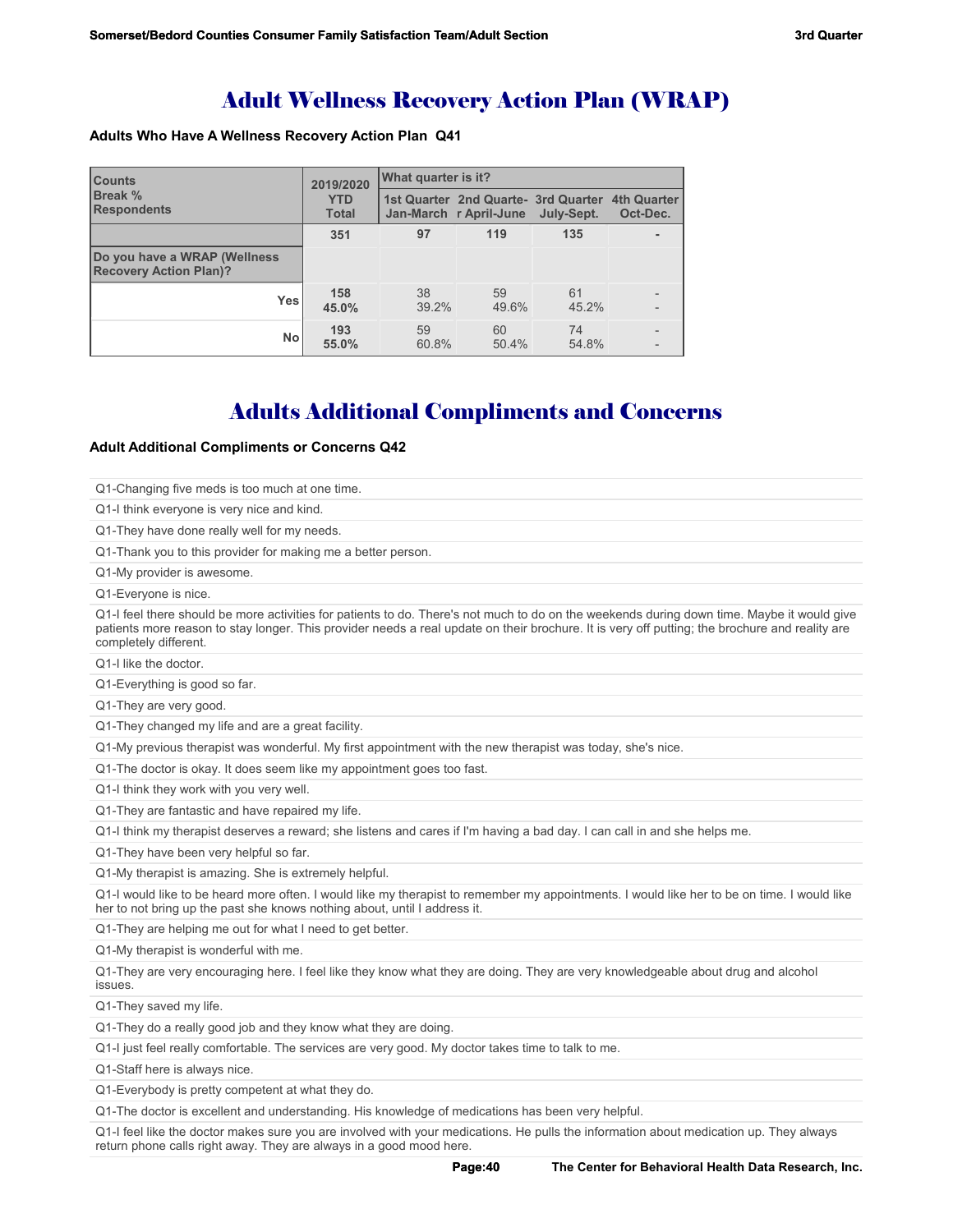#### **Adult Additional Compliments or Concerns Q42**

**Page:41 Page:41 The Center for Behavioral Health Data Research, Inc.**  Q1-They need to improve their services. Q1-They've been very helpful and useful. Q1-They're very caring, they listen, they are helpful with my situation. The groups have been helpful. Sometimes we just talk and that is so good. They allow it to happen (to go off course and say what's on our mind). Q1-I'm very thankful they are there. They have been very helpful with me. I appreciate their encouragement. Q1-Staff member is very outgoing, very positive, she helps me with my problems. She presses me forward in a positive frame of mind. Q1-It's brought me a long way and I'mvery happy. Q1-They have been very good to me. Q1-They are doing their job and doing a good job of it. Q1-I'm pretty happy with services. Q1-They are all good here. One staff member deserves a reward. Q1-My providers are down to earth people. Q2-I graduated from the housing program. Therapist has been very helpful. Q2-Everything is good. Q2-I have the greatest doctor in the world. People from Philadelphia even come to see him. I wouldn't know what to do without him. He always makes sure we have access to someone and enough medication when he goes away. Q2-I think she is great, she understands me. She listens to me very intently. She has helped me tremendously. She is one fantastic counselor. Q2-They are really good to me. Q2-I'm pretty happy. Q2-They are doing alright by me. Q2-I'm very happy with them. Q2-My therapist helped me a lot. She talked and listened to me. Q2-He was good. He talked and then pushed out the door. He talked fast, in and out. I can't make judgement, he was nice. I didn't spend enough time with him. Q2-I wish she could get meds to help me. Q2-I like the other therapist, I used to have, better. Q2-I think they are really good. Q2-I give her a five star rating. She goes above and beyond. Q2-They listen to you. It's uncommon to have a psychiatrist listen to you, but he does. Q2-Sometimes you have to wait too long. They make you wait half an hour. Some patients he takes half an hour with but only ten minutes with me. One time I had to wait two hours. If I'm late, he won't see me. Q2-I'm really happy with them. Q2-I'm thrilled with my psychiatrist immensely. Plus they have helped me stay stable. Q2-They don't respect me enough. I was in the military, civiians don't respect me like the military does. Q2-They have been very kind and nice to me, very patient and very helpful. Q2-It's the truth, I'm really one of their success stories. I was a nurse. I wouldn't be alive if it wasn't for them. I couldn't have gotten better help if I went to Pittsburgh. Q2-One staff in particular is the best. She is the most special person you would meet in your life. She was born to do this. Q2-They've really helped me through the years. Q2-They are very friendly, very considerate and very professional. Q2-They're absolutely wonderful. I couldn't ask for a better service. Q2-I really get good service from my counselor, she does a good job. Q2-The doctors are really patient and they are willing to work with you. Q2-I think they do a good job. Q2-No problems, they are very caring and knowledgeable. They listen and help. Q2-She helps out a lot. Q2-I'm glad they're still able to see me over the computer during COVID-19 crisis. Q2-I hope she doesn't retire. I'm a little worried about the new counselor. Q2-I love my provider. I can be myself. The staff are great and my doctor is awesome. Q2-It's wonderful. I'm so glad it's there. She gave me so much literature I could take home and read. Q2-They're great and I get what I need.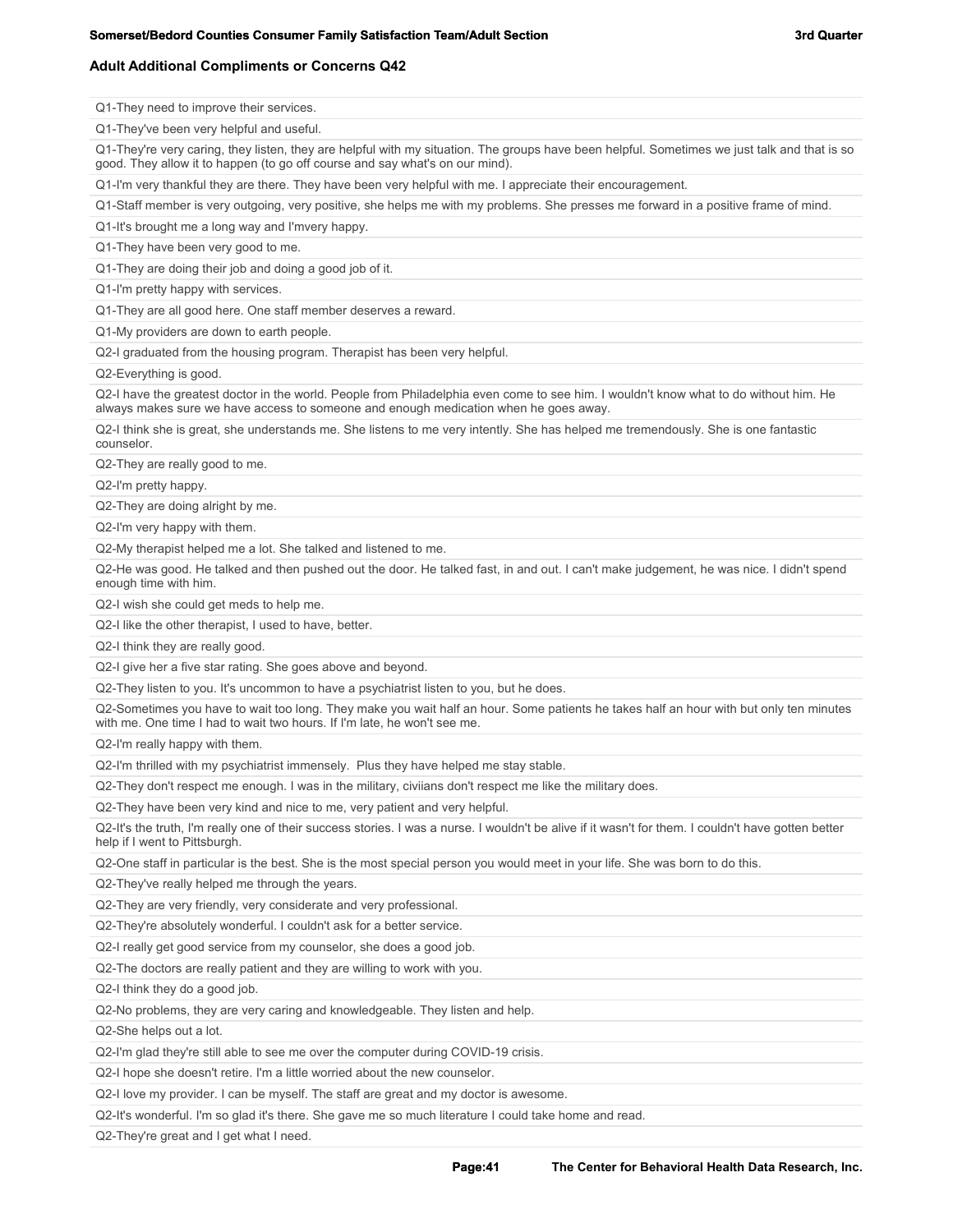#### **Adult Additional Compliments or Concerns Q42**

Q2-The doctor is good.

Q2-I've been with her for six years and she's really good.

Q2-They're amazing people to work with.

Q3-I could go on for days, I have nothing against my previous provider but recently was not getting the help I needed. When I got with this provider, it was much more relaxed. They said what matters is you. They ask me if anything makes me uncomfortable. She always checks in to see if I need a weekly appointment. I'm back to work now, just being able to have quality of life I had before (after the loss of a child).

Q3-I've been treated fairly.

Q3-My counselor helped me make progress. I overcame barriers in mental health.

Q3-I really like who I was placed with. I feel like I was lucky in that I didn't have to shop around for a therapist.

Q3-I really like this provider. They do a good job.

Q3-I would recommend them. I love them.

Q3-I feel like they put the patients before themselves and do not force meds on you.

Q3-I just needed someone to talk to.

Q3-I came a long way. I want to be happy. I want to succeed. I'm just not happy, I want to be.

Q3-The only thing is my doctor is amazing. He is always checking on me. I can't complain about him at all.

Q3-They're good people.

Q3-They helped me change my life. The staff are very nice and caring.

Q3-I like that he's online. He's like another human being.

Q3-They did a really good job.

Q3-She is really good at what she does. She pushes you towards those boundaries, that once you achieve them, you feel great about yourself. That's what I love most about her.

Q3-You guys do a very good job. I appreciate the time that you take.

Q3-They have a fantastic program. I recommend them to anyone. They generally seem to care.

Q3-There are some amazing people here. They go above and beyond.

Q3-I'd like to see my doctor again.

Q3-I don't trust anyone at this provider. They fired my case worker. I had money to pay for a car. The case worker paid for my car and I paid her back. They fired her for it. It was unlawful termination. They breached my confidentiality.

Q3-He's really good.

Q3-We are grateful she has the provider.

Q3-I love my counselor. She's amazing. She's the best that I have out of 4 therapists.

Q3-I really like this provider and how they work with me.

Q3-They are all wonderful people, very polite.

Q3-While I was there the therapist was good.

Q3-The nurse with the second doctor listened to my concerns and she talked with me about it. I did like the nurse.

Q3-I know when I call today about prescriptions, the nurse will tend to it right away. They have been fantastic.

#### **Adult Member Request Q43**

| <b>Counts</b>                                                |              | What quarter is it?   |                       |                                                                                     |          |  |
|--------------------------------------------------------------|--------------|-----------------------|-----------------------|-------------------------------------------------------------------------------------|----------|--|
| <b>Break %</b><br><b>Respondents</b>                         | <b>Total</b> |                       |                       | 1st Quarter 2nd Quart- 3rd Quarte- 4th Quarter<br>Jan-March er April-J r July-Sept. | Oct-Dec. |  |
| <b>Base</b>                                                  | 351          | 97                    | 119                   | 135                                                                                 |          |  |
| If you shared problems about your<br>provider or managed car |              |                       |                       |                                                                                     |          |  |
| <b>Yes</b>                                                   | 2.0%         | $\mathcal{P}$<br>2.1% | $\mathcal{P}$<br>1.7% | 3<br>2.2%                                                                           |          |  |
| <b>No</b>                                                    | 17<br>4.8%   | 5<br>5.2%             | 5<br>4.2%             | 7<br>5.2%                                                                           |          |  |
| Not Applicable                                               | 327<br>93.2% | 90<br>92.8%           | 112<br>94.1%          | 125<br>92.6%                                                                        |          |  |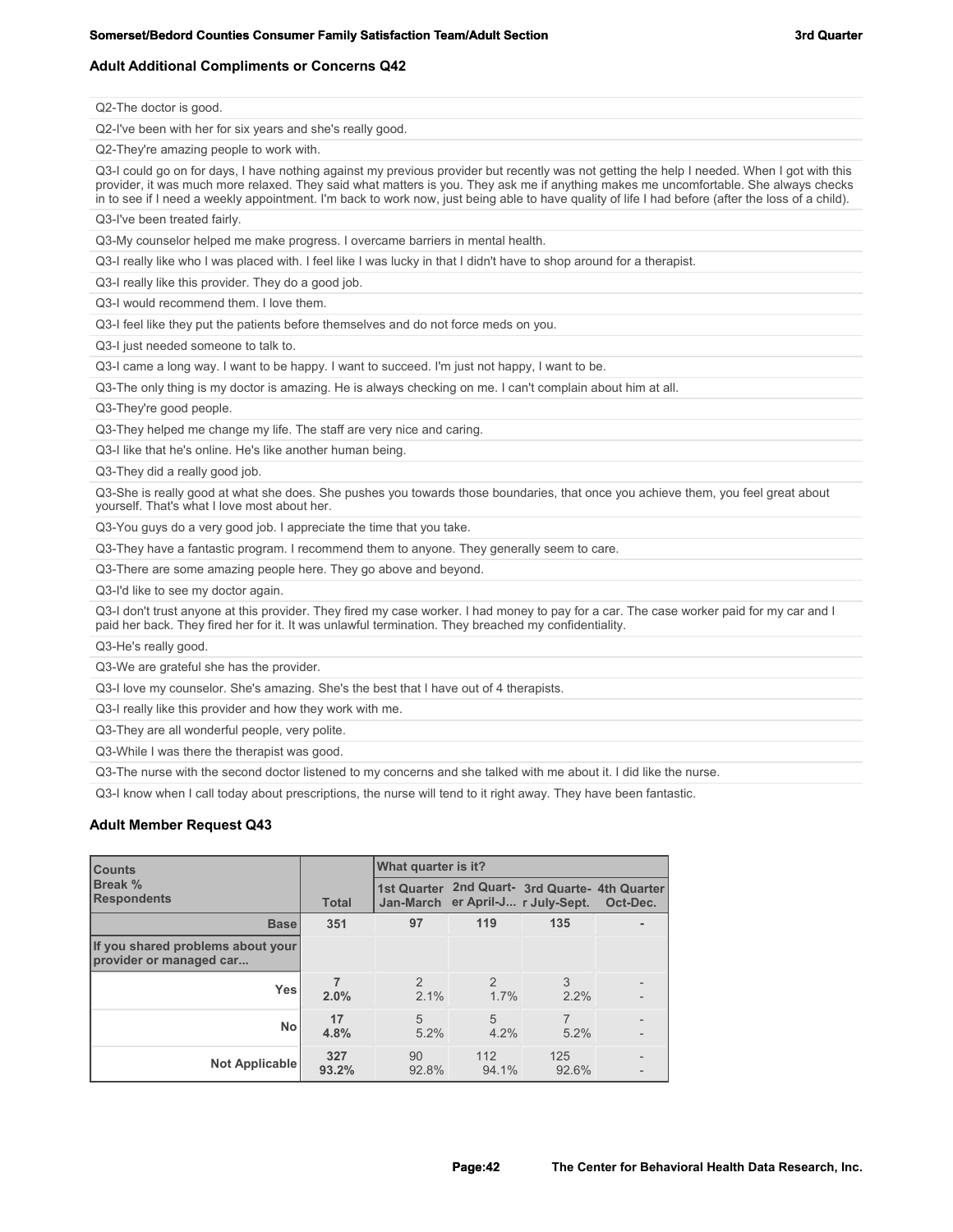| Table Title |                                                                                                                                                      | page page | Start End |
|-------------|------------------------------------------------------------------------------------------------------------------------------------------------------|-----------|-----------|
|             | 1 Adult Type of Survey Q4                                                                                                                            | 8         | 8         |
|             | 2 Adult County Q5                                                                                                                                    | 8         | 8         |
|             | 3 Adult Zip Code Q6                                                                                                                                  | 9         | 9         |
|             | 4 Adult Gender Q7                                                                                                                                    | 10        | 10        |
|             | 5 Adult Age Q8                                                                                                                                       | 10        | 10        |
|             | 6 Adult Race Q9                                                                                                                                      | 11        | 11        |
|             | 7 Adult Primary Service Q10                                                                                                                          | 11        | 11        |
|             | 8 Do you know who Community Care is? Q11A                                                                                                            | 12<br>12  | 12<br>12  |
|             | 9 Do you know where to find the number to call Community Care with questions. Q11B<br>10 Are you aware that you can file a complaint if needed? Q11C | 13        | 13        |
|             | 11 Are you aware that you can file a grievance if needed? Q11D                                                                                       | 13        | 13        |
|             | 12 Adult Satisfaction with Community Care Literals Q11E                                                                                              | 14        | 14        |
|             | 13 The people I spoke to at Community Care were helpful. Q12                                                                                         | 14        | 14        |
|             | 14 Adult Community Care's Use of Complaint Process Q13                                                                                               | 15        | 15        |
|             | 15 Adult Satisfaction with Community Care's Complaint Process Literals Q13A                                                                          | 15        | 15        |
|             | 16 Adult Satisfaction with Community Care's Grievance Process Q14                                                                                    | 15        | 15        |
|             | 17 Adult Satisfaction with Community Care's Grievance Process Q14A                                                                                   | 15        | 15        |
|             | 18 Adult Treatment Provider Q15                                                                                                                      | 16        | 16        |
|             | 19 Treatment Provider Literal Q15A                                                                                                                   | 16        | 17        |
|             | 20 Adult Service Level Q16                                                                                                                           | 18        | 18        |
|             | 21 Adult Treatment Provider Literals Q16A                                                                                                            | 18        | 18        |
|             | 22 My provider has talked to me about a Mental Health Advance Directive (MHAD)? Q17                                                                  | 19        | 19        |
|             | 23 Do you have a Mental Health Advance Directive? Q18                                                                                                | 19        | 19        |
|             | 24 Did your behavioral health provider ask you to sign a release of information Q19                                                                  | 20        | 20        |
|             | 25 Adult Duration of Provider Relationship Q20                                                                                                       | 20        | 20        |
|             | 26 Adult Scheduling of First Appointment Q21                                                                                                         | 21        | 21        |
|             | 27 I feel I was able to get the help I needed within a reasonable amount of time. Q22A                                                               | 21        | 21        |
|             | 28 I was made aware of the availability of different providers for this service Q22B                                                                 | 22        | 22        |
|             | 29 Adult Access to Services Literals Q22C                                                                                                            | 22        | 22        |
|             | 30 The treatment I am receiving meets my needs. Q23A                                                                                                 | 23        | 23        |
|             | 31 My provider has talked with me about community supports and other optionsQ23B                                                                     | 23        | 23        |
|             | 32 Provider helped me create a plan to deal with any problems I have. Q23C                                                                           | 24        | 24        |
|             | 33 Adult Treatment Experience Literals Q23D                                                                                                          | 24        | 24        |
|             | 34 My providers work together and share information Q24                                                                                              | 25        | 25        |
|             | 35 Staff treats me with respect and sees me as an equal partner Q25A                                                                                 | 25        | 25        |
|             | 36 I was encouraged to use consumer-run programsQ25B                                                                                                 | 26<br>26  | 26<br>26  |
| 37          | My provider asked me what my goals would be to help (CCISC) Q26A<br>38 My provider acknowledges and rewards me for even my small steps Q26B          | 27        | 27        |
|             | 39 My treatment is developed around my specific needs. (CCISC) Q26C                                                                                  | 27        | 27        |
|             | 40 I have been given clear information on who to contact if I need Q26D                                                                              | 28        | 28        |
| 41          | <b>Adult Recovery Oriented Practices Literals Q26E</b>                                                                                               | 28        | 28        |
|             | 42 I deal more effectively with daily problems Q27A                                                                                                  | 29        | 29        |
|             | 43 I feel more hopeful about the future. Q27B                                                                                                        | 29        | 29        |
|             | 44 I believe I can get better. Q27C                                                                                                                  | 29        | 29        |
|             | 45 I feel treatment is working. Q27D                                                                                                                 | 30        | 30        |
|             | 46 Adult Outcomes Literals Q27E                                                                                                                      | 30        | 31        |
|             | 47 Have you had any issues or problems with services from (provider)? Q28                                                                            | 32        | 32        |
|             | 48 Adult Provider Issues Q29                                                                                                                         | 32        | 32        |
|             | 49 Adult literals for issues or problems with service Q29A                                                                                           | 32        | 33        |
|             | 50 Adult Provider Issue Resolution Q30                                                                                                               | 34        | 34        |
| 51          | Adult literals were you able to resolve these issues problemsQ30A                                                                                    | 34        | 34        |
|             | 52 If you chose to not take any action, why? Q31                                                                                                     | 35        | 35        |
|             | 53 Adult Literal Q31A                                                                                                                                | 35        | 35        |
|             | 54 Adult Treatment Impact on Quality of Life Q32                                                                                                     | 35        | 35        |
|             | 55 Were you given a chance to make treatment decisions? Q33                                                                                          | 36        | 36        |
| 56          | In the last twelve months, were you able to get the help you needed? Q34                                                                             | 36        | 36        |
| 57          | If you were not able to get the behavioral health services in the last twelve months Q35                                                             | 37        | 37        |
|             | 58 Adult Reason for Not Getting Behavioral Health Help Q35A                                                                                          | 37        | 37        |
| 59          | <b>Adult Taking Medications Q36</b>                                                                                                                  | 38        | 38        |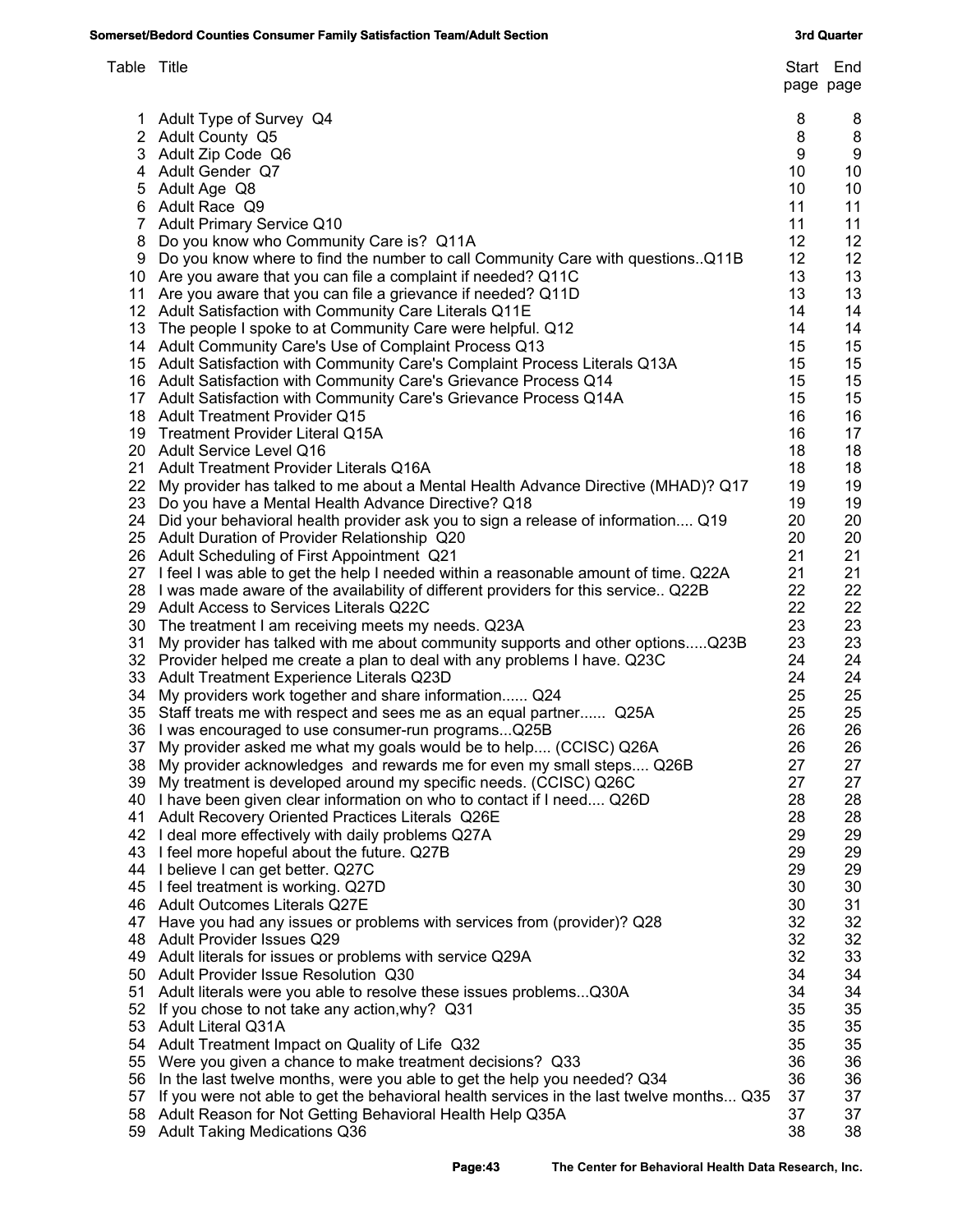### **Somerset/Bedord Counties Consumer Family Satisfaction Team/Adult Section <b>3 Section** 3rd Quarter 3rd Quarter

| Table Title |                                                                               | Start<br>page page | End |
|-------------|-------------------------------------------------------------------------------|--------------------|-----|
| 60          | Adult Difficulty in Obtaining Medications Q37                                 | 38                 | 38  |
| 61          | Adult Difficulty in Obtaining Medications Literals Q37A                       | 38                 | 38  |
| 62          | My provider has talked to me about options to help me quit using tobacco  Q38 | 39                 | 39  |
|             | 63 Adult Discharge due to lack of following treatment plan. Q39               | 39                 | -39 |
|             | 64 Do you know what a WRAP (Wellness Recovery Action Plan) is? Q40            | 39                 | -39 |
|             | 65 Adults Who Have A Wellness Recovery Action Plan Q41                        | 40                 | 40  |
|             | 66 Adult Additional Compliments or Concerns Q42                               | 40                 | 42  |
|             | 67 Adult Member Request Q43                                                   | 42                 | 42  |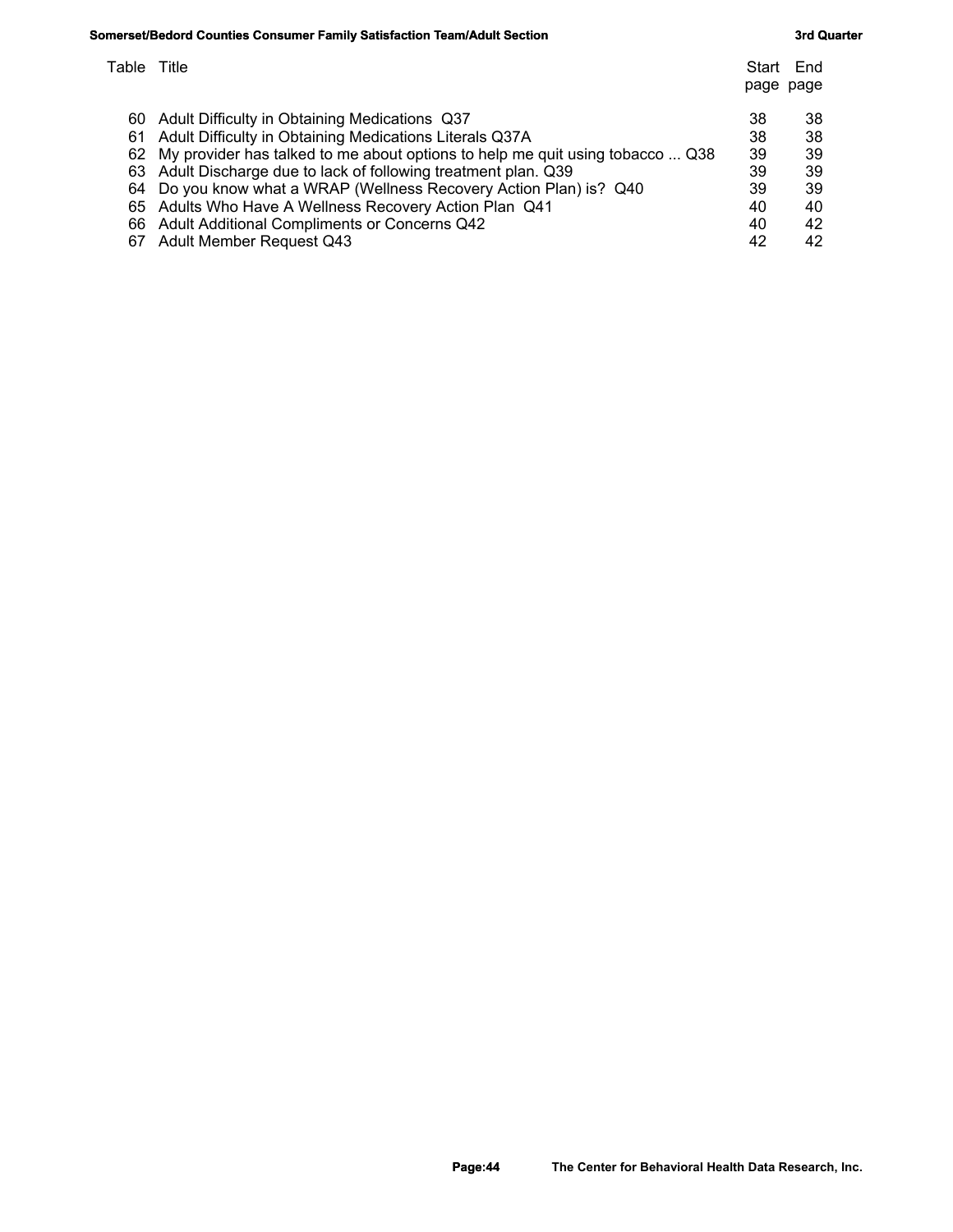# **Family Survey Findings**

#### **Family Survey Process & Findings**

The following are C/FST Findings and Recommendations based on the 74 family surveys completed during the 3rd Quarter of Calendar Year 2020 for the period between July to September 2020.

#### **Survey Results**

Variations in sample characteristics between quarters is provided so that the reader may infer what influences, if any, these variations may have had on member response ratings for the quarter.

#### **3rd Quarter Family Sample Characteristics versus Previous Quarter Comparison:**

1. Face to face interviews/surveys suspended.

- 2. Lower ratio of male caregivers 8% (6 of 74) versus 14% (9 of 64).
- 3. Lower percentage of child members under age 5 1% (1 of 74) versus 36% (23 of 64).
- 4. Higher percentage step/adoptive/grandparent/aunt/uncle 22% (16 of 74) versus 19% (12 of 64).
- 5. Higher ratio of male service recipients 66% (49 of 74) versus 59% (38 of 64).
- 6. Lower ratio of members receiving BHRS 24% (18 of 74) versus 27 % (17 of 64).
- 7. Much higher percentage 23% (17 of 74) versus 11% (7 of 64), receiving services four (4) years or longer.

#### **Findings Overview**

1. Family/caregivers were generally pleased with Community Care reporting satisfaction levels of 92% to 95% in three performance indicators covering *"The people I spoke to at Community Care were helpful," "Are you aware that you can file a complaint if needed,"* and *"Are you aware that you can file a grievance if needed."* 

The indicator, *"Do you know how to find the number to call Community Care with questions or concerns,"* increased to 77% from 73% in the previous quarter. A low indicator at 58% (43 of 74) was *"Do you know who Community Care is?"* which decreased from 66% in the previous quarter.

Family/caregivers reported Community Care's attendance at the ISPT/Evaluation meeting was 69% (22 of 32, excludes 42 "not applicable" responses.) 95% (21 of 22) family/caregivers) believed that Community Care's participation at the meeting was helpful.

7% (5 of 74) family/caregivers indicated the need to file a complaint and were satisfied with the process compared to 6% (4 of 64) in the previous quarter.

7% (5 of 74) family/caregivers indicated the need to use Community Care's grievance process and were satisfied with the process compared to 2% (1 of 64) in the previous quarter.

2. Family/caregivers are generally pleased with *Access* to provider treatment services with the satisfaction scores of 87% to 96% in all four indicators. These indicators include, *"Services are available at times that are convenient," "Evaluation information is submitted on time so services to my child are not interrupted," "I was given a choice of different agencies I can use for my child's service,"* and *"I feel like my child was able to get the help needed within an acceptable amount of time."*

3. Likewise, Family/caregivers are also pleased with their provider *Treatment Experiences* with satisfaction scores ranging from 86% to 100% in all six indicators. These include, *"I feel comfortable asking questions about my child's treatment," "My child's treatment plan was reviewed with me," "I feel my child has enough time with the provider during most sessions," "The treatment my child receives meets his/her needs," "Provider helped us create a plan to deal with any problems,"* and *"If meetings are held, I am always informed with enough advanced notice that I can make arrangements to attend."*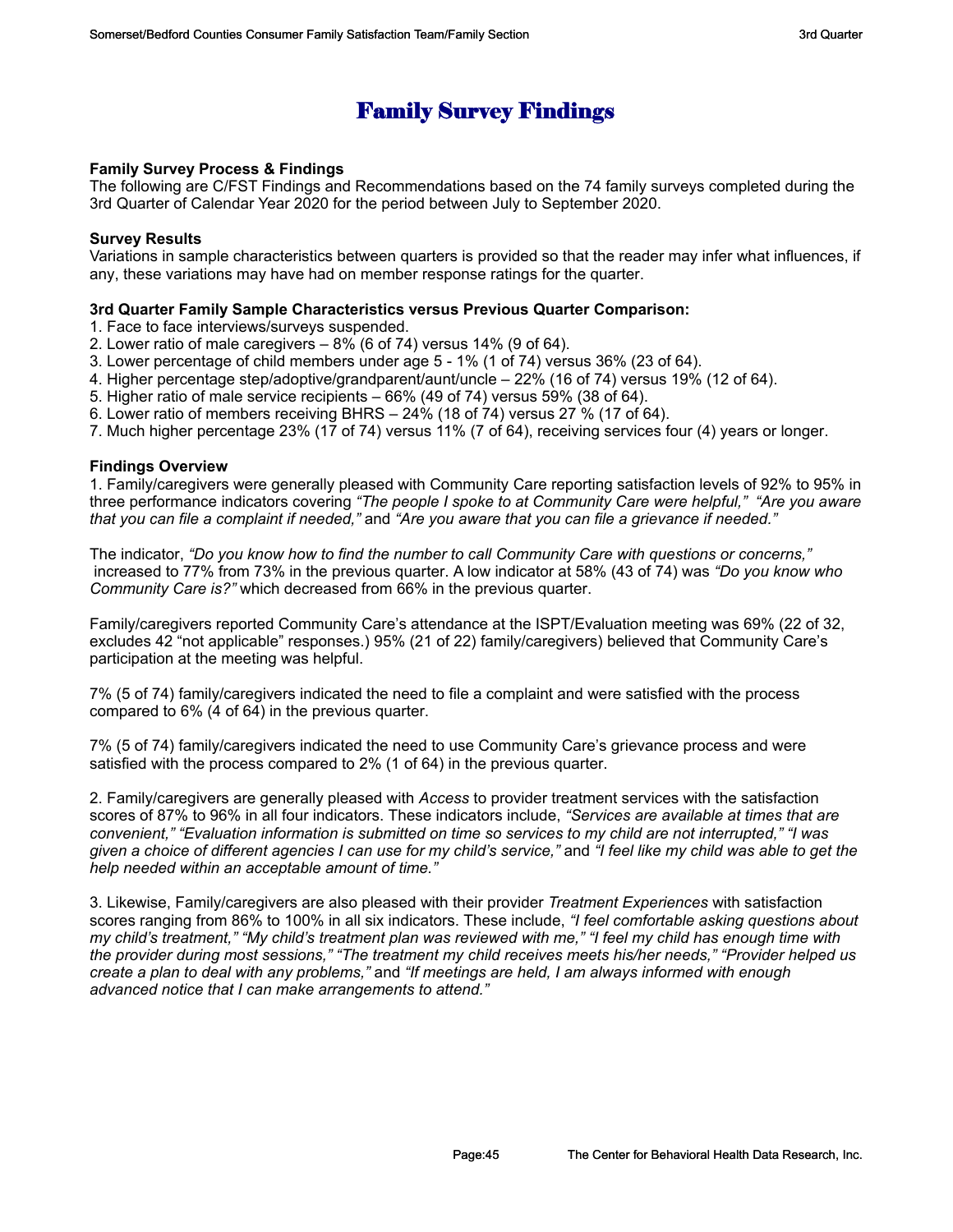4. Family/caregivers also had a high level of satisfaction with Provider Recovery Orientation with satisfaction scores being 83% to 97% in all three indicators. These include, *"My child's provider talked to us about community programs and other options that are available," "I have been given clear information on who to contact if my child needs immediate attention between appointments,"* and *"I was actively involved in developing my child's treatment goals."*

5. Family/caregiver satisfaction scores with *Treatment Outcomes* was generally good, consistent with previous quarters. *"My child deals more effectively with daily problems"* was 83% (55 of 66), excluding 8 "neutral" responses compared to 90% in the previous quarter. *"I feel my child's behavioral health is improving"* was 85% (58 of 68), excluding 6 "neutral" responses compared to 95% in the previous quarter. Likewise, *"My family has improved since my child started treatment"* was 85% (57 of 67), excluding 7 "neutral" responses compared to 98% in the previous quarter.

6. 18% (13 of 74) of family/caregivers reported having issues or problems with their provider compared to 8% (5 of 64) in the previous quarter. Five resolved the problem with the program manager, two filed a complaint, four chose not to take any action as a response and two indicated they took other action.

7. 70% (52 of 74) of family/caregivers reported their child was taking behavioral health medications and 96% (50 of 52) reported no problems in getting the behavioral health medications that work for their child.

#### **Recommendations/Overview**

Family/caregivers usually report a higher incidence of provider issues and problems compared to adult and youth respondents. A lower incidence level had been reported during the previous quarters of this year and was a welcomed sign, but it is rising again. Poor (provider) communications and frequent staff changes were the top reasons mentioned. 78% (10 of 13) family/caregivers identified those as the reason for problems.

#### **Family/Caregiver – Member Request for Assistance**

Upon completing the survey, 4% (3 of 74) of family/caregiver members surveyed, compared to 5% (3 of 64) in the precious quarter, expressed interest in having the concern or issue they shared during the interview referred for immediate handling by BHSSBC.

There has been a significant increase in the number of members completing a Member Request for Assistance (MRA) at the conclusion of the interview/survey. This may be associated with the changes in provider service delivery consistent with the Covid-19 environment.

#### **Quality Audits**

.

Periodically, random quality audits are performed which has the dual purpose of obtaining member feedback regarding the survey process plus confirming the integrity of the survey.

During the 3rd Quarter, 19 family/caregiver quality audits were performed. 95% (18 of 19) of family/caregivers felt the length of the survey and number of questions were satisfactory. Just 1% (1 of 19) felt the length of questionnaire was too long. Overall, 100% (19 of 19) of family/caregivers were satisfied with the survey process and 100% (19 of 19) of family/caregivers felt ok or good about being contacted.

#### **Comments:**

*"None."*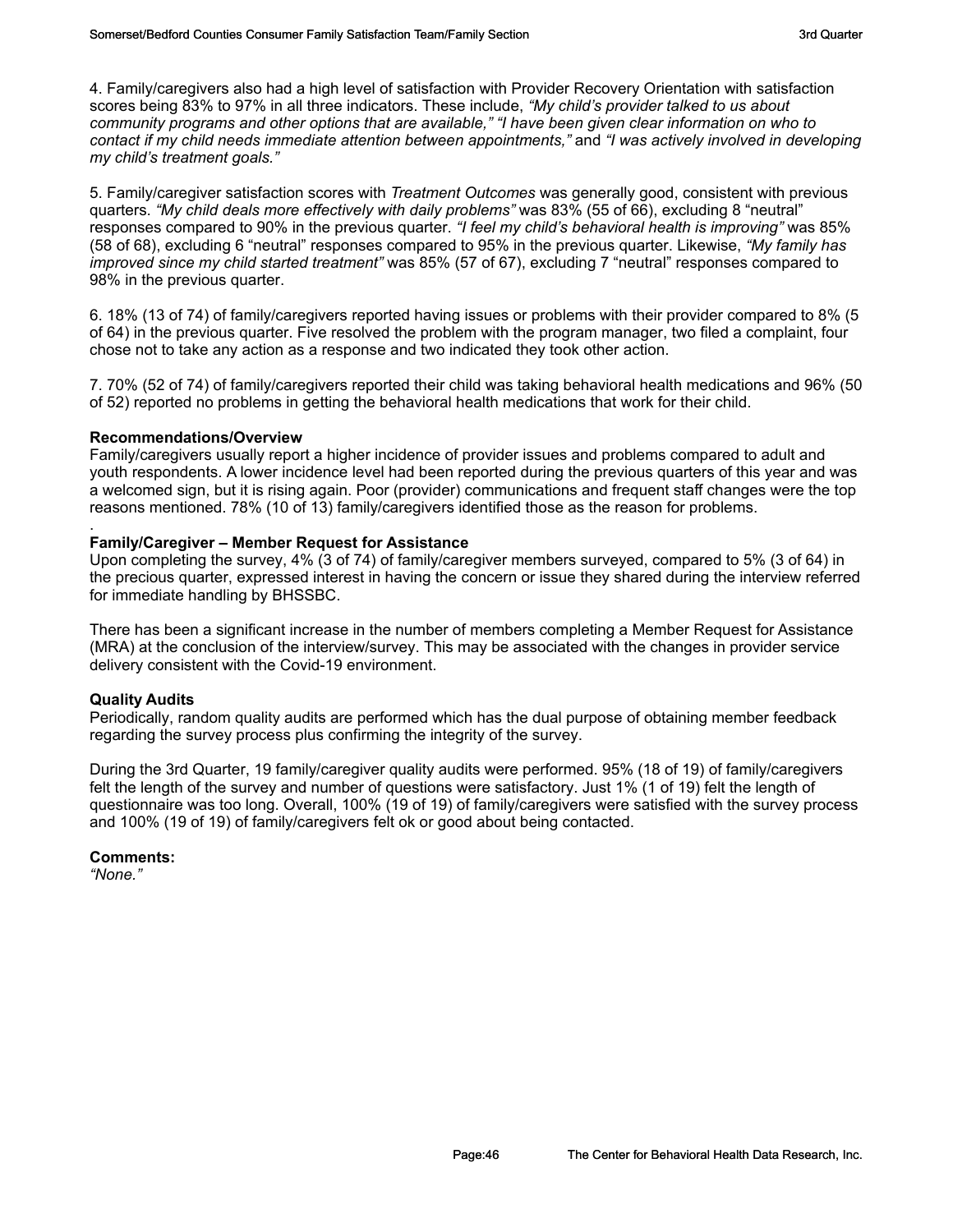## **Family Survey Type Q4**

| <b>Counts</b>                        | 2019/2020                  | <b>What quarter is it?</b> |                    |                                 |          |  |
|--------------------------------------|----------------------------|----------------------------|--------------------|---------------------------------|----------|--|
| <b>Break %</b><br><b>Respondents</b> | <b>YTD</b><br><b>Total</b> | 1st Qtr<br>Jan-Mar         | 2nd Qtr<br>Apr-Jun | 3rd Qtr J- 4th Qtr<br>uly-Sept. | Oct-Dec. |  |
|                                      | 169                        | 31                         | 64                 | 74                              |          |  |
| What kind of survey is it?           |                            |                            |                    |                                 |          |  |
| Phone                                | 157<br>92.9%               | 19<br>61.3%                | 64<br>100.0%       | 74<br>100.0%                    |          |  |
| <b>Face to Facel</b>                 | 12<br>7.1%                 | 12<br>38.7%                |                    |                                 |          |  |

### **Family County Q5**

| <b>Counts</b>                           | 2019/2020                  | What quarter is it? |                    |                                 |          |  |
|-----------------------------------------|----------------------------|---------------------|--------------------|---------------------------------|----------|--|
| <b>Break</b> %<br><b>Respondents</b>    | <b>YTD</b><br><b>Total</b> | 1st Qtr<br>Jan-Mar  | 2nd Qtr<br>Apr-Jun | 3rd Qtr J- 4th Qtr<br>uly-Sept. | Oct-Dec. |  |
|                                         | 169                        | 31                  | 64                 | 74                              |          |  |
| What county does the member<br>live in? |                            |                     |                    |                                 |          |  |
| Somerset                                | 105<br>62.1%               | 17<br>54.8%         | 41<br>64.1%        | 47<br>63.5%                     |          |  |
| <b>Bedford</b>                          | 64<br>37.9%                | 14<br>45.2%         | 23<br>35.9%        | 27<br>36.5%                     |          |  |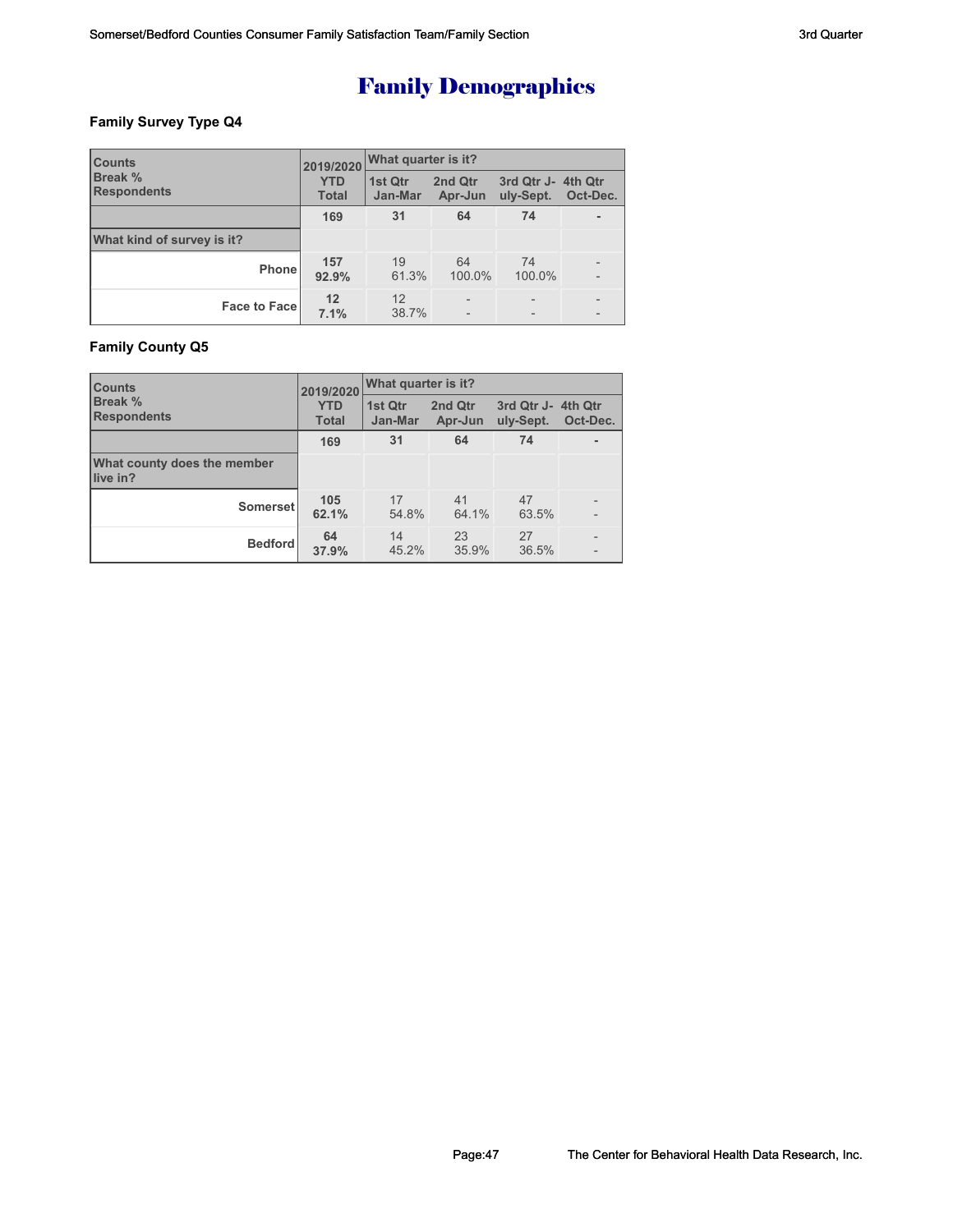### **Family Zip Code Q6**

| <b>Counts</b>                    | 2019/2020                       | What quarter is it?    |                         |                          |  |  |  |
|----------------------------------|---------------------------------|------------------------|-------------------------|--------------------------|--|--|--|
| Analysis %<br><b>Respondents</b> | <b>YTD</b><br><b>Total</b>      | 1st Qtr<br>Jan-Mar     | 2nd Qtr<br>Apr-Jun      | 3rd Qtr<br>July-Sept.    |  |  |  |
|                                  | 169                             | 31                     | 64                      | 74                       |  |  |  |
| What is your zip code?           |                                 |                        |                         |                          |  |  |  |
| 15501 Somerset                   | 35<br>20.7%                     | 6<br>19.4%             | 19<br>29.7%             | 10 <sup>1</sup><br>13.5% |  |  |  |
| 15522 Bedford                    | 17<br>10.1%                     | 3<br>9.7%              | $\overline{7}$<br>10.9% | 7<br>9.5%                |  |  |  |
| 15537 Everett                    | 17<br>10.1%                     | 6<br>19.4%             | $\overline{4}$<br>6.3%  | 7<br>9.5%                |  |  |  |
| 16678 Saxton                     | 3<br>1.8%                       |                        | 2<br>3.1%               | 1<br>1.4%                |  |  |  |
| 15554 New Paris                  | $\overline{2}$<br>1.2%          | 1<br>3.2%              | $\mathbf{1}$<br>1.6%    |                          |  |  |  |
| 15533 Breezewood                 | $\overline{2}$<br>1.2%          |                        | $\overline{2}$<br>3.1%  |                          |  |  |  |
| 15521 Alum Bank                  | $\mathbf{1}$<br>0.6%            |                        | $\mathbf{1}$<br>1.6%    |                          |  |  |  |
| 15545 Hyndman                    | 5<br>3.0%                       | 1<br>3.2%              | $\overline{2}$<br>3.1%  | $\overline{2}$<br>2.7%   |  |  |  |
| 15550 Manns Choice               | $\overline{2}$<br>1.2%          |                        |                         | $\overline{2}$<br>2.7%   |  |  |  |
| 16679 Six Mile Run               | $\overline{1}$<br>0.6%          |                        |                         | 1<br>1.4%                |  |  |  |
| 16667 Osterburg                  | $\overline{2}$<br>1.2%          | 1<br>3.2%              |                         | 1<br>1.4%                |  |  |  |
| 15963 Windber                    | 12<br>7.1%                      | 3<br>9.7%              | 3<br>4.7%               | 6<br>8.1%                |  |  |  |
| 15552 Meyersdale                 | $\overline{7}$<br>4.1%          |                        | 5<br>7.8%               | $\overline{2}$<br>2.7%   |  |  |  |
| 15530 Berlin                     | 5<br>3.0%                       |                        | 3<br>4.7%               | 2<br>2.7%                |  |  |  |
| 15531 Boswell                    | $\overline{7}$<br>4.1%          |                        | 1<br>1.6%               | 6<br>8.1%                |  |  |  |
| 15557 Rockwood                   | $\overline{2}$<br>1.2%          |                        |                         | $\overline{2}$<br>2.7%   |  |  |  |
| 15424 Confluence                 | $9\,$<br>5.3%                   |                        | 8<br>12.5%              | 1<br>1.4%                |  |  |  |
| 15541 Friedens                   | $\overline{2}$<br>1.2%          | $\overline{2}$<br>6.5% |                         |                          |  |  |  |
| 15926 Central City               | $\mathbf 2$<br>1.2%             |                        | 1<br>1.6%               | 1<br>1.4%                |  |  |  |
| 15905 Johnstown                  | $\overline{\mathbf{2}}$<br>1.2% |                        |                         | $\overline{c}$<br>2.7%   |  |  |  |
| Other                            | 34<br>20.1%                     | 8<br>25.8%             | 5<br>7.8%               | 21<br>28.4%              |  |  |  |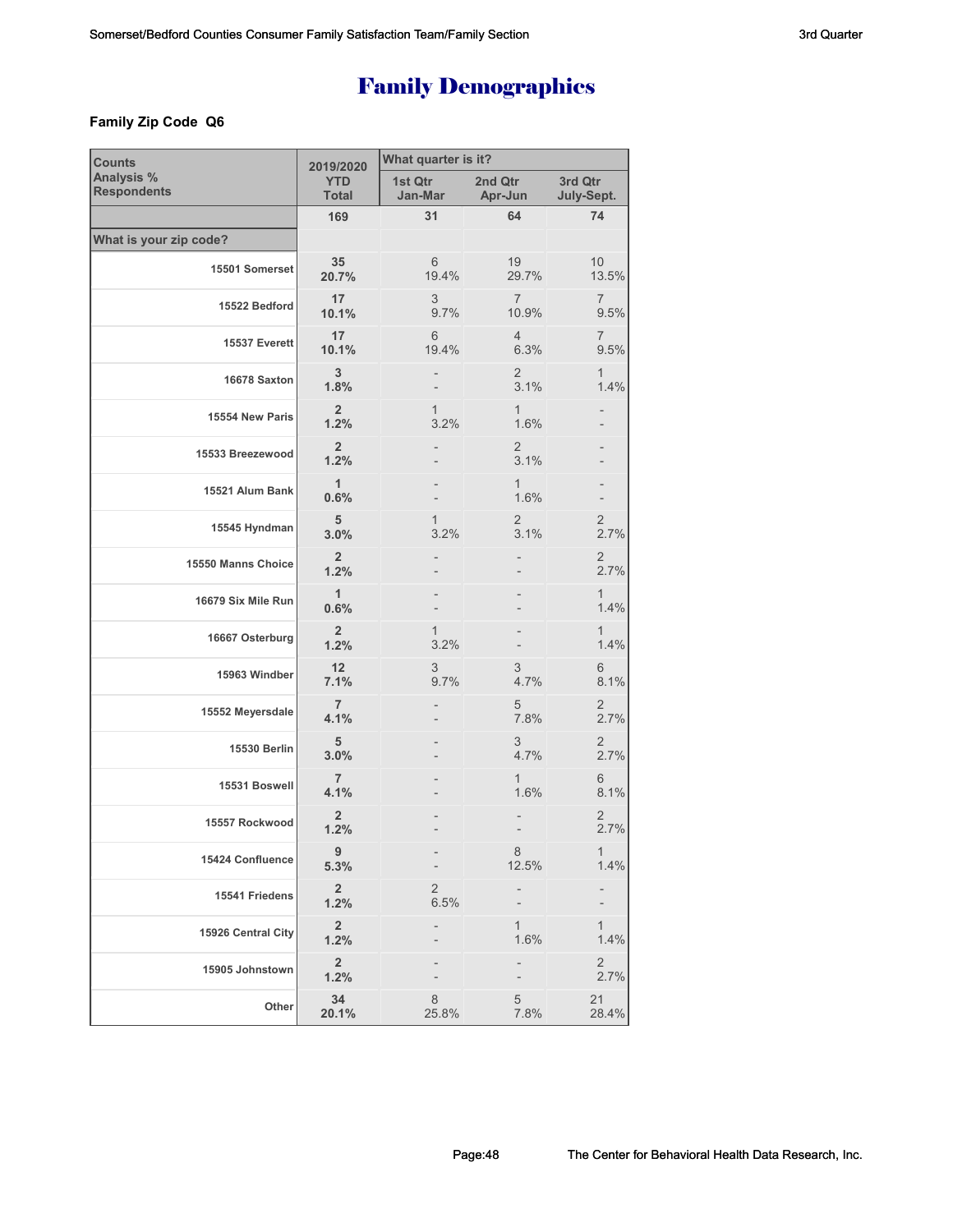### **Family Caregiver Gender Q7**

| <b>Counts</b>                           | 2019/2020                  | What quarter is it? |                          |                                 |          |  |
|-----------------------------------------|----------------------------|---------------------|--------------------------|---------------------------------|----------|--|
| Break %<br><b>Respondents</b>           | <b>YTD</b><br><b>Total</b> | 1st Qtr<br>Jan-Mar  | 2nd Qtr<br>Apr-Jun       | 3rd Qtr J- 4th Qtr<br>uly-Sept. | Oct-Dec. |  |
|                                         | 169                        | 31                  | 64                       | 74                              |          |  |
| What is your gender?                    |                            |                     |                          |                                 |          |  |
| <b>Male</b>                             | 17<br>10.1%                | 2<br>6.5%           | 9<br>14.1%               | 6<br>8.1%                       |          |  |
| Female                                  | 152<br>89.9%               | 29<br>93.5%         | 55<br>85.9%              | 68<br>91.9%                     |          |  |
| Does not identify with either<br>gender | ۰                          |                     | $\overline{\phantom{0}}$ |                                 |          |  |
| <b>Refused to answer</b>                |                            |                     |                          |                                 |          |  |

### **Family Child's Gender Q8**

| <b>Counts</b>                           | 2019/2020                  | What quarter is it?      |                    |                                 |          |  |
|-----------------------------------------|----------------------------|--------------------------|--------------------|---------------------------------|----------|--|
| Break %<br><b>Respondents</b>           | <b>YTD</b><br><b>Total</b> | 1st Qtr<br>Jan-Mar       | 2nd Qtr<br>Apr-Jun | 3rd Qtr J- 4th Qtr<br>uly-Sept. | Oct-Dec. |  |
|                                         | 169                        | 31                       | 64                 | 74                              |          |  |
| What is the child's gender?             |                            |                          |                    |                                 |          |  |
| <b>Male</b>                             | 100<br>59.2%               | 13<br>41.9%              | 38<br>59.4%        | 49<br>66.2%                     |          |  |
| Female                                  | 69<br>40.8%                | 18<br>58.1%              | 26<br>40.6%        | 25<br>33.8%                     |          |  |
| Does not identify with either<br>gender | ۰                          | $\overline{\phantom{0}}$ | $\overline{a}$     |                                 |          |  |
| <b>Refused to answer</b>                |                            |                          |                    |                                 |          |  |

### **Family Child's Age Q9**

| <b>Counts</b>                                          | 2019/2020                  | What quarter is it?     |                        |                                 |          |  |  |
|--------------------------------------------------------|----------------------------|-------------------------|------------------------|---------------------------------|----------|--|--|
| Break %<br><b>Respondents</b>                          | <b>YTD</b><br><b>Total</b> | 1st Qtr<br>Jan-Mar      | 2nd Qtr<br>Apr-Jun     | 3rd Qtr J- 4th Qtr<br>uly-Sept. | Oct-Dec. |  |  |
|                                                        | 169                        | 31                      | 64                     | 74                              |          |  |  |
| How old is the child who is<br>receiving the services? |                            |                         |                        |                                 |          |  |  |
| 5 years or younger                                     | 31<br>18.3%                | $\overline{7}$<br>22.6% | 23<br>35.9%            | 1<br>1.4%                       |          |  |  |
| 6-8 years                                              | 53<br>31.4%                | 13<br>41.9%             | 23<br>35.9%            | 17<br>23.0%                     |          |  |  |
| 9-13 years                                             | 79<br>46.7%                | 9<br>29.0%              | 14<br>21.9%            | 56<br>75.7%                     |          |  |  |
| 14 years and older                                     | 6<br>3.6%                  | 2<br>6.5%               | $\overline{4}$<br>6.3% |                                 |          |  |  |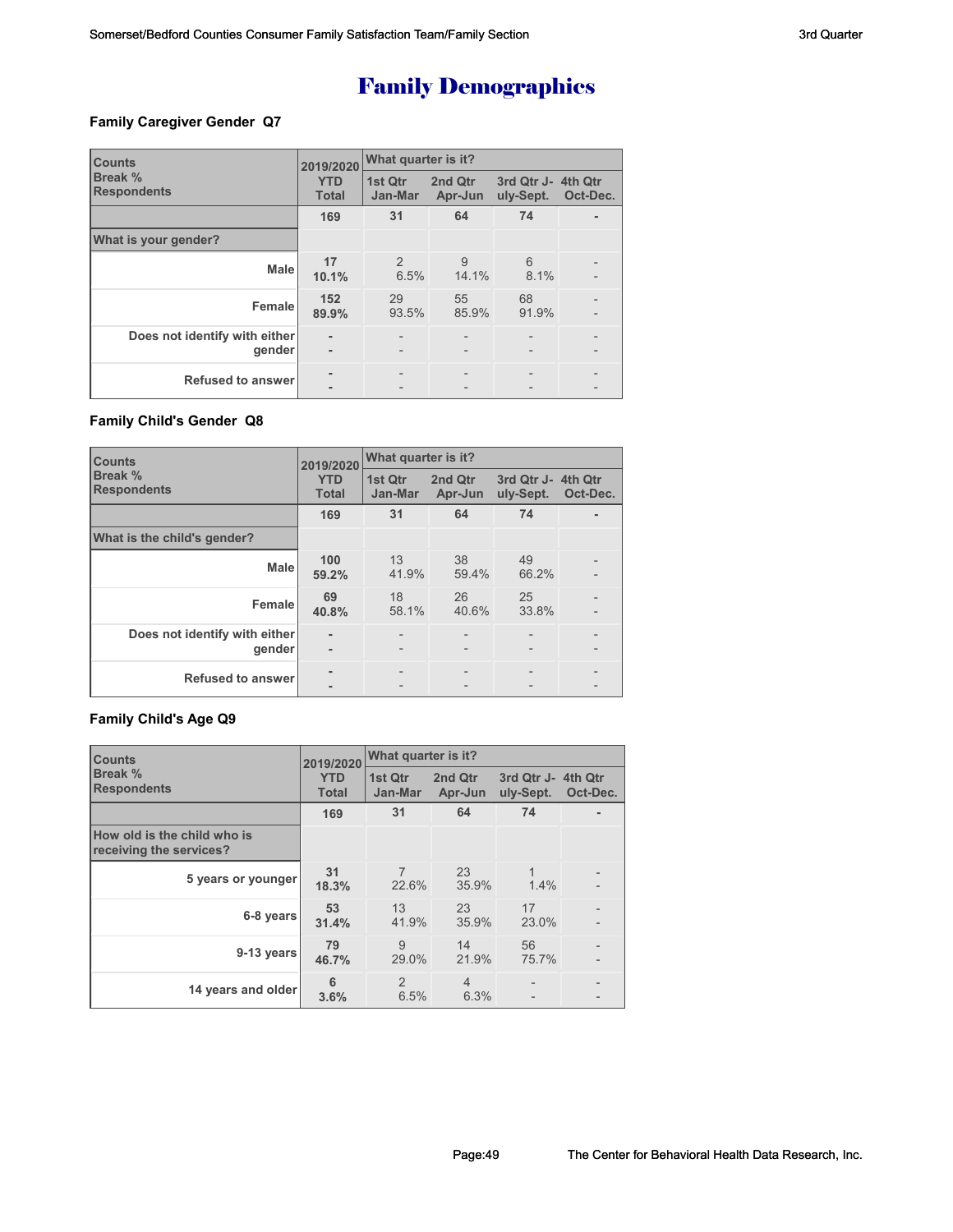### **Family Caregivers Relationship to Child Q10**

| <b>Counts</b>                               | 2019/2020                  | What quarter is it? |                         |                                 |          |  |
|---------------------------------------------|----------------------------|---------------------|-------------------------|---------------------------------|----------|--|
| Break %<br><b>Respondents</b>               | <b>YTD</b><br><b>Total</b> | 1st Qtr<br>Jan-Mar  | 2nd Qtr<br>Apr-Jun      | 3rd Qtr J- 4th Qtr<br>uly-Sept. | Oct-Dec. |  |
|                                             | 169                        | 31                  | 64                      | 74                              |          |  |
| What is your relationship to this<br>child? |                            |                     |                         |                                 |          |  |
| <b>Parent</b>                               | 135<br>79.9%               | 25<br>80.6%         | 52<br>81.3%             | 58<br>78.4%                     |          |  |
| Grandparent                                 | 28<br>16.6%                | 6<br>19.4%          | $\overline{7}$<br>10.9% | 15<br>20.3%                     |          |  |
| Aunt/Uncle                                  | $\overline{2}$<br>1.2%     |                     | 2<br>3.1%               |                                 |          |  |
| <b>Brother/Sister</b>                       |                            |                     |                         |                                 |          |  |
| <b>Foster parent</b>                        |                            |                     |                         |                                 |          |  |
| Adoptive parent                             | 3<br>1.8%                  |                     | 2<br>3.1%               | $\mathbf{1}$<br>1.4%            |          |  |
| Step-parent                                 | 1<br>0.6%                  |                     | 1<br>1.6%               |                                 |          |  |

#### **Family Child's Race Q11**

| <b>Counts</b>                                   | 2019/2020                  | What quarter is it? |                    |                                 |          |  |
|-------------------------------------------------|----------------------------|---------------------|--------------------|---------------------------------|----------|--|
| Break %<br><b>Respondents</b>                   | <b>YTD</b><br><b>Total</b> | 1st Qtr<br>Jan-Mar  | 2nd Qtr<br>Apr-Jun | 3rd Qtr J- 4th Qtr<br>uly-Sept. | Oct-Dec. |  |
|                                                 | 169                        | 31                  | 64                 | 74                              |          |  |
| What do you consider the child's<br>race to be? |                            |                     |                    |                                 |          |  |
| Caucasian                                       | 143<br>84.6%               | 24<br>77.4%         | 55<br>85.9%        | 64<br>86.5%                     |          |  |
| <b>African American</b>                         |                            |                     |                    |                                 |          |  |
| <b>Hispanic American</b>                        |                            |                     |                    |                                 |          |  |
| American Indian/Alaskan Native                  |                            |                     |                    |                                 |          |  |
| Asian/Pacific Islander                          | 1<br>0.6%                  | 1<br>3.2%           |                    |                                 |          |  |
| <b>Multi-racial</b>                             | 15<br>8.9%                 | 1<br>3.2%           | 8<br>12.5%         | 6<br>8.1%                       |          |  |
| Other                                           | 10<br>5.9%                 | 5<br>16.1%          | 1<br>1.6%          | $\overline{4}$<br>5.4%          |          |  |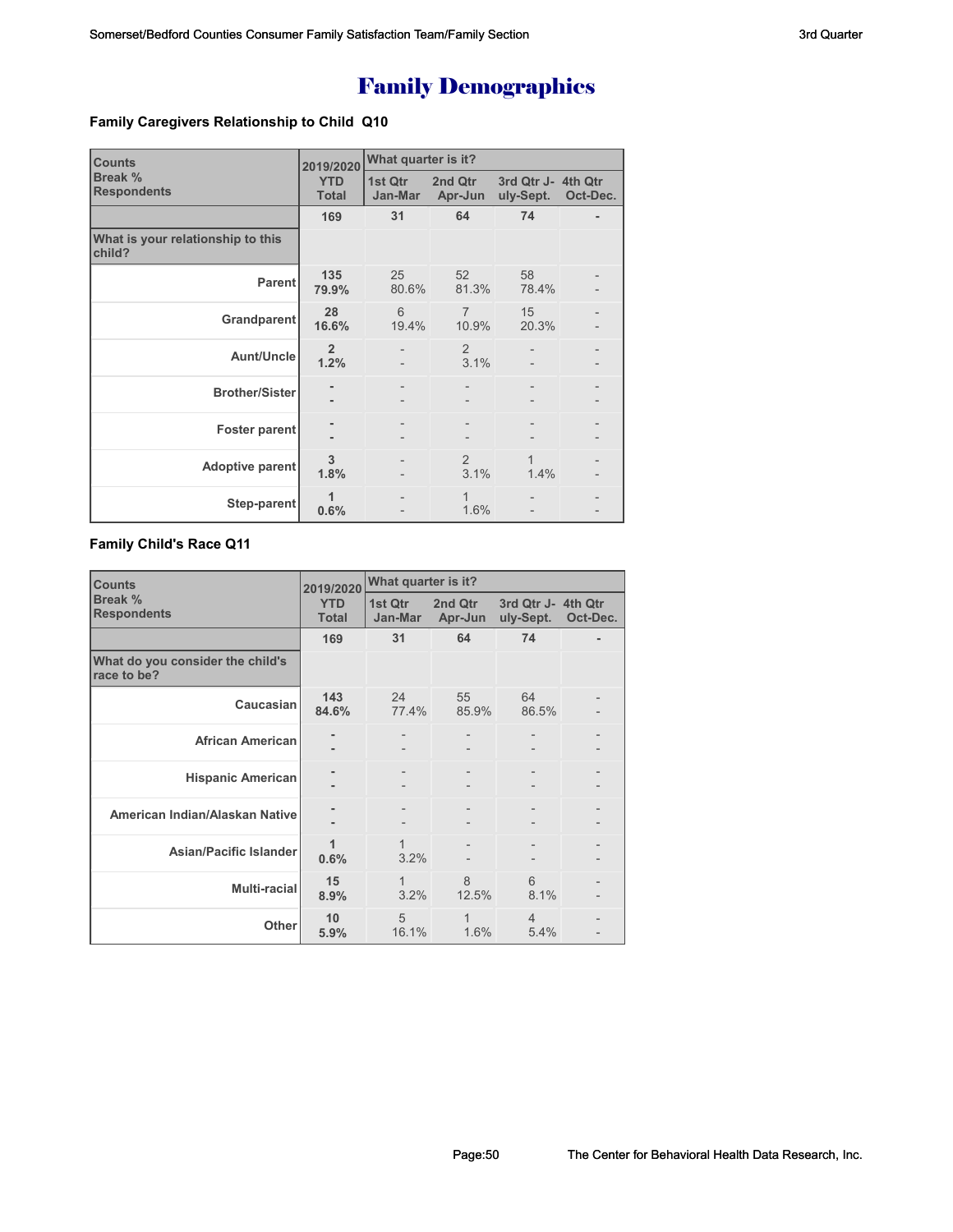### **Family Primary Service Q12**

| <b>Counts</b><br><b>Break %</b><br><b>Respondents</b>      | 2019/2020                  | What quarter is it? |                    |                       |                                               |  |
|------------------------------------------------------------|----------------------------|---------------------|--------------------|-----------------------|-----------------------------------------------|--|
|                                                            | <b>YTD</b><br><b>Total</b> | 1st Qtr<br>Jan-Mar  | 2nd Qtr<br>Apr-Jun | 3rd Qtr<br>July-Sept. | 4th Qtr<br>Oct-Dec.                           |  |
|                                                            | 169                        | 31                  | 64                 | 74                    |                                               |  |
| Is your child receiving services<br>for:                   |                            |                     |                    |                       |                                               |  |
| <b>Mental Health Services</b>                              | 169<br>100.0%              | 31<br>100.0%        | 64<br>100.0%       | 74<br>100.0%          | $\qquad \qquad -$<br>$\overline{\phantom{0}}$ |  |
| Both Mental Health and Drug and<br><b>Alcohol Services</b> | ۰                          |                     |                    |                       | $\qquad \qquad \blacksquare$                  |  |

### **Family First Diagnosed Q13**

| <b>Counts</b>                                                 | 2019/2020                  | What quarter is it?     |                    |                       |                     |  |
|---------------------------------------------------------------|----------------------------|-------------------------|--------------------|-----------------------|---------------------|--|
| Break %<br><b>Respondents</b>                                 | <b>YTD</b><br><b>Total</b> | 1st Qtr<br>Jan-Mar      | 2nd Qtr<br>Apr-Jun | 3rd Qtr<br>July-Sept. | 4th Qtr<br>Oct-Dec. |  |
|                                                               | 169                        | 31                      | 64                 | 74                    |                     |  |
| How long has it been since your<br>child was first diagnosed? |                            |                         |                    |                       |                     |  |
| Less than 6 months                                            | 8<br>4.7%                  | $\overline{4}$<br>12.9% | 3<br>4.7%          | 1<br>1.4%             |                     |  |
| 6 months to 1 year                                            | 21<br>12.4%                | 3<br>9.7%               | 12<br>18.8%        | 6<br>8.1%             |                     |  |
| 1 to 2 years                                                  | 34<br>20.1%                | $\overline{4}$<br>12.9% | 11<br>17.2%        | 19<br>25.7%           |                     |  |
| 2 to 4 years                                                  | 51<br>30.2%                | 15<br>48.4%             | 14<br>21.9%        | 22<br>29.7%           |                     |  |
| 4+ years                                                      | 55<br>32.5%                | 5<br>16.1%              | 24<br>37.5%        | 26<br>35.1%           |                     |  |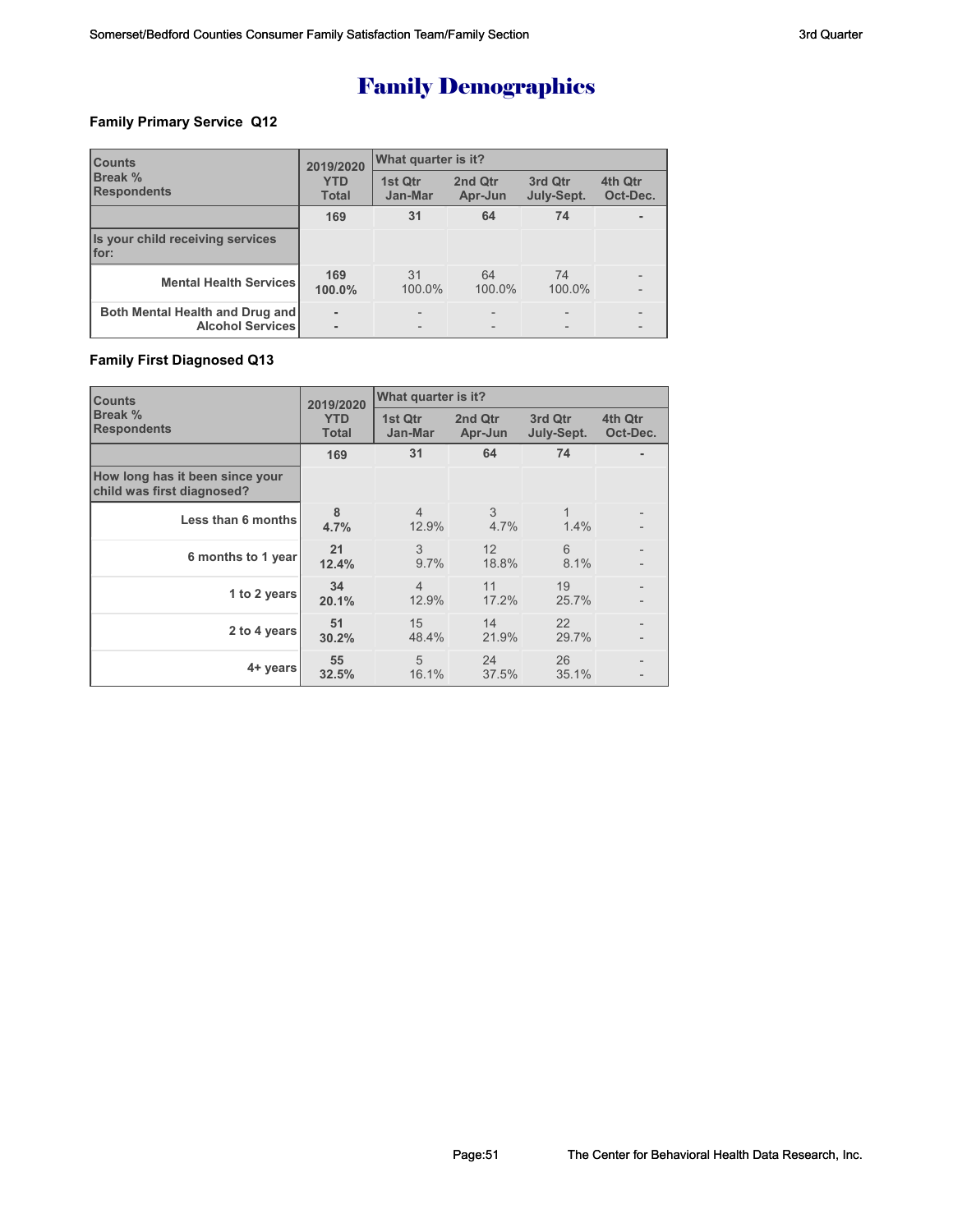# Family Satisfaction with Community Care

#### **Do you know who Community Care is? Q14A**

| <b>Counts</b>                         | 2019/2020    | <b>What quarter is it?</b> |         |            |                   |  |
|---------------------------------------|--------------|----------------------------|---------|------------|-------------------|--|
| <b>Break %</b>                        | <b>YTD</b>   | 1st Qtr                    | 2nd Qtr | 3rd Qtr    | 4th Qtr           |  |
| <b>Respondents</b>                    | <b>Total</b> | Jan-Mar                    | Apr-Jun | July-Sept. | Oct-Dec.          |  |
|                                       | 169          | 31                         | 64      | 74         | ٠                 |  |
| Do you know who Community<br>Care is? |              |                            |         |            |                   |  |
| Yesl                                  | 106          | 21                         | 42      | 43         | $\qquad \qquad -$ |  |
|                                       | 62.7%        | 67.7%                      | 65.6%   | 58.1%      | $\overline{a}$    |  |
| <b>No</b>                             | 63           | 10                         | 22      | 31         | $\qquad \qquad$   |  |
|                                       | 37.3%        | 32.3%                      | 34.4%   | 41.9%      | $\qquad \qquad -$ |  |

#### **62.7% of target rate Y-T-D Action Required**

#### **Do you know where to find the number to call Community Care ...Q14B**

| <b>Counts</b><br><b>Break %</b><br><b>Respondents</b>                                                                                                      | 2019/2020                  | What quarter is it?     |                    |                       |                     |  |
|------------------------------------------------------------------------------------------------------------------------------------------------------------|----------------------------|-------------------------|--------------------|-----------------------|---------------------|--|
|                                                                                                                                                            | <b>YTD</b><br><b>Total</b> | 1st Otr<br>Jan-Mar      | 2nd Qtr<br>Apr-Jun | 3rd Qtr<br>July-Sept. | 4th Qtr<br>Oct-Dec. |  |
|                                                                                                                                                            | 169                        | 31                      | 64                 | 74                    |                     |  |
| Do you know where to find the<br>number to call Community Care<br>with questions or concerns? (Note<br>to Surveyor: If no, give number 1-<br>866-483-2908) |                            |                         |                    |                       |                     |  |
| <b>Yes</b>                                                                                                                                                 | 130<br>76.9%               | 26<br>83.9%             | 47<br>73.4%        | 57<br>77.0%           |                     |  |
| <b>No</b>                                                                                                                                                  | 39<br>23.1%                | $\overline{5}$<br>16.1% | 17<br>26.6%        | 17<br>23.0%           |                     |  |

### **76.9% of target rate Y-T-D Action Required**

#### **Are you aware that you can file a complaint if needed? .Q14C**

| <b>Counts</b><br>Break %<br><b>Respondents</b>                                                                                                                                                            | 2019/2020                  | What quarter is it? |                    |                        |                     |  |
|-----------------------------------------------------------------------------------------------------------------------------------------------------------------------------------------------------------|----------------------------|---------------------|--------------------|------------------------|---------------------|--|
|                                                                                                                                                                                                           | <b>YTD</b><br><b>Total</b> | 1st Qtr<br>Jan-Mar  | 2nd Qtr<br>Apr-Jun | 3rd Qtr<br>July-Sept.  | 4th Qtr<br>Oct-Dec. |  |
|                                                                                                                                                                                                           | 169                        | 31                  | 64                 | 74                     |                     |  |
| Are you aware that you can file a<br>complaint if needed?(Complaint-<br><b>Telling or writing to Community</b><br>Care that you are not satisfied<br>with your provider and/or<br><b>Community Care.)</b> |                            |                     |                    |                        |                     |  |
| Yes                                                                                                                                                                                                       | 157<br>92.9%               | 30<br>96.8%         | 57<br>89.1%        | 70<br>94.6%            |                     |  |
| <b>No</b>                                                                                                                                                                                                 | 12<br>7.1%                 | $3.2\%$             | 10.9%              | $\overline{4}$<br>5.4% |                     |  |

**92.9% of target rate Y-T-D Meets Expectations**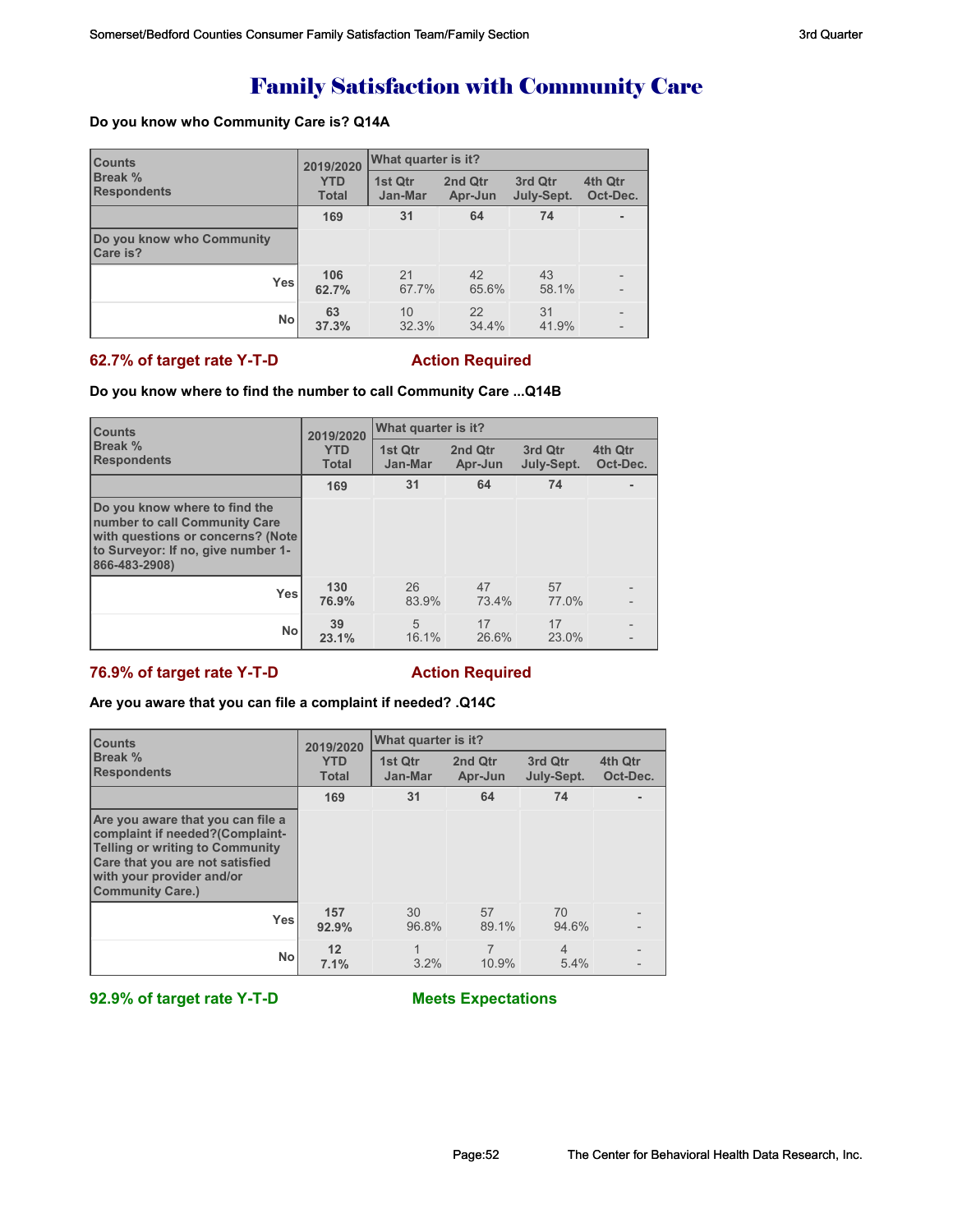# Family Satisfaction with Community Care

#### **Are you aware that you can file a grievance if needed? Q14D**

| <b>Counts</b>                                                                                                                                                                                                           | 2019/2020                  | What quarter is it?    |                    |                       |                     |  |
|-------------------------------------------------------------------------------------------------------------------------------------------------------------------------------------------------------------------------|----------------------------|------------------------|--------------------|-----------------------|---------------------|--|
| <b>Break %</b><br><b>Respondents</b>                                                                                                                                                                                    | <b>YTD</b><br><b>Total</b> | 1st Qtr<br>Jan-Mar     | 2nd Qtr<br>Apr-Jun | 3rd Qtr<br>July-Sept. | 4th Qtr<br>Oct-Dec. |  |
|                                                                                                                                                                                                                         | 169                        | 31                     | 64                 | 74                    |                     |  |
| Are you aware that you can file a<br>grievance if needed? (Grievance-<br><b>Telling or writing to Community</b><br>Care that you do not agree with a<br>denial of a covered service or<br>change in a covered service.) |                            |                        |                    |                       |                     |  |
| <b>Yes</b>                                                                                                                                                                                                              | 156<br>92.3%               | 29<br>93.5%            | 59<br>92.2%        | 68<br>91.9%           |                     |  |
| <b>No</b>                                                                                                                                                                                                               | 13<br>7.7%                 | $\mathfrak{D}$<br>6.5% | 5<br>7.8%          | 6<br>8.1%             |                     |  |

#### **92.3% of target rate Y-T-D Meets Expectations**

**Family Satisfaction with Community Care Literals Q14E**

#### **The people I spoke to at Community Care were helpful. Q15**

| <b>Counts</b><br><b>Break %</b><br><b>Respondents</b>           | 2019/2020                  | <b>What quarter is it?</b> |                    |                        |                          |
|-----------------------------------------------------------------|----------------------------|----------------------------|--------------------|------------------------|--------------------------|
|                                                                 | <b>YTD</b><br><b>Total</b> | 1st Qtr<br>Jan-Mar         | 2nd Qtr<br>Apr-Jun | 3rd Qtr<br>July-Sept.  | 4th Qtr<br>Oct-Dec.      |
| (N/A) responses reduce total                                    | 56                         | 8                          | 23                 | 25                     |                          |
| The people I spoke to at<br><b>Community Care were helpful.</b> |                            |                            |                    |                        |                          |
| Yesl                                                            | 50<br>89.3%                | $\overline{5}$<br>62.5%    | 22<br>95.7%        | 23<br>92.0%            | $\overline{\phantom{a}}$ |
| <b>No</b>                                                       | 6<br>10.7%                 | 3<br>37.5%                 | 4.3%               | $\mathfrak{D}$<br>8.0% |                          |

#### **89.3% of target rate Y-T-D Satisfactory**

#### **Family Literal Comment Q15A**

Q2-They denied a wheelchair. We are in the process of fighting that. They want to give him an electrical chair but we want him to have a manual chair.

Q3-They called me four times in one day. They just bombard me with phone calls. They don't sound like professionals.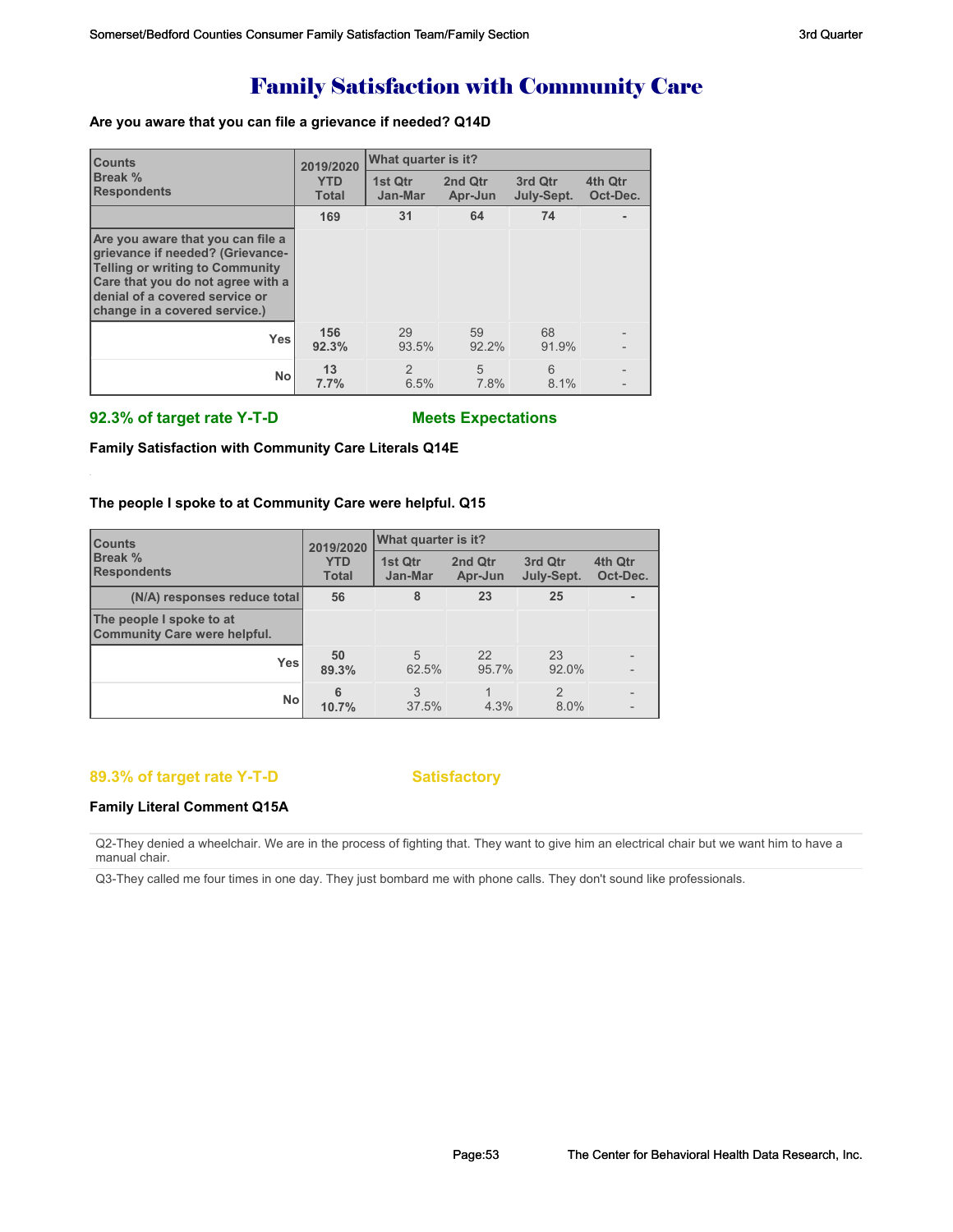# Family Satisfaction with Community Care's Participation in ISPT **Meeting**

**If applicable Community Care attended my child's ISPT meeting. Q16A**

| <b>Counts</b><br>Break %<br><b>Respondents</b>                     | 2019/2020                  | What quarter is it?      |                    |                       |                                            |  |
|--------------------------------------------------------------------|----------------------------|--------------------------|--------------------|-----------------------|--------------------------------------------|--|
|                                                                    | <b>YTD</b><br><b>Total</b> | 1st Qtr<br>Jan-Mar       | 2nd Qtr<br>Apr-Jun | 3rd Qtr<br>July-Sept. | 4th Qtr<br>Oct-Dec.                        |  |
| (N/A) responses reduce total                                       | 57                         | 5                        | 20                 | 32                    | ۰                                          |  |
| If applicable, Community Care<br>attended my child's ISPT meeting. |                            |                          |                    |                       |                                            |  |
| <b>Yes</b>                                                         | 47<br>82%                  | 5<br>100%                | 20<br>100%         | 22<br>69%             | $\overline{\phantom{0}}$<br>$\overline{a}$ |  |
| <b>No</b>                                                          | 10<br>18%                  | $\overline{\phantom{0}}$ |                    | 10<br>31%             | $\overline{\phantom{0}}$<br>$\overline{a}$ |  |

#### **82% of target rate Y-T-D Satisfactory**

#### **If applicable Community Care's participation in the ISPT meeting was helpful. Q16B**

| <b>Counts</b>                                                                        | 2019/2020               | What quarter is it? |                    |                       |                     |  |
|--------------------------------------------------------------------------------------|-------------------------|---------------------|--------------------|-----------------------|---------------------|--|
| Break %<br><b>Respondents</b>                                                        | $Y-T-D$<br><b>Total</b> | 1st Qtr<br>Jan-Mar  | 2nd Qtr<br>Apr-Jun | 3rd Qtr<br>July-Sept. | 4th Qtr<br>Oct-Dec. |  |
| <b>Base</b>                                                                          | 47                      | 5                   | 20                 | 22                    |                     |  |
| If applicable, Community Care's<br>participation in the ISPT meeting<br>was helpful. |                         |                     |                    |                       |                     |  |
| <b>Yes</b>                                                                           | 45<br>95.7%             | 5<br>100.0%         | 19<br>95.0%        | 21<br>95.5%           |                     |  |
| <b>No</b>                                                                            | 4.3%                    |                     | 5.0%               | 4.5%                  |                     |  |

**95.7% of target rate Y-T-D Meets Expectations**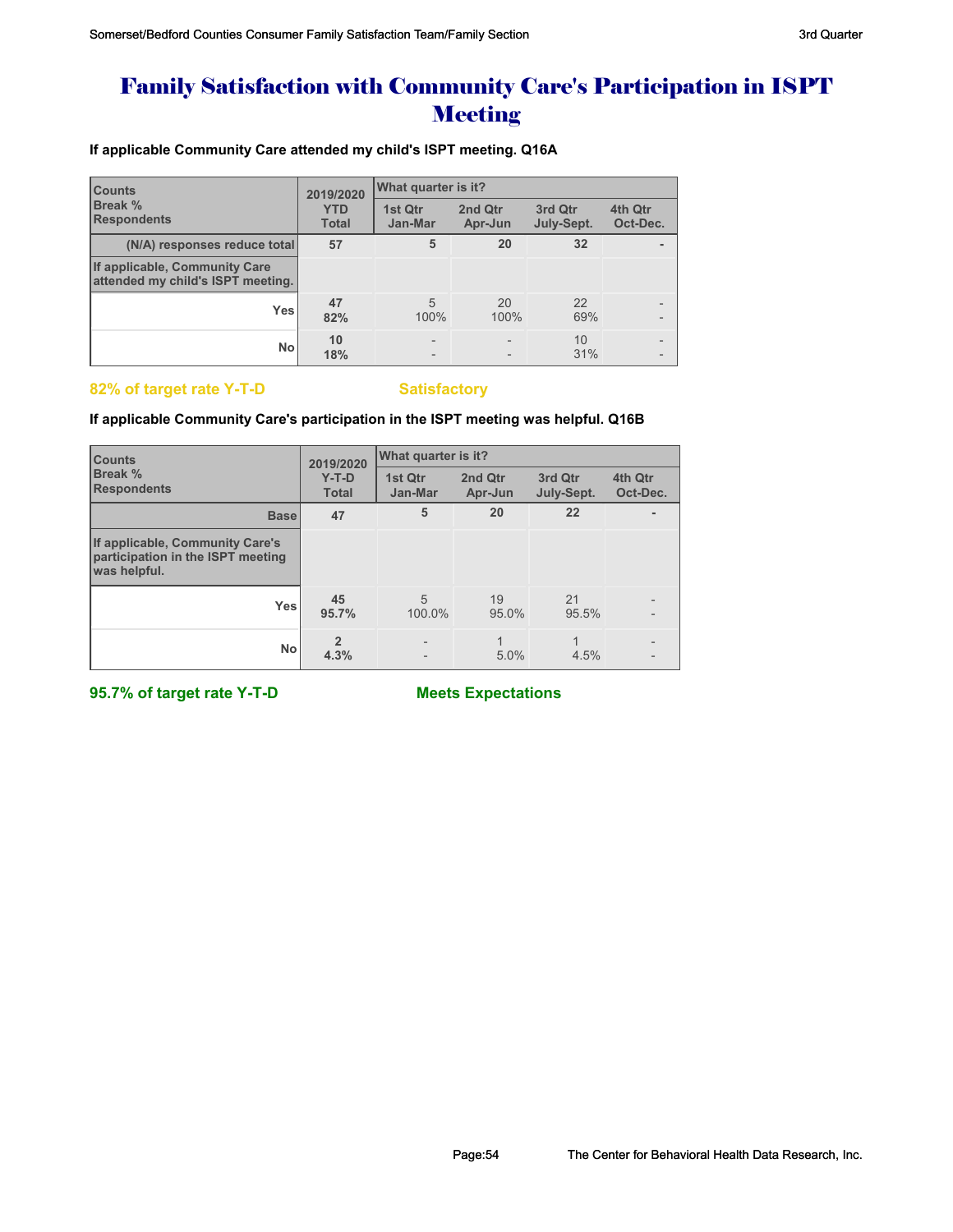## Family Community Care's Complaint Process

**If you have used Community Care's complaint process, were you .....Q17**

| <b>Counts</b>                                                | 2019/2020                  | What quarter is it? |                          |                       |                     |  |
|--------------------------------------------------------------|----------------------------|---------------------|--------------------------|-----------------------|---------------------|--|
| <b>Break %</b><br><b>Respondents</b>                         | <b>YTD</b><br><b>Total</b> | 1st Qtr<br>Jan-Mar  | 2nd Qtr<br>Apr-Jun       | 3rd Qtr<br>July-Sept. | 4th Qtr<br>Oct-Dec. |  |
|                                                              | 13                         | 4                   | 4                        | 5                     |                     |  |
| If you have used Community<br>Care's complaint process, were |                            |                     |                          |                       |                     |  |
| Yes                                                          | 10<br>76.9%                | 25.0%               | $\overline{4}$<br>100.0% | 5<br>100.0%           |                     |  |
| <b>No</b>                                                    | 23.1%                      | 3<br>75.0%          |                          |                       |                     |  |

**76.9% of target rate Y-T-D Action Required** 

# Family Community Care's Grievance Process

**If you used Community Care's grievance process were you satisfied......Q18**

| <b>Counts</b><br><b>Break %</b><br><b>Respondents</b>        |                            | What quarter is it?<br>2019/2020 |                    |                       |                     |  |
|--------------------------------------------------------------|----------------------------|----------------------------------|--------------------|-----------------------|---------------------|--|
|                                                              | <b>YTD</b><br><b>Total</b> | 1st Qtr<br>Jan-Mar               | 2nd Qtr<br>Apr-Jun | 3rd Qtr<br>July-Sept. | 4th Qtr<br>Oct-Dec. |  |
| (N/A) responses reduce total                                 | 8                          |                                  |                    | 6                     |                     |  |
| If you have used Community<br>Care's grievance process, were |                            |                                  |                    |                       |                     |  |
| Yes                                                          | 87.5%                      | 100.0%                           | 100.0%             | 5<br>83.3%            |                     |  |
| <b>No</b>                                                    | 12.5%                      | $\overline{\phantom{0}}$         |                    | 16.7%                 |                     |  |

**87.5% of target rate Y-T-D Satisfactory**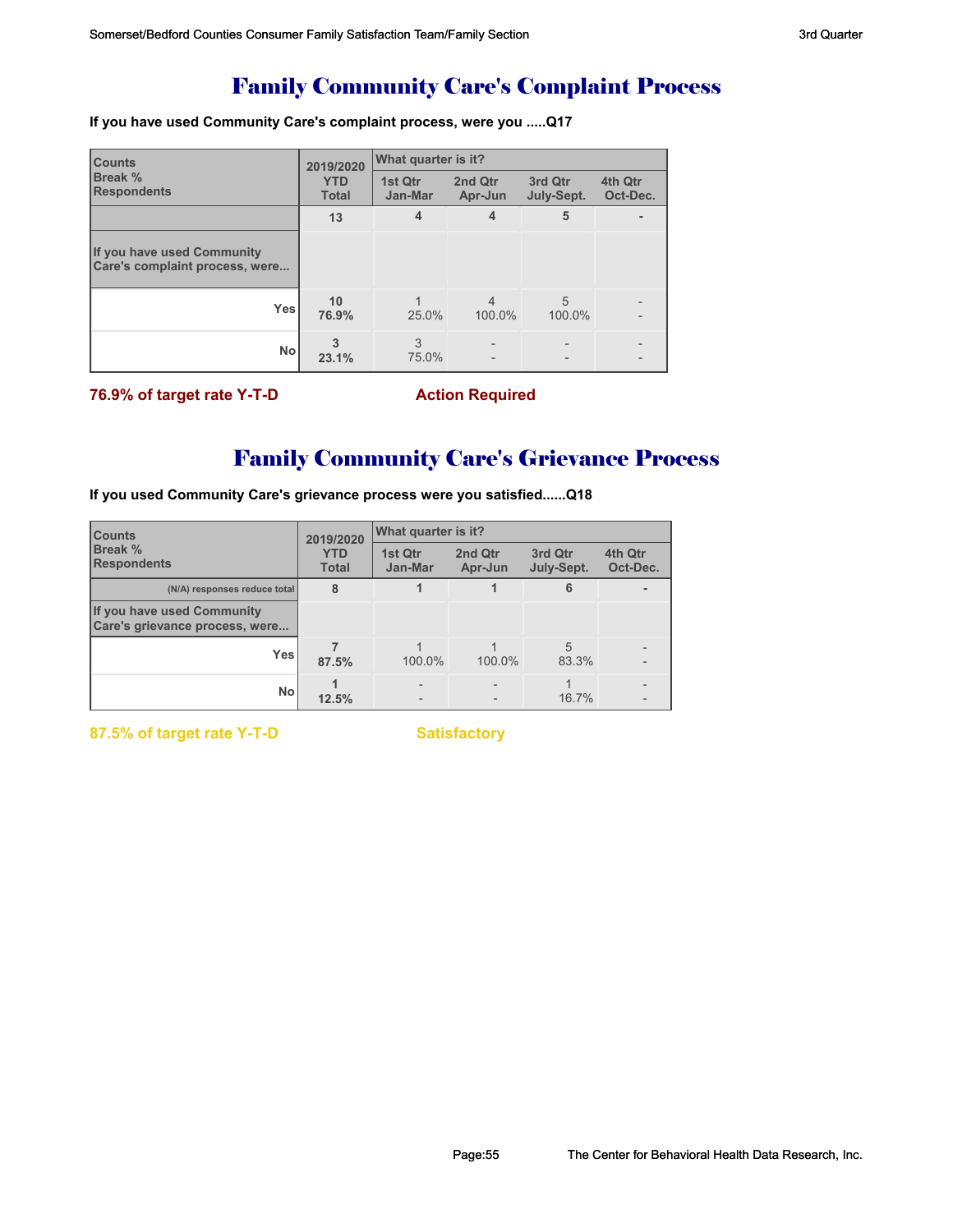# Family Treatment Provider Level Analysis

### **What is the name of your treatment provider? Q19**

| <b>Counts</b>                                           | 2019/2020                  | What quarter is it?     |                       |                                 |          |  |
|---------------------------------------------------------|----------------------------|-------------------------|-----------------------|---------------------------------|----------|--|
| Break %<br><b>Respondents</b>                           | <b>YTD</b><br><b>Total</b> | 1st Qtr<br>Jan-Mar      | 2nd Qtr<br>Apr-Jun    | 3rd Qtr J- 4th Qtr<br>uly-Sept. | Oct-Dec. |  |
|                                                         | 169                        | 31                      | 64                    | 74                              |          |  |
| What is the name of your child's<br>treatment provider? |                            |                         |                       |                                 |          |  |
| <b>ACRP</b>                                             | 48<br>28.4%                | $\overline{7}$<br>22.6% | 21<br>32.8%           | 20<br>27.0%                     |          |  |
| <b>Bedford DBHS</b>                                     | 13<br>7.7%                 | 3<br>9.7%               | $\mathbf{1}$<br>1.6%  | 9<br>12.2%                      |          |  |
| <b>Beal Counseling and Consulting</b>                   |                            |                         |                       |                                 |          |  |
| <b>Children's Aid Home</b>                              |                            |                         |                       |                                 |          |  |
| <b>Children's Behavioral Health</b><br>(CBH)            | 14<br>8.3%                 | $\overline{2}$<br>6.5%  | 8<br>12.5%            | $\overline{4}$<br>5.4%          |          |  |
| <b>Family Behavioral Resources</b>                      | 21<br>12.4%                | 6<br>19.4%              | 9<br>14.1%            | 6<br>8.1%                       |          |  |
| <b>Footsteps</b>                                        | 6<br>3.6%                  |                         | $\mathbf{1}$<br>1.6%  | 5<br>6.8%                       |          |  |
| <b>Nulton Diagnostic and Treatment</b><br><b>Center</b> | 26<br>15.4%                | 5<br>16.1%              | 11<br>17.2%           | 10 <sup>1</sup><br>13.5%        |          |  |
| <b>Merakey</b>                                          |                            |                         |                       |                                 |          |  |
| Rhonda J. Clark                                         | $\overline{2}$<br>1.2%     | $\overline{2}$<br>6.5%  |                       |                                 |          |  |
| <b>Somerset Community Hospital</b>                      |                            |                         |                       |                                 |          |  |
| <b>Somerset DBHS</b>                                    | 13<br>7.7%                 | 3<br>9.7%               | $\mathcal{P}$<br>3.1% | 8<br>10.8%                      |          |  |
| <b>The Meadows</b>                                      |                            |                         |                       |                                 |          |  |
| Youth Advocate Programs (YAP)                           | $\overline{7}$<br>4.1%     | 3<br>9.7%               | 1<br>1.6%             | 3<br>4.1%                       |          |  |
| <b>Pediatric Care Specialists</b>                       | 9<br>5.3%                  |                         | 3<br>4.7%             | 6<br>8.1%                       |          |  |
| Adelphoi Village                                        |                            |                         |                       |                                 |          |  |
| <b>Blair Family Solutions</b>                           |                            |                         |                       |                                 |          |  |
| Other                                                   | 10<br>5.9%                 |                         | 7<br>10.9%            | 3<br>4.1%                       |          |  |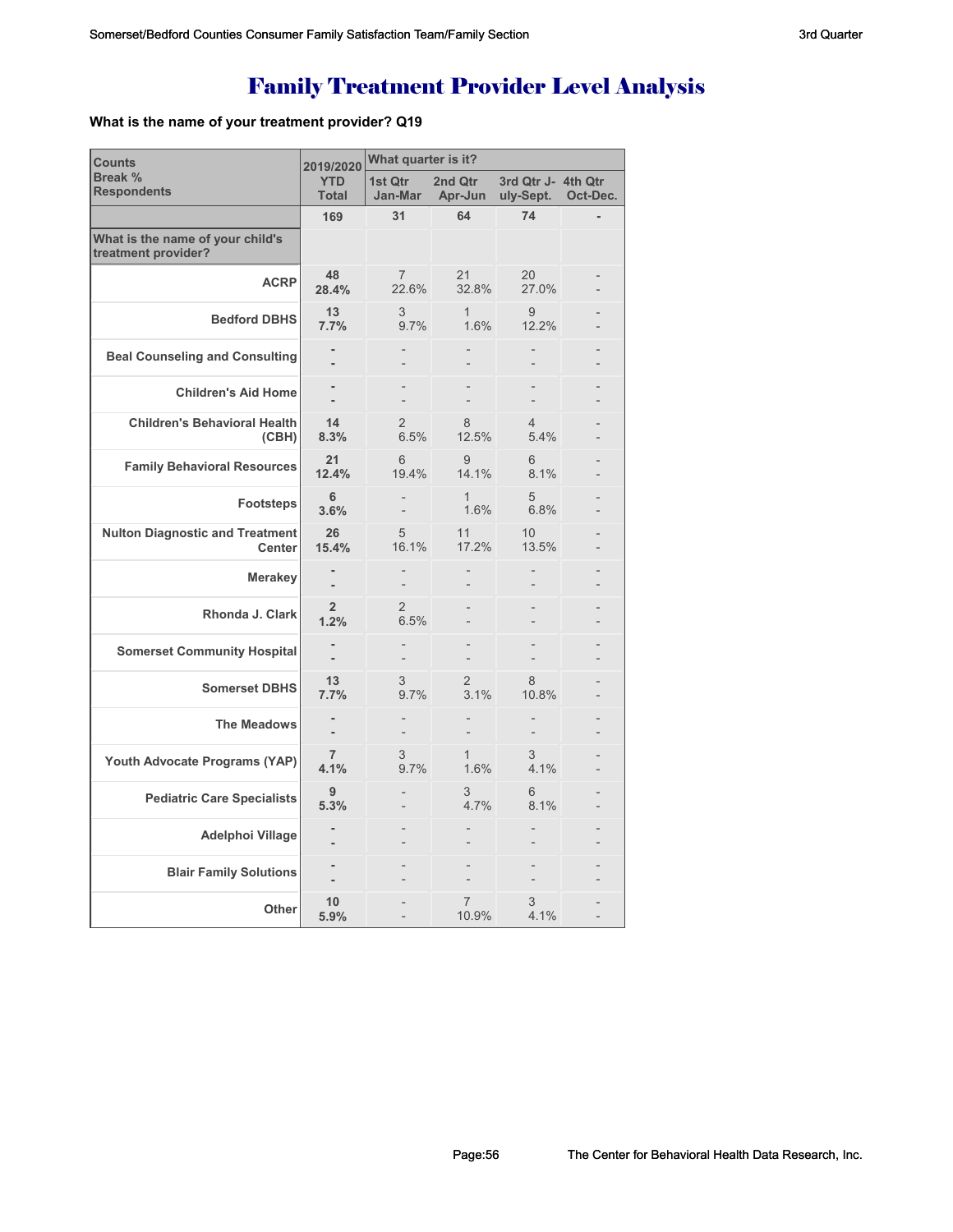### Somerset/Bedford Counties Consumer Family Satisfaction Team/Family Section **Section** 3rd Quarter 3rd Quarter **Family Treatment Provider Literals Q19A**

Q2-Latrobe Behavioral Health Excel Health

Q2-Christian Family Children's Center

Q2-Martha Emerick

Q2-Cen-Clear

Q2-Journey Center

Q2-UPMC Children's Hospital Pittsburgh

Q2-UPMC Children's Hospital Pittsburgh

Q3-Assurance Counseling

Q3-Laurel Pediatrics-Elaine Conser

Q3-Derik Berkebile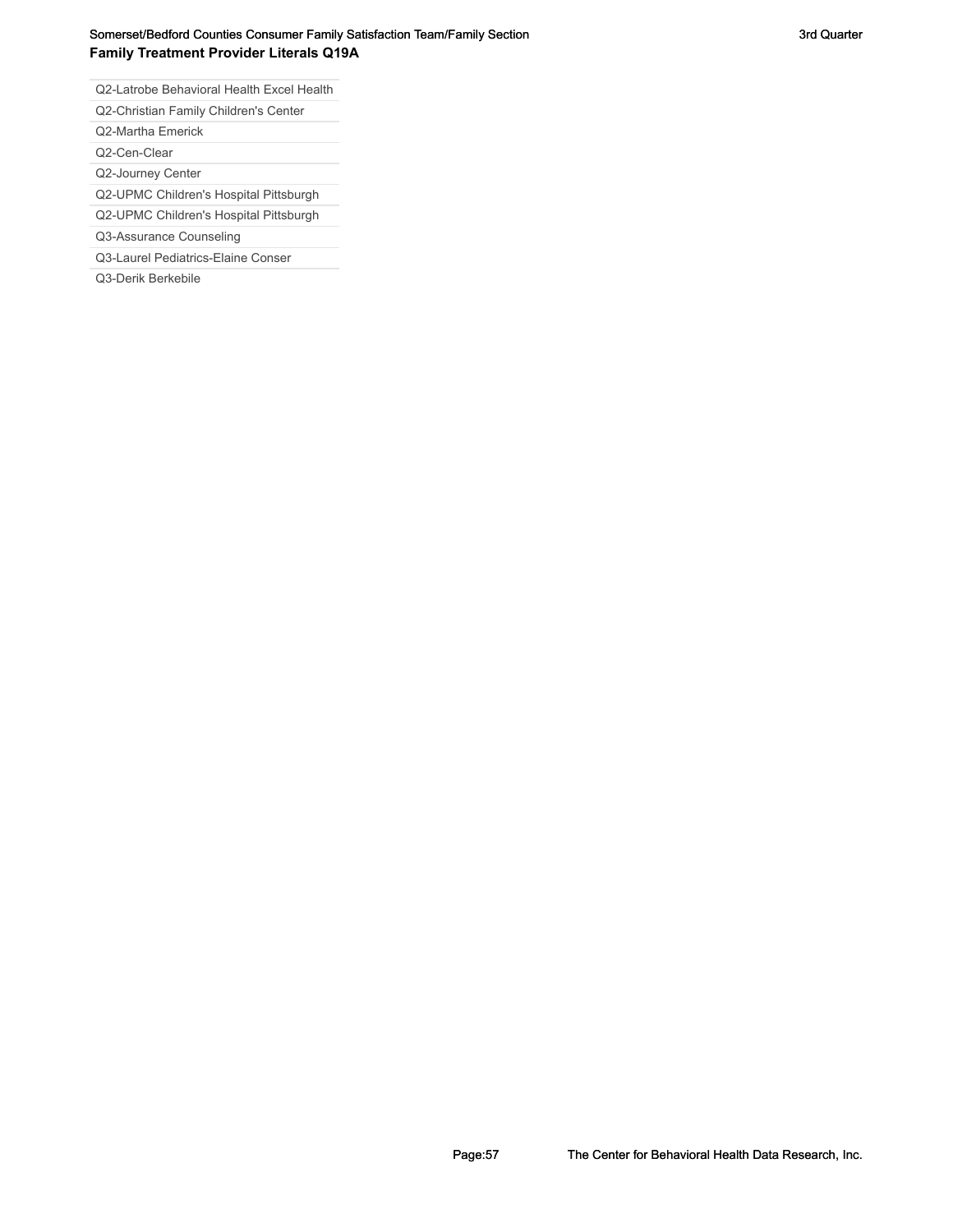# Family Treatment Provider Level Analysis

#### **Family Treatment Service Q20**

| <b>Counts</b>                                               | 2019/2020                  | What quarter is it?    |                        |                                 |          |  |
|-------------------------------------------------------------|----------------------------|------------------------|------------------------|---------------------------------|----------|--|
| Break %<br><b>Respondents</b>                               | <b>YTD</b><br><b>Total</b> | 1st Qtr<br>Jan-Mar     | 2nd Qtr<br>Apr-Jun     | 3rd Qtr J- 4th Qtr<br>uly-Sept. | Oct-Dec. |  |
|                                                             | 169                        | 31                     | 64                     | 74                              |          |  |
| What service does your child<br>receive from this provider? |                            |                        |                        |                                 |          |  |
| <b>After School Treatment</b>                               |                            |                        |                        |                                 |          |  |
| BHRS: (TSS, MT, BSC)                                        | 40<br>23.7%                | 5<br>16.1%             | 17<br>26.6%            | 18<br>24.3%                     |          |  |
| <b>Crisis</b>                                               |                            |                        |                        |                                 |          |  |
| <b>MH CRR Host Home</b>                                     |                            |                        |                        |                                 |          |  |
| <b>Family Based MH Services</b>                             | 8<br>4.7%                  | $\overline{2}$<br>6.5% | $\overline{4}$<br>6.3% | 2<br>2.7%                       |          |  |
| <b>Functional Family Therapy (FFT)</b>                      | $\mathbf{1}$<br>0.6%       | $\mathbf{1}$<br>3.2%   |                        |                                 |          |  |
| Medication/Psychiatry/Telepsychi-<br>atry                   | 48<br>28.4%                | 6<br>19.4%             | 16<br>25.0%            | 26<br>35.1%                     |          |  |
| <b>MH Inpatient Hospitalization</b>                         | $\mathbf{1}$<br>0.6%       |                        | 1<br>1.6%              |                                 |          |  |
| <b>MH Partial Hospitalization</b>                           |                            |                        |                        |                                 |          |  |
| <b>MH BCM (Blended Case</b><br>Management)                  | 9<br>5.3%                  | 3<br>9.7%              | 3<br>4.7%              | 3<br>4.1%                       |          |  |
| <b>MH Outpatient</b><br>Therapy/Counseling                  | 56<br>33.1%                | 13<br>41.9%            | 19<br>29.7%            | 24<br>32.4%                     |          |  |
| <b>Multi Systemic Therapy</b><br>(MST)                      |                            |                        |                        |                                 |          |  |
| <b>Trauma-Based Treatment</b>                               | $\mathbf{1}$<br>0.6%       |                        |                        | 1<br>1.4%                       |          |  |
| <b>School Based Therapy</b>                                 | 4<br>2.4%                  |                        | $\overline{4}$<br>6.3% |                                 |          |  |
| <b>RTF</b>                                                  |                            |                        |                        |                                 |          |  |
| <b>Substance Use (SU) Outpatient</b><br><b>Therapy</b>      |                            |                        |                        |                                 |          |  |
| <b>Substance Use (SU) Detox</b>                             |                            |                        |                        |                                 |          |  |
| <b>Substance Use (SU)</b><br>Inpatient/Rehabilitation       |                            |                        |                        |                                 |          |  |
| Other                                                       | 1<br>0.6%                  | 3.2%                   |                        |                                 |          |  |
| Do Not Know                                                 |                            |                        |                        |                                 |          |  |

#### **Family Treatment Service Literals Q20A**

Q1-PCIT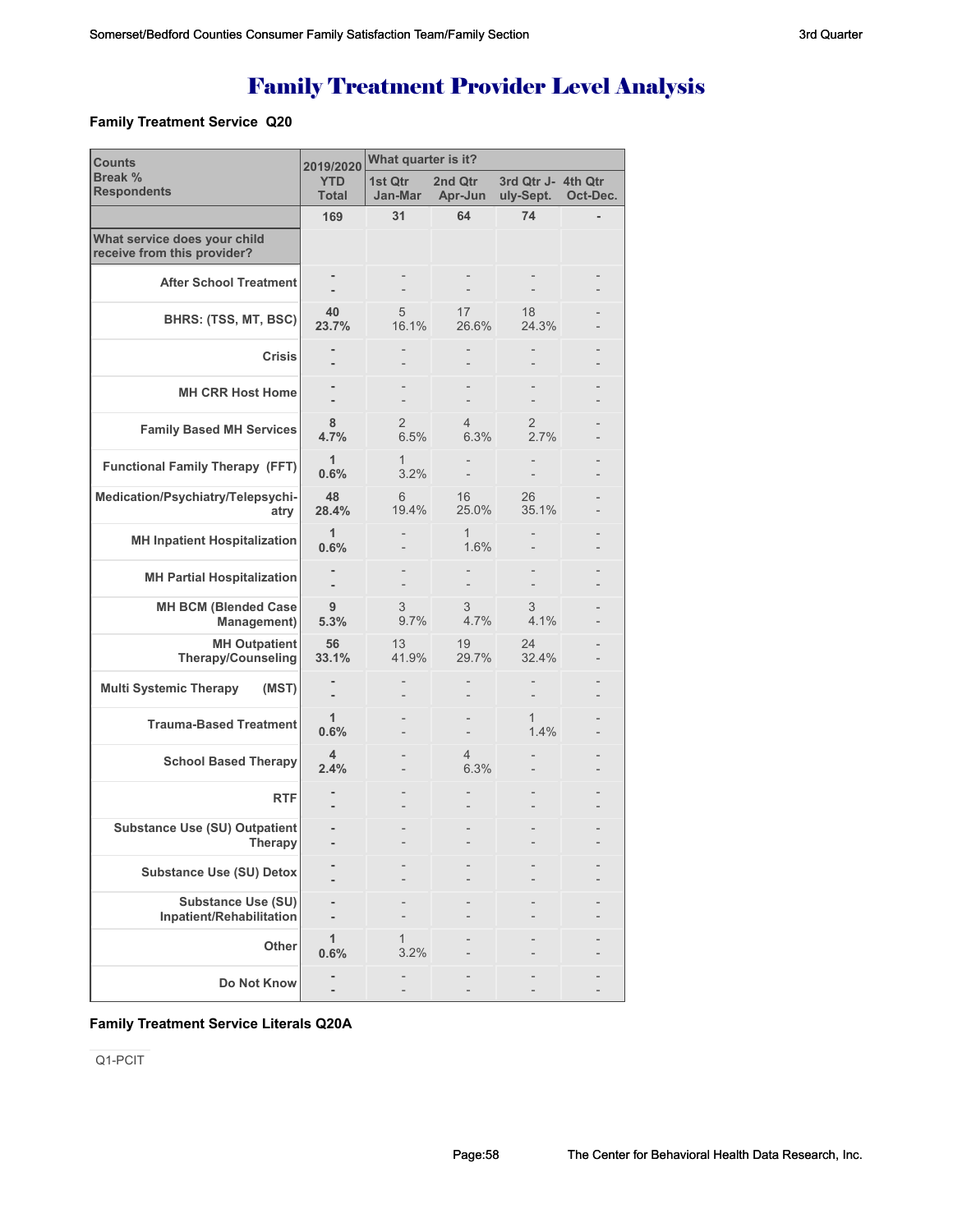# Family Treatment Provider Level Analysis

### **Family Duration of Provider Relationship Q21**

| <b>Counts</b>                                                                       | 2019/2020                  | What quarter is it?      |                         |                                 |          |  |
|-------------------------------------------------------------------------------------|----------------------------|--------------------------|-------------------------|---------------------------------|----------|--|
| Break %<br><b>Respondents</b>                                                       | <b>YTD</b><br><b>Total</b> | 1st Qtr<br>Jan-Mar       | 2nd Qtr<br>Apr-Jun      | 3rd Qtr J- 4th Qtr<br>uly-Sept. | Oct-Dec. |  |
|                                                                                     | 169                        | 31                       | 64                      | 74                              |          |  |
| How long has your child currently<br>been receiving services from this<br>provider? |                            |                          |                         |                                 |          |  |
| 6 months or less                                                                    | 20<br>11.8%                | $\overline{7}$<br>22.6%  | 9<br>14.1%              | $\overline{4}$<br>5.4%          |          |  |
| 6 months to 1 year                                                                  | 33<br>19.5%                | 9<br>29.0%               | 10<br>15.6%             | 14<br>18.9%                     |          |  |
| 1 to 2 years                                                                        | 36<br>21.3%                | $\overline{4}$<br>12.9%  | 17<br>26.6%             | 15<br>20.3%                     |          |  |
| 2 to 4 years                                                                        | 55<br>32.5%                | 10 <sup>°</sup><br>32.3% | 21<br>32.8%             | 24<br>32.4%                     |          |  |
| 4 or more years                                                                     | 25<br>14.8%                | 1<br>3.2%                | $\overline{7}$<br>10.9% | 17<br>23.0%                     |          |  |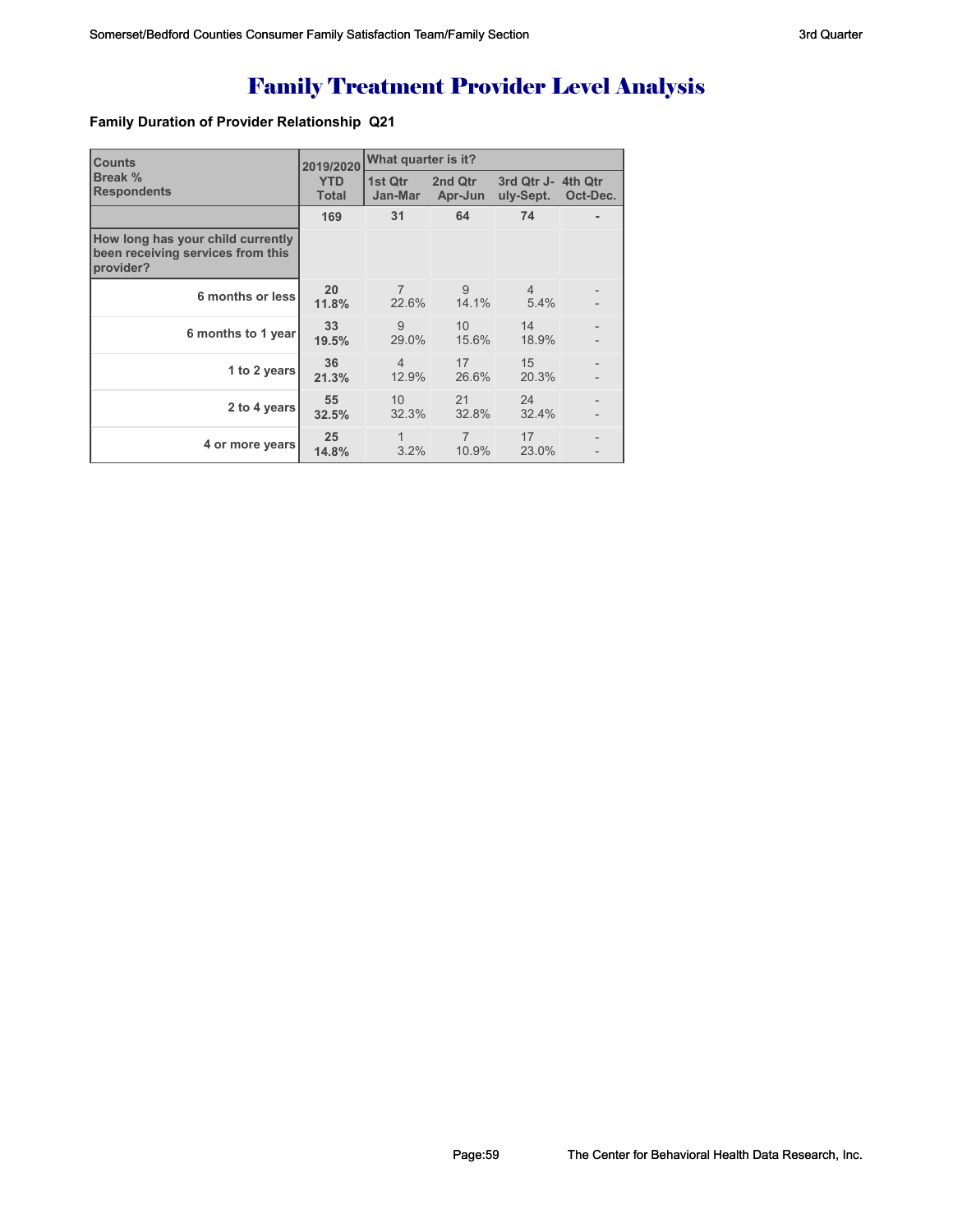# Family Access to Services

### **Services are available at times that are convenient. Q22A**

| <b>Counts</b>                                           | 2019/2020                  | What quarter is it?      |                    |                       |                     |
|---------------------------------------------------------|----------------------------|--------------------------|--------------------|-----------------------|---------------------|
| Break %<br><b>Respondents</b>                           | <b>YTD</b><br><b>Total</b> | 1st Qtr<br>Jan-Mar       | 2nd Qtr<br>Apr-Jun | 3rd Qtr<br>July-Sept. | 4th Qtr<br>Oct-Dec. |
| Neutral responses reduce total                          | 161                        | 30                       | 61                 | 70                    |                     |
| Services are available at times<br>that are convenient. |                            |                          |                    |                       |                     |
| <b>Strongly Agree/Agree</b>                             | 152<br>94%                 | 30<br>100%               | 56<br>92%          | 66<br>94%             |                     |
| <b>Strongly Disagree/Disagree</b>                       | 9<br>6%                    | $\overline{\phantom{0}}$ | 5<br>8%            | $\overline{4}$<br>6%  |                     |

### **94% of target rate Y-T-D Meets Expectations**

**Evaluation information is submitted on time so that services to my child... Q22B**

| <b>Counts</b>                                                                                                 | 2019/2020                  | What quarter is it? |                    |                       |                     |  |
|---------------------------------------------------------------------------------------------------------------|----------------------------|---------------------|--------------------|-----------------------|---------------------|--|
| Break %<br><b>Respondents</b>                                                                                 | <b>YTD</b><br><b>Total</b> | 1st Otr<br>Jan-Mar  | 2nd Qtr<br>Apr-Jun | 3rd Qtr<br>July-Sept. | 4th Qtr<br>Oct-Dec. |  |
| Neutral responses reduce total                                                                                | 164                        | 30                  | 64                 | 70                    |                     |  |
| <b>Evaluation information is</b><br>submitted on time so that<br>services to my child are not<br>interrupted. |                            |                     |                    |                       |                     |  |
| <b>Strongly Agree/Agree</b>                                                                                   | 161<br>98.2%               | 30<br>100.0%        | 64<br>100.0%       | 67<br>95.7%           |                     |  |
| <b>Strongly Disagree/Disagree</b>                                                                             | 3<br>1.8%                  |                     |                    | 3<br>4.3%             |                     |  |

**98.2% of target rate Y-T-D Meets Expectations**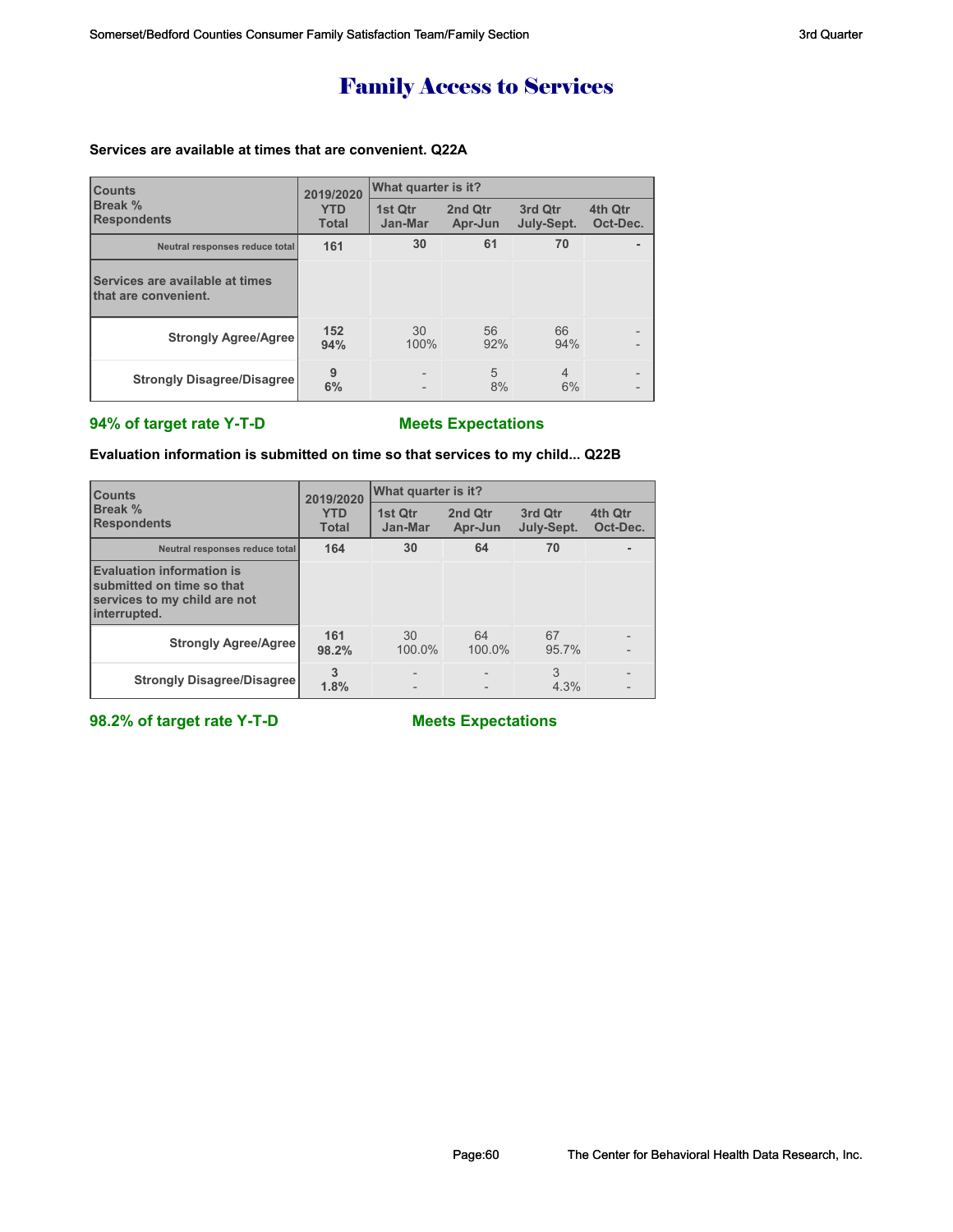## Family Access to Services

**I was given a choice of different agencies I can use for my child's service. Q22C**

| <b>Counts</b>                                                                      | 2019/2020                  | What quarter is it?    |                    |                       |                                               |  |
|------------------------------------------------------------------------------------|----------------------------|------------------------|--------------------|-----------------------|-----------------------------------------------|--|
| Break %<br><b>Respondents</b>                                                      | <b>YTD</b><br><b>Total</b> | 1st Qtr<br>Jan-Mar     | 2nd Qtr<br>Apr-Jun | 3rd Qtr<br>July-Sept. | 4th Qtr<br>Oct-Dec.                           |  |
| Neutral responses reduce total                                                     | 158                        | 30                     | 58                 | 70                    |                                               |  |
| I was given a choice of different<br>agencies I can use for my child's<br>service. |                            |                        |                    |                       |                                               |  |
| <b>Strongly Agree/Agree</b>                                                        | 144<br>91.1%               | 28<br>93.3%            | 53<br>91.4%        | 63<br>$90.0\%$        | $\overline{a}$                                |  |
| <b>Strongly Disagree/Disagree</b>                                                  | 14<br>8.9%                 | $\mathfrak{D}$<br>6.7% | 5<br>8.6%          | 10.0%                 | $\overline{\phantom{a}}$<br>$\qquad \qquad -$ |  |

#### **91.1% of target rate Y-T-D Meets Expectations**

#### **I feel like my child was able to get the help he/she needed within an acceptable.....Q22D**

| <b>Counts</b>                                                                                          | 2019/2020<br><b>YTD</b><br><b>Total</b> | What quarter is it? |                      |                       |                     |  |
|--------------------------------------------------------------------------------------------------------|-----------------------------------------|---------------------|----------------------|-----------------------|---------------------|--|
| Break %<br><b>Respondents</b>                                                                          |                                         | 1st Qtr<br>Jan-Mar  | 2nd Qtr<br>Apr-Jun   | 3rd Qtr<br>July-Sept. | 4th Qtr<br>Oct-Dec. |  |
| Neutral responses reduce total                                                                         | 153                                     | 27                  | 56                   | 70                    |                     |  |
| I feel like my child was able to get<br>the help he/she needed within an<br>acceptable amount of time. |                                         |                     |                      |                       |                     |  |
| <b>Strongly Agree/Agree</b>                                                                            | 141<br>92%                              | 26<br>96%           | 54<br>96%            | 61<br>87%             | -                   |  |
| <b>Strongly Disagree/Disagree</b>                                                                      | 12<br>8%                                | $\mathbf{1}$<br>4%  | $\mathfrak{p}$<br>4% | 9<br>13%              | -                   |  |

#### **92.2% of target rate Y-T-D Meets Expectations**

#### **Family Access to Service Literals Q22E**

| Q1-I think my child could use more time.   |
|--------------------------------------------|
| Q1-This provider was recommended.          |
| Q1-The school told me about this provider. |
|                                            |

Q1-I would prefer that services were available while he's not at school.

Q1-We had a rocky start with therapists.

Q2-We chose them, I did my research.

Q2-When he needed it the most, I don't think everything was up to date, or ready to roll. They would not give him a psyche eval due to his age. The issue was resolved though.

Q2-There's is a certain time the doctor is available.

Q2-Services are usually during school hours.

Q2-They need evening or weekend hours. We are limited to within the county for services. They're timing is tight because they're busy, they do their best.

Q2-Paying out of pocket to go outside the county.

Q2-Today he's doing really good. Yesterday, we had a heck of a time.

Q2-It took forever to get services.

Q2-It is a long process. It took awhile to get him the help he needed.

Q2-I picked the provider.

Q2-They don't offer very many after school hours. They would only let me schedule one evening appointment a month.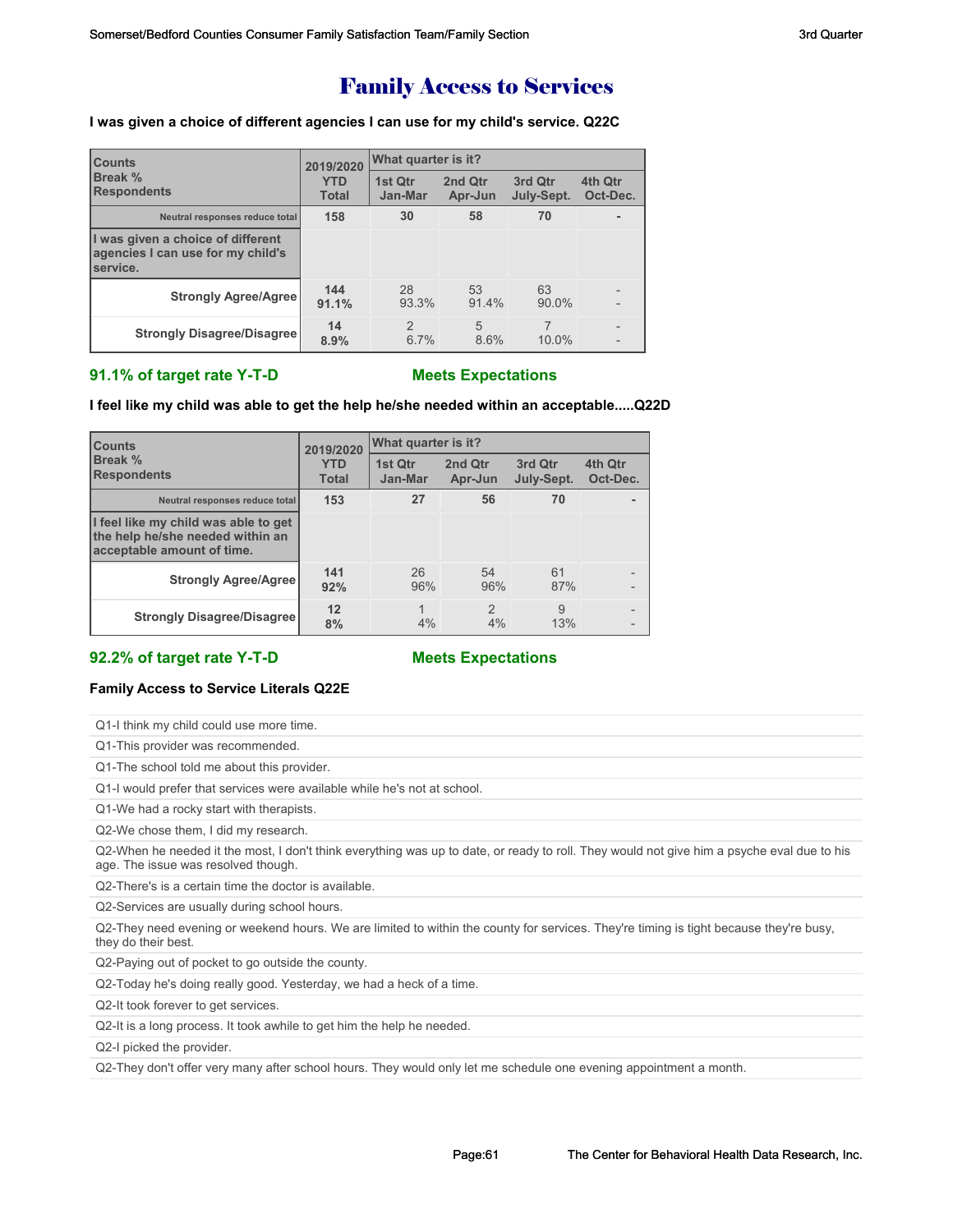Q2-The BSC and TSS tell me a time that suits them, if the time doesn't suit me, we don't get services. We talked to the program manager, she said she can't tell staff when to work.

Q3-I think they could give more hours, that's an argument we have all the time. I don't think 3 hours is enough for a TSS.

Q3-We had a hard time finding staff who could do it because of the school district.

Q3-It took us awhile, we had to go to Pittsburgh for a specialist.

Q3-I feel like he doesn't listen to anything, he has really poor bedside manner.

Q3-This agency was kind of court ordered when we got custody.

Q3-Their hours are only 8-5, I have to take off work. They aren't properly staffed. They didn't have a TSS so we settled for a BSC.

Q3-We went to get him evaluated, he was so bad. Insurance company said we can do an evaluation in 9 months, this was in November. It wasn't till the following September.

Q3-I was given a number and that is who I called.

Q3-He was misdiagnosed for a whole year by the therapist.

Q3-It's really hard in our location to get people to stay at heir job and work there. When they make meetings and then postpone them, then I miss meetings because they are last minute.

Q3-I would try to call them, I wouldn't get a response till later in the evening and the problem was already addressed. I think they could have extended my sons services till they could see how he would react to my surgery.

Q3-Now the times are convenient because everything is over the phone. They are not convenient due to my work schedule , usually. They took him off medication because he was getting very angry, even threatening to kill himself. They have been trying to get him more TSS hours.

Q3-The school recommended this provider.

Q3-Since school is back in session, services aren't convenient.

Q3-They called my daughters phone number instead of the parents to set up an interview. It was chaotic, no preparedness. My daughter is 13 and changing information. They asked family based to get the parents phone number, reminder calls were going to child's phone.

Q3-Sometimes they are not open, it takes a week to hear back when I call.It took a month to receive a paper needed for school.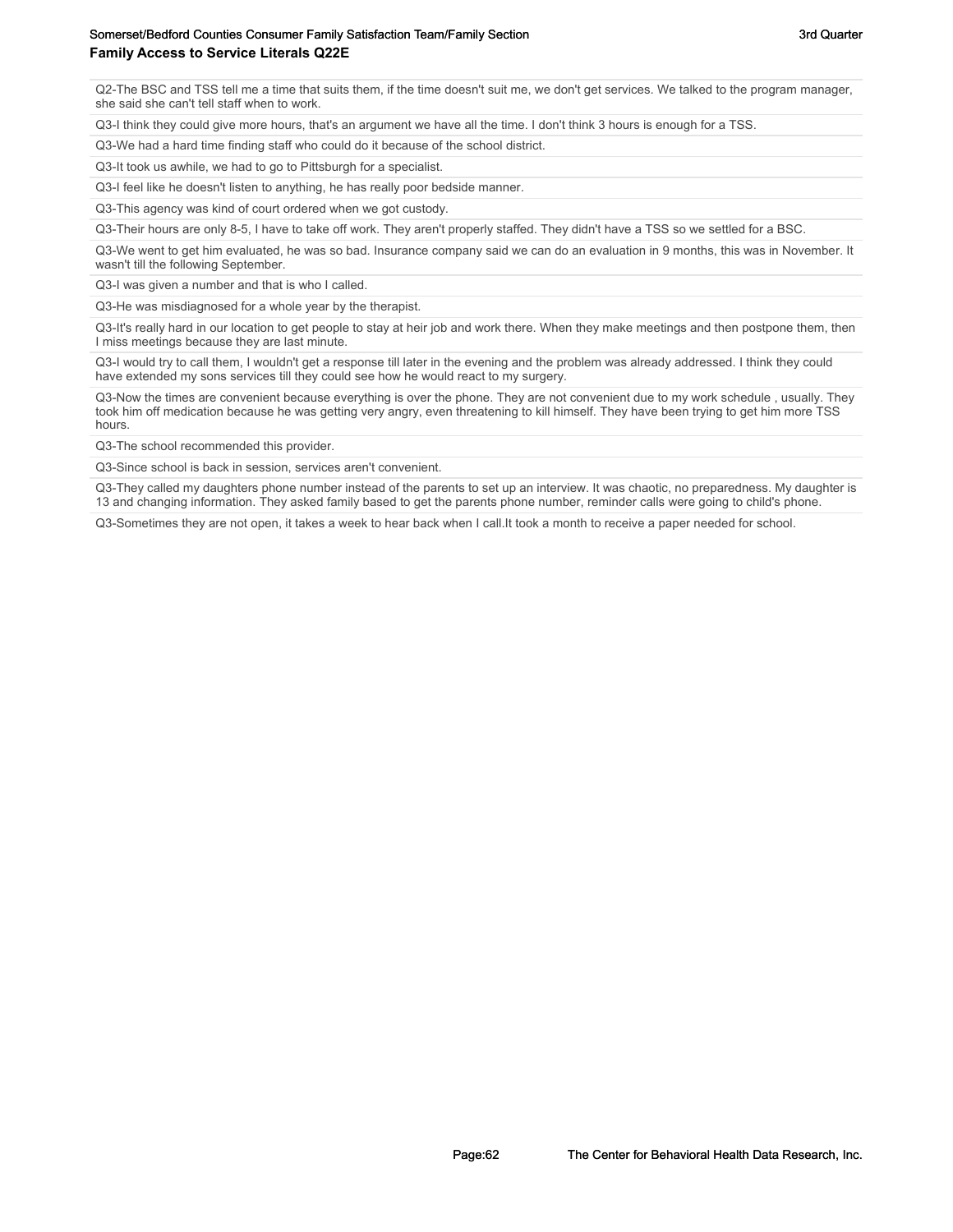# Family Treatment Experience

### **I feel comfortable asking questions about my child's treatment. Q23A**

| <b>Counts</b>                                                         | 2019/2020<br><b>YTD</b><br><b>Total</b> | What quarter is it? |                     |                                            |                          |  |
|-----------------------------------------------------------------------|-----------------------------------------|---------------------|---------------------|--------------------------------------------|--------------------------|--|
| Break %<br><b>Respondents</b>                                         |                                         | 1st Qtr<br>Jan-Mar  | 2nd Qtr<br>Apr-Jun  | 3rd Qtr<br>July-Sept.                      | 4th Qtr<br>Oct-Dec.      |  |
| Neutral responses reduce total                                        | 169                                     | 31                  | 64                  | 74                                         |                          |  |
| I feel comfortable asking<br>questions about my child's<br>treatment. |                                         |                     |                     |                                            |                          |  |
| <b>Strongly Agree/Agree</b>                                           | 166<br>98%                              | 30<br>97%           | 62<br>97%           | 74<br>100%                                 |                          |  |
| <b>Strongly Disagree/Disagree</b>                                     | 3<br>2%                                 | 1<br>3%             | $\mathcal{P}$<br>3% | $\overline{a}$<br>$\overline{\phantom{0}}$ | $\overline{\phantom{0}}$ |  |

### **98% of target rate Y-T-D Meets Expectations**

#### **My child's treatment plan was reviewed and shared with me. Q23B**

| <b>Counts</b>                                                 | 2019/2020                  | What quarter is it? |                      |                         |                     |  |
|---------------------------------------------------------------|----------------------------|---------------------|----------------------|-------------------------|---------------------|--|
| <b>Break %</b><br><b>Respondents</b>                          | <b>YTD</b><br><b>Total</b> | 1st Qtr<br>Jan-Mar  | 2nd Qtr<br>Apr-Jun   | 3rd Qtr<br>July-Sept.   | 4th Qtr<br>Oct-Dec. |  |
| Neutral responses reduce total                                | 168                        | 31                  | 63                   | 74                      |                     |  |
| My child's treatment plan was<br>reviewed and shared with me. |                            |                     |                      |                         |                     |  |
| <b>Strongly Agree/Agree</b>                                   | 165<br>98%                 | 30<br>97%           | 62<br>98%            | 73<br>99%               |                     |  |
| <b>Strongly Disagree/Disagree</b>                             | 3<br>2%                    | 1<br>3%             | $\overline{1}$<br>2% | $\overline{A}$<br>$1\%$ |                     |  |

**98% of target rate Y-T-D** Meets Expectations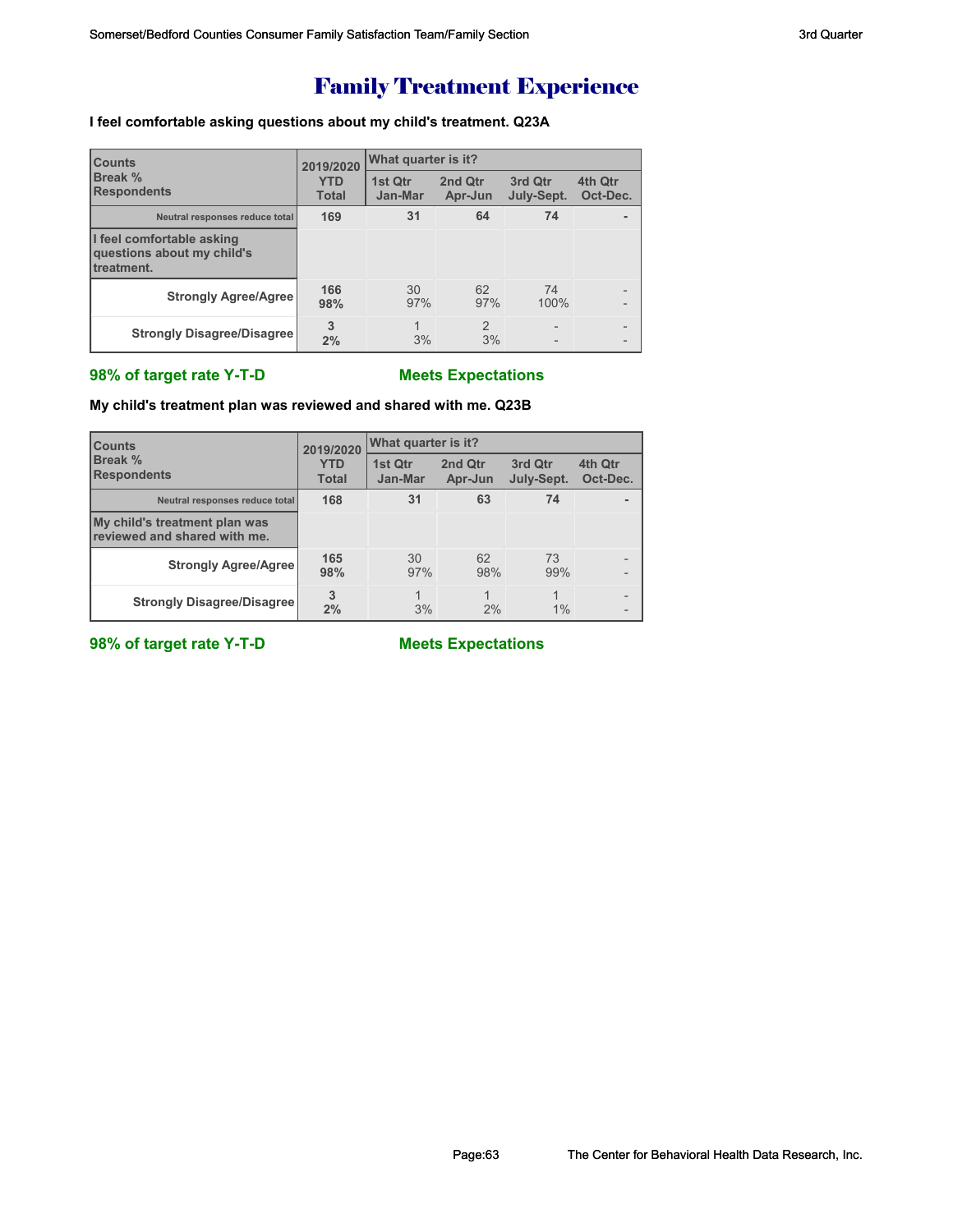# Family Treatment Experience

**I feel my child has enough time with staff during most sessions. Q23C**

| <b>Counts</b>                                                      | 2019/2020                  | What quarter is it?      |                    |                       |                          |  |
|--------------------------------------------------------------------|----------------------------|--------------------------|--------------------|-----------------------|--------------------------|--|
| <b>Break %</b><br><b>Respondents</b>                               | <b>YTD</b><br><b>Total</b> | 1st Qtr<br>Jan-Mar       | 2nd Qtr<br>Apr-Jun | 3rd Qtr<br>July-Sept. | 4th Qtr<br>Oct-Dec.      |  |
| Neutral responses reduce total                                     | 165                        | 27                       | 64                 | 74                    |                          |  |
| I feel my child has enough time<br>with staff during most sessions |                            |                          |                    |                       |                          |  |
| <b>Strongly Agree/Agree</b>                                        | 154<br>93%                 | 27<br>100%               | 63<br>98%          | 64<br>86%             |                          |  |
| <b>Strongly Disagree/Disagree</b>                                  | 11<br>7%                   | $\overline{\phantom{0}}$ | 2%                 | 10<br>14%             | $\overline{\phantom{a}}$ |  |

#### **93% of target rate Y-T-D Meets Expectations**

#### **The treatment my child receives meets his/her needs. Q23D**

| <b>Counts</b>                                           | 2019/2020                  | <b>What quarter is it?</b> |                    |                       |                     |  |
|---------------------------------------------------------|----------------------------|----------------------------|--------------------|-----------------------|---------------------|--|
| <b>Break %</b><br><b>Respondents</b>                    | <b>YTD</b><br><b>Total</b> | 1st Qtr<br>Jan-Mar         | 2nd Qtr<br>Apr-Jun | 3rd Qtr<br>July-Sept. | 4th Qtr<br>Oct-Dec. |  |
| Neutral responses reduce total                          | 154                        | 29                         | 58                 | 67                    |                     |  |
| The treatment my child receives<br>meets his/her needs. |                            |                            |                    |                       |                     |  |
| <b>Strongly Agree/Agree</b>                             | 145<br>94%                 | 28<br>97%                  | 56<br>97%          | 61<br>91%             |                     |  |
| <b>Strongly Disagree/Disagree</b>                       | 9<br>6%                    | 3%                         | 2<br>3%            | 6<br>9%               |                     |  |

**94% of target rate Y-T-D Meets Expectations**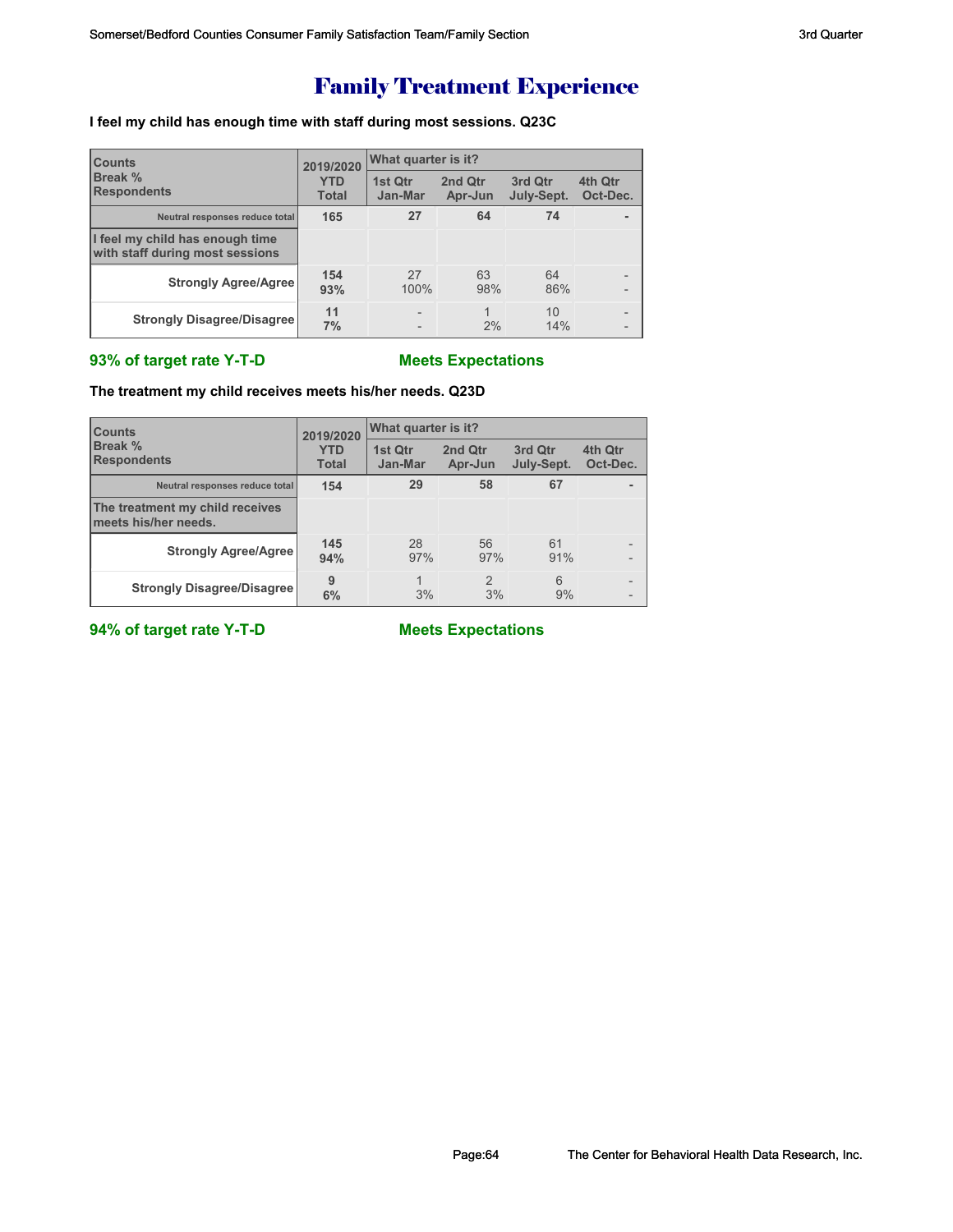## Family Treatment Experience

**Provider helped us create a plan to deal with any problem my child has. Q23E**

| <b>Counts</b><br>Break %<br><b>Respondents</b>                                  | 2019/2020<br><b>YTD</b><br><b>Total</b> | What quarter is it? |                    |                       |                                                          |  |
|---------------------------------------------------------------------------------|-----------------------------------------|---------------------|--------------------|-----------------------|----------------------------------------------------------|--|
|                                                                                 |                                         | 1st Qtr<br>Jan-Mar  | 2nd Qtr<br>Apr-Jun | 3rd Qtr<br>July-Sept. | 4th Qtr<br>Oct-Dec.                                      |  |
| <b>Base</b>                                                                     | 161                                     | 31                  | 59                 | 71                    | ۰.                                                       |  |
| (Provider) helped us create a plan<br>to deal with any problem my child<br>has. |                                         |                     |                    |                       |                                                          |  |
| <b>Strongly Agree/Agree</b>                                                     | 148<br>92%                              | 28<br>90%           | 56<br>95%          | 64<br>90%             | $\overline{\phantom{0}}$<br>$\overline{\phantom{0}}$     |  |
| <b>Strongly Disagree/Disagree</b>                                               | 13<br>8%                                | 3<br>10%            | 3<br>5%            | 7<br>10%              | $\overline{\phantom{0}}$<br>$\qquad \qquad \blacksquare$ |  |

#### **92% of target rate Y-T-D Meets Expectations**

#### **Family Treatment Experience Literals Q23F**

Q1-Insurance needs to approve more time.

Q1-The doctor shut me down with questions, I was told I may not be the custodial parent.

Q1-Sometimes I feel like some things would come out while at her sessions.

Q1-Anything they suggested trying has not worked. We are at the point of what's next.

Q2-I had to kick the family based worker out of my house. Issue was resolved.

Q2-I hate telepsych, they don't spend time to hear what I have to say.

Q2-The doctor doesn't listen to my concerns or input. He puts it off four weeks till we see him again. It made him less willing to work with me.

Q2-Her issues are not really behavioral. She has meltdowns from her autism.

Q2-When I asked her a question on how to deal with the problem, she was belittling. I asked for a copy of the treatment plan, my BSC said the case manager had to give it to me. I left the case manager a message and haven't heard back. Enough time with the TSS, not the BSC. When I ask for help with something, she doesn't respond. If I question her suggestions, I'm met with attitude. I keep asking the BSC how to deal with problems, she just says yeah or uh huh. The BSC tells me she is having a hard time with her own daughter and drugs. She knows we feel bad and I just drop the issues we have.

Q3-I don't think they contact me enough. The BSC is fine , we only have the TSS worker 3 hours in the morning. I think they could do more. I definitely think there is more a TSS worker could do. There isn't enough communication, I need more communication. My child went to their camp. When she returned she said she wanted to kill herself. I think they asked her what that meant. She seemed to indicate that she didn't understand what it meant, so they didn't think it was a threat. They told her she couldn't say things like that. They decided to keep an eye on her. We have not heard that since. Now she just says she hates her life. She says that quite often. She says it when she gets upset or doesn't get her way.

Q3-COVID-19 made a big impact on meeting needs in a negative way, not being able to see them in person.

Q3-He was on bored with school not wanting him to go to Winder partial program. I feel like it was a power thing for the doctor. (They would have helped him with med management.) The doctor didn't want to lose control of what my child was on. I felt like medication wasn't working. It took him a year to change one medication. It feels like a pride thing.

Q3-I think she needs to see a doctor. She sees someone from a different provider for emotional support.

Q3-We don't have a set in stone plan, it seems whenever we escalate his medicine, other things escalate. I have to make another point to see how he's doing with his ADHD.

Q3-I feel like they have too many children. We have been through 4 case workers, and there is no communication, sometimes I do not know when we get a new case worker.

Q3-We are waiting for testing to be completed.

Q3-Family based discharged him because they thought he was doing well. Our BSC disagreed with the discharge. They promised to get him a mobile therapist but they didn't.

Q3-I don't feel like we are getting enough time because of COVID-19. He does better with in person verses over the phone.

Q3-I don't feel that he gets enough time, that's why we requested more TSS and to change TSS. The treatment needs worked on some. He needs to get calmed down. They haven't given me anything to use for help while at home.

Q3-I don't think my child has enough time because they aren't doing office visits.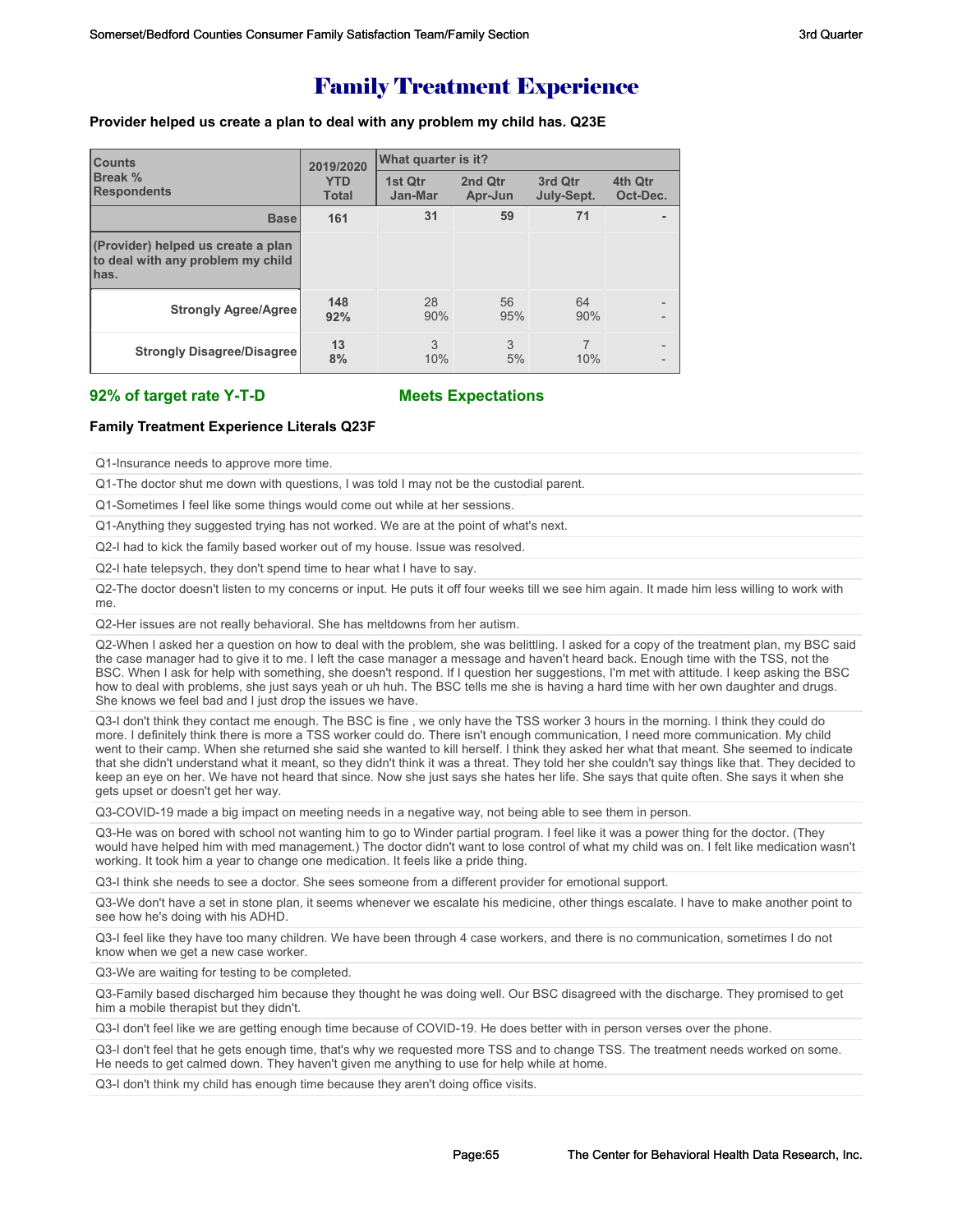#### Somerset/Bedford Counties Consumer Family Satisfaction Team/Family Section Section 3rd Quarter 3rd Quarter **Family Treatment Experience Literals Q23F**

Q3-There is a conflict of interest, related to the lady who does my wife's hair. I felt like she was finding out more stuff than I was.

Q3-There isn't enough time because it's over the phone.

Q3-He has zero time with staff now, the doctor does not talk to him. My son needs face to face with his psychiatrist. I have to give the counselor topic ideas.

#### **If meetings are held, I am always informed with enough advance notice.......Q24**

| <b>Counts</b><br><b>Break</b> %<br><b>Respondents</b>        | 2019/2020<br><b>YTD</b><br><b>Total</b> | What quarter is it?   |                    |                       |                     |  |
|--------------------------------------------------------------|-----------------------------------------|-----------------------|--------------------|-----------------------|---------------------|--|
|                                                              |                                         | 1st Qtr<br>Jan-Mar    | 2nd Otr<br>Apr-Jun | 3rd Otr<br>July-Sept. | 4th Qtr<br>Oct-Dec. |  |
| Neutral responses reduce total                               | 158                                     | 30                    | 61                 | 67                    |                     |  |
| If meetings are held, I am always<br>informed with enough ad |                                         |                       |                    |                       |                     |  |
| <b>Strongly Agree/Agree</b>                                  | 153<br>96.8%                            | 28<br>93.3%           | 60<br>98.4%        | 65<br>97.0%           |                     |  |
| <b>Strongly Disagree/Disagree</b>                            | 5<br>3.2%                               | $\mathcal{P}$<br>6.7% | 1.6%               | $\mathcal{P}$<br>3.0% |                     |  |

#### **96.8% of target rate Y-T-D Meets Expectations**

#### **If meeting are held, I am always informed with enough advance notice literals Q24A**

Q2-This is an issue, they tend to notify me last minute, I make it happen.

Q3-Sometimes, they only have one day they can schedule and they tell me the week before, sometimes 2 weeks before.

Q3-I was getting ready to call into a meeting and they called me and cancelled.

Q3-Phone calls are an issue. Parents have to walk away to deal with other child or the dog.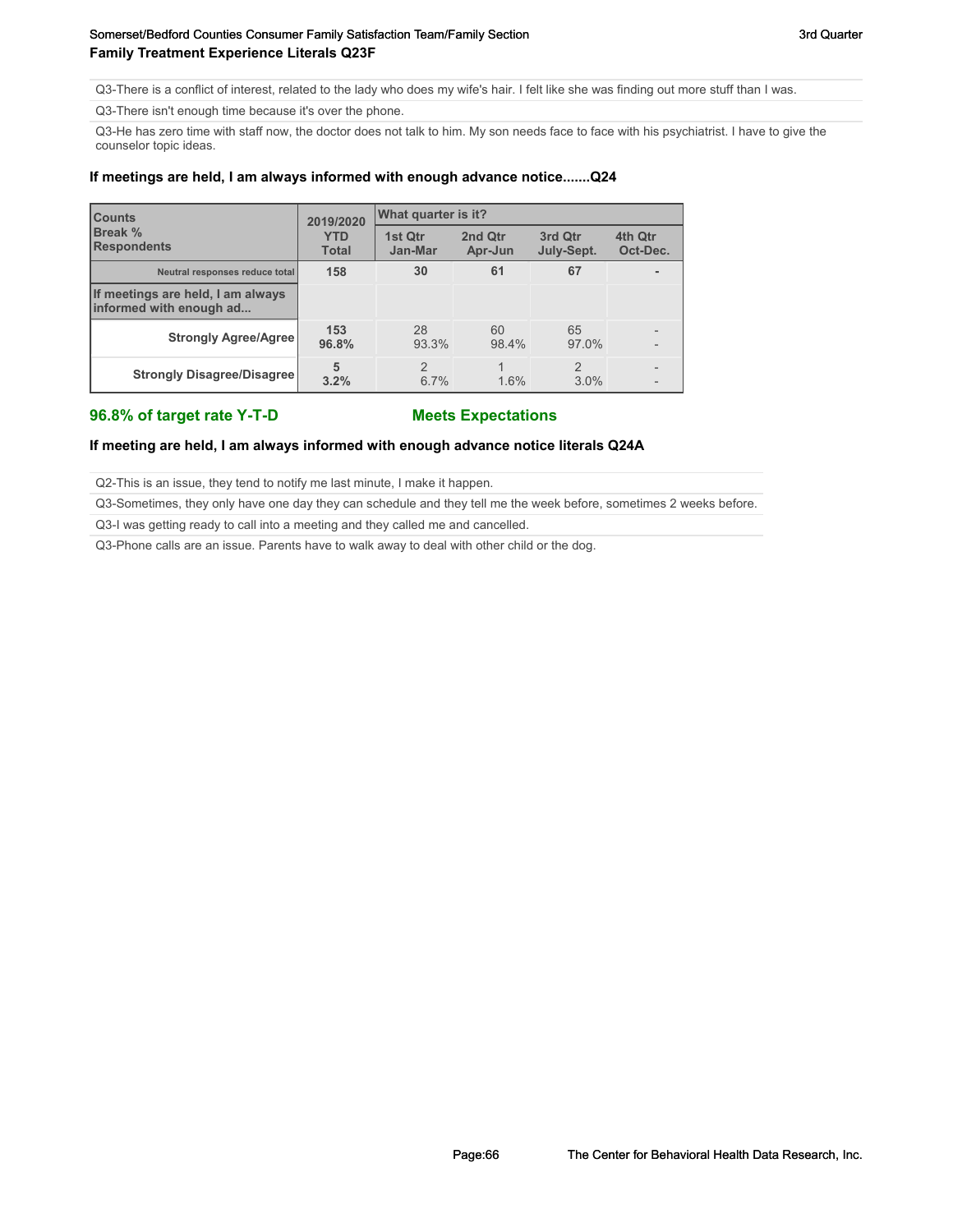# Family Recovery Oriented Practices

**My child's provider has talked with us about community supports ...Q25A**

| <b>Counts</b>                                                                                                  | 2019/2020                  | What quarter is it? |                    |                       |                          |
|----------------------------------------------------------------------------------------------------------------|----------------------------|---------------------|--------------------|-----------------------|--------------------------|
| <b>Break</b> %<br><b>Respondents</b>                                                                           | <b>YTD</b><br><b>Total</b> | 1st Qtr<br>Jan-Mar  | 2nd Qtr<br>Apr-Jun | 3rd Qtr<br>July-Sept. | 4th Qtr<br>Oct-Dec.      |
| Neutral responses reduce total                                                                                 | 159                        | 29                  | 59                 | 71                    | ۰                        |
| My child's provider has talked<br>with us about community<br>supports and other options that<br>are available. |                            |                     |                    |                       |                          |
| <b>Strongly Agree/Agree</b>                                                                                    | 138<br>87%                 | 27<br>93%           | 52<br>88%          | 59<br>83%             | -                        |
| <b>Strongly Disagree/Disagree</b>                                                                              | 21<br>13%                  | $\mathcal{P}$<br>7% | 12%                | 12<br>17%             | $\overline{\phantom{0}}$ |

#### **87% of target rate Y-T-D Satisfactory**

#### **I have been given clear information on who to contact if my child needs....Q25B**

| <b>Counts</b>                                                                                                         | 2019/2020                  | What quarter is it? |                    |                        |                     |  |
|-----------------------------------------------------------------------------------------------------------------------|----------------------------|---------------------|--------------------|------------------------|---------------------|--|
| Break %<br><b>Respondents</b>                                                                                         | <b>YTD</b><br><b>Total</b> | 1st Qtr<br>Jan-Mar  | 2nd Qtr<br>Apr-Jun | 3rd Otr<br>July-Sept.  | 4th Qtr<br>Oct-Dec. |  |
| Neutral responses reduce total                                                                                        | 163                        | 30                  | 61                 | 72                     |                     |  |
| I have been given clear<br>Information on who to contact if<br>my child needs immediate help<br>between appointments. |                            |                     |                    |                        |                     |  |
| <b>Strongly Agree/Agree</b>                                                                                           | 156<br>95.7%               | 29<br>96.7%         | 57<br>93.4%        | 70<br>97.2%            |                     |  |
| <b>Strongly Disagree/Disagree</b>                                                                                     | 4.3%                       | 3.3%                | 4<br>6.6%          | $\mathfrak{p}$<br>2.8% |                     |  |

**95.7% of target rate Y-T-D Meets Expectations**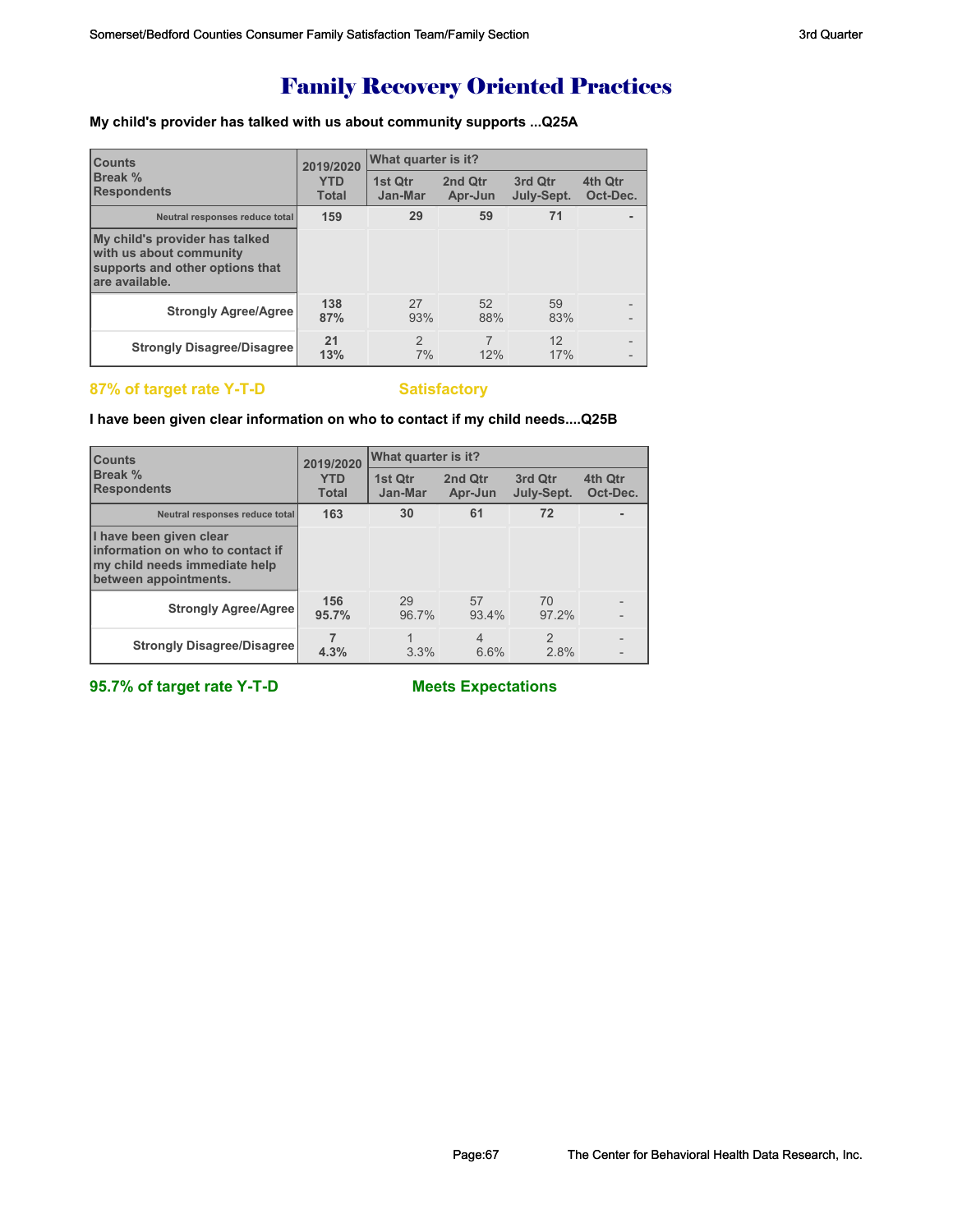## Family Recovery Oriented Practices

**I was able to be actively involved in developing my child's treatment goals. Q25C**

| <b>Counts</b>                                                                      | 2019/2020                  | What quarter is it? |                    |                        |                     |  |
|------------------------------------------------------------------------------------|----------------------------|---------------------|--------------------|------------------------|---------------------|--|
| Break %<br><b>Respondents</b>                                                      | <b>YTD</b><br><b>Total</b> | 1st Otr<br>Jan-Mar  | 2nd Qtr<br>Apr-Jun | 3rd Otr<br>July-Sept.  | 4th Qtr<br>Oct-Dec. |  |
| Neutral responses reduce total                                                     | 160                        | 28                  | 61                 | 71                     |                     |  |
| I was able to be actively involved<br>in developing my child's<br>treatment goals. |                            |                     |                    |                        |                     |  |
| <b>Strongly Agree/Agree</b>                                                        | 156<br>97.5%               | 27<br>96.4%         | 60<br>98.4%        | 69<br>97.2%            |                     |  |
| <b>Strongly Disagree/Disagree</b>                                                  | 4<br>2.5%                  | 3.6%                | 1.6%               | $\mathfrak{D}$<br>2.8% |                     |  |

#### **97.5% of target rate Y-T-D Meets Expectations**

#### **Family Recovery Oriented Practices Literals Q25D**

Q1-We have no real need for community supports.

Q2-They told me what to do.

Q2-The new BSC doesn't ever communicate or ask for my input on anything.

Q3-I am involved but I don't think I'm involved enough. When I ask about more hours for my daughter, they give me an insurance excuse or say she isn't bad enough. I don't think they want to help me due to racial and economical issues. I sometimes do feel that way.

Q3-I haven't been actively involved because I feel like they are the professionals and know what he needs and how to deal with it.

Q3-My child is more of a cool, calm, collected little girl.

Q3-I asserted myself, what he needs is probably not available here.

## Family Outcomes

#### **My child deals more effectively with daily problems. Q26A**

| <b>Counts</b>                                           | 2019/2020                  | What quarter is it? |                    |                       |                     |  |
|---------------------------------------------------------|----------------------------|---------------------|--------------------|-----------------------|---------------------|--|
| Break %<br><b>Respondents</b>                           | <b>YTD</b><br><b>Total</b> | 1st Qtr<br>Jan-Mar  | 2nd Qtr<br>Apr-Jun | 3rd Qtr<br>July-Sept. | 4th Qtr<br>Oct-Dec. |  |
| Neutral responses reduce total                          | 149                        | 31                  | 52                 | 66                    |                     |  |
| My child deals more effectively<br>with daily problems. |                            |                     |                    |                       |                     |  |
| <b>Strongly Agree/Agree</b>                             | 128<br>86%                 | 26<br>84%           | 47<br>90%          | 55<br>83%             |                     |  |
| <b>Strongly Disagree/Disagree</b>                       | 21<br>14%                  | 5<br>16%            | 5<br>10%           | 11<br>17%             |                     |  |

**86% of target rate Y-T-D** Satisfactory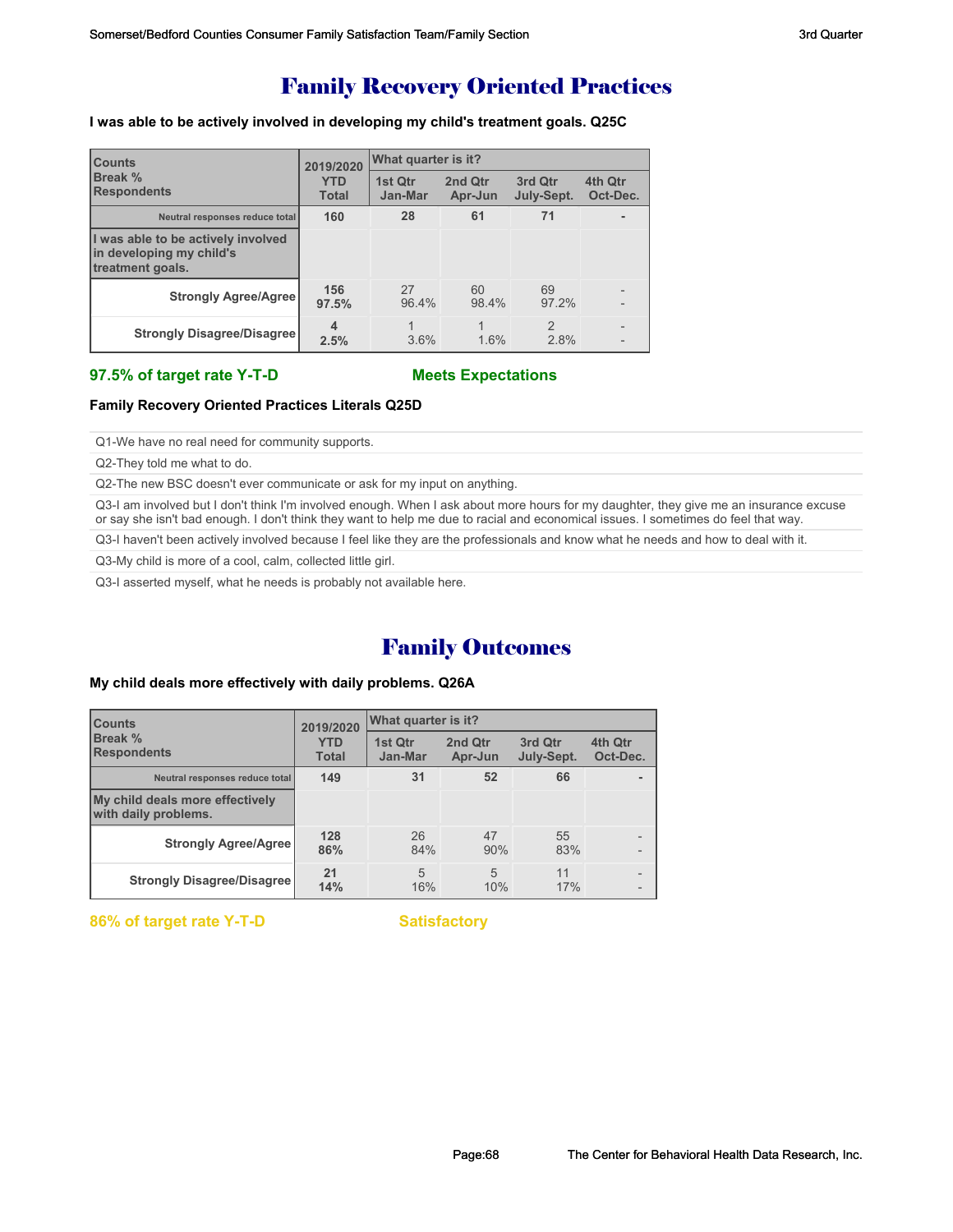## Family Outcomes

#### **Our family has improved since my child started treatment. Q26B**

| <b>Counts</b><br>Break %<br><b>Respondents</b>               | 2019/2020<br><b>YTD</b><br><b>Total</b> | What quarter is it? |                    |                       |                     |  |
|--------------------------------------------------------------|-----------------------------------------|---------------------|--------------------|-----------------------|---------------------|--|
|                                                              |                                         | 1st Qtr<br>Jan-Mar  | 2nd Qtr<br>Apr-Jun | 3rd Qtr<br>July-Sept. | 4th Qtr<br>Oct-Dec. |  |
| Neutral responses reduce total                               | 146                                     | 24                  | 55                 | 67                    | ۰                   |  |
| Our family has improved since my<br>child started treatment. |                                         |                     |                    |                       |                     |  |
| <b>Strongly Agree/Agree</b>                                  | 129<br>88.4%                            | 18<br>75.0%         | 54<br>98.2%        | 57<br>85.1%           | $\overline{a}$      |  |
| <b>Strongly Disagree/Disagree</b>                            | 17<br>11.6%                             | 6<br>25.0%          | 1.8%               | 10<br>14.9%           |                     |  |

#### **88.4% of target rate Y-T-D Satisfactory**

#### **I feel my child's behavioral health is improving. Q26C**

| <b>Counts</b><br><b>Break %</b><br><b>Respondents</b> | 2019/2020<br><b>YTD</b><br><b>Total</b> | What quarter is it?     |                    |                       |                     |
|-------------------------------------------------------|-----------------------------------------|-------------------------|--------------------|-----------------------|---------------------|
|                                                       |                                         | 1st Qtr<br>Jan-Mar      | 2nd Qtr<br>Apr-Jun | 3rd Qtr<br>July-Sept. | 4th Qtr<br>Oct-Dec. |
| Neutral responses reduce total                        | 151                                     | 28                      | 55                 | 68                    |                     |
| I feel my child's behavioral health<br>is improving.  |                                         |                         |                    |                       |                     |
| <b>Strongly Agree/Agree</b>                           | 134<br>88.7%                            | 24<br>85.7%             | 52<br>94.5%        | 58<br>85.3%           |                     |
| <b>Strongly Disagree/Disagree</b>                     | 17<br>11.3%                             | $\overline{4}$<br>14.3% | 3<br>5.5%          | 10<br>14.7%           |                     |

### 88.7% of target rate Y-T-D Satisfactory

#### **Family Outcomes Q26D**

Q1-My child's behavior is getting worse because the doctor stopped meds suddenly.

Q1-My child has been going through some personal things.

Q1-We're still in the beginning of treatment. Haven't had meds, we are restarting treatment.

Q1-New issues arise.

Q1-We are still a long way till he meets where he needs to be.

Q1-He doesn't listen sometimes.

Q1-It's an ongoing process, it takes time and work.

Q1-Her behavior is escalating. We are going to contact the provider about medication.

Q2-Due to new problems, he's had setbacks.Newer problems and setbacks, they don't know what to do next to get him back on the right behavioral health track.

Q2-He is starting to let other's play with him. He's a work in progress.

Q2-Her behavior depends on the mood she is in.

Q2-About once a week he acts out, then he's fine the rest of the week. A lot of it's due to him not being used to being home with me.

Q2-We don't know what's going on, we think something is missing. It's not the provider but were not sure yet.

Q2-Improvements are starting, we have a long way to go.

Q2-Sometimes with her autism, it's hard. It's more the meltdowns.

Q2-He is still a work in progress.

Q2-I do not feel my son is improving because we are not getting the services we need. Our provider is not providing approved services.

Q3-Her behavior is the same. I think sometimes her attitude towards me and her sister are worse. She has nobody (friends) to talk to. I'm alone on this. I don't think her BSC does a lot. Her TSS worker is not involved enough.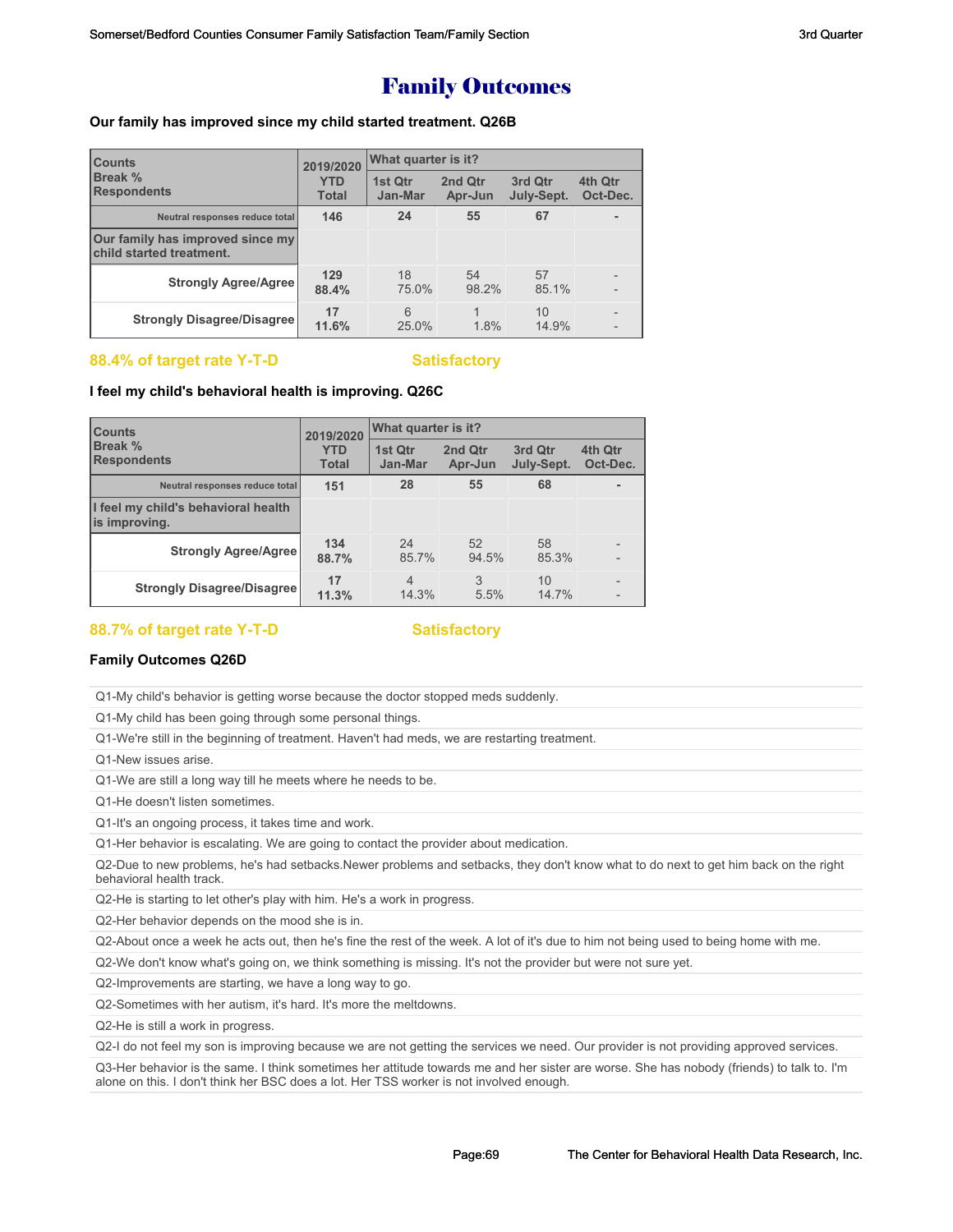#### Somerset/Bedford Counties Consumer Family Satisfaction Team/Family Section Team Section 3rd Quarter **Family Outcomes Q26D**

Q3-Some days he copes, some days he doesn't. We are on the border of getting better.

Q3-I feel like we take 2 steps forward and steps back. The doctor we see revealed that another doctor tried to get my child less hours and our doctor refused.

Q3-Even if there was a slight effort on the doctors part to seem concerned, I would feel better.

Q3-She was dealing better but the process got dropped because of COVID-19. If I hadn't went in there, I would have never known we had a new case worker.

Q3-The issues are in school, not home.

Q3-Behavioral health was improving for awhile and then it started to decline, so we got a second opinion.

Q3-He is very argumentative. With him being without services, we feel like we're walking on eggshells.

Q3-We are having problems right now, so I called and said he needs to be seen. It's been difficult with improvement for our family. I have a mentally challenged daughter too.

Q3-I think he may need medication but my wife disagrees. Our divorce has really affected the children. I am very concerned but my wife seems to be in denial.

Q3-When he gets more support from them, I think he will deal more effectively.

Q3-It just depends on what he's going through at that point in time.

Q3-A lot of family dynamics.

Q3-My son doesn't deal with problems, that's the problem.

Q3-It's not the provider, it's my child.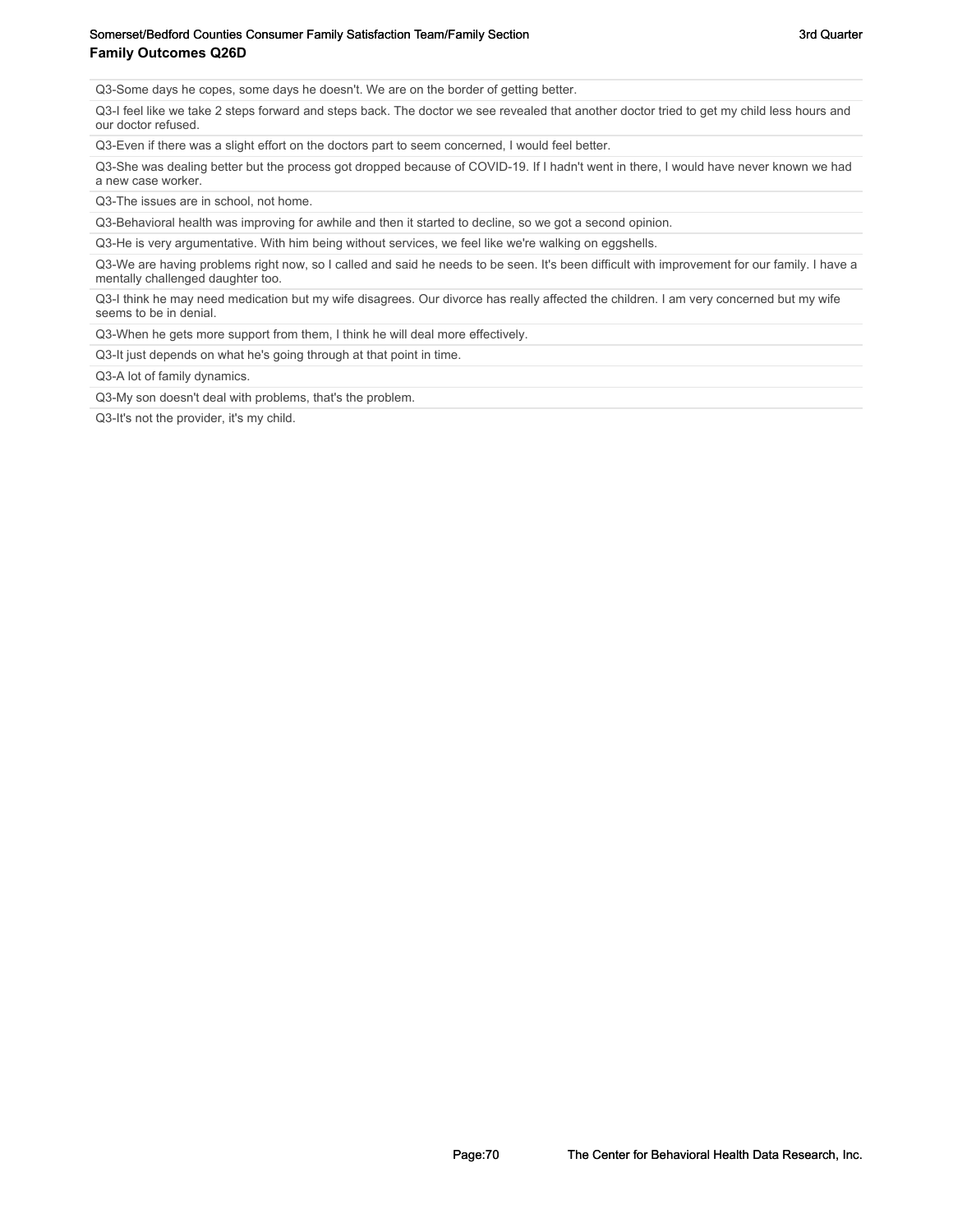# Family Provider Issues or Problems

#### **Family Provider Issues Q27**

| <b>Counts</b><br>Break %<br><b>Respondents</b>               | 2019/2020<br><b>YTD</b><br><b>Total</b> | What quarter is it?     |                    |                       |                          |  |
|--------------------------------------------------------------|-----------------------------------------|-------------------------|--------------------|-----------------------|--------------------------|--|
|                                                              |                                         | 1st Qtr<br>Jan-Mar      | 2nd Qtr<br>Apr-Jun | 3rd Qtr<br>July-Sept. | 4th Qtr<br>Oct-Dec.      |  |
|                                                              | 169                                     | 31                      | 64                 | 74                    | ۰.                       |  |
| Have you had any issues or<br>problems with this (provider)? |                                         |                         |                    |                       |                          |  |
| Yes                                                          | 23<br>13.6%                             | $\overline{5}$<br>16.1% | 5<br>7.8%          | 13<br>17.6%           |                          |  |
| <b>No</b>                                                    | 146<br>86.4%                            | 26<br>83.9%             | 59<br>92.2%        | 61<br>82.4%           | $\overline{\phantom{0}}$ |  |

#### **Family Type of Provider Issues Q28**

| <b>Counts</b><br>Break %<br><b>Respondents</b>                               | 2019/2020<br><b>YTD</b><br><b>Total</b> | What quarter is it? |                    |                        |                     |
|------------------------------------------------------------------------------|-----------------------------------------|---------------------|--------------------|------------------------|---------------------|
|                                                                              |                                         | 1st Qtr<br>Jan-Mar  | 2nd Qtr<br>Apr-Jun | 3rd Qtr<br>July-Sept.  | 4th Qtr<br>Oct-Dec. |
| (N/A) responses reduce total                                                 | 23                                      | 5                   | 5                  | 13                     |                     |
| If you have had issues or<br>problems with this provider, what<br>were they? |                                         |                     |                    |                        |                     |
| Lack of treatment planning and<br>coordination                               | ۰                                       |                     |                    |                        |                     |
| Poor communication                                                           | 3<br>13.0%                              | 20.0%               |                    | $\mathcal{P}$<br>15.4% |                     |
| <b>Frequent staff changes</b>                                                | 3<br>13.0%                              | $\qquad \qquad -$   |                    | 3<br>23.1%             |                     |
| Services not provided when my<br>child needs them                            | 1<br>4.3%                               |                     |                    | 1<br>7.7%              |                     |
| <b>Frequent Provider Cancellations</b>                                       |                                         |                     |                    |                        |                     |
| Other                                                                        | 16<br>69.6%                             | 4<br>80.0%          | 5<br>100.0%        | 7<br>53.8%             |                     |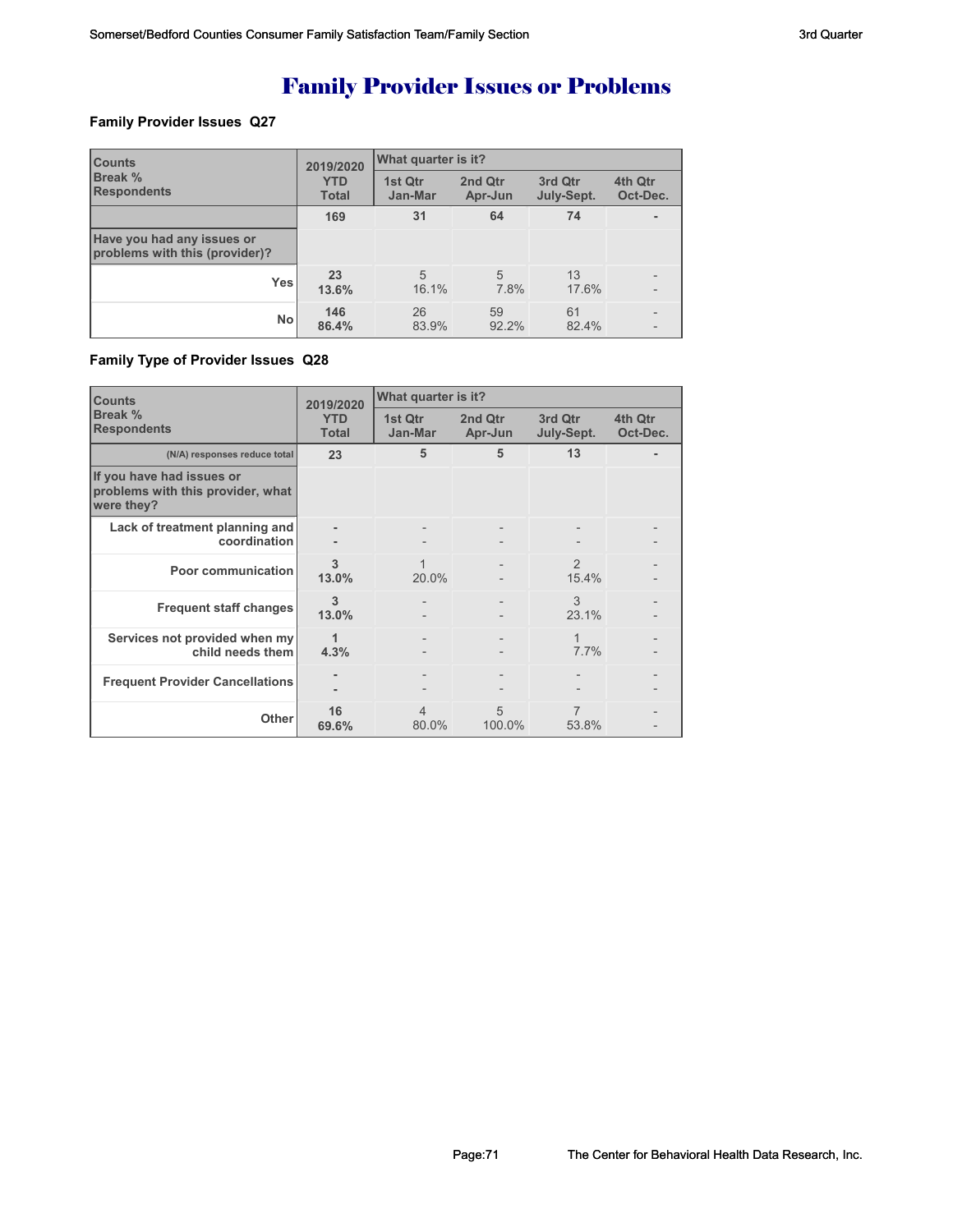#### Somerset/Bedford Counties Consumer Family Satisfaction Team/Family Section Section 3rd Quarter 3rd Quarter **Family Type of Provider Issue Literals Q28A**

Q1-Lack of treatment planning and coordination, poor communication and services not provided when my child needs them.

Q1-Staff were contacting the doctor without my knowledge.

Q1-Concerned about staff turn over.

Q1-Poor communication, frequent staff changes and frequent provider cancellations.

Q2-The doctor refused to file for exemption for payment.

Q2-Limited availability, last minute communication.

Q2-Doctor's unwillingness to try different medications. The doctor blaming the parents about her issues instead of changing medicine.

Q2-Staff personality conflict

Q2-I'm greatly concerned with fraud because during zoom meetings, she blanks her screen and mutes her mic. We can't see or hear her, she just tells us she's here(BSC). I told her numerous times she needs to schedule with me. She has had the TSS give her the password to the meeting without permission.

Q3-Poor communication, frequent staff changes and more recent issues. I kind of feel like we are left in the dust. Just from meeting the new case worker yesterday, I don't think she's a good fit for us.

Q3-Services not provided when my child needed them and they threw my child off the van, they sent medicines through the mail and he didn't get them. Accused of overdosing.

Q3-HIPAA breech, I was sent a letter from other child.

Q3-Poor communication, frequent staff changes, services not provided when my child needs them and the therapist brought personal opinions into everything.

Q3-A couple years ago, my child's first service was with a mobile therapist, they didn't get along very well.

Q3-Over phone visits aren't helping. Our child has ADHD so he gets distracted while on the phone or computer.

Q3-The initial psychiatrist giving him the wrong medication. He acknowledged he had negative side effects, then abruptly quitting without getting him safely off. Lack of counseling, over the phone.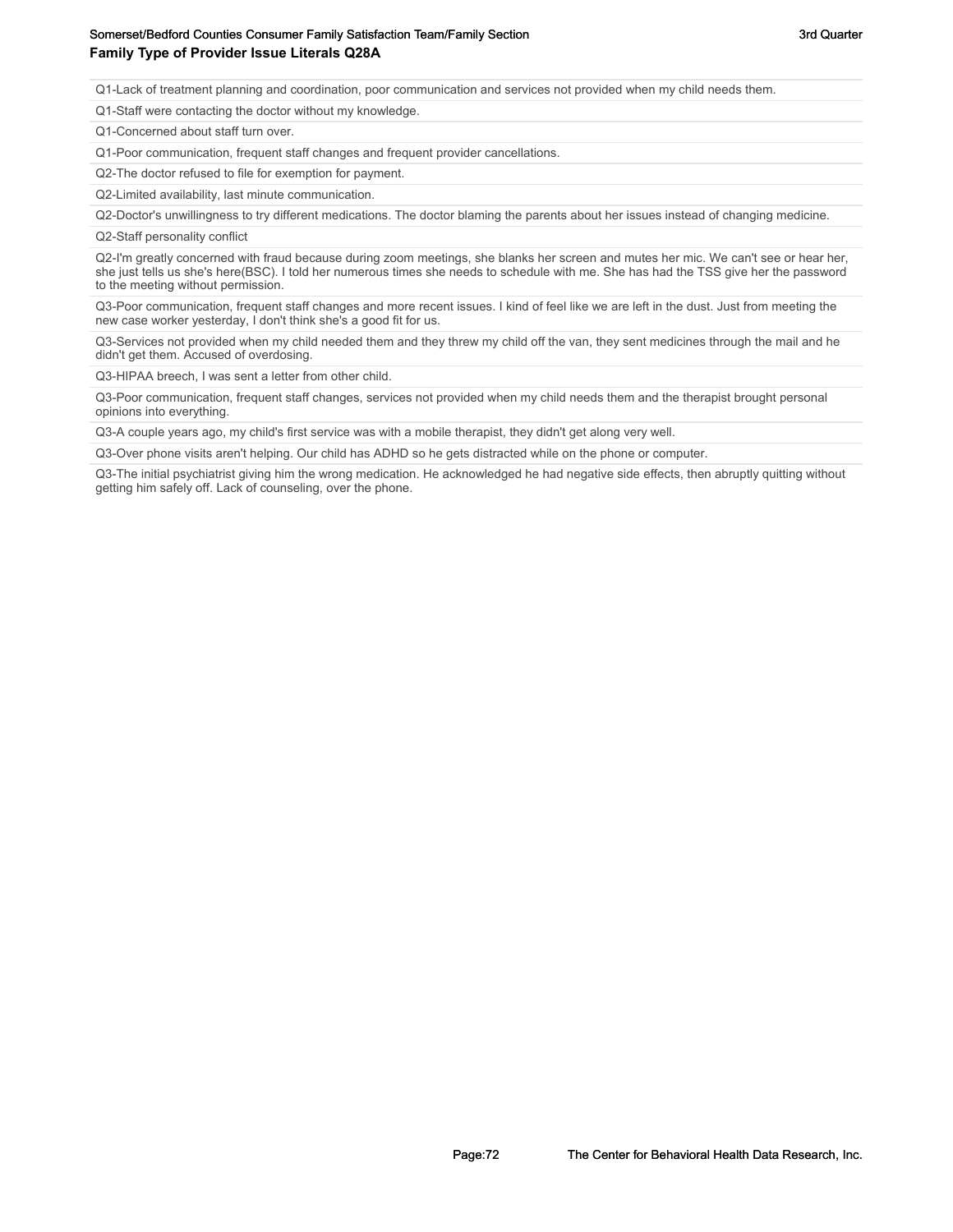## Family Provider Issues or Problems

#### **Family Provider Issue Resolutions Q29**

| <b>Counts</b>                                                | 2019/2020                  | What quarter is it?     |                        |                         |                     |  |
|--------------------------------------------------------------|----------------------------|-------------------------|------------------------|-------------------------|---------------------|--|
| Break %<br><b>Respondents</b>                                | <b>YTD</b><br><b>Total</b> | 1st Qtr<br>Jan-Mar      | 2nd Qtr<br>Apr-Jun     | 3rd Qtr<br>July-Sept.   | 4th Qtr<br>Oct-Dec. |  |
| (N/A) repsonses reduce total                                 | 23                         | 5                       | 5                      | 13                      |                     |  |
| Were you able to resolve these<br>issues with this provider? |                            |                         |                        |                         |                     |  |
| I resolved the problem with the<br>program manager           | $\mathbf{8}$<br>34.8%      | $20.0\%$                | $\mathcal{P}$<br>40.0% | $\overline{5}$<br>38.5% |                     |  |
| I filed a formal complaint                                   | 5<br>21.7%                 | $\mathfrak{D}$<br>40.0% | 20.0%                  | $\mathfrak{D}$<br>15.4% |                     |  |
| I chose not to take any action                               | 30.4%                      | $20.0\%$                | $\mathcal{P}$<br>40.0% | $\overline{4}$<br>30.8% |                     |  |
| <b>Other</b>                                                 | 3<br>13.0%                 | 1<br>$20.0\%$           |                        | $\mathcal{P}$<br>15.4%  |                     |  |

#### **Family reason for lack of action Q30**

| <b>Counts</b>                                        | 2019/2020                  | What quarter is it? |                                               |                       |                     |
|------------------------------------------------------|----------------------------|---------------------|-----------------------------------------------|-----------------------|---------------------|
| Break %<br><b>Respondents</b>                        | <b>YTD</b><br><b>Total</b> | 1st Qtr<br>Jan-Mar  | 2nd Qtr<br>Apr-Jun                            | 3rd Qtr<br>July-Sept. | 4th Qtr<br>Oct-Dec. |
| (N/A) responses reduce total                         | 7                          |                     | 2                                             |                       |                     |
| If you chose to not take any<br>action, why?         |                            |                     |                                               |                       |                     |
| The problem was not that serious                     |                            |                     | $\qquad \qquad$<br>$\overline{\phantom{0}}$   |                       |                     |
| I was concerned with how the<br>provider would react | 14.3%                      |                     | $\qquad \qquad -$<br>$\overline{\phantom{a}}$ | 25.0%                 |                     |
| I didn't know how to file a formal<br>complaint      | ۰                          |                     |                                               |                       |                     |
| <b>Other</b>                                         | հ<br>85.7%                 | $100.0\%$           | 2<br>100.0%                                   | 3<br>75.0%            |                     |

### **Family literal reason for not taking action Q30A**

Q1-I didn't think it was anything that could be helped.

Q2-I mentioned it to the counselor. It was resolved.

Q2-We are in the process of changing doctors. He's not working with us.

Q3-I don't think they would do anything. I just let it go, till I handle it myself. Once we get back with a previous provider, I think I will drop this provider.

Q3-They couldn't do anything about it.

Q3-We understand that people move or accept different positions.

Q3-I asked if they could do in person visits and they said no.

Q3-We addressed the issues with the doctor and counselor.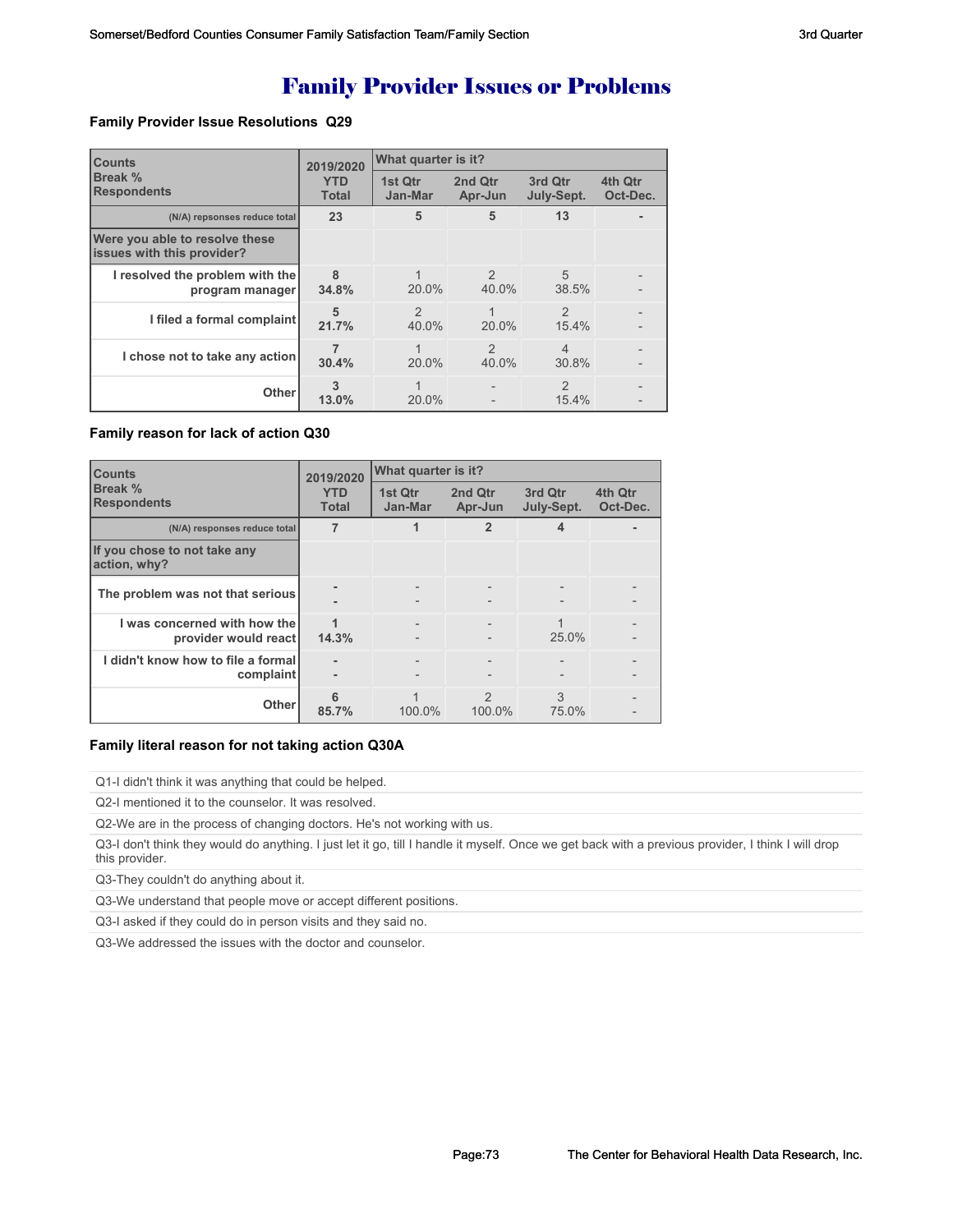# Family Department of Public Welfare Questions

### **Family Treatment Impact on Quality of Life Q31**

| <b>Counts</b>                                                                                    | 2019/2020                  | What quarter is it?  |                      |                        |                     |
|--------------------------------------------------------------------------------------------------|----------------------------|----------------------|----------------------|------------------------|---------------------|
| Break %<br><b>Respondents</b>                                                                    | <b>YTD</b><br><b>Total</b> | 1st Qtr<br>Jan-Mar   | 2nd Qtr<br>Apr-Jun   | 3rd Qtr<br>July-Sept.  | 4th Qtr<br>Oct-Dec. |
|                                                                                                  | 169                        | 31                   | 64                   | 74                     |                     |
| What effect has the treatment your<br>child received had on the quality<br>of your child's life? |                            |                      |                      |                        |                     |
| <b>Much better</b>                                                                               | 55<br>32.5%                | 6<br>19.4%           | 25<br>39.1%          | 24<br>32.4%            |                     |
| A little better                                                                                  | 80<br>47.3%                | 18<br>58.1%          | 28<br>43.8%          | 34<br>45.9%            |                     |
| About the same                                                                                   | 27<br>16.0%                | 6<br>19.4%           | 9<br>14.1%           | 12<br>16.2%            |                     |
| A little worsel                                                                                  | 5<br>3.0%                  |                      | 1.6%                 | $\overline{4}$<br>5.4% |                     |
| Much worsel                                                                                      | $\overline{2}$<br>1.2%     | $\mathbf{1}$<br>3.2% | $\mathbf{1}$<br>1.6% |                        |                     |

### **Famiy Opportunity to Make Treatment Decisions Q32**

| <b>Counts</b><br><b>Break %</b><br><b>Respondents</b>                       | 2019/2020                  | What quarter is it?    |                        |                        |                     |  |
|-----------------------------------------------------------------------------|----------------------------|------------------------|------------------------|------------------------|---------------------|--|
|                                                                             | <b>YTD</b><br><b>Total</b> | 1st Qtr<br>Jan-Mar     | 2nd Qtr<br>Apr-Jun     | 3rd Qtr<br>July-Sept.  | 4th Qtr<br>Oct-Dec. |  |
|                                                                             | 169                        | 31                     | 64                     | 74                     | ۰                   |  |
| Were you and your child given<br>the chance to make treatment<br>decisions? |                            |                        |                        |                        |                     |  |
| <b>Yes</b>                                                                  | 152<br>89.9%               | 29<br>93.5%            | 55<br>85.9%            | 68<br>91.9%            |                     |  |
| <b>No</b>                                                                   | 10<br>5.9%                 | $\overline{2}$<br>6.5% | $\overline{4}$<br>6.3% | $\overline{4}$<br>5.4% |                     |  |
| <b>Sometimes</b>                                                            | 4.1%                       |                        | 5<br>7.8%              | $\overline{2}$<br>2.7% |                     |  |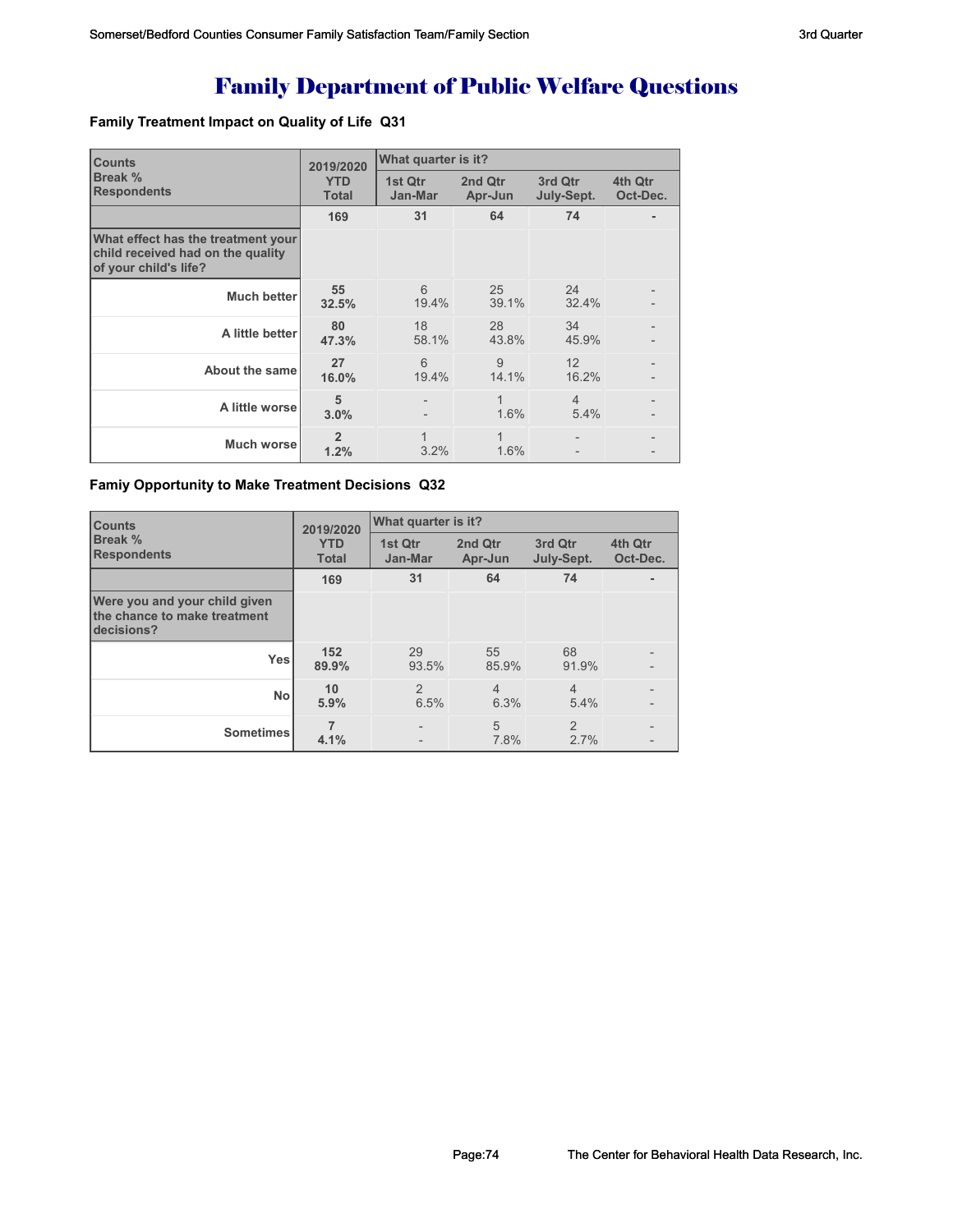# Family Department of Public Welfare Questions

### **Family Ability to Receive Needed Care Q33**

| <b>Counts</b>                                                                                  | 2019/2020                  | What quarter is it? |                    |                         |                     |  |  |
|------------------------------------------------------------------------------------------------|----------------------------|---------------------|--------------------|-------------------------|---------------------|--|--|
| Break %<br><b>Respondents</b>                                                                  | <b>YTD</b><br><b>Total</b> | 1st Qtr<br>Jan-Mar  | 2nd Qtr<br>Apr-Jun | 3rd Qtr J-<br>uly-Sept. | 4th Qtr<br>Oct-Dec. |  |  |
|                                                                                                | 169                        | 31                  | 64                 | 74                      |                     |  |  |
| In the last twelve months did you<br>have problems getting your child<br>the help they needed? |                            |                     |                    |                         |                     |  |  |
| <b>Yes</b>                                                                                     | 14<br>8.3%                 | 3.2%                | 6<br>9.4%          | 7<br>9.5%               |                     |  |  |
| <b>No</b>                                                                                      | 148<br>87.6%               | 29<br>93.5%         | 57<br>89.1%        | 62<br>83.8%             |                     |  |  |
| <b>Sometimes</b>                                                                               | 4.1%                       | 3.2%                | 1.6%               | 5<br>6.8%               |                     |  |  |

### **Family Reason for not Getting Help Q34**

| <b>Counts</b>                                                                                                          | 2019/2020                  | What quarter is it? |                    |                       |                     |  |
|------------------------------------------------------------------------------------------------------------------------|----------------------------|---------------------|--------------------|-----------------------|---------------------|--|
| Break %<br><b>Respondents</b>                                                                                          | <b>YTD</b><br><b>Total</b> | 1st Otr<br>Jan-Mar  | 2nd Otr<br>Apr-Jun | 3rd Qtr<br>July-Sept. | 4th Otr<br>Oct-Dec. |  |
| (N/A) responses reduce total                                                                                           | 17                         | $\overline{2}$      | 6                  | 9                     |                     |  |
| If you weren't able to get<br>behavioral health help for your<br>child in the last twelve months,<br>what stopped you? |                            |                     |                    |                       |                     |  |
| <b>Money issues</b>                                                                                                    |                            |                     |                    |                       |                     |  |
| <b>Transportation issues</b>                                                                                           |                            |                     |                    |                       |                     |  |
| Language barriers                                                                                                      |                            |                     |                    |                       |                     |  |
| <b>Inconvenient times</b>                                                                                              | 1<br>5.9%                  | 1<br>50.0%          |                    |                       |                     |  |
| <b>Child care issues</b>                                                                                               |                            |                     |                    |                       |                     |  |
| Long waiting list                                                                                                      |                            |                     |                    |                       |                     |  |
| Didn't know where to get help                                                                                          |                            |                     |                    |                       |                     |  |
| Services denied                                                                                                        | 1<br>5.9%                  |                     |                    | 1<br>11.1%            |                     |  |
| Process was overwhelming                                                                                               |                            |                     |                    |                       |                     |  |
| Process was too confusing                                                                                              |                            |                     |                    |                       |                     |  |
| Other                                                                                                                  | 15<br>88.2%                | 1<br>50.0%          | 6<br>100.0%        | 8<br>88.9%            |                     |  |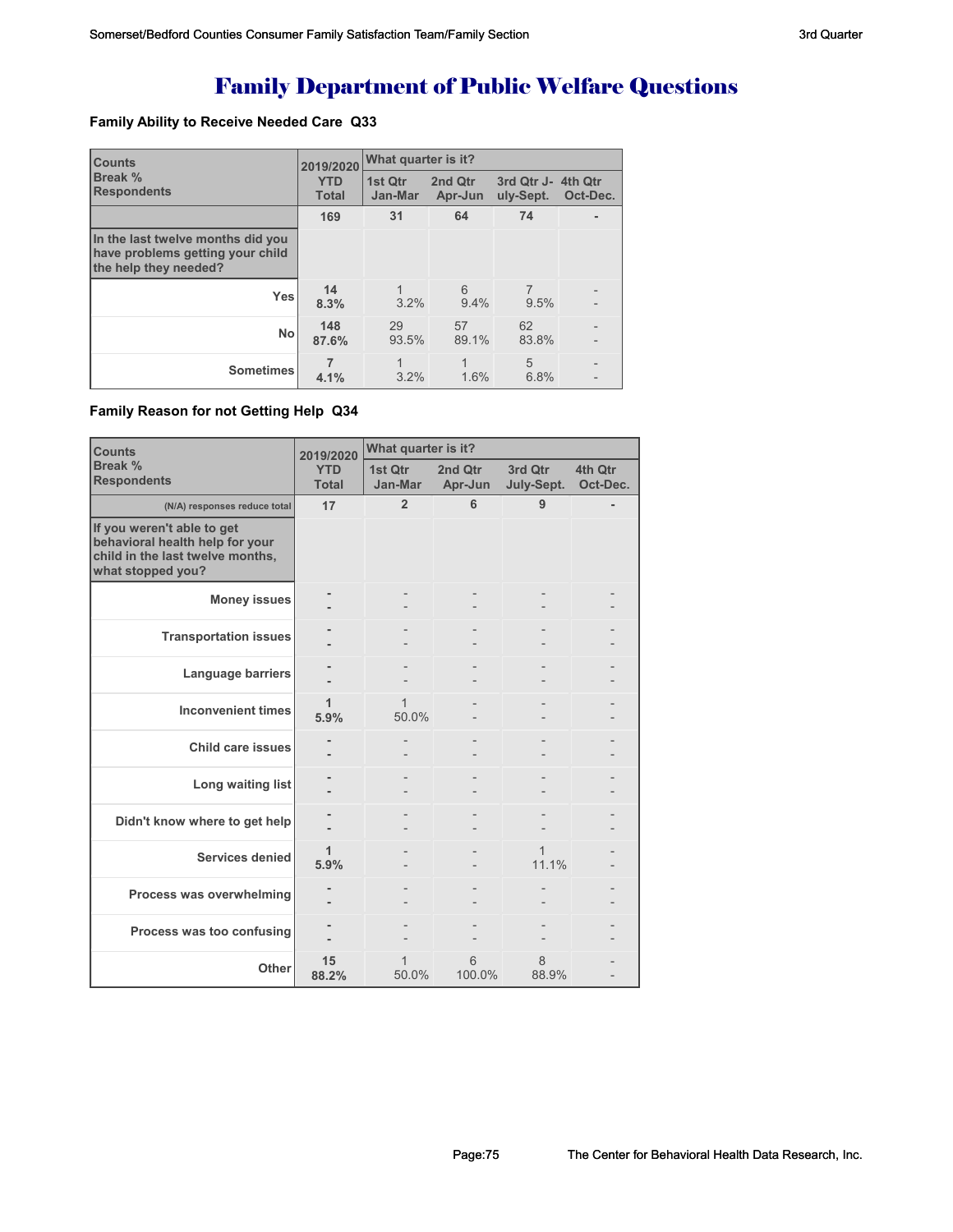Q1-Money issues, transportation issues, childcare issues, long waiting list, didn't know where to get help, process was overwhelming and process was too confusing.

Q2-It's how the area is, we don't have high end doctors. The people we do have do the best they can.

Q2-Doctor's unwillingness to change medicine.

Q2-We are trying to find the best course of action possible, maybe family based.

Q2-Provider was short staffed.

Q2-Finding BSC's and TSS's is hard. We had trouble getting him a weighted blanket through the insurance, I had to pay for it out of pocket.

Q2-Lack of availability at other companies. If other providers had services or staff, we would clearly change.

Q3-I tried to push forward and get more information.The provider doesn't really do anything. My child was in a hallway by herself this upset me. I don't think she interacts with my child as much as she should have.

Q3-COVID-19, issue with not getting in person services.

Q3-I feel like they should have put something in place to help families through the pandemic, not get rid of employees.

Q3-The early discharge was frustrating.

Q3-They talked to me more than they did my child during phone sessions.

Q3-The pandemic

Q3-Transportation issues and inconvenient times

Q3-Counseling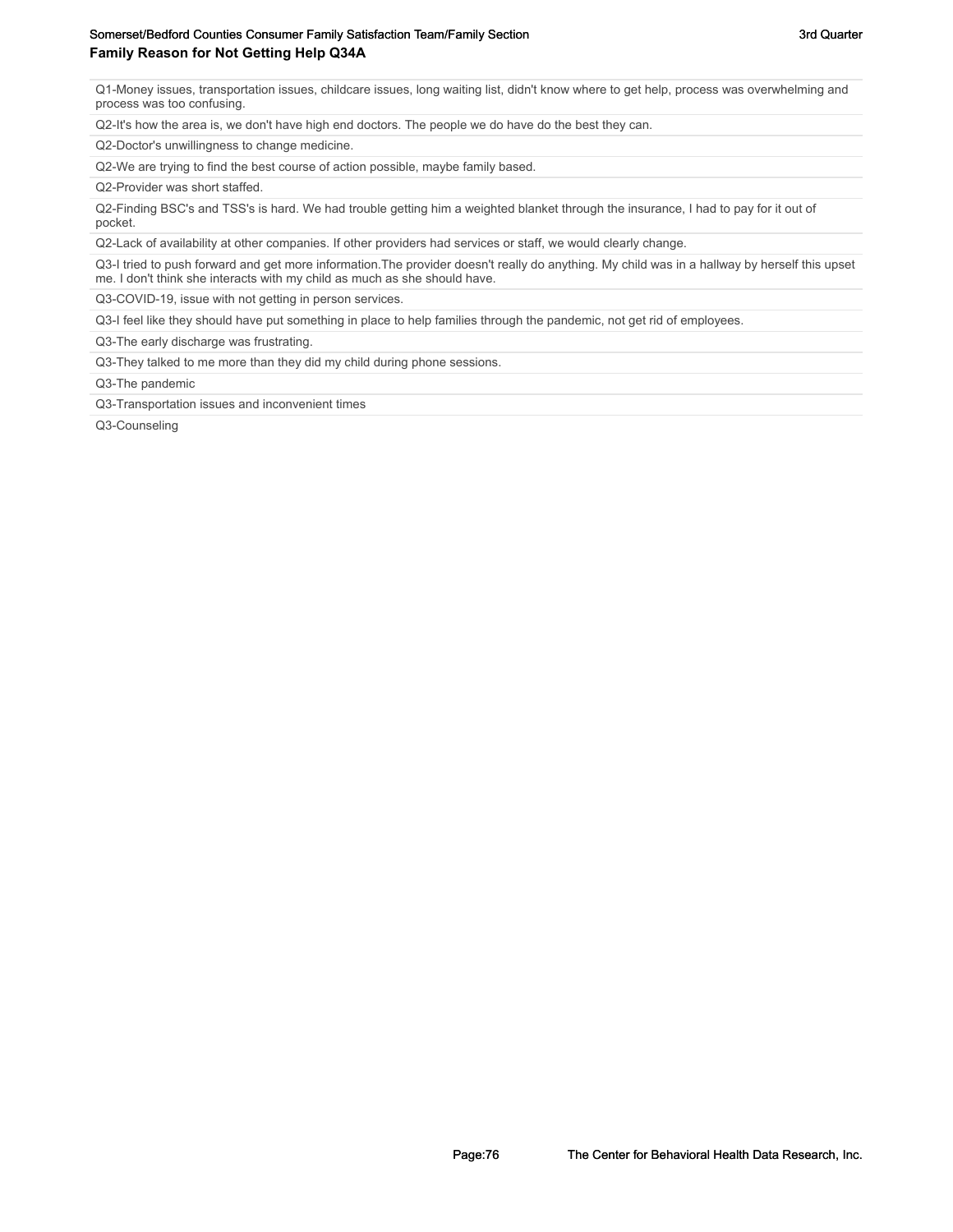# Family Needed Services/Release Forms

### **Family Services Needed But Not Getting Q35**

Q1-There aren't enough preventative services for child molestation. This took too long. Now that another child is involved they are doing something about it.

Q2-Psychiatrists in the area able to prescribe needed medication for very young children. We have to go to Pittsburgh for medication for my child.

Q2-Services for when he turns 18.

Q2-TSS, he has one now but with school out it's pointless. There's no engagement in the classroom.

Q3-Mobile therapy, any therapy not during school.

Q3-Psychiatrist

Q3-Mobile therapist

Q3-More TSS hours.

Q3-BCM

Q3-Outpatient therapist. She was seeing a therapist but had to drop for family based (insurance issue). Now she's going downhill.

Q3-Counseling-the office manager is trying to fix this.

### **Family Release Forms to Coordinate Care Q36**

| <b>Counts</b>                                                                                                                                                         | 2019/2020                  | What quarter is it? |                    |                       |                     |
|-----------------------------------------------------------------------------------------------------------------------------------------------------------------------|----------------------------|---------------------|--------------------|-----------------------|---------------------|
| Break %<br><b>Respondents</b>                                                                                                                                         | <b>YTD</b><br><b>Total</b> | 1st Qtr<br>Jan-Mar  | 2nd Qtr<br>Apr-Jun | 3rd Qtr<br>July-Sept. | 4th Qtr<br>Oct-Dec. |
|                                                                                                                                                                       | 169                        | 31                  | 64                 | 74                    |                     |
| Did your child's behavioral health<br>provider ask you to sign a release<br>of information to coordinate with<br>vour child's Primary Care<br><b>Physician (PCP)?</b> |                            |                     |                    |                       |                     |
| <b>Yes</b>                                                                                                                                                            | 150<br>88.8%               | 30<br>96.8%         | 52<br>81.3%        | 68<br>91.9%           |                     |
| <b>No</b>                                                                                                                                                             | 3<br>1.8%                  | 1<br>3.2%           | 1<br>1.6%          | $\mathbf{1}$<br>1.4%  |                     |
| Don't know                                                                                                                                                            | 16<br>9.5%                 |                     | 11<br>17.2%        | 5<br>6.8%             |                     |
| No family doctor or pediatrician                                                                                                                                      | ۰                          |                     |                    |                       |                     |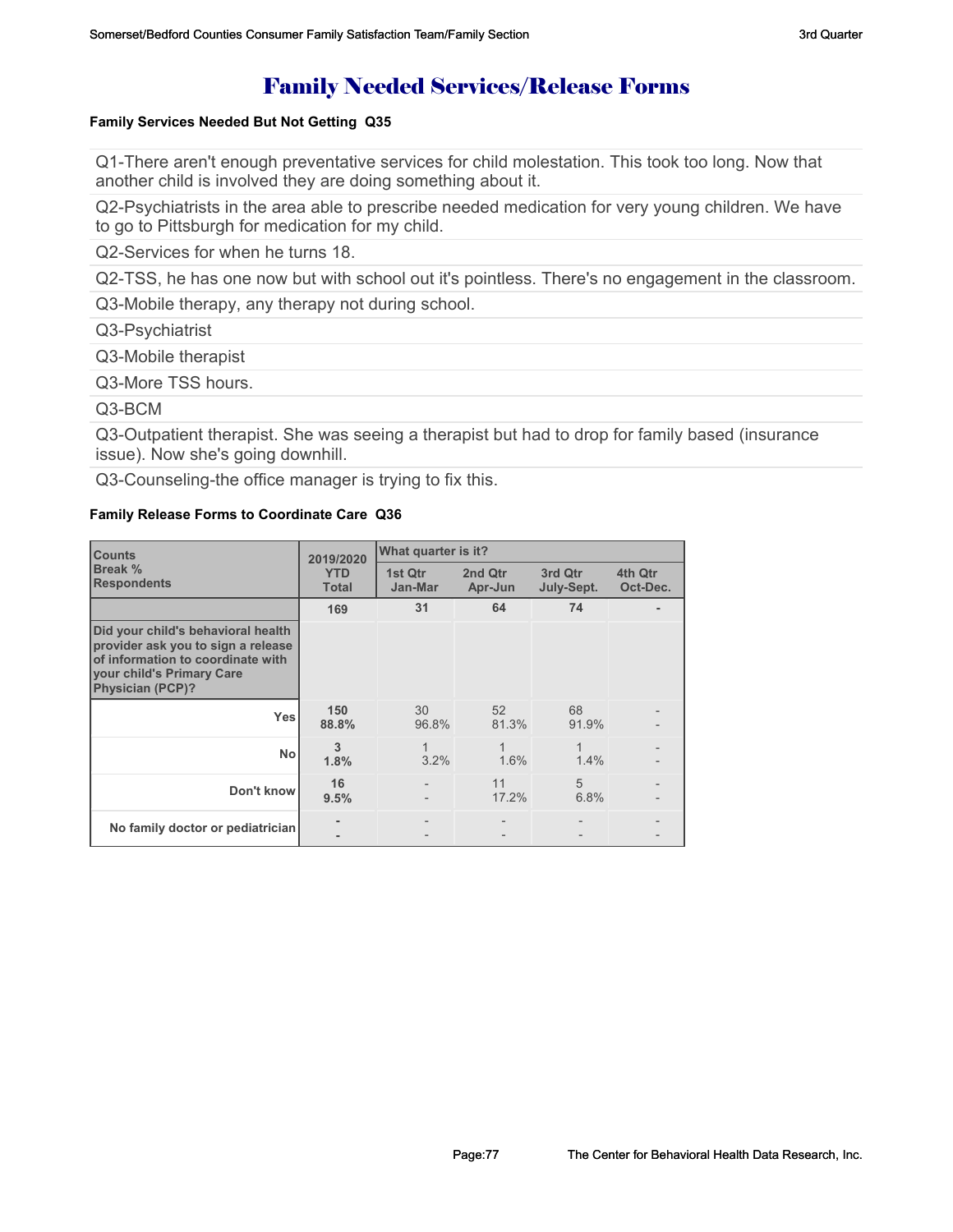# Family Discharged Due to Lack of Following Treatment Plan

**Family Discharge Due to Lack of Following Treatment Plan Q37**

| <b>Counts</b>                                                                                                                             | 2019/2020                  | What quarter is it?    |                    |                       |                     |
|-------------------------------------------------------------------------------------------------------------------------------------------|----------------------------|------------------------|--------------------|-----------------------|---------------------|
| <b>Break</b> %<br><b>Respondents</b>                                                                                                      | <b>YTD</b><br><b>Total</b> | 1st Qtr<br>Jan-Mar     | 2nd Qtr<br>Apr-Jun | 3rd Qtr<br>July-Sept. | 4th Qtr<br>Oct-Dec. |
|                                                                                                                                           | 169                        | 31                     | 64                 | 74                    |                     |
| Has your child ever been<br>discharged in the past because<br>they did not follow the treatment<br>plan or make progress in<br>treatment? |                            |                        |                    |                       |                     |
| <b>Yes</b>                                                                                                                                | $\overline{4}$<br>2.4%     | $\overline{2}$<br>6.5% | 2<br>3.1%          |                       |                     |
| No                                                                                                                                        | 165<br>97.6%               | 29<br>93.5%            | 62<br>96.9%        | 74<br>100.0%          |                     |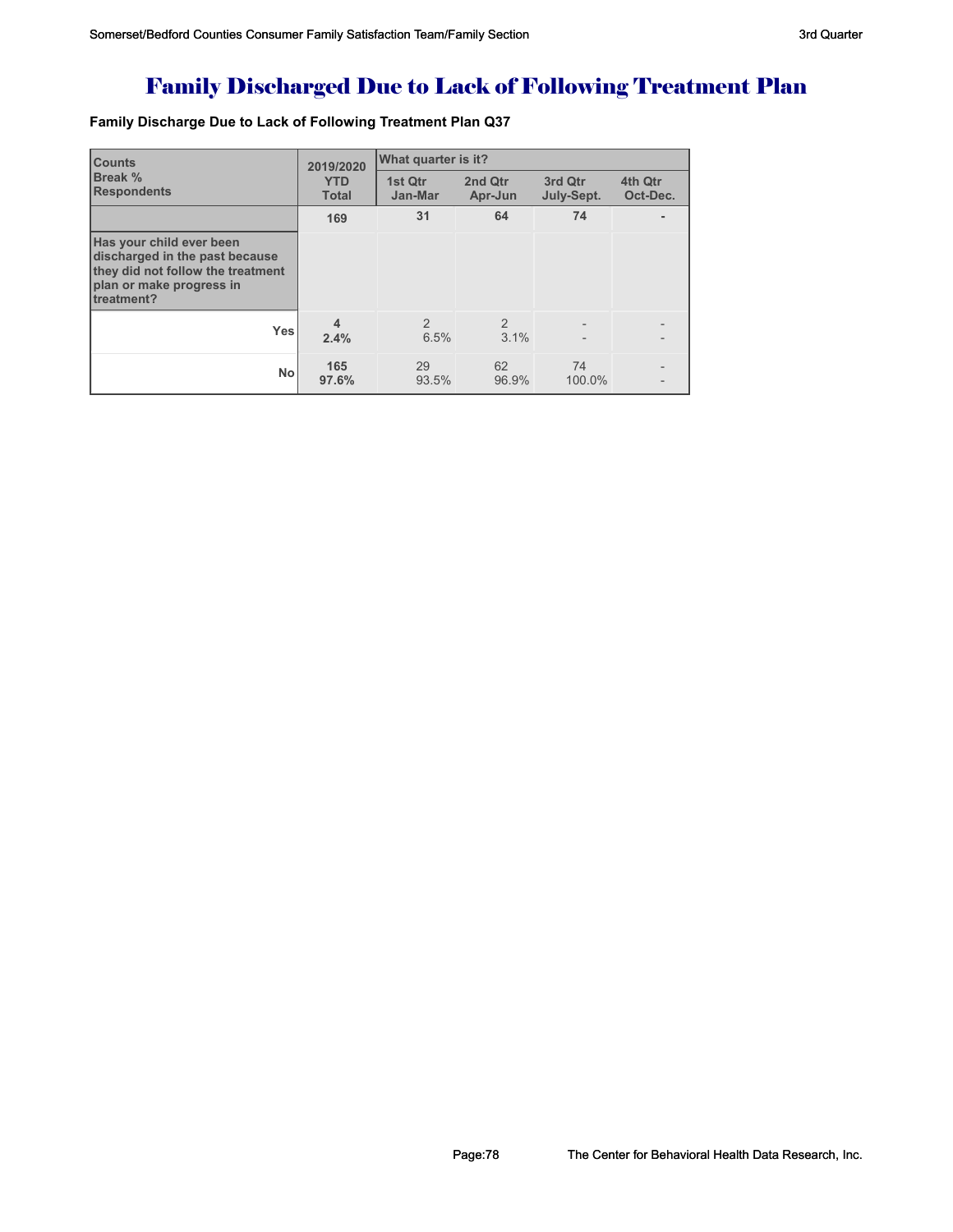# Family Behavioral Health Medications

### **Family Medications Q38**

| <b>Counts</b>                                          | 2019/2020                  | What quarter is it?                                  |                    |                                                      |                     |  |
|--------------------------------------------------------|----------------------------|------------------------------------------------------|--------------------|------------------------------------------------------|---------------------|--|
| Break %<br><b>Respondents</b>                          | <b>YTD</b><br><b>Total</b> | 1st Qtr<br>Jan-Mar                                   | 2nd Qtr<br>Apr-Jun | 3rd Qtr<br>July-Sept.                                | 4th Qtr<br>Oct-Dec. |  |
|                                                        | 169                        | 31                                                   | 64                 | 74                                                   |                     |  |
| Is your child taking behavioral<br>health medications? |                            |                                                      |                    |                                                      |                     |  |
| <b>Yes</b>                                             | 99<br>58.6%                | 15<br>48.4%                                          | 32<br>50.0%        | 52<br>70.3%                                          |                     |  |
| <b>No</b>                                              | 68<br>40.2%                | 16<br>51.6%                                          | 30<br>46.9%        | 22<br>29.7%                                          |                     |  |
| <b>Declined to answer</b>                              | $\overline{2}$<br>1.2%     | $\overline{\phantom{a}}$<br>$\overline{\phantom{a}}$ | 2<br>3.1%          | $\overline{\phantom{a}}$<br>$\overline{\phantom{0}}$ |                     |  |

### **Family Difficulty in Obtaining Medications Q39**

| <b>Counts</b><br><b>Break</b> %<br><b>Respondents</b>                                                         | 2019/2020                  |                    | What quarter is it?     |                       |                     |  |
|---------------------------------------------------------------------------------------------------------------|----------------------------|--------------------|-------------------------|-----------------------|---------------------|--|
|                                                                                                               | <b>YTD</b><br><b>Total</b> | 1st Qtr<br>Jan-Mar | 2nd Qtr<br>Apr-Jun      | 3rd Qtr<br>July-Sept. | 4th Qtr<br>Oct-Dec. |  |
| (N/A) responses reduce total                                                                                  | 99                         | 15                 | 32                      | 52                    |                     |  |
| Are you experiencing any<br>problems in getting behavioral<br>health medications that work for<br>vour child? |                            |                    |                         |                       |                     |  |
| <b>Yes</b>                                                                                                    | 7.1%                       | 6.7%               | $\overline{4}$<br>12.5% | $\mathcal{P}$<br>3.8% |                     |  |
| No                                                                                                            | 92<br>92.9%                | 14<br>93.3%        | 28<br>87.5%             | 50<br>96.2%           |                     |  |

### **Family Difficultly in Obtaining Behavioral Health Medications Q39A**

Q1-Trying new medication is tough. Some meds don't work. At times we have trouble with prior authorizations but not a lot.

Q2-Due to his age, we have to go to Pittsburgh.

Q2-The doctor doesn't listen to me about my child's needs.

Q2-The meds they put him on aren't helping.

Q2-getting his sleep medicine has been kind of rough.

Q3-They are prescribing medication but I feel it's the wrong medication.

Q3-He's not on the right meds.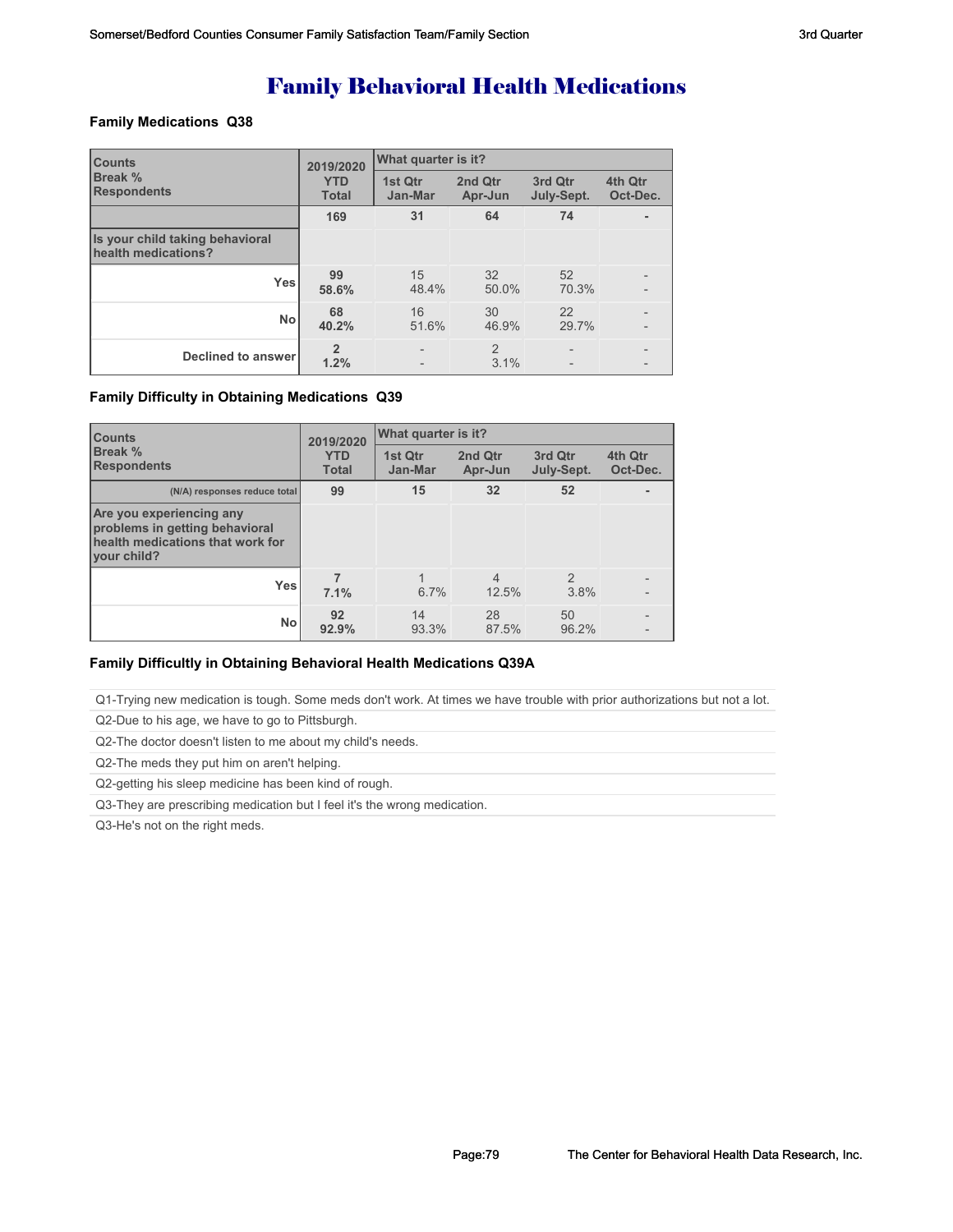### Provider options about quitting the use of tobacco/vaping products

**My provider has talked to me and my child about options to help us quit using tobacco....Q40**

| <b>Counts</b><br><b>Break %</b><br><b>Respondents</b>        | 2019/2020                  | What quarter is it? |                    |                       |                     |  |
|--------------------------------------------------------------|----------------------------|---------------------|--------------------|-----------------------|---------------------|--|
|                                                              | <b>YTD</b><br><b>Total</b> | 1st Qtr<br>Jan-Mar  | 2nd Qtr<br>Apr-Jun | 3rd Qtr<br>July-Sept. | 4th Qtr<br>Oct-Dec. |  |
| *N/A responses reduce total                                  | 62                         | 4                   | 25                 | 33                    |                     |  |
| My provider has talked to me<br>and my child about options t |                            |                     |                    |                       |                     |  |
| Yes                                                          | 25<br>40.3%                | 25.0%               | 14<br>56.0%        | 10<br>30.3%           |                     |  |
| <b>No</b>                                                    | 37<br>59.7%                | 3<br>75.0%          | 11<br>44.0%        | 23<br>69.7%           |                     |  |

## Family Wellness Recovery Action Plan (WRAP)

**Family Knowledge of Wellness Recovery Action Plan (WRAP) Q41**

| <b>Counts</b>                                                      | 2019/2020                  | <b>What quarter is it?</b> |                    |                       |                     |  |
|--------------------------------------------------------------------|----------------------------|----------------------------|--------------------|-----------------------|---------------------|--|
| <b>Break %</b><br><b>Respondents</b>                               | <b>YTD</b><br><b>Total</b> | 1st Qtr<br>Jan-Mar         | 2nd Qtr<br>Apr-Jun | 3rd Qtr<br>July-Sept. | 4th Qtr<br>Oct-Dec. |  |
|                                                                    | 169                        | 31                         | 64                 | 74                    |                     |  |
| Do you know what a WRAP<br>(Wellness Recovery Action Plan)<br>lis? |                            |                            |                    |                       |                     |  |
| <b>Yes</b>                                                         | 79<br>46.7%                | 9<br>29.0%                 | 33<br>51.6%        | 37<br>50.0%           |                     |  |
| <b>No</b>                                                          | 90<br>53.3%                | 22<br>71.0%                | 31<br>48.4%        | 37<br>50.0%           |                     |  |

### **Families Who Have A Wellness Recovery Action Plan (WRAP) Q42**

| <b>Counts</b>                                                                           | 2019/2020                  | What quarter is it? |                    |                       |                     |  |
|-----------------------------------------------------------------------------------------|----------------------------|---------------------|--------------------|-----------------------|---------------------|--|
| <b>Break %</b><br><b>Respondents</b>                                                    | <b>YTD</b><br><b>Total</b> | 1st Qtr<br>Jan-Mar  | 2nd Qtr<br>Apr-Jun | 3rd Qtr<br>July-Sept. | 4th Qtr<br>Oct-Dec. |  |
|                                                                                         | 169                        | 31                  | 64                 | 74                    |                     |  |
| Do you have a WRAP (Welliness<br><b>Recovery Action Plan) for your</b><br>child/family? |                            |                     |                    |                       |                     |  |
| <b>Yes</b>                                                                              | 56<br>33.1%                | 22.6%               | 23<br>35.9%        | 26<br>35.1%           |                     |  |
| <b>No</b>                                                                               | 113<br>66.9%               | 24<br>77.4%         | 41<br>64.1%        | 48<br>64.9%           |                     |  |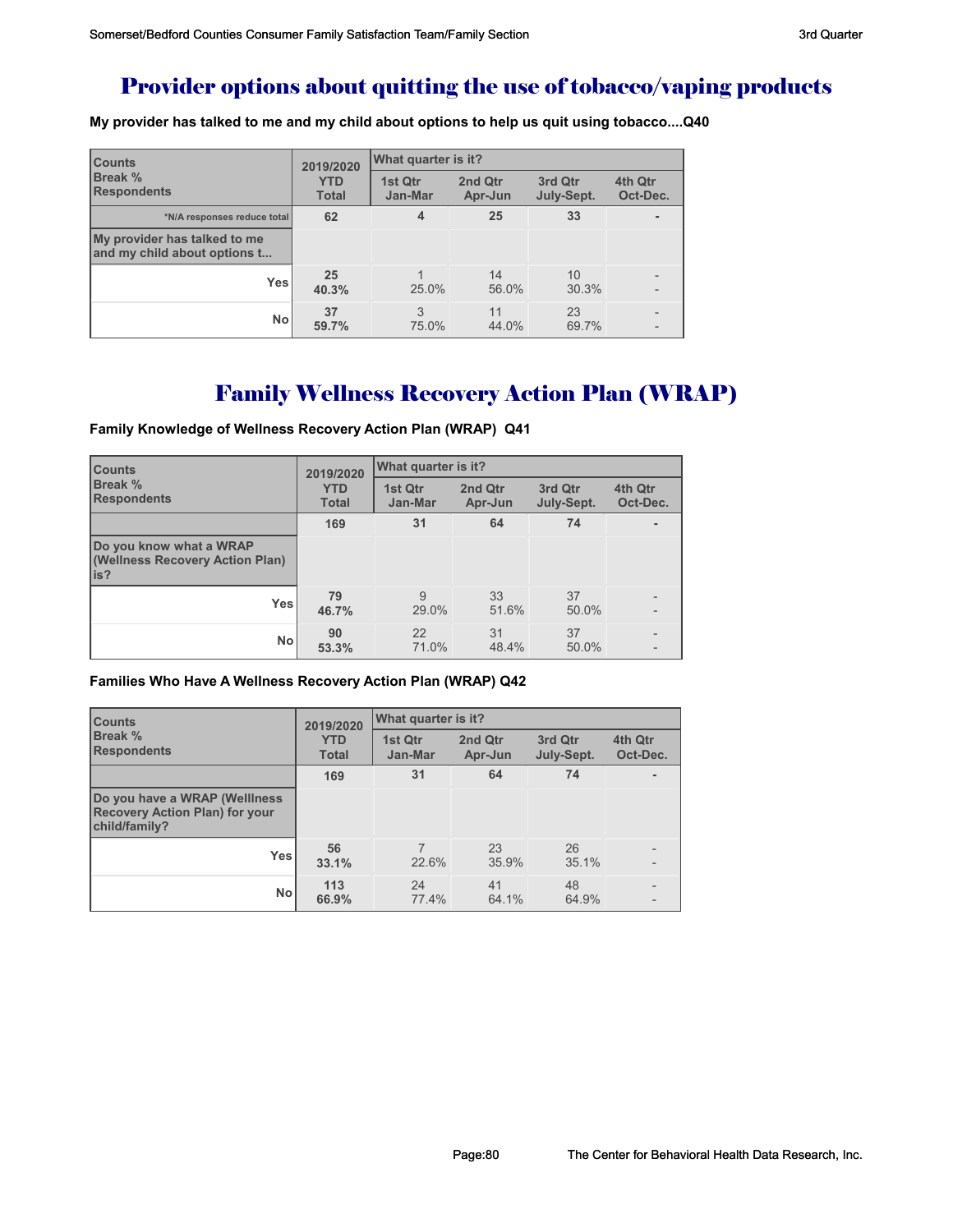# Family Additional Compliments or Concerns

### **Family Additional Compliments and Concerns Q43**

| Q1-My child's therapist is awesome. She always goes above and beyond to help.                                                                                            |
|--------------------------------------------------------------------------------------------------------------------------------------------------------------------------|
| Q1-They are very nice and help a lot.                                                                                                                                    |
| Q1-Everything is going well. My child sees the same therapist, I think that is good.                                                                                     |
| Q1-I'm loving the service my child receives. My child is really improving.                                                                                               |
| Q1-Everybody here is really nice. They take everything I say into consideration.                                                                                         |
| Q1-I would like the doctor to give us parents written reports on my child's progress.                                                                                    |
| Q1-They are a really good company. We enjoy being here.                                                                                                                  |
| Q1-The therapist is wonderful and the doctor is good.                                                                                                                    |
| Q1-The therapist and doctor are good.                                                                                                                                    |
| Q1-It's great for all of us.                                                                                                                                             |
| Q1-I really admire this provider.                                                                                                                                        |
| Q2-Counselor is great with my child. My child absolutely loves her.                                                                                                      |
| Q2-They're great. I love the way they work with my daughter.                                                                                                             |
| Q2-They've been helpful.                                                                                                                                                 |
| Q2-I think everybody has been great. They do what she needs and so much more.                                                                                            |
| Q2-It's helped him greatly. The staff is wonderful. It has made a positive impact.                                                                                       |
| Q2-I'm very pleased.                                                                                                                                                     |
| Q2-How to afford therapy on his own once he turns 18. Parents pay out of pocket now.                                                                                     |
| Q2-He's getting fantastic services. We are doing skype. He has asked to talk to her every week. Which is above and beyond, I think.                                      |
| Q2-I just know that they are there whenever I need them. They have even advocated for my daughter due to issues with the school district.                                |
| Q2-Good experience overall.                                                                                                                                              |
| Q2-Services are really good. They are flexible and give him what he needs.                                                                                               |
| Q2-The doctor doesn't listen to me. The doctor thinks the medication is okay and blames other things instead of the meds.                                                |
| Q2-They're doing everything they can.                                                                                                                                    |
| Q2-She's awesome.                                                                                                                                                        |
| Q2-We are very happy with them. I feel comfortable with them. The staff is very nice. They are very quick to return phone calls.                                         |
| Q2-My main complaint is getting him sensory aides.                                                                                                                       |
| Q2-They really need to make a way for families to file complaints anonymously. My TSS is amazing but I'm afraid of losing her if we file a<br>complaint.                 |
| Q3-He's pretty goof there right now.                                                                                                                                     |
| Q3-They are doing good.                                                                                                                                                  |
| Q3-It's sufficient.                                                                                                                                                      |
| Q3-I'm pretty happy with them.                                                                                                                                           |
| Q3-They're very courteous. They are very prompt in answering messages. I'm very pleased with them.                                                                       |
| Q3-I really like how they are doing with COVID-19. The telehealth appointments are amazing. Its a lot less stressful for the kids, a whole<br>lot less stressful for me. |
| Q3-I think it's a great service.                                                                                                                                         |
| Q3-It's positive, it's a good thing for her. They do a good job.                                                                                                         |
| Q3-They do awesome with him.                                                                                                                                             |
| Q3-We are changing providers.                                                                                                                                            |
| Q3-They're great.                                                                                                                                                        |
| Q3-I'm very pleased with services. The new counselor is doing better with him, he's a male.                                                                              |
| Q3-I think everything is going as well as it can with COVID-19.                                                                                                          |
| Q3-We feel that this provider is the best service in our area and we would never want to lose them.                                                                      |
| Q3-Everything is always good. They communicate with him fine.                                                                                                            |
| Q3-They are all wonderful.                                                                                                                                               |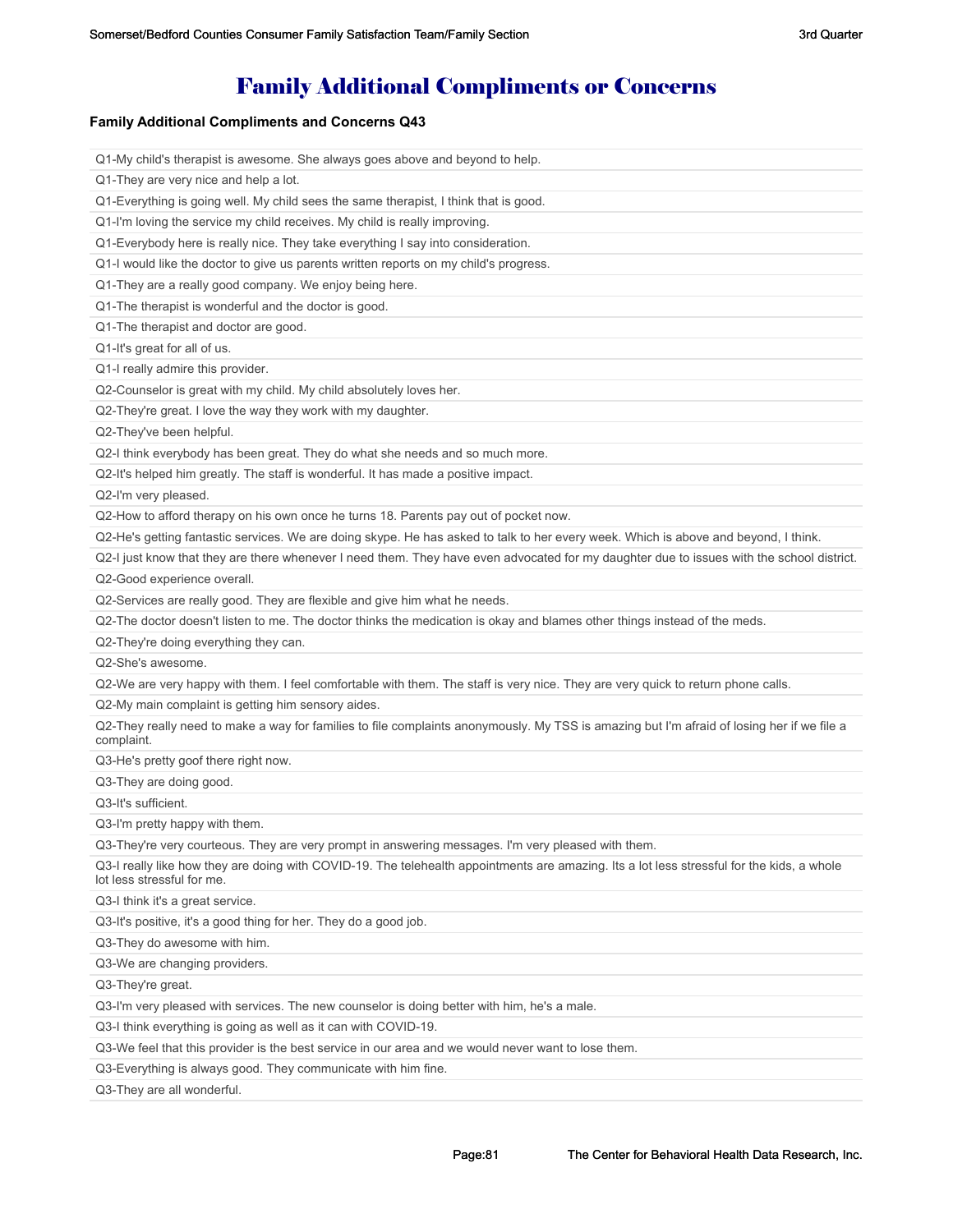Q3-Usually he's very outgoing and sympathetic but the last visit was very disappointing. It's in the way he says things.

Q3-This provider has been really great with anything I need. I would not go to any other company. They are so easy to get a hold of, if you don't get them the first time, they call you back within a half hour.

# Families Interested in Having Concerns Addressed

### **Families Interested in Having Concerns Addressed Q44**

| <b>Counts</b>                                                                                                                                                         | 2019/2020                  | What quarter is it?     |                                          |             |                     |  |  |
|-----------------------------------------------------------------------------------------------------------------------------------------------------------------------|----------------------------|-------------------------|------------------------------------------|-------------|---------------------|--|--|
| Break %<br><b>Respondents</b>                                                                                                                                         | <b>YTD</b><br><b>Total</b> |                         | 2nd Qtr<br>1st Qtr<br>Jan-Mar<br>Apr-Jun |             | 4th Qtr<br>Oct-Dec. |  |  |
| (N/A) responses reduce total                                                                                                                                          | 26                         | 5                       | 7                                        | 14          |                     |  |  |
| If you have shared problems<br>about your provider or managed<br>care company during this survey,<br>are interested in having your<br>concerns addressed immediately? |                            |                         |                                          |             |                     |  |  |
| <b>Yes</b>                                                                                                                                                            | 26.9%                      | $20.0\%$                | 3<br>42.9%                               | 3<br>21.4%  |                     |  |  |
| No                                                                                                                                                                    | 19<br>73.1%                | $\overline{4}$<br>80.0% | $\overline{4}$<br>57.1%                  | 11<br>78.6% |                     |  |  |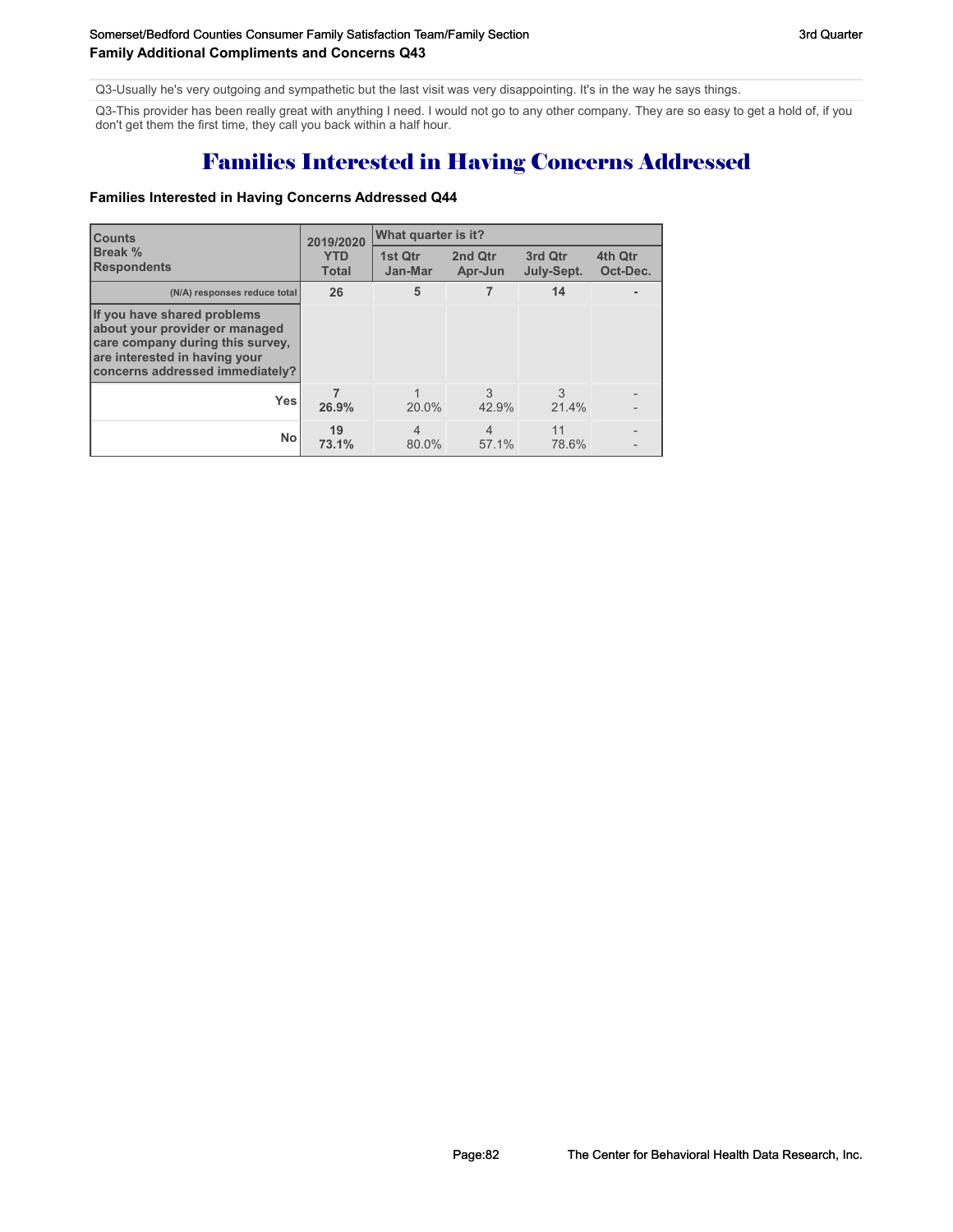|             | Somerset/Bedford Counties Consumer Family Satisfaction Team/Family Section              |    | 3rd Quarter |
|-------------|-----------------------------------------------------------------------------------------|----|-------------|
| Table Title |                                                                                         |    | Start End   |
|             |                                                                                         |    | page page   |
|             |                                                                                         |    |             |
|             | 1 Family Survey Type Q4                                                                 | 47 | 47          |
|             | 2 Family County Q5                                                                      | 47 | 47          |
|             | 3 Family Zip Code Q6                                                                    | 48 | 48          |
|             | 4 Family Caregiver Gender Q7                                                            | 49 | 49          |
|             | 5 Family Child's Gender Q8                                                              | 49 | 49          |
|             | 6 Family Child's Age Q9                                                                 | 49 | 49          |
|             | 7 Family Caregivers Relationship to Child Q10                                           | 50 | 50          |
|             | 8 Family Child's Race Q11                                                               | 50 | 50          |
| 9           | <b>Family Primary Service Q12</b>                                                       | 51 | 51          |
|             | 10 Family First Diagnosed Q13                                                           | 51 | 51          |
|             | 11 Do you know who Community Care is? Q14A                                              | 52 | 52          |
|             | 12 Do you know where to find the number to call Community Care  Q14B                    | 52 | 52          |
|             | 13 Are you aware that you can file a complaint if needed? .Q14C                         | 52 | 52          |
|             | 14 Are you aware that you can file a grievance if needed? Q14D                          | 53 | 53          |
|             | 15 Family Satisfaction with Community Care Literals Q14E                                | 53 | 53          |
|             | 16 The people I spoke to at Community Care were helpful. Q15                            | 53 | 53          |
|             | 17 Family Literal Comment Q15A                                                          | 53 | 53          |
|             | 18 If applicable Community Care attended my child's ISPT meeting. Q16A                  | 54 | 54          |
|             | 19 If applicable Community Care's participation in the ISPT meeting was helpful. Q16B   | 54 | 54          |
|             | 20 If you have used Community Care's complaint process, were you  Q17                   | 55 | 55          |
|             | 21 If you used Community Care's grievance process were you satisfiedQ18                 | 55 | 55          |
|             | 22 What is the name of your treatment provider? Q19                                     | 56 | 56          |
|             | 23 Family Treatment Provider Literals Q19A                                              | 56 | 57          |
|             | 24 Family Treatment Service Q20                                                         | 58 | 58          |
|             | 25 Family Treatment Service Literals Q20A                                               | 58 | 58          |
|             | 26 Family Duration of Provider Relationship Q21                                         | 59 | 59          |
|             | 27 Services are available at times that are convenient. Q22A                            | 60 | 60          |
|             | 28 Evaluation information is submitted on time so that services to my child Q22B        | 60 | 60          |
|             | 29 I was given a choice of different agencies I can use for my child's service. Q22C    | 61 | 61          |
|             | 30 I feel like my child was able to get the help he/she needed within an acceptableQ22D | 61 | 61          |
|             | 31 Family Access to Service Literals Q22E                                               | 61 | 62          |
|             | 32 I feel comfortable asking questions about my child's treatment. Q23A                 | 63 | 63          |
|             | 33 My child's treatment plan was reviewed and shared with me. Q23B                      | 63 | 63          |
|             | 34 I feel my child has enough time with staff during most sessions. Q23C                | 64 | 64          |
| 35          | The treatment my child receives meets his/her needs. Q23D                               | 64 | 64          |
|             | 36 Provider helped us create a plan to deal with any problem my child has. Q23E         | 65 | 65          |
| 37          | Family Treatment Experience Literals Q23F                                               | 65 | 66          |
| 38          | If meetings are held, I am always informed with enough advance notice Q24               | 66 | 66          |
|             | 39 If meeting are held, I am always informed with enough advance notice literals Q24A   | 66 | 66          |
| 40          | My child's provider has talked with us about community supports  Q25A                   | 67 | 67          |
| 41          | I have been given clear information on who to contact if my child needsQ25B             | 67 | 67          |
| 42          | I was able to be actively involved in developing my child's treatment goals. Q25C       | 68 | 68          |
| 43          | Family Recovery Oriented Practices Literals Q25D                                        | 68 | 68          |
| 44          | My child deals more effectively with daily problems. Q26A                               | 68 | 68          |
| 45          | Our family has improved since my child started treatment. Q26B                          | 69 | 69          |
| 46          | I feel my child's behavioral health is improving. Q26C                                  | 69 | 69          |
| 47          | Family Outcomes Q26D                                                                    | 69 | 70          |
| 48          | Family Provider Issues Q27                                                              | 71 | 71          |
| 49          | Family Type of Provider Issues Q28                                                      | 71 | 71          |
| 50          | Family Type of Provider Issue Literals Q28A                                             | 71 | 72          |
| 51          | Family Provider Issue Resolutions Q29                                                   | 73 | 73          |
| 52          | Family reason for lack of action Q30                                                    | 73 | 73          |
| 53          | Family literal reason for not taking action Q30A                                        | 73 | 73          |
| 54          | Family Treatment Impact on Quality of Life Q31                                          | 74 | 74          |
| 55          | Famiy Opportunity to Make Treatment Decisions Q32                                       | 74 | 74          |
| 56          | Family Ability to Receive Needed Care Q33                                               | 75 | 75          |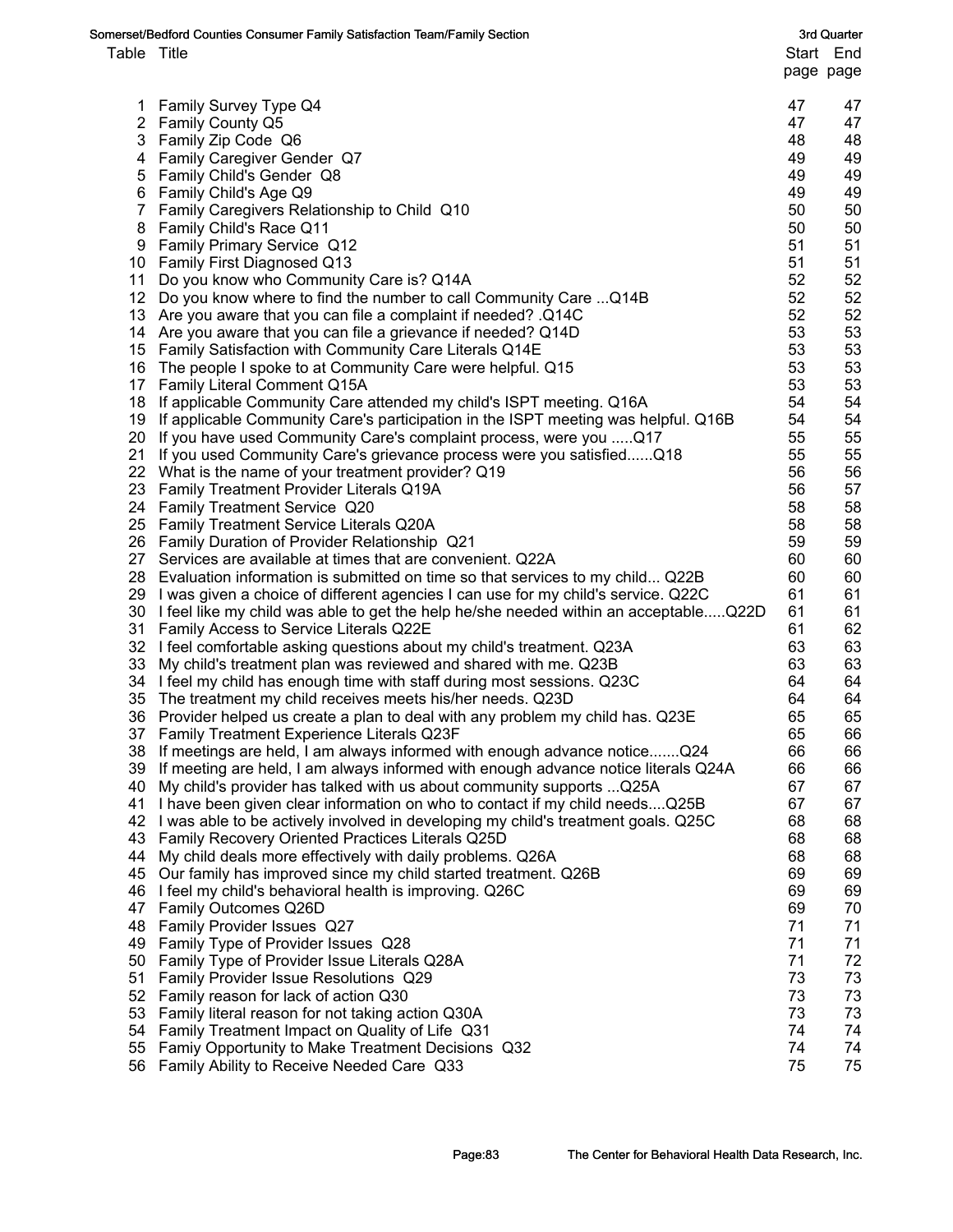| Table Title | Somerset/Bedford Counties Consumer Family Satisfaction Team/Family Section                  |    | 3rd Quarter<br>Start End<br>page page |
|-------------|---------------------------------------------------------------------------------------------|----|---------------------------------------|
| 57          | Family Reason for not Getting Help Q34                                                      | 75 | 75                                    |
| 58          | Family Reason for Not Getting Help Q34A                                                     | 75 | 76                                    |
| 59          | Family Services Needed But Not Getting Q35                                                  | 77 | 77                                    |
| 60          | Family Release Forms to Coordinate Care Q36                                                 | 77 | 77                                    |
| 61          | Family Discharge Due to Lack of Following Treatment Plan Q37                                | 78 | 78                                    |
| 62          | Family Medications Q38                                                                      | 79 | 79                                    |
| 63          | Family Difficulty in Obtaining Medications Q39                                              | 79 | 79                                    |
| 64          | Family Difficultly in Obtaining Behavioral Health Medications Q39A                          | 79 | 79                                    |
| 65          | My provider has talked to me and my child about options to help us quit using<br>tobaccoQ40 | 80 | 80                                    |
| 66          | Family Knowledge of Wellness Recovery Action Plan (WRAP) Q41                                | 80 | 80                                    |
| 67          | Families Who Have A Wellness Recovery Action Plan (WRAP) Q42                                | 80 | 80                                    |
| 68          | Family Additional Compliments and Concerns Q43                                              | 81 | 82                                    |
| 69          | Families Interested in Having Concerns Addressed Q44                                        | 82 | 82                                    |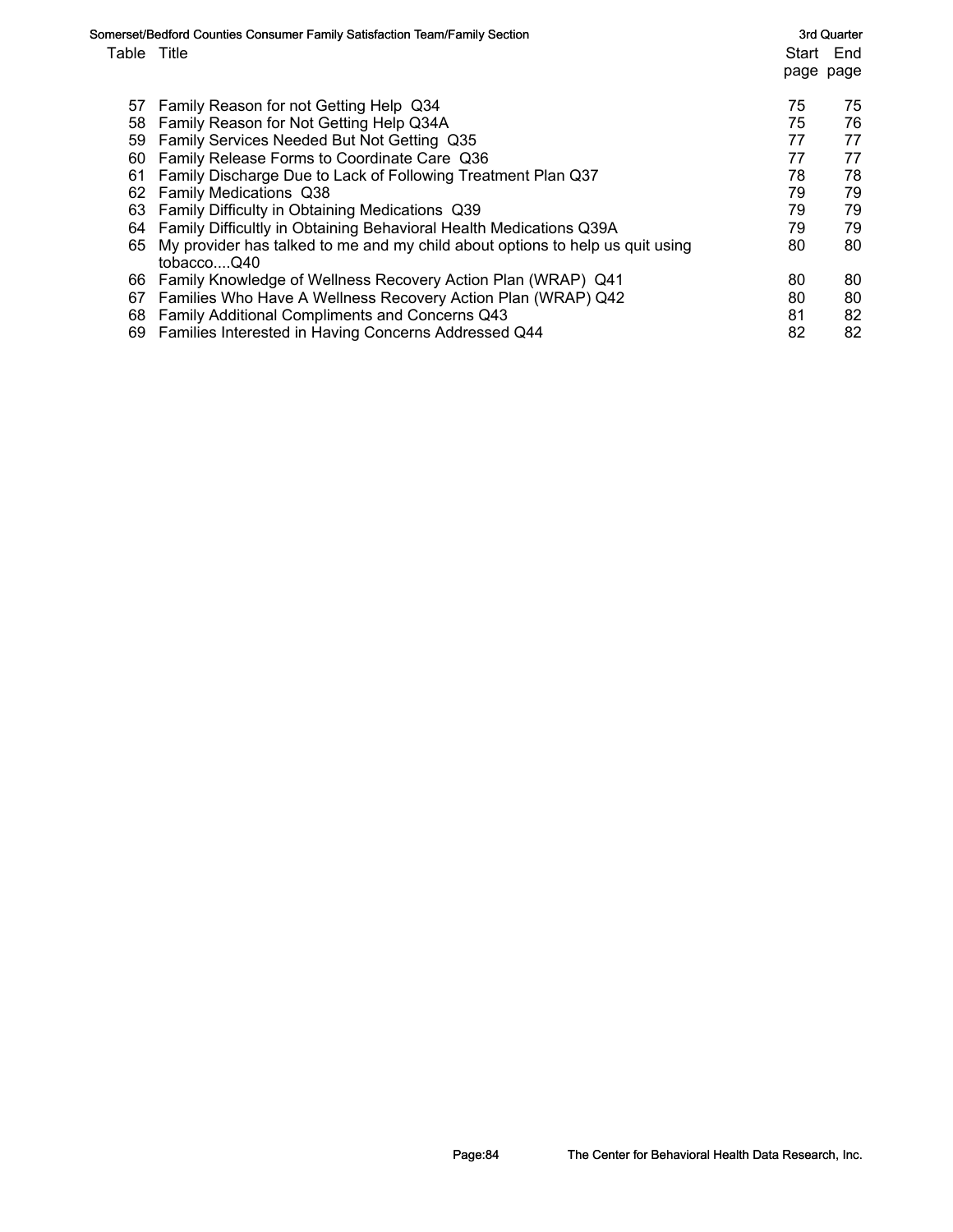# Youth Survey Findings

### **Youth C/FST Survey Process & Findings**

The following are C/FST Findings and Recommendations based on the 31 youth (Ages 14 to 20) surveys completed during the 3rd Quarter of Calendar Year 2020 for the period from July to September 2020.

### **Survey Results**

Variations in sample characteristics between quarters is represented so that the reader may infer what influences, if any, these variations may have had on member response ratings for the quarter.

### **3rd Quarter Youth Sample Characteristics versus Previous Quarter Comparison:**

1. Face-to-face interviews/surveys have been suspended.

2. Lower ratio of male treatment recipients – 32% (10 of 31) versus 46% (11 of 24).

3. Lower percentage of youth, members age 14-15 – 19% (6 of 31) versus 38% (9 of 24).

4. Lower percentage of youth members receiving BHRS – 10% (3 of 31) versus 18% (4 of 24).

5. Higher ratio of youths receiving treatment from same provider four (4) years or longer–29% (9 of 31) versus 21% (5 of 24).

### **Findings Overview**

1. Just 36% (11 of 31) youths compared to 42% (10 of 24) in the previous quarter were *"aware they could file a complaint with Community Care."* Likewise, 36% (11 of 31) were *"aware they could file a grievance with Community Care"* compared to 50% (12 of 24) in the previous quarter. Just 23% (7 of 31) youths interviewed during the 3rd Quarter "knew where to find the number to call Community Care with questions or concerns" compared with 46% (11 of 24) in the previous quarter.

Only 19% (6 of 31) of youths interviewed knew who Community Care was compared to 29% (7 of 24) in the previous quarter.

100% (8 of 8, excluding 23 "not applicable") of youths indicated the people they spoke to at Community Care were helpful. This indicator has been at 100% over the past five quarters.

100% (1 of 1) youths (each) reported using Community Care's complaint or grievance processes during the 3rd Quarter and were satisfied with the process.

2. Youths surveyed on *Access* to provider treatment services rated 100% (29 of 29) excluding two neutrals for *"We meet at times that are convenient to me,"* and 94% (29 of 31) for *"I feel I was able to get the help I needed within a reasonable amount of time".*

3. Youths surveyed on *Treatment Experiences* rated satisfaction at 100% (31 of 31) for *"The treatment I'm receiving meets my needs,"* 100% (27 of 27 excluding 4 neutrals) for *"Provider helped me create a plan to deal with any problem I have,"* and 100% (26 of 26 excluding 5 neutrals) for *"I am included in meetings about my treatment."*

4. Youths interviewed this quarter also continue to show good results with *Provider Recovery Orientation* satisfaction scores of 87% to 97% (27-30 of 31) in all four indicators. *"I have been given clear information on who to contact if I need immediate help between sessions," "Provider asked me what I needed to work on and helped me create a plan," "Staff treats me with respect and sees me as an equal partner in my treatment program,"* and *"Staff talked with me about community supports and other options that are available."*

5. Youth perception of *Treatment Outcomes* this quarter was 100% excluding neutrals in three of four indicators. These questions include *"I manage strong feelings better," "I make better choices about how to deal with day to day life,"* and *"I believe that treatment is working because I feel better."* The indicator *"I don't get into trouble as often as I did before treatment"* dropped to 79% (19 of 24, excluding 7 neutrals) from 95% (18 of 19, excluding 5 neutrals) in the previous quarter.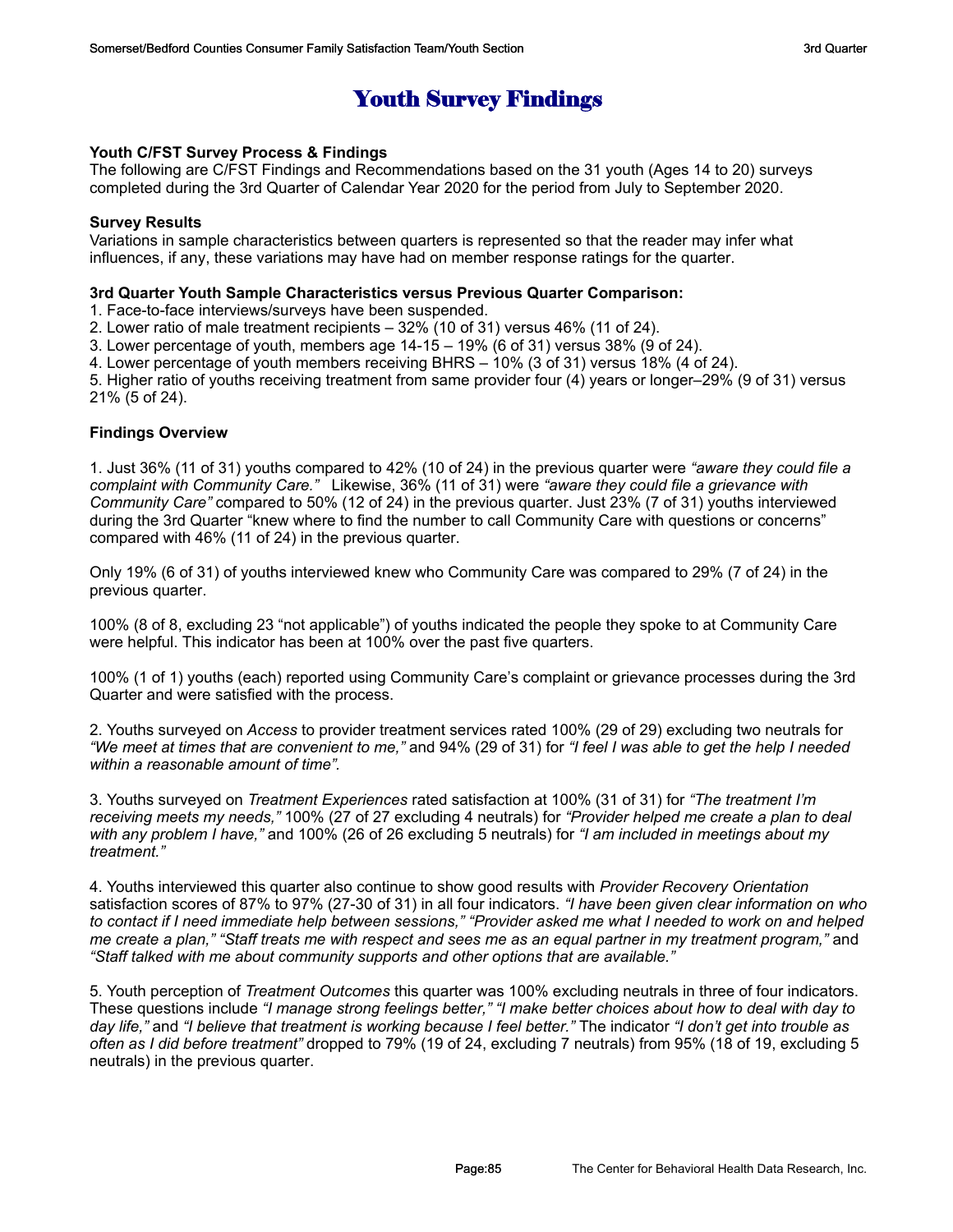6. 77% (24 of 31) of youths reported taking behavioral health medications and 4% (1 of 24) reported problems in getting the medications that work them.

7. 3% (1 of 31) of youths reported having any issues or problems with their provider compared to 4% (1 of 24) in the previous quarter. The reason listed was "poor (provider) communications."

### **Youth – Member Request for Assistance**

Upon completing the survey, 0% (0 of 31) of youth members surveyed expressed interest in having a concern or issue they shared during the interview referred for immediate handling by BHSSBC.

### **Recommendations Overview**

1. Q37 – Just 13% (4 of 31) youths reported knowing what a Wellness Action Recovery Plan (WRAP) is. (Note: Different providers may term it differently and may only do certain aspects and not a complete WRAP.) Q38 – 100% (4 of 4) of the youths that knew what a WRAP is, had a WRAP.

The C/FST strongly supports and encourages WRAP type plans for member self-awareness and self-help which can help reduce remissions.

2. Overall, it appears progress has been made regarding youth perceptions of their treatment access, treatment experiences, and provider recovery-oriented practices. It is recognized that these perceptions are highly subjective and can also be tied to variations in sample characteristics. Improvements should be recognized and supported.

3. Youth respondents routinely report a lower incidence of provider issues and problems compared to adult and family respondents. More analysis is needed to determine if this is just a characteristic of this group. More analysis of sample characteristics, provider usage, and particularly service level should take place to evaluate the fluctuations that occur quarter to quarter.

### **Quality Audits**

Periodically, random quality audits are performed which has the dual purpose of obtaining member feedback regarding the survey process plus confirming the integrity of the survey.

During the 3rd Quarter, 4 youth quality audits were performed. 100% (4 of 4) of youths felt the length of the survey and number of questions were satisfactory. Overall, 100% (4 of 4) of youths were satisfied with the survey process and 100% (4 of 4) of youths felt ok or good about being contacted.

### **Comments:**

*"None."*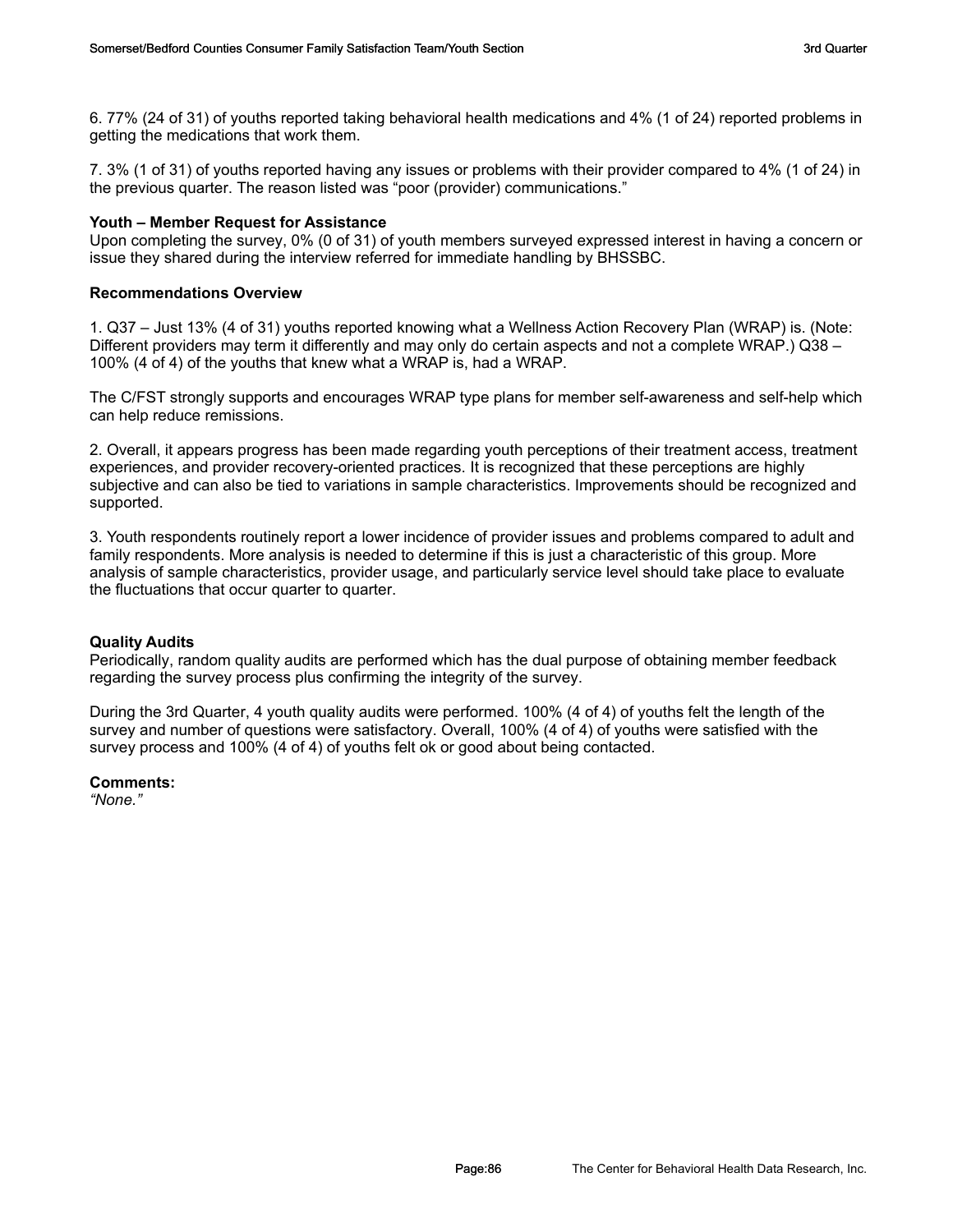### **Youth Type of Survey Q4**

| <b>Counts</b>                        | 2019/2020<br><b>YTD</b><br><b>Total</b> | What quarter is it?            |              |                          |  |
|--------------------------------------|-----------------------------------------|--------------------------------|--------------|--------------------------|--|
| <b>Break %</b><br><b>Respondents</b> |                                         | 1st Qtr Ja- 2nd Qtr<br>n-March | Apr-June     | 3rd Qtr<br>July-Sept.    |  |
|                                      | 77                                      | 22                             | 24           | 31                       |  |
| What type of survey is it?           |                                         |                                |              |                          |  |
| <b>Phone</b>                         | 75<br>97.4%                             | 20<br>90.9%                    | 24<br>100.0% | 31<br>100.0%             |  |
| <b>Face to Face</b>                  | 2.6%                                    | 2<br>9.1%                      |              | $\overline{\phantom{0}}$ |  |

### **Youth County Q5**

| <b>Counts</b>                           | 2019/2020                  | <b>What quarter is it?</b>     |             |                       |  |
|-----------------------------------------|----------------------------|--------------------------------|-------------|-----------------------|--|
| <b>Break %</b><br><b>Respondents</b>    | <b>YTD</b><br><b>Total</b> | 1st Qtr Ja- 2nd Qtr<br>n-March | Apr-June    | 3rd Qtr<br>July-Sept. |  |
|                                         | 77                         | 22                             | 24          | 31                    |  |
| What county does the member<br>live in? |                            |                                |             |                       |  |
| <b>Somerset</b>                         | 44<br>57.1%                | 13<br>59.1%                    | 17<br>70.8% | 14<br>45.2%           |  |
| <b>Bedford</b>                          | 33<br>42.9%                | 9<br>40.9%                     | 29.2%       | 17<br>54.8%           |  |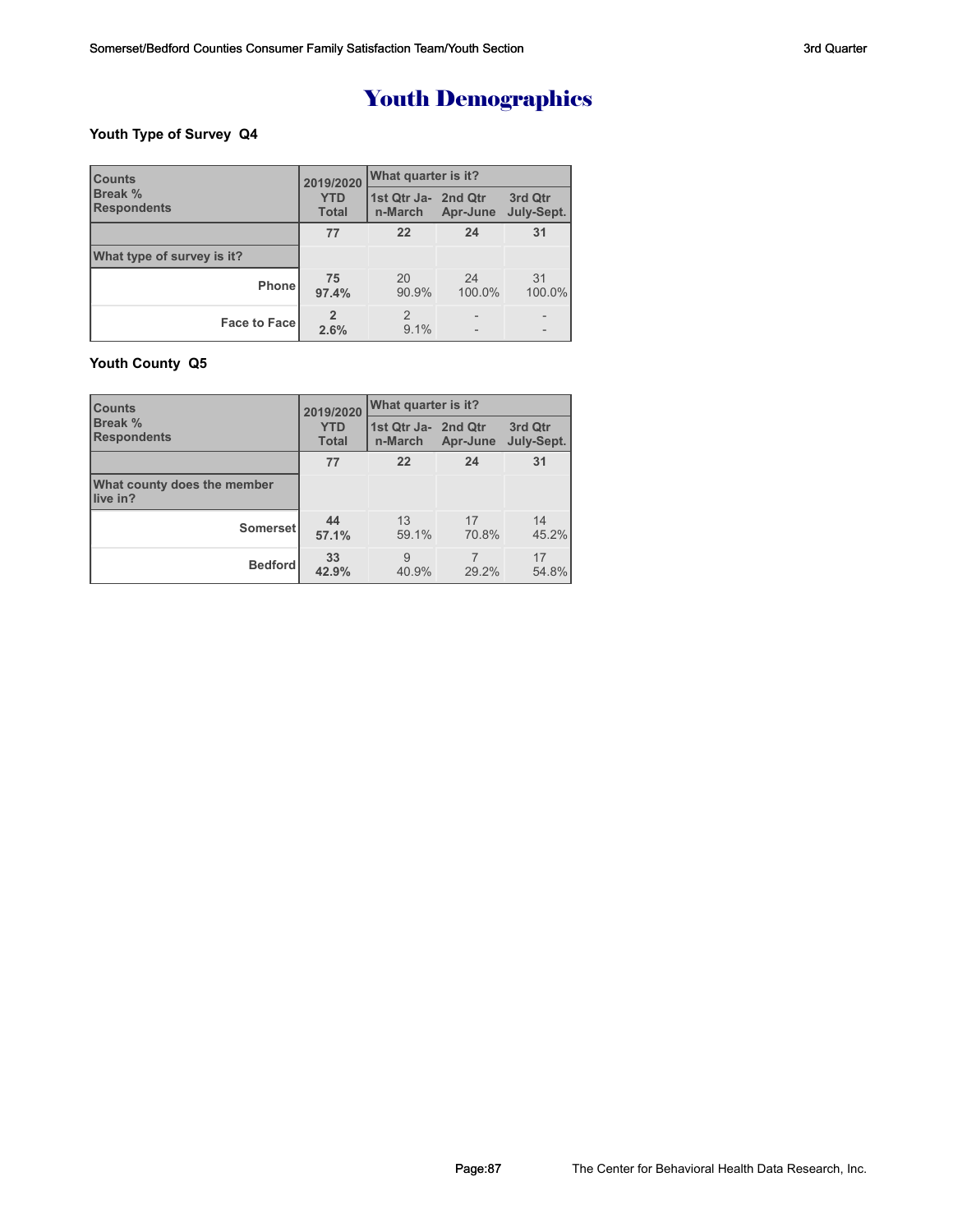### **Youth Zip Code Q6**

| <b>Counts</b>                        | 2019/2020                       | What quarter is it?    |                         |                        |  |
|--------------------------------------|---------------------------------|------------------------|-------------------------|------------------------|--|
| <b>Break %</b><br><b>Respondents</b> | <b>YTD</b><br><b>Total</b>      | 1st Qtr Ja-<br>n-March | 2nd Qtr<br>Apr-June     | 3rd Qtr<br>July-Sept.  |  |
|                                      | 77                              | 22                     | 24                      | 31                     |  |
| What is your zip code?               |                                 |                        |                         |                        |  |
| 15522 Bedford                        | 16<br>20.8%                     | 5<br>22.7%             | 1<br>4.2%               | 10<br>32.3%            |  |
| 15537 Everett                        | $\overline{\mathbf{4}}$<br>5.2% | $\mathbf{1}$<br>4.5%   | $\overline{2}$<br>8.3%  | $\mathbf{1}$<br>3.2%   |  |
| 15554 New Paris                      | $\overline{2}$<br>2.6%          | $\mathbf{1}$<br>4.5%   |                         | $\mathbf{1}$<br>3.2%   |  |
| 15521 Alum Bank                      | $\overline{4}$<br>5.2%          |                        | 3<br>12.5%              | $\mathbf{1}$<br>3.2%   |  |
| 15550 Manns Choice                   | $\overline{2}$<br>2.6%          |                        |                         | $\overline{2}$<br>6.5% |  |
| 16679 Six Mile Run                   | $\overline{2}$<br>2.6%          | $\mathbf{1}$<br>4.5%   | 1<br>4.2%               |                        |  |
| 15963 Windber                        | $\overline{2}$<br>2.6%          |                        |                         | $\overline{2}$<br>6.5% |  |
| 15552 Meyersdale                     | $\mathbf{1}$<br>1.3%            |                        |                         | $\mathbf{1}$<br>3.2%   |  |
| <b>15530 Berlin</b>                  | 1<br>1.3%                       | $\mathbf{1}$<br>4.5%   |                         |                        |  |
| 15557 Rockwood                       | 4<br>5.2%                       |                        | 2<br>8.3%               | $\overline{2}$<br>6.5% |  |
| <b>15424 Confluence</b>              | $\overline{2}$<br>2.6%          |                        | $\overline{2}$<br>8.3%  |                        |  |
| 15541 Friedens                       | $\overline{2}$<br>2.6%          | 1<br>4.5%              | 1<br>4.2%               |                        |  |
| 15926 Central City                   | $\overline{7}$<br>9.1%          | $\mathbf{1}$<br>4.5%   | $\overline{4}$<br>16.7% | $\overline{2}$<br>6.5% |  |
| 15905 Johnstown                      | 5<br>6.5%                       |                        | $\overline{2}$<br>8.3%  | 3<br>9.7%              |  |
| 15928 Davidsville                    | $\overline{2}$<br>2.6%          |                        |                         | $\overline{2}$<br>6.5% |  |
| 15501 Somerset                       | 9<br>11.7%                      | 6<br>27.3%             | 1<br>4.2%               | $\overline{2}$<br>6.5% |  |
| other                                | 12<br>15.6%                     | 5<br>22.7%             | 5<br>20.8%              | $\overline{2}$<br>6.5% |  |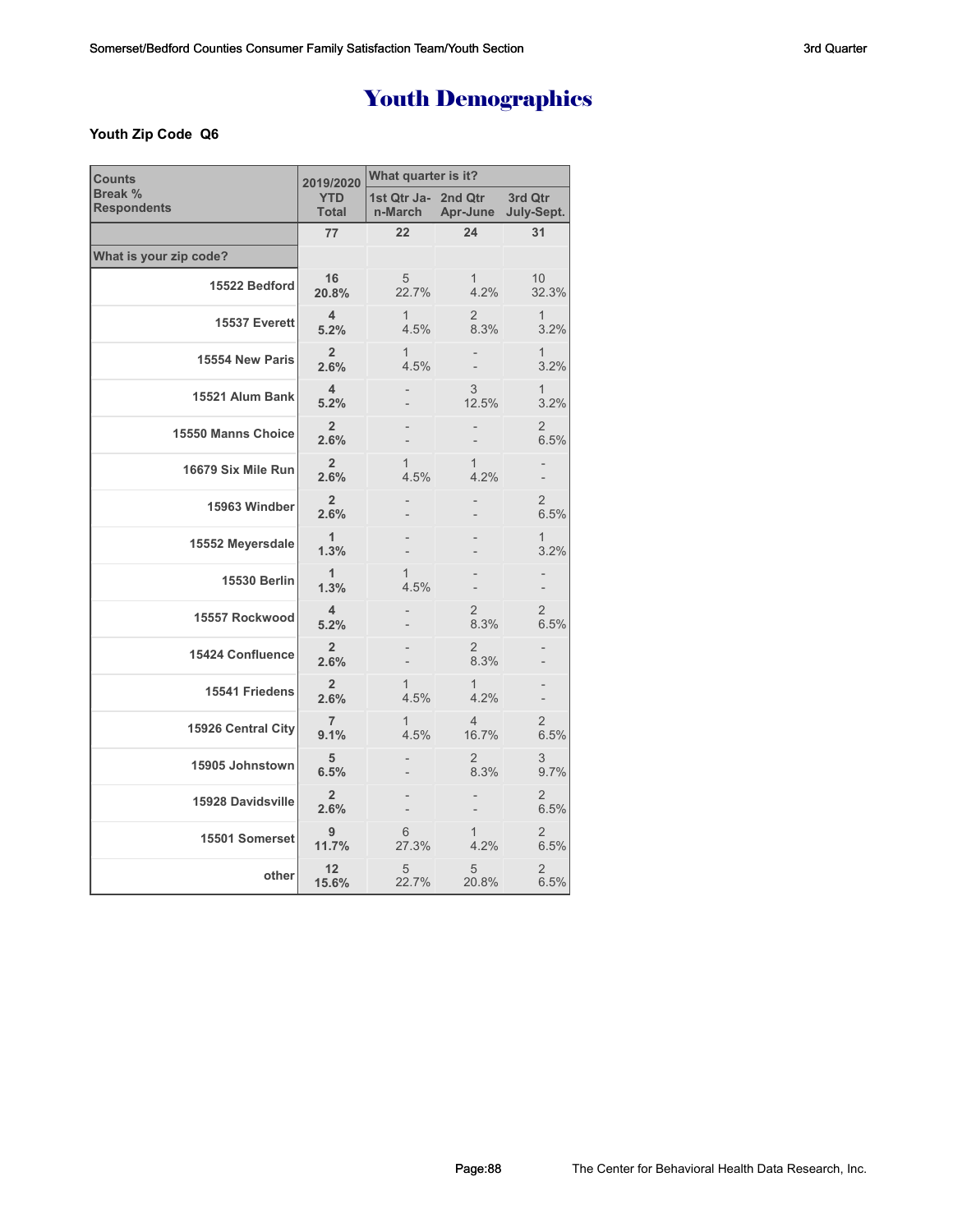### **Youth Gender Q7**

| <b>Counts</b>                        | 2019/2020<br><b>YTD</b><br><b>Total</b> | What quarter is it?            |             |                       |  |
|--------------------------------------|-----------------------------------------|--------------------------------|-------------|-----------------------|--|
| <b>Break %</b><br><b>Respondents</b> |                                         | 1st Qtr Ja- 2nd Qtr<br>n-March | Apr-June    | 3rd Qtr<br>July-Sept. |  |
|                                      | 77                                      | 22                             | 24          | 31                    |  |
| What is your gender?                 |                                         |                                |             |                       |  |
| <b>Male</b>                          | 32<br>41.6%                             | 11<br>50.0%                    | 11<br>45.8% | 10<br>32.3%           |  |
| Female                               | 45<br>58.4%                             | 11<br>50.0%                    | 13<br>54.2% | 21<br>67.7%           |  |

### **Youth Age Q8**

| <b>Counts</b>                 | 2019/2020                  | What quarter is it?            |             |                       |  |
|-------------------------------|----------------------------|--------------------------------|-------------|-----------------------|--|
| Break %<br><b>Respondents</b> | <b>YTD</b><br><b>Total</b> | 1st Qtr Ja- 2nd Qtr<br>n-March | Apr-June    | 3rd Qtr<br>July-Sept. |  |
|                               | 77                         | 22                             | 24          | 31                    |  |
| How old are you?              |                            |                                |             |                       |  |
| 14-15 years                   | 25<br>32.5%                | 10<br>45.5%                    | 9<br>37.5%  | 6<br>19.4%            |  |
| 16-17 years                   | 35<br>45.5%                | 1<br>4.5%                      | 14<br>58.3% | 20<br>64.5%           |  |
| 18-20 years                   | 15<br>19.5%                | 9<br>40.9%                     | 4.2%        | 5<br>16.1%            |  |
| over 20 years                 | $\mathfrak{p}$<br>2.6%     | $\mathcal{P}$<br>9.1%          |             |                       |  |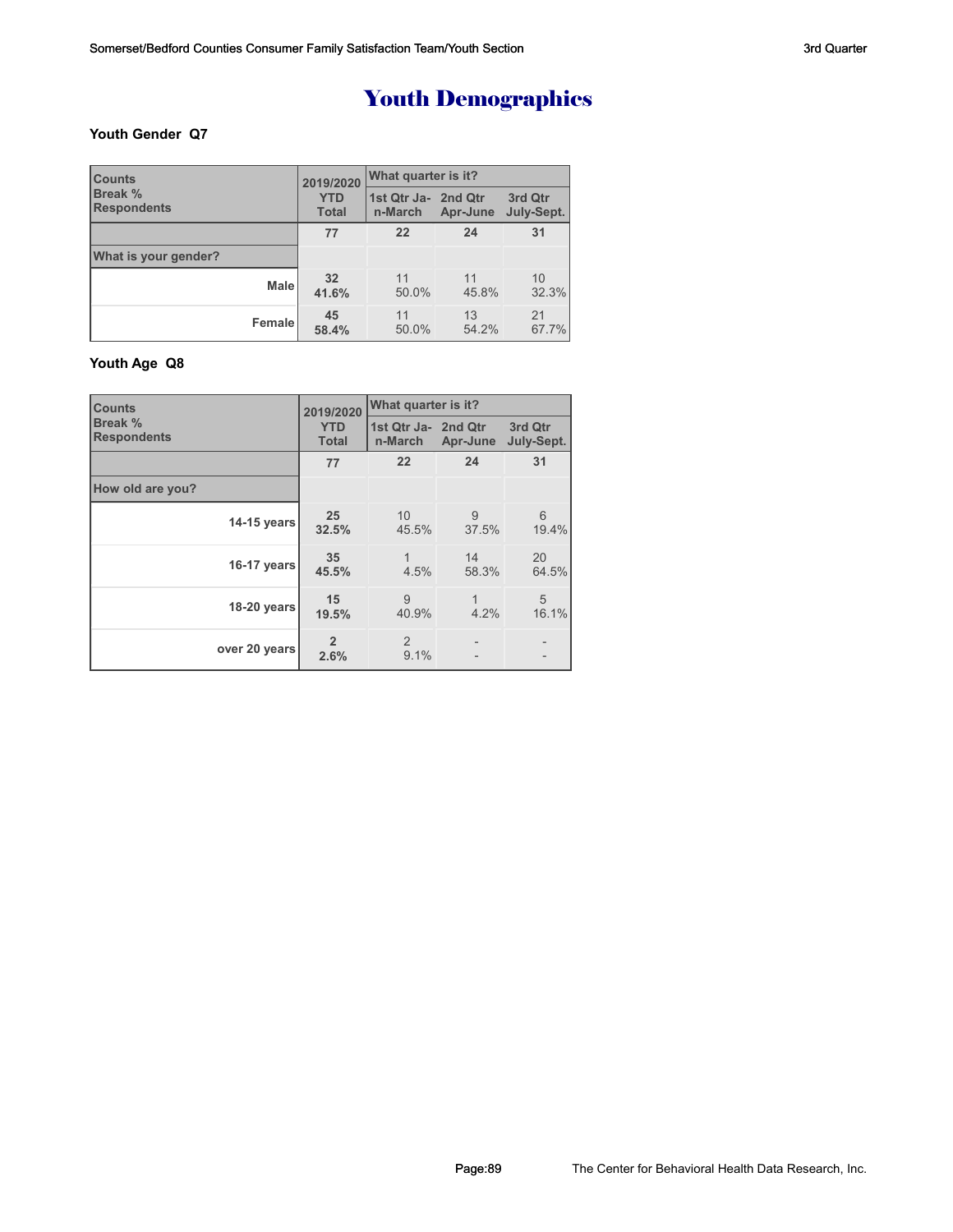### **Youth Race Q9**

| <b>Counts</b>                            | 2019/2020                  | What quarter is it?             |                       |                       |  |
|------------------------------------------|----------------------------|---------------------------------|-----------------------|-----------------------|--|
| Break %<br><b>Respondents</b>            | <b>YTD</b><br><b>Total</b> | 11st Qtr Ja- 2nd Qtr<br>n-March | Apr-June              | 3rd Qtr<br>July-Sept. |  |
|                                          | 77                         | 22                              | 24                    | 31                    |  |
| What do you consider your race<br>to be? |                            |                                 |                       |                       |  |
| Caucasian                                | 67<br>87.0%                | 21<br>95.5%                     | 20<br>83.3%           | 26<br>83.9%           |  |
| <b>African American</b>                  | 3<br>3.9%                  |                                 | 4.2%                  | 2<br>6.5%             |  |
| <b>Hispanic American</b>                 | 1.3%                       |                                 | 4.2%                  |                       |  |
| Other                                    | 6<br>7.8%                  | 1<br>4.5%                       | $\mathcal{P}$<br>8.3% | 3<br>9.7%             |  |

### **Youth Race Literals Q9A**

Q1-Bi-racial

Q2-Caucasian and Native American

Q2-Caucasian and Native American

Q3-Bi-racial

Q3-Bi-racial

Q3-Bi-racial

### **Youth Primary Service Q10**

| <b>Counts</b>                                              | 2019/2020                  | What quarter is it?            |             |                       |  |
|------------------------------------------------------------|----------------------------|--------------------------------|-------------|-----------------------|--|
| Break %<br><b>Respondents</b>                              | <b>YTD</b><br><b>Total</b> | 1st Qtr Ja- 2nd Qtr<br>n-March | Apr-June    | 3rd Qtr<br>July-Sept. |  |
|                                                            | 77                         | 22                             | 24          | 31                    |  |
| Are you receiving services<br>primarily for:               |                            |                                |             |                       |  |
| <b>Mental Health</b>                                       | 74<br>96.1%                | 22<br>100.0%                   | 21<br>87.5% | 31<br>100.0%          |  |
| Both Mental Health and Drug and<br><b>Alcohol Services</b> | 3<br>3.9%                  |                                | 3<br>12.5%  |                       |  |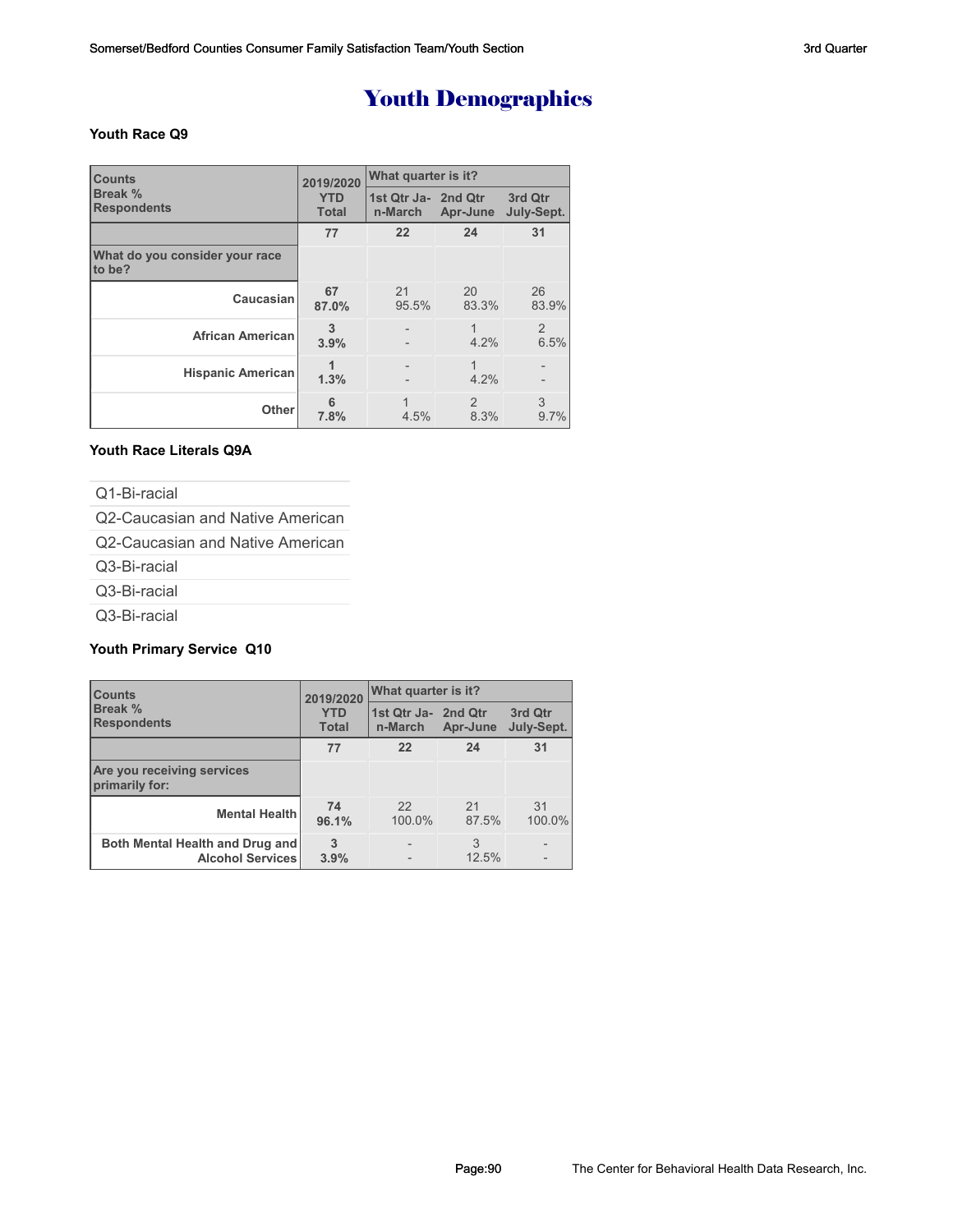## Youth Satisfaction with Community Care

### **Do you know who Community Care is? Q11A**

| <b>Counts</b>                         | 2019/2020                  | What quarter is it?         |                     |                       |                    |
|---------------------------------------|----------------------------|-----------------------------|---------------------|-----------------------|--------------------|
| <b>Break %</b><br><b>Respondents</b>  | <b>YTD</b><br><b>Total</b> | 1st Qtr<br><b>Jan-March</b> | 2nd Qtr<br>Apr-June | 3rd Qtr<br>July-Sept. | 4th Qtr<br>Oct-Dec |
|                                       | 77                         | 22                          | 24                  | 31                    |                    |
| Do you know who Community<br>Care is? |                            |                             |                     |                       |                    |
| <b>Yes</b>                            | 21<br>27.3%                | 8<br>36.4%                  | 29.2%               | 6<br>19.4%            |                    |
| <b>No</b>                             | 56<br>72.7%                | 14<br>63.6%                 | 17<br>70.8%         | 25<br>80.6%           |                    |

### **27.3% of target rate Y-T-D Action Required**

### **Do you know where to find the number to call Community Care with questions... Q11B**

| <b>Counts</b>                                                                                                                                             | 2019/2020                  | What quarter is it?         |                     |                       |                    |
|-----------------------------------------------------------------------------------------------------------------------------------------------------------|----------------------------|-----------------------------|---------------------|-----------------------|--------------------|
| <b>Break %</b><br><b>Respondents</b>                                                                                                                      | <b>YTD</b><br><b>Total</b> | 1st Qtr<br><b>Jan-March</b> | 2nd Qtr<br>Apr-June | 3rd Qtr<br>July-Sept. | 4th Qtr<br>Oct-Dec |
|                                                                                                                                                           | 77                         | 22                          | 24                  | 31                    |                    |
| Do you know where to find the<br>number to call Community Care<br>with questions or concerns?<br>(Note to Surveyor: If no, give<br>number 1-866-483-2908) |                            |                             |                     |                       |                    |
| <b>Yes</b>                                                                                                                                                | 34<br>44.2%                | 16<br>72.7%                 | 11<br>45.8%         | 22.6%                 |                    |
| <b>No</b>                                                                                                                                                 | 43<br>55.8%                | 6<br>27.3%                  | 13<br>54.2%         | 24<br>77.4%           |                    |

### **44.2% of target rate Y-T-D Action Required**

### **Are you aware that you can file a complaint if needed? Q11C**

| <b>Counts</b>                                                                                                                                                                                              | 2019/2020                  | What quarter is it?     |                     |                       |                    |
|------------------------------------------------------------------------------------------------------------------------------------------------------------------------------------------------------------|----------------------------|-------------------------|---------------------|-----------------------|--------------------|
| Break %<br><b>Respondents</b>                                                                                                                                                                              | <b>YTD</b><br><b>Total</b> | 1st Otr<br>Jan-March    | 2nd Qtr<br>Apr-June | 3rd Qtr<br>July-Sept. | 4th Qtr<br>Oct-Dec |
|                                                                                                                                                                                                            | 77                         | 22                      | 24                  | 31                    |                    |
| Are you aware that you can file a<br>complaint if needed? (Complaint-<br><b>Telling or writing to Community</b><br>Care that you are not satisfied<br>with your provider and/or<br><b>Community Care.)</b> |                            |                         |                     |                       |                    |
| <b>Yes</b>                                                                                                                                                                                                 | 39<br>50.6%                | 18<br>81.8%             | 10<br>41.7%         | 11<br>35.5%           |                    |
| <b>No</b>                                                                                                                                                                                                  | 38<br>49.4%                | $\overline{4}$<br>18.2% | 14<br>58.3%         | 20<br>64.5%           |                    |

**50.6% of target rate Y-T-D** Action Required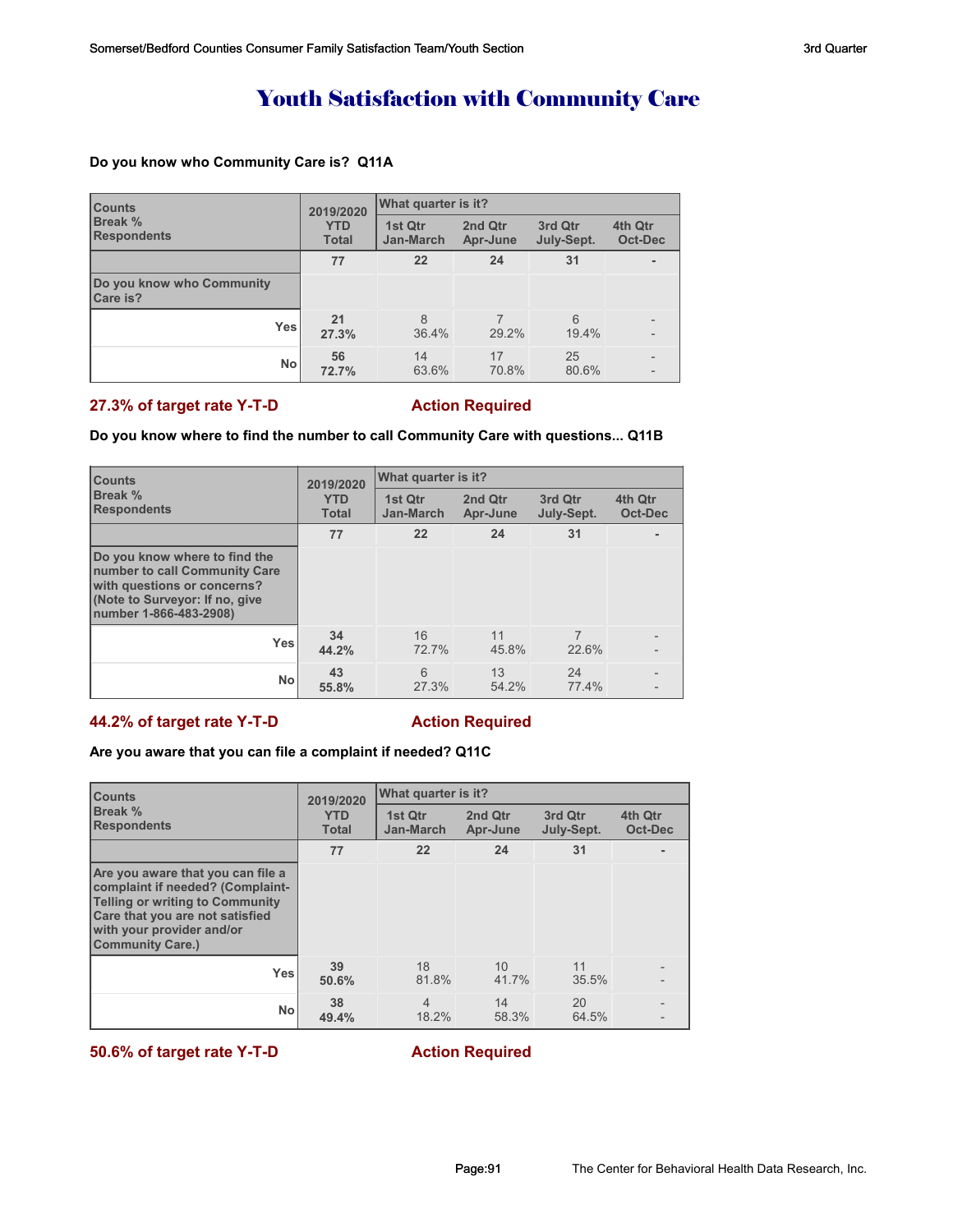### Youth Satisfaction with Community Care

### **Are you aware that you can file a grievance if needed? Q11D**

| <b>Counts</b>                                                                                                                                                                                                          | 2019/2020                  | What quarter is it?  |                     |                       |                           |
|------------------------------------------------------------------------------------------------------------------------------------------------------------------------------------------------------------------------|----------------------------|----------------------|---------------------|-----------------------|---------------------------|
| Break %<br><b>Respondents</b>                                                                                                                                                                                          | <b>YTD</b><br><b>Total</b> | 1st Qtr<br>Jan-March | 2nd Qtr<br>Apr-June | 3rd Qtr<br>July-Sept. | 4th Qtr<br><b>Oct-Dec</b> |
|                                                                                                                                                                                                                        | 77                         | 22                   | 24                  | 31                    |                           |
| Are you aware that you can file a<br>grievance if needed?(Grievance-<br><b>Telling or writing to Community</b><br>Care that you do not agree with a<br>denial of a covered service or<br>change in a covered service.) |                            |                      |                     |                       |                           |
| Yes                                                                                                                                                                                                                    | 40<br>51.9%                | 17<br>77.3%          | 12<br>50.0%         | 11<br>35.5%           |                           |
| <b>No</b>                                                                                                                                                                                                              | 37<br>48.1%                | 5<br>22.7%           | 12<br>50.0%         | 20<br>64.5%           |                           |

### **51.9% of target rate Y-T-D** Action Required

### **Youth Satisfaction with PerformCare Literals Q11E**

Q1-My mom deals with this.

Q2-My mom deals with this.

Q3-My grandma deals with this.

Q3-My mom deals with this.

Q3-My parents usually take care of this.

Q3-My mom deals with this.

Q3-My parents and I have never had to contact Community Care.

Q3-I don't deal with them that much.

### **The people I spoke to at Community Care were helpful. Q12**

| <b>Counts</b>                                                   | 2019/2020                  | What quarter is it?  |                     |                       |                    |
|-----------------------------------------------------------------|----------------------------|----------------------|---------------------|-----------------------|--------------------|
| Break %<br><b>Respondents</b>                                   | <b>YTD</b><br><b>Total</b> | 1st Qtr<br>Jan-March | 2nd Qtr<br>Apr-June | 3rd Qtr<br>July-Sept. | 4th Qtr<br>Oct-Dec |
| (N/A) responses reduce total                                    | 23                         | 9                    | 6                   | 8                     |                    |
| The people I spoke to at<br><b>Community Care were helpful.</b> |                            |                      |                     |                       |                    |
| Yes                                                             | 23<br>100.0%               | 9<br>100.0%          | 6<br>100.0%         | 8<br>100.0%           |                    |
| <b>No</b>                                                       |                            |                      |                     |                       |                    |

**100.0% of target rate Y-T-D Meets Expectations**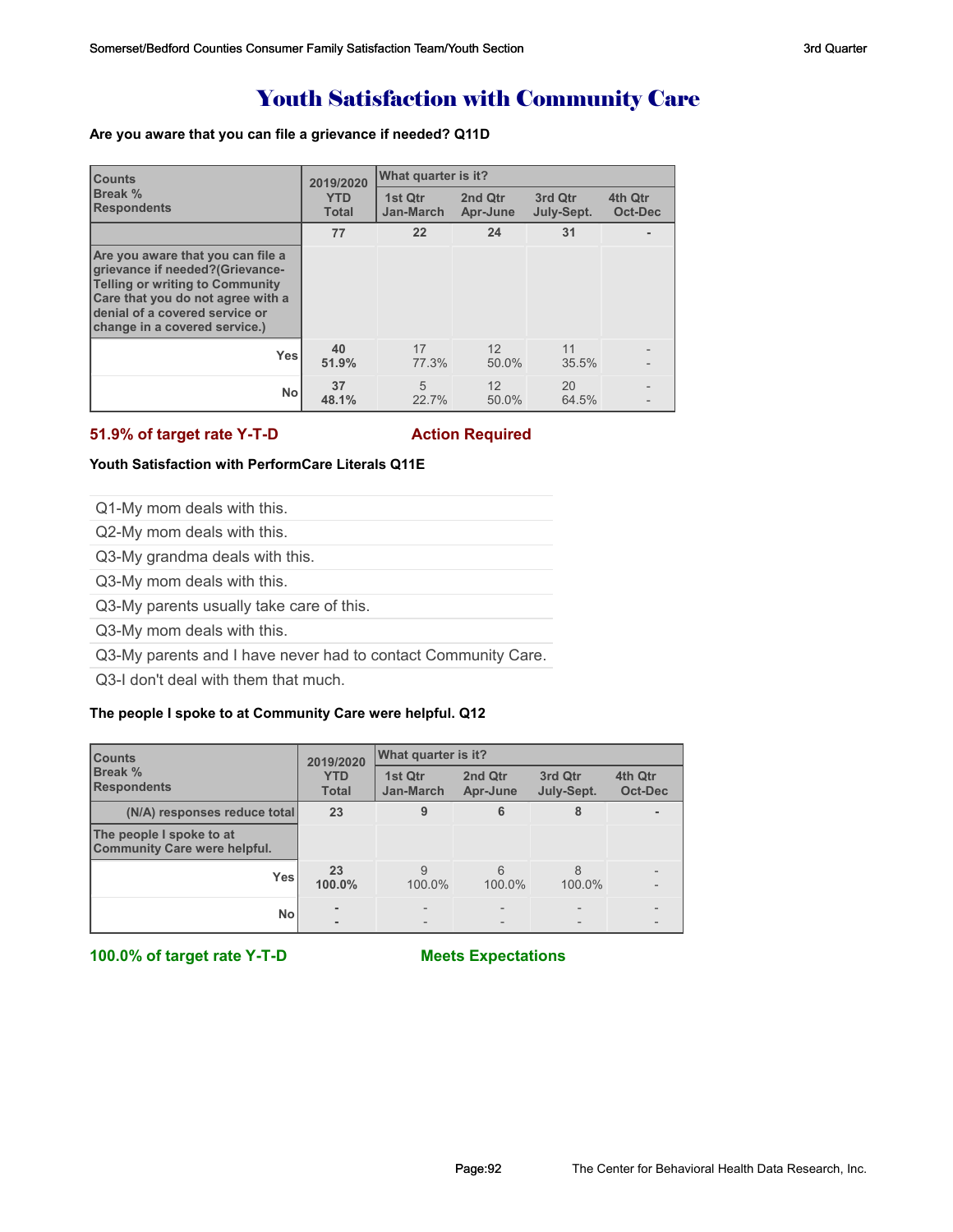## Youth Community Care's Complaint Process

### **Youth Community Care's Complaint Process Q13**

| <b>Counts</b>                                               | 2019/2020                  | What quarter is it?  |                     |                       |                    |  |
|-------------------------------------------------------------|----------------------------|----------------------|---------------------|-----------------------|--------------------|--|
| <b>Break %</b><br><b>Respondents</b>                        | <b>YTD</b><br><b>Total</b> | 1st Qtr<br>Jan-March | 2nd Qtr<br>Apr-June | 3rd Qtr<br>July-Sept. | 4th Qtr<br>Oct-Dec |  |
| *N/A responses reduce total                                 | 6                          | 5                    |                     |                       |                    |  |
| If you used Community Care's<br>complaint process, were you |                            |                      |                     |                       |                    |  |
| <b>Yes</b>                                                  | 100.0%                     | 5<br>100.0%          |                     | 100.0%                |                    |  |
| No                                                          |                            |                      |                     |                       |                    |  |

### **100.0% of target rate Y-T-D Meets Expectations**

### **Youth Community Care's Grievance Process Q14**

| <b>Counts</b>                                                                              | 2019/2020               | What quarter is it?  |                     |                       |                    |
|--------------------------------------------------------------------------------------------|-------------------------|----------------------|---------------------|-----------------------|--------------------|
| Break %<br><b>Respondents</b>                                                              | $Y-T-D$<br><b>Total</b> | 1st Qtr<br>Jan-March | 2nd Qtr<br>Apr-June | 3rd Qtr<br>July-Sept. | 4th Qtr<br>Oct-Dec |
| (N/A) responses reduce total                                                               | 6                       | 5                    |                     |                       |                    |
| If you used Community Care's<br>grievance process, were you<br>satisfied with the process? |                         |                      |                     |                       |                    |
| <b>Yes</b>                                                                                 | 100.0%                  | 5<br>100.0%          |                     | 100.0%                |                    |
| <b>No</b>                                                                                  |                         |                      |                     |                       |                    |

### **100.0% of target rate Y-T-D Meets Expectations**

**Youth Satisfaction with Community Care's Complaint Process Literals Q14A**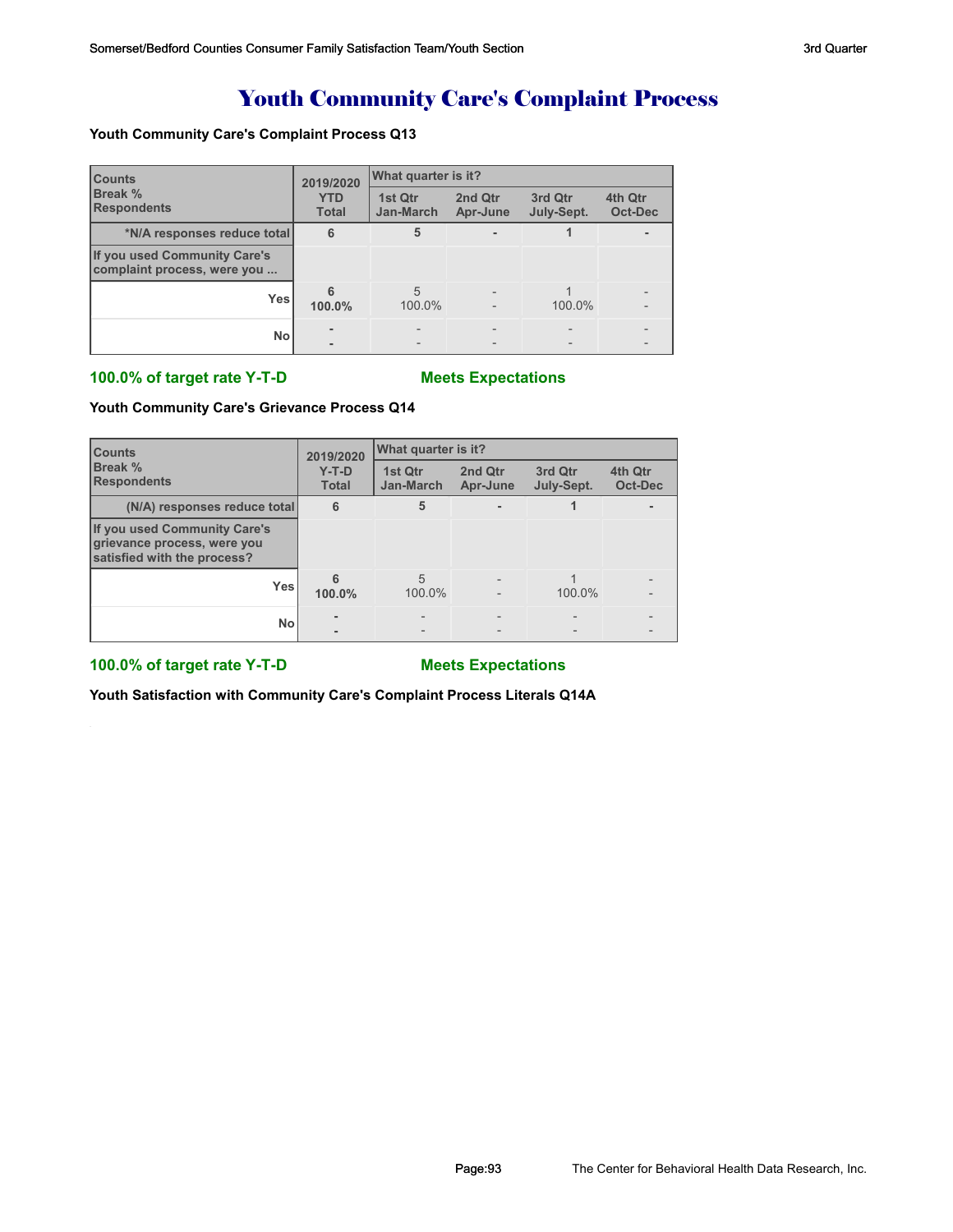# Youth Treatment Provider Analysis

### **Youth Treatment Provider Q15**

| <b>Counts</b>                                                | 2019/2020                  | What quarter is it?            |                         |                        |  |
|--------------------------------------------------------------|----------------------------|--------------------------------|-------------------------|------------------------|--|
| Break %<br><b>Respondents</b>                                | <b>YTD</b><br><b>Total</b> | 1st Qtr Ja- 2nd Qtr<br>n-March | Apr-June                | 3rd Qtr<br>July-Sept.  |  |
|                                                              | 77                         | 22                             | 24                      | 31                     |  |
| What is the name of your<br>treatment provider?(Note to Surv |                            |                                |                         |                        |  |
| <b>ACRP</b>                                                  | 5<br>6.5%                  | 1<br>4.5%                      | $\overline{4}$<br>16.7% |                        |  |
| <b>Bedford DBHS</b>                                          | 17<br>22.1%                | $\overline{4}$<br>18.2%        | $\overline{2}$<br>8.3%  | 11<br>35.5%            |  |
| <b>CBH (Children's Behavioral</b><br>Health)                 | 6<br>7.8%                  | 3<br>13.6%                     | 1<br>4.2%               | $\overline{2}$<br>6.5% |  |
| <b>Family Behavioral Resources</b>                           | $\overline{2}$<br>2.6%     | 1<br>4.5%                      |                         | 1<br>3.2%              |  |
| Footsteps                                                    | $\overline{2}$<br>2.6%     |                                | $\overline{2}$<br>8.3%  |                        |  |
| <b>Nulton Diagnostic and Treatment</b><br><b>Center</b>      | 26<br>33.8%                | 5<br>22.7%                     | 11<br>45.8%             | 10<br>32.3%            |  |
| <b>Merakey</b>                                               | $\overline{2}$<br>2.6%     | 2<br>9.1%                      |                         |                        |  |
| <b>Pediatric Care Specialists</b>                            | 3<br>3.9%                  | 1<br>4.5%                      |                         | $\overline{2}$<br>6.5% |  |
| <b>Somerset DBHS</b>                                         | 5<br>6.5%                  | 3<br>13.6%                     |                         | $\overline{2}$<br>6.5% |  |
| YAP (Youth Advocate Program)                                 | 3<br>3.9%                  | 1<br>4.5%                      | 4.2%                    | 1<br>3.2%              |  |
| Other                                                        | 6<br>7.8%                  | 1<br>4.5%                      | 3<br>12.5%              | $\overline{2}$<br>6.5% |  |

### **Youth Treatment Provider Literals Q15A**

Q1-Martha Emerick

Q2-Bender Counseling

Q2-Tussey Mountain High School

Q2-Conemaugh Counseling

Q3-Croyle-Nielson

Q3-Chestnut Ridge Counseling Services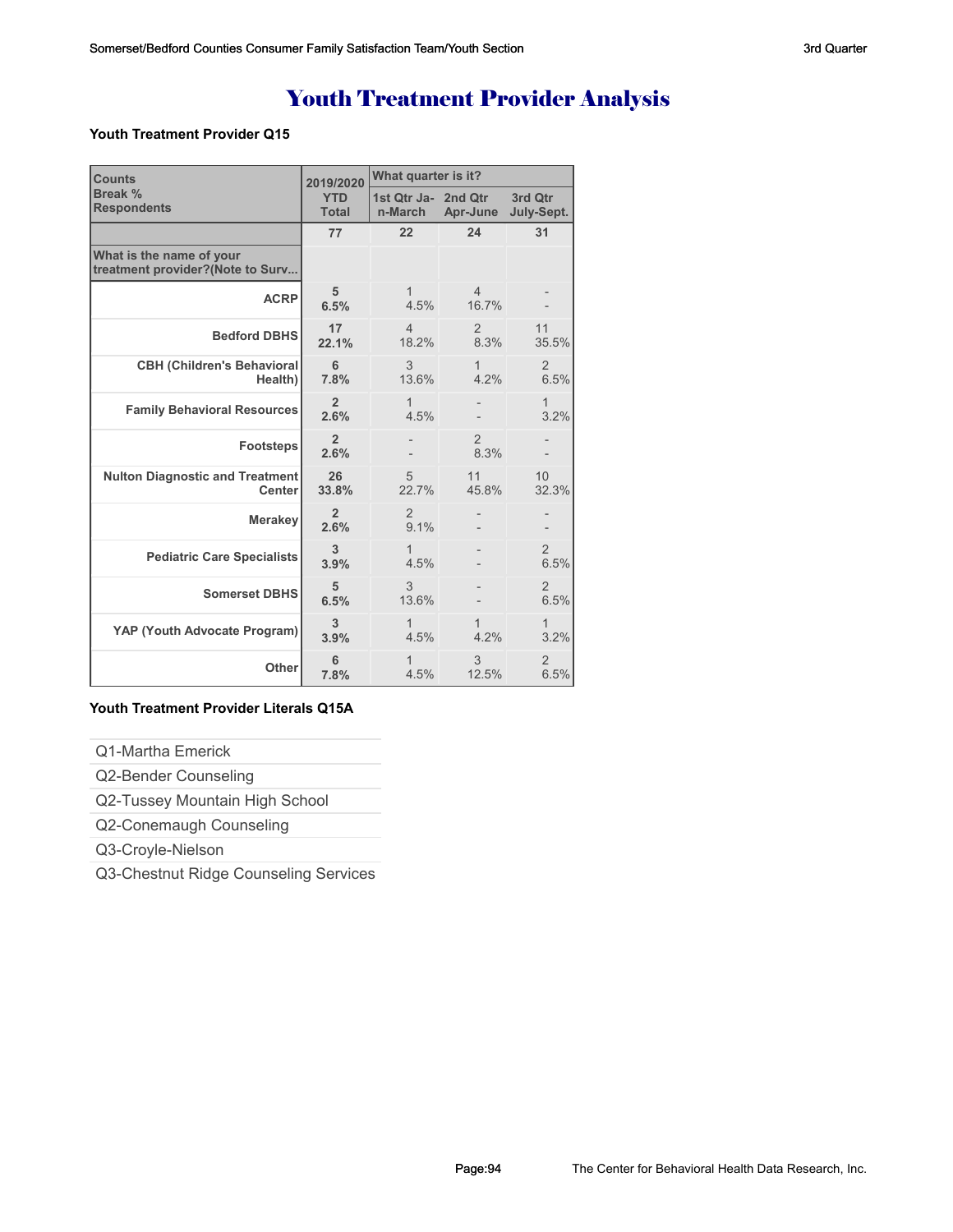# Youth Treatment Provider Service Level Analysis

### **Youth Treatment Service Q16**

| <b>Counts</b>                                                       | 2019/2020                  | What quarter is it?     |                          |                          |  |
|---------------------------------------------------------------------|----------------------------|-------------------------|--------------------------|--------------------------|--|
| Break %<br><b>Respondents</b>                                       | <b>YTD</b><br><b>Total</b> | 1st Qtr Ja- 2nd Qtr     | n-March Apr-June         | 3rd Qtr<br>July-Sept.    |  |
|                                                                     | 77                         | 22                      | 24                       | 31                       |  |
| What services are receiving from<br>this provider?                  |                            |                         |                          |                          |  |
| BHRS (TSS, MT, BSC)                                                 | 12<br>15.6%                | $\overline{5}$<br>22.7% | $\overline{4}$<br>16.7%  | 3<br>9.7%                |  |
| Medication/Psychiatric/Telepsych-<br>iatry                          | 28<br>36.4%                | $\overline{7}$<br>31.8% | 9<br>37.5%               | 12 <sup>1</sup><br>38.7% |  |
| MH (BCM) Blended Case<br><b>Management</b>                          | 8<br>10.4%                 | $\overline{4}$<br>18.2% | $\mathbf{1}$<br>4.2%     | 3<br>9.7%                |  |
| <b>MH Outpatient</b><br>Therapy/Counseling (individual or<br>group) | 27<br>35.1%                | 5 <sup>5</sup><br>22.7% | 10 <sup>1</sup><br>41.7% | 12<br>38.7%              |  |
| Other                                                               | $\overline{2}$<br>2.6%     | $\mathbf{1}$<br>4.5%    |                          | 3.2%                     |  |

### **Youth Service Level Literals Q16A**

Q1-Dual Diagnosis Treatment Team

Q3-Trauma Therapy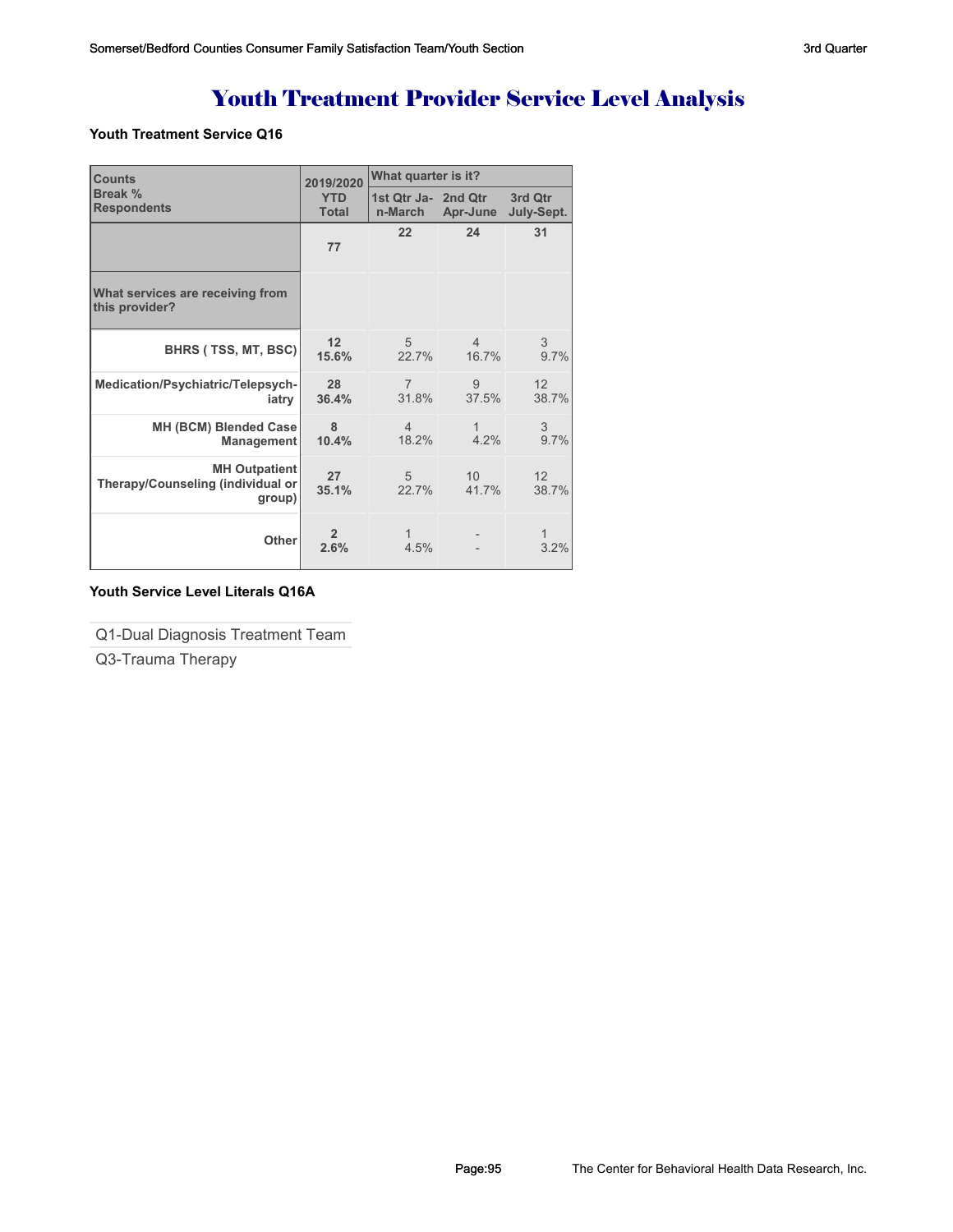## Youth Treatment Provider Service Level Analysis

### **Release of information to coordinate with Primary Care Physician Q17**

| <b>Counts</b>                                                | 2019/2020                  | What quarter is it?     |                     |                       |                    |
|--------------------------------------------------------------|----------------------------|-------------------------|---------------------|-----------------------|--------------------|
| <b>Break %</b><br><b>Respondents</b>                         | <b>YTD</b><br><b>Total</b> | 1st Qtr<br>Jan-March    | 2nd Qtr<br>Apr-June | 3rd Qtr<br>July-Sept. | 4th Qtr<br>Oct-Dec |
| <b>Base</b>                                                  | 77                         | 22                      | 24                  | 31                    |                    |
| Did your behavioral health<br>provider ask you to sign a rel |                            |                         |                     |                       |                    |
| <b>Yes</b>                                                   | 62<br>80.5%                | 18<br>81.8%             | 20<br>83.3%         | 24<br>77.4%           |                    |
| No                                                           | 15<br>19.5%                | $\overline{4}$<br>18.2% | 4<br>16.7%          | 22.6%                 |                    |

### **Youth Choice Q18**

| <b>Counts</b>                             | 2019/2020                  | What quarter is it?  |                     |                       |                    |
|-------------------------------------------|----------------------------|----------------------|---------------------|-----------------------|--------------------|
| <b>Break %</b><br><b>Respondents</b>      | <b>YTD</b><br><b>Total</b> | 1st Qtr<br>Jan-March | 2nd Qtr<br>Apr-June | 3rd Qtr<br>July-Sept. | 4th Qtr<br>Oct-Dec |
|                                           | 77                         | 22                   | 24                  | 31                    |                    |
| Did you choose to go to this<br>provider? |                            |                      |                     |                       |                    |
| <b>Yes</b>                                | 59<br>76.6%                | 19<br>86.4%          | 14<br>58.3%         | 26<br>83.9%           |                    |
| <b>No</b>                                 | 18<br>23.4%                | 3<br>13.6%           | 10<br>41.7%         | 5<br>16.1%            |                    |

### **Youth Choice Literals Q18A**

|  | Q1-Parent chose. |  |
|--|------------------|--|
|--|------------------|--|

- Q1-Parent chose.
- Q1-Parent chose.
- Q2-My mom chose.
- Q2-My mom chose.

Q2-My mom recommended it.

Q2-It was a group decision with my grandma and other people.

Q2-Chosen by a parent.

Q2-Chosen by a parent and they were the only people with availability.

Q3-My mom and I chose.

Q3-My grandma chose.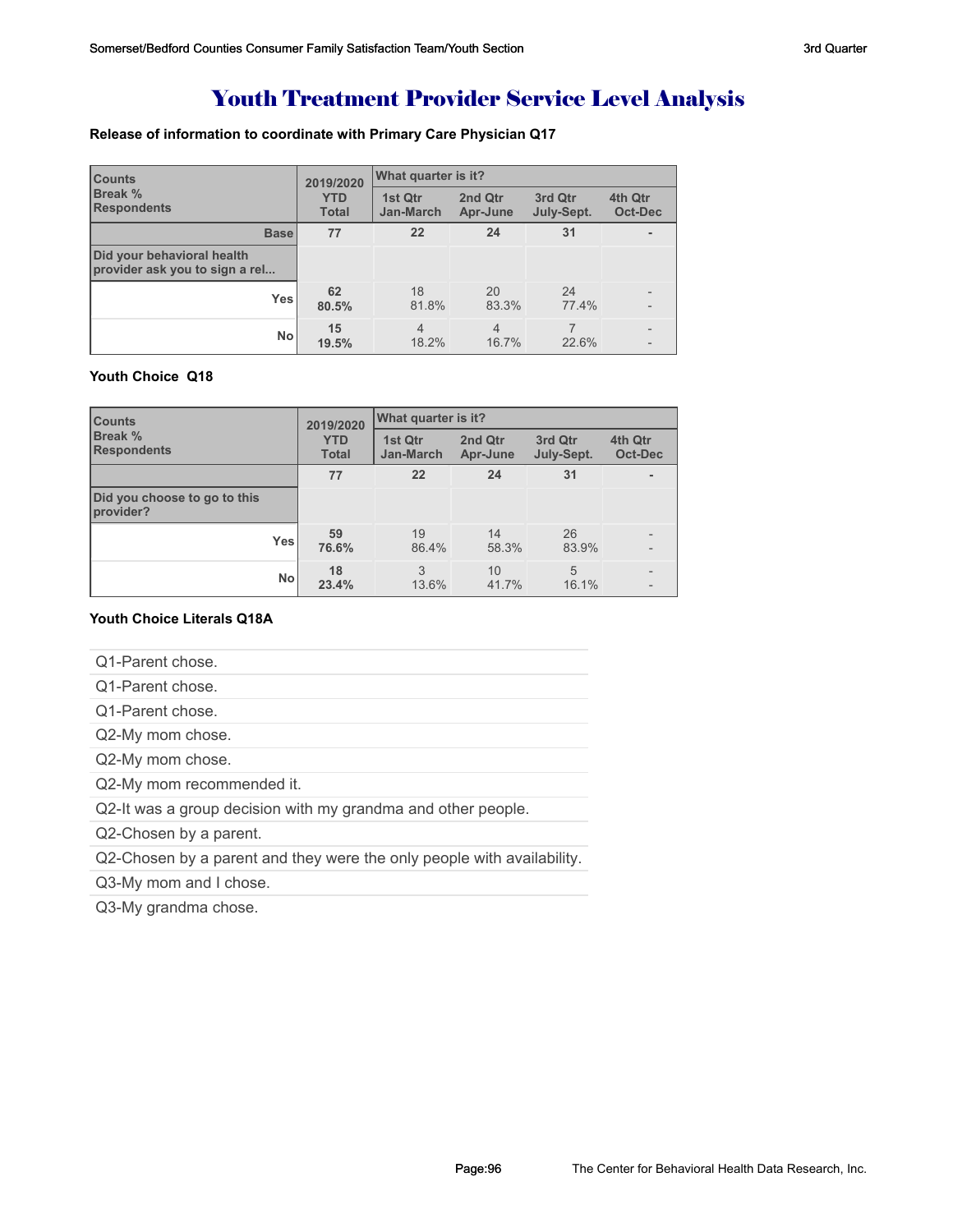# Youth Treatment Provider Service Level Analysis

### **Youth Duration of Provider Relationship Q19**

| <b>Counts</b>                                                                 | 2019/2020                  | What quarter is it?         |                         |                         |                    |
|-------------------------------------------------------------------------------|----------------------------|-----------------------------|-------------------------|-------------------------|--------------------|
| Break %<br><b>Respondents</b>                                                 | <b>YTD</b><br><b>Total</b> | 1st Qtr<br><b>Jan-March</b> | 2nd Qtr<br>Apr-June     | 3rd Qtr<br>July-Sept.   | 4th Qtr<br>Oct-Dec |
|                                                                               | 77                         | 22                          | 24                      | 31                      |                    |
| How long have you currently been<br>receiving services from this<br>provider? |                            |                             |                         |                         |                    |
| Less than 6 months                                                            | 6<br>7.8%                  | 2<br>9.1%                   |                         | $\overline{4}$<br>12.9% |                    |
| 6-11 months                                                                   | 9<br>11.7%                 | $\mathcal{P}$<br>9.1%       | 3<br>12.5%              | $\overline{4}$<br>12.9% |                    |
| 1 to 2 years                                                                  | 24<br>31.2%                | $\overline{4}$<br>18.2%     | 11<br>45.8%             | 9<br>29.0%              |                    |
| 2 to 4 years                                                                  | 12<br>15.6%                | 2<br>9.1%                   | 5<br>20.8%              | 5<br>16.1%              |                    |
| 4 + years                                                                     | 26<br>33.8%                | 12<br>54.5%                 | $\overline{5}$<br>20.8% | 9<br>29.0%              |                    |

# Youth Access to Services

**We meet at times that are convenient for me Q20A**

| <b>Counts</b>                                  | 2019/2020               | What quarter is it?            |             |                       |                    |  |
|------------------------------------------------|-------------------------|--------------------------------|-------------|-----------------------|--------------------|--|
| Break %<br><b>Respondents</b>                  | $Y-T-D$<br><b>Total</b> | 1st Qtr Ja- 2nd Qtr<br>n-March | Apr-June    | 3rd Qtr<br>July-Sept. | 4th Qtr<br>Oct-Dec |  |
| *Netural responses reduce total                | 72                      | 21                             | 22          | 29                    |                    |  |
| We meet at times that are<br>convenient for me |                         |                                |             |                       |                    |  |
| <b>Strongly Agree/Agree</b>                    | 71<br>98.6%             | 21<br>100.0%                   | 21<br>95.5% | 29<br>100.0%          |                    |  |
| <b>Strongly Disagree/Disagree</b>              | 1.4%                    |                                | 4.5%        |                       |                    |  |

**98.6% of target rate Y-T-D Meets Expectations**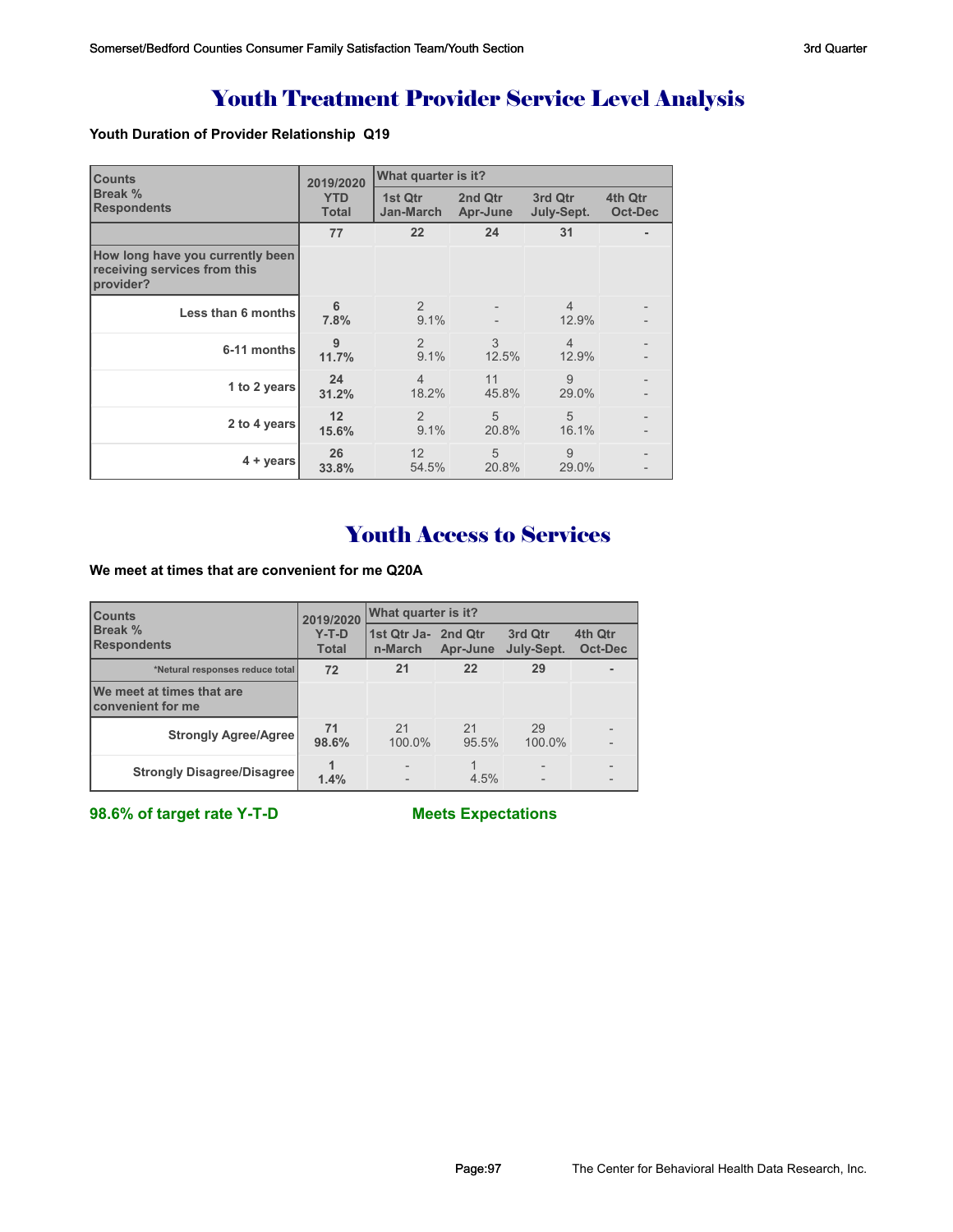### Youth Access to Services

### **I feel I was able to get the help I needed....Q20B**

| <b>ICounts</b><br><b>Break %</b><br><b>Respondents</b>                               | 2019/2020               | What quarter is it?            |                       |                       |                    |  |
|--------------------------------------------------------------------------------------|-------------------------|--------------------------------|-----------------------|-----------------------|--------------------|--|
|                                                                                      | $Y-T-D$<br><b>Total</b> | 1st Qtr Ja- 2nd Qtr<br>n-March | Apr-June              | 3rd Otr<br>July-Sept. | 4th Qtr<br>Oct-Dec |  |
| *Neutral responses reduce total                                                      | 77                      | 22                             | 24                    | 31                    |                    |  |
| I feel I was able to get the help I<br>needed within a reasonable<br>amount of time. |                         |                                |                       |                       |                    |  |
| <b>Strongly Agree/Agree</b>                                                          | 73<br>94.8%             | 22<br>100.0%                   | 22<br>91.7%           | 29<br>93.5%           | $\overline{a}$     |  |
| <b>Strongly Disagree/Disagree</b>                                                    | 4<br>5.2%               |                                | $\mathcal{P}$<br>8.3% | $\mathcal{P}$<br>6.5% | $\qquad \qquad -$  |  |

#### **94.8% of target rate Y-T-D Meets Expectations**

### **Access Literal Comments Q20C**

Q1-Sometimes my appointments interfere with school work.

Q2-Sometimes they have to pull me out of school.

Q2-The times are not convenient. I have to be available when staff are.

Q3-I was not always available. I got help but feel my meds did not work.

### Youth Treatment Experiences

### **The treatment I'm receiving meets my needs. Q21A**

| <b>Counts</b><br>Break %<br><b>Respondents</b> | 2019/2020               | What quarter is it?            |             |                          |                    |  |
|------------------------------------------------|-------------------------|--------------------------------|-------------|--------------------------|--------------------|--|
|                                                | $Y-T-D$<br><b>Total</b> | 1st Qtr Ja- 2nd Qtr<br>n-March | Apr-June    | 3rd Qtr<br>July-Sept.    | 4th Qtr<br>Oct-Dec |  |
| *Neutral responses reduce total                | 75                      | 22                             | 22          | 31                       |                    |  |
| The treatment I'm receiving meets<br>my needs. |                         |                                |             |                          |                    |  |
| <b>Strongly Agree/Agree</b>                    | 74<br>98.7%             | 22<br>100.0%                   | 21<br>95.5% | 31<br>100.0%             |                    |  |
| <b>Strongly Disagree/Disagree</b>              | 1.3%                    |                                | 4.5%        | $\overline{\phantom{0}}$ |                    |  |

**98.7% of target rate Y-T-D Meets Expectations**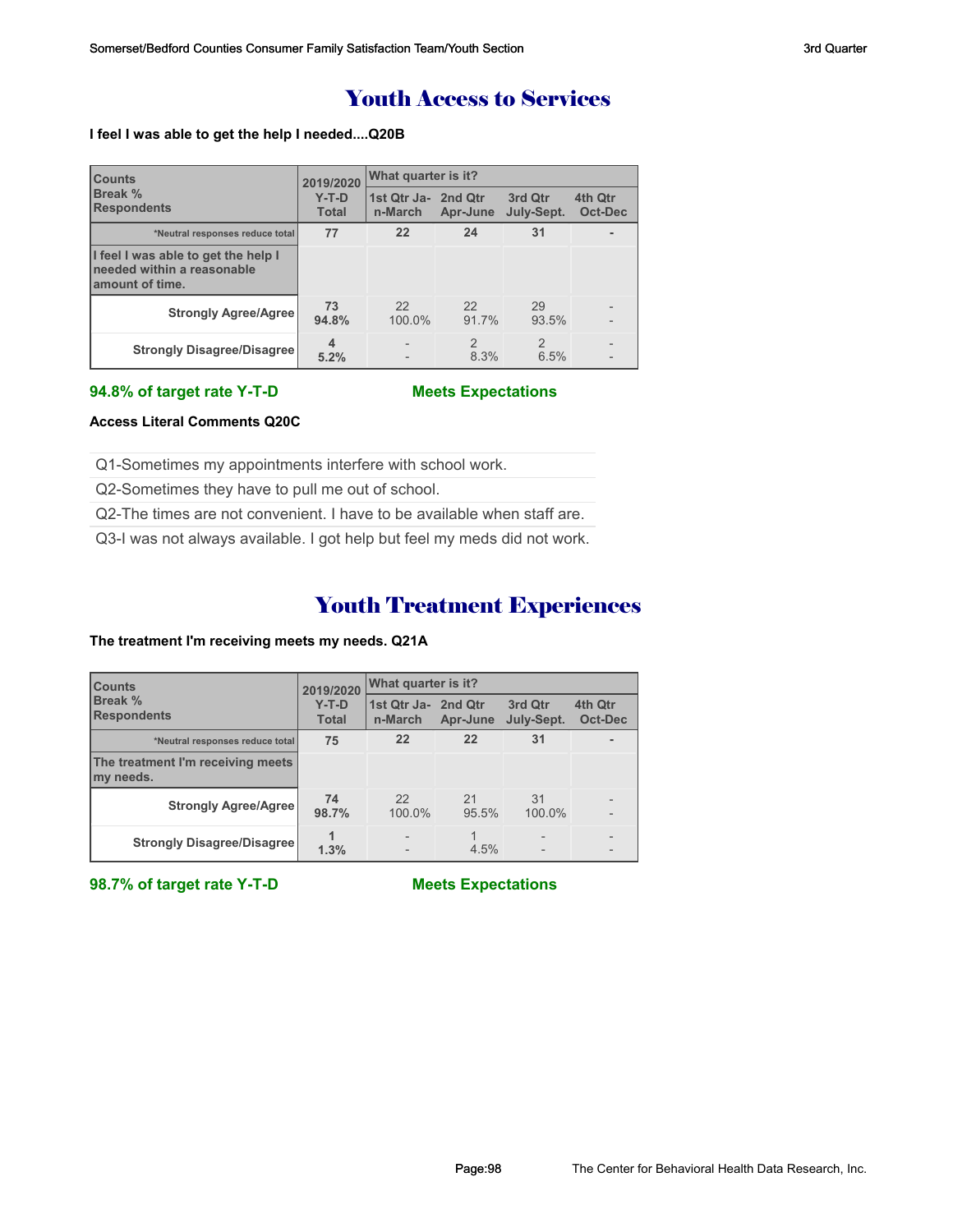### Youth Treatment Experiences

### **Provider helped me create a plan to deal with any problem..Q21B**

| <b>Counts</b><br>Break %<br><b>Respondents</b>                            | 2019/2020               | What quarter is it?            |             |                       |                           |  |
|---------------------------------------------------------------------------|-------------------------|--------------------------------|-------------|-----------------------|---------------------------|--|
|                                                                           | $Y-T-D$<br><b>Total</b> | 1st Qtr Ja- 2nd Qtr<br>n-March | Apr-June    | 3rd Qtr<br>July-Sept. | 4th Qtr<br><b>Oct-Dec</b> |  |
| *Neutral responses reduce total                                           | 68                      | 20                             | 21          | 27                    |                           |  |
| (Provider) helped me create a<br>plan to deal with any problem I<br>have. |                         |                                |             |                       |                           |  |
| <b>Strongly Agree/Agree</b>                                               | 67<br>98.5%             | 20<br>100.0%                   | 20<br>95.2% | 27<br>100.0%          |                           |  |
| <b>Strongly Disagree/Disagree</b>                                         | 1.5%                    |                                | 4.8%        |                       |                           |  |

### **98.5% of target rate Y-T-D Meets Expectations**

### **Treatment Experience Literal Comments Q21C**

Q1-We are in the process of creating a plan.

Q2-Right now we are talking about what is going on.

Q2-The BSC does not listen. The boss would not listen to me about the BSC.

Q3-The plan has not shown a lot of success.

#### **I am included in meetings about my treatment. Q22**

| <b>Counts</b><br>Break %<br><b>Respondents</b>   | 2019/2020                  | What quarter is it?            |              |                       |                    |  |
|--------------------------------------------------|----------------------------|--------------------------------|--------------|-----------------------|--------------------|--|
|                                                  | <b>YTD</b><br><b>Total</b> | 1st Qtr Ja- 2nd Qtr<br>n-March | Apr-June     | 3rd Qtr<br>July-Sept. | 4th Qtr<br>Oct-Dec |  |
| *Neutrals responses reduce total                 | 71                         | 22                             | 23           | 26                    |                    |  |
| I am included in meetings about<br>my treatment. |                            |                                |              |                       |                    |  |
| <b>Strongly Agree/Agree</b>                      | 71<br>100.0%               | 22<br>100.0%                   | 23<br>100.0% | 26<br>100.0%          |                    |  |
| <b>Strongly Disagree/Disagree</b>                |                            |                                |              |                       |                    |  |

### **100.0% of target rate Y-T-D Meets Expectations**

**Youth Literal Q22A**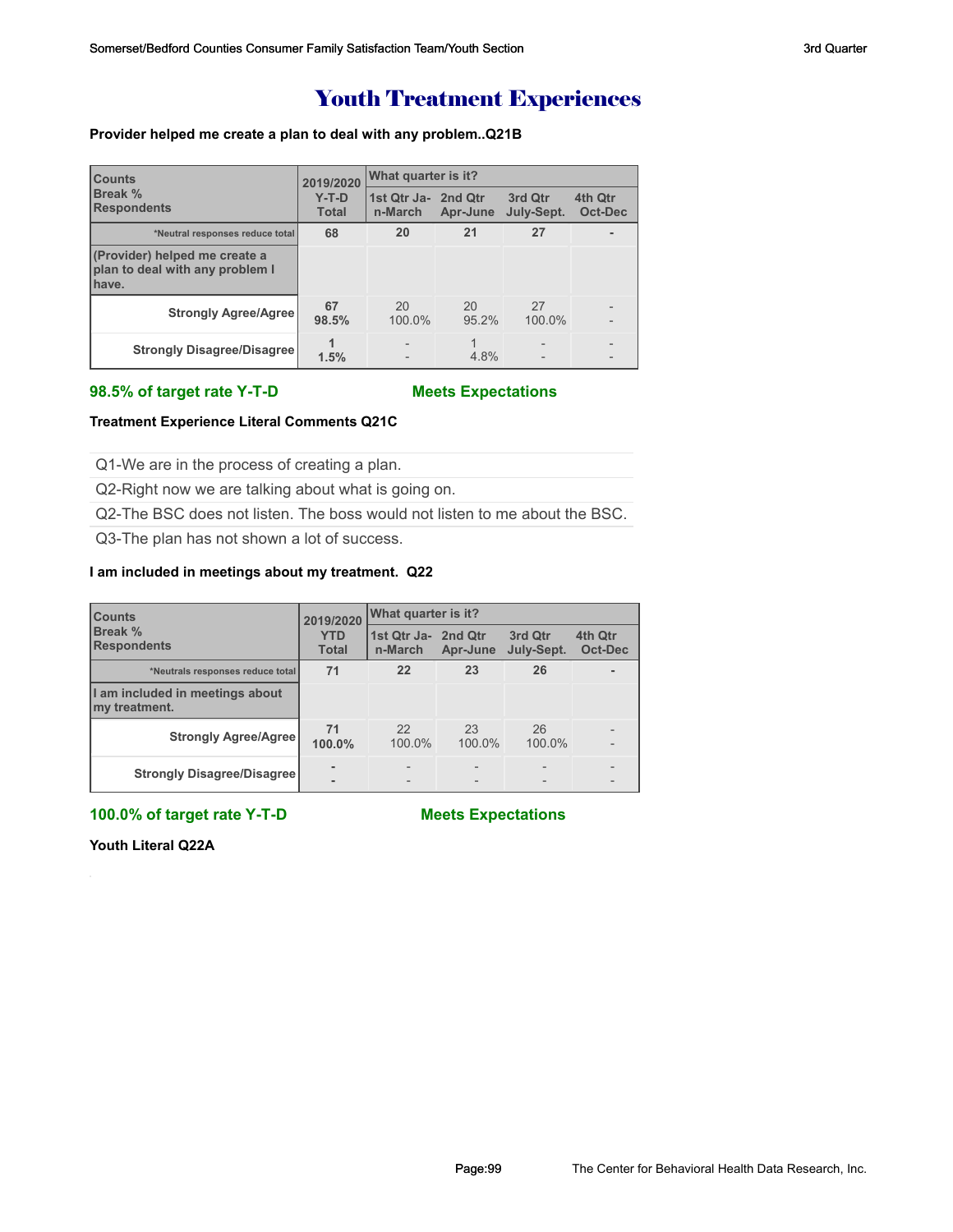## Youth Recovery Oriented Practices

**I have been given clear information on who to contact if I need immediate help...Q23A**

| <b>Counts</b>                                                                                             | 2019/2020               | What quarter is it?            |             |                        |                    |  |
|-----------------------------------------------------------------------------------------------------------|-------------------------|--------------------------------|-------------|------------------------|--------------------|--|
| Break %<br><b>Respondents</b>                                                                             | $Y-T-D$<br><b>Total</b> | 1st Qtr Ja- 2nd Qtr<br>n-March | Apr-June    | 3rd Qtr<br>July-Sept.  | 4th Qtr<br>Oct-Dec |  |
| Neutral responses reduce total                                                                            | 77                      | 22                             | 24          | 31                     |                    |  |
| I have been given clear<br>information on who to contact if I<br>need immediate help between<br>sessions. |                         |                                |             |                        |                    |  |
| Always/Almost Always/Often                                                                                | 71<br>92.2%             | 21<br>95.5%                    | 23<br>95.8% | 27<br>87.1%            |                    |  |
| Sometimes/Rarely                                                                                          | 3<br>3.9%               | 4.5%                           |             | $\overline{2}$<br>6.5% |                    |  |
| <b>Never</b>                                                                                              | 3<br>3.9%               |                                | 4.2%        | $\mathfrak{D}$<br>6.5% |                    |  |

### **92.2% of target rate Y-T-D Meets Expectations**

**Provider asked me what I think I needed to work on and helped me create a plan. .Q23B**

| <b>Counts</b>                                                                           | 2019/2020               | What quarter is it?            |             |                        |                    |  |
|-----------------------------------------------------------------------------------------|-------------------------|--------------------------------|-------------|------------------------|--------------------|--|
| Break %<br><b>Respondents</b>                                                           | $Y-T-D$<br><b>Total</b> | 1st Qtr Ja- 2nd Qtr<br>n-March | Apr-June    | 3rd Qtr<br>July-Sept.  | 4th Qtr<br>Oct-Dec |  |
| Neutral responses reduce total                                                          | 77                      | 22                             | 24          | 31                     |                    |  |
| (Provider) asked me what I think I<br>needed to work on and helped me<br>create a plan. |                         |                                |             |                        |                    |  |
| <b>Always/Almost Always/Often</b>                                                       | 73<br>94.8%             | 21<br>95.5%                    | 23<br>95.8% | 29<br>93.5%            |                    |  |
| Sometimes/Rarely                                                                        | 3<br>3.9%               |                                | $4.2\%$     | $\mathfrak{D}$<br>6.5% |                    |  |
| <b>Never</b>                                                                            | 1.3%                    | 4.5%                           |             |                        |                    |  |

**94.8% of target rate Y-T-D Meets Expectations**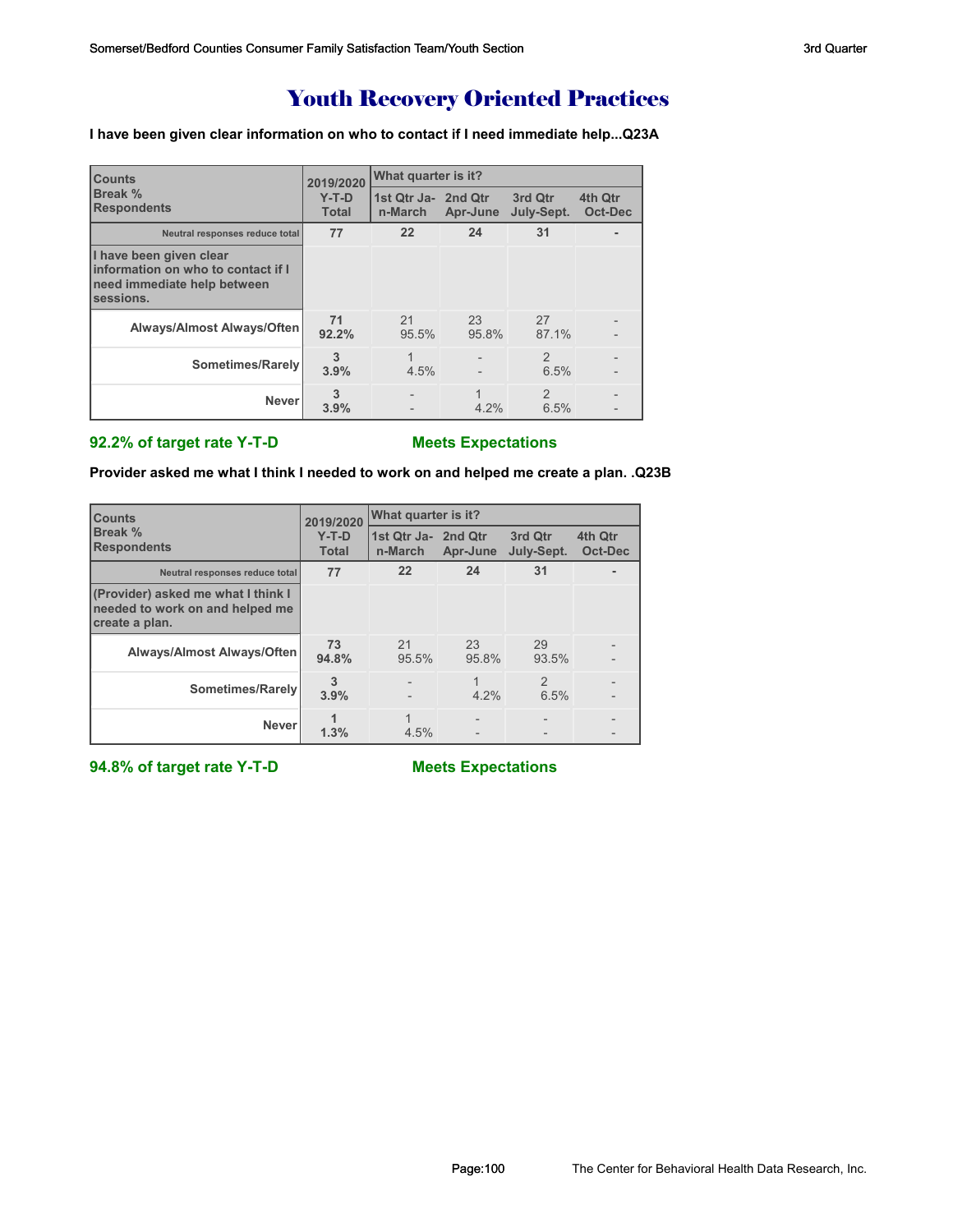### Youth Recovery Oriented Practices

#### **Staff treat me with respect and sees me as an equal partner... Q23C**

| <b>Counts</b>                                                                               | 2019/2020               | What quarter is it?            |             |                       |                           |  |
|---------------------------------------------------------------------------------------------|-------------------------|--------------------------------|-------------|-----------------------|---------------------------|--|
| Break %<br><b>Respondents</b>                                                               | $Y-T-D$<br><b>Total</b> | 1st Qtr Ja- 2nd Qtr<br>n-March | Apr-June    | 3rd Qtr<br>July-Sept. | 4th Qtr<br><b>Oct-Dec</b> |  |
| Neutral responses reduce total                                                              | 77                      | 22                             | 24          | 31                    |                           |  |
| Staff treats me with respect and<br>sees me as an equal partner in my<br>treatment program. |                         |                                |             |                       |                           |  |
| Always/Almost Always/Often                                                                  | 74<br>96.1%             | 22<br>100.0%                   | 22<br>91.7% | 30<br>96.8%           |                           |  |
| Sometimes/Rarely                                                                            | $\overline{2}$<br>2.6%  |                                | 1<br>4.2%   | 1<br>3.2%             |                           |  |
| <b>Never</b>                                                                                | 1.3%                    |                                | 1<br>4.2%   |                       |                           |  |

### **96.1% of target rate Y-T-D Meets Expectations**

**Staff talked with me about community supports ...Q23D**

| <b>Counts</b>                                                                         | 2019/2020               | What quarter is it?            |             |                       |                           |  |
|---------------------------------------------------------------------------------------|-------------------------|--------------------------------|-------------|-----------------------|---------------------------|--|
| Break %<br><b>Respondents</b>                                                         | $Y-T-D$<br><b>Total</b> | 1st Qtr Ja- 2nd Qtr<br>n-March | Apr-June    | 3rd Qtr<br>July-Sept. | 4th Qtr<br><b>Oct-Dec</b> |  |
| Neutral responses reduce total                                                        | 77                      | 22                             | 24          | 31                    |                           |  |
| Staff talked with me about<br>community supports and other<br>options that available. |                         |                                |             |                       |                           |  |
| <b>Always/Almost Always/Often</b>                                                     | 70<br>90.9%             | 21<br>95.5%                    | 20<br>83.3% | 29<br>93.5%           |                           |  |
| Sometimes/Rarely                                                                      | 6<br>7.8%               | 4.5%                           | 3<br>12.5%  | $\mathcal{P}$<br>6.5% |                           |  |
| <b>Never</b>                                                                          | 1.3%                    |                                | 4.2%        |                       |                           |  |

### **90.9% of target rate Y-T-D Meets Expectations**

#### **Recovery Oriented Practices Literals Q23E**

Q1-I have not been given information on who to contact.

Q1-Community supports does not apply to me.

Q1-They did not give me information about who to contact between sessions.

Q2-Sometimes they listen to my mom over me.

Q2-I was never given a phone number for immediate help. Only the first BSC I had created a plan with me. I don't feel respected because they don't listen or help. They have never talked to me about community supports.

Q3-I have been doing pretty good.

Q3-I still have bad days.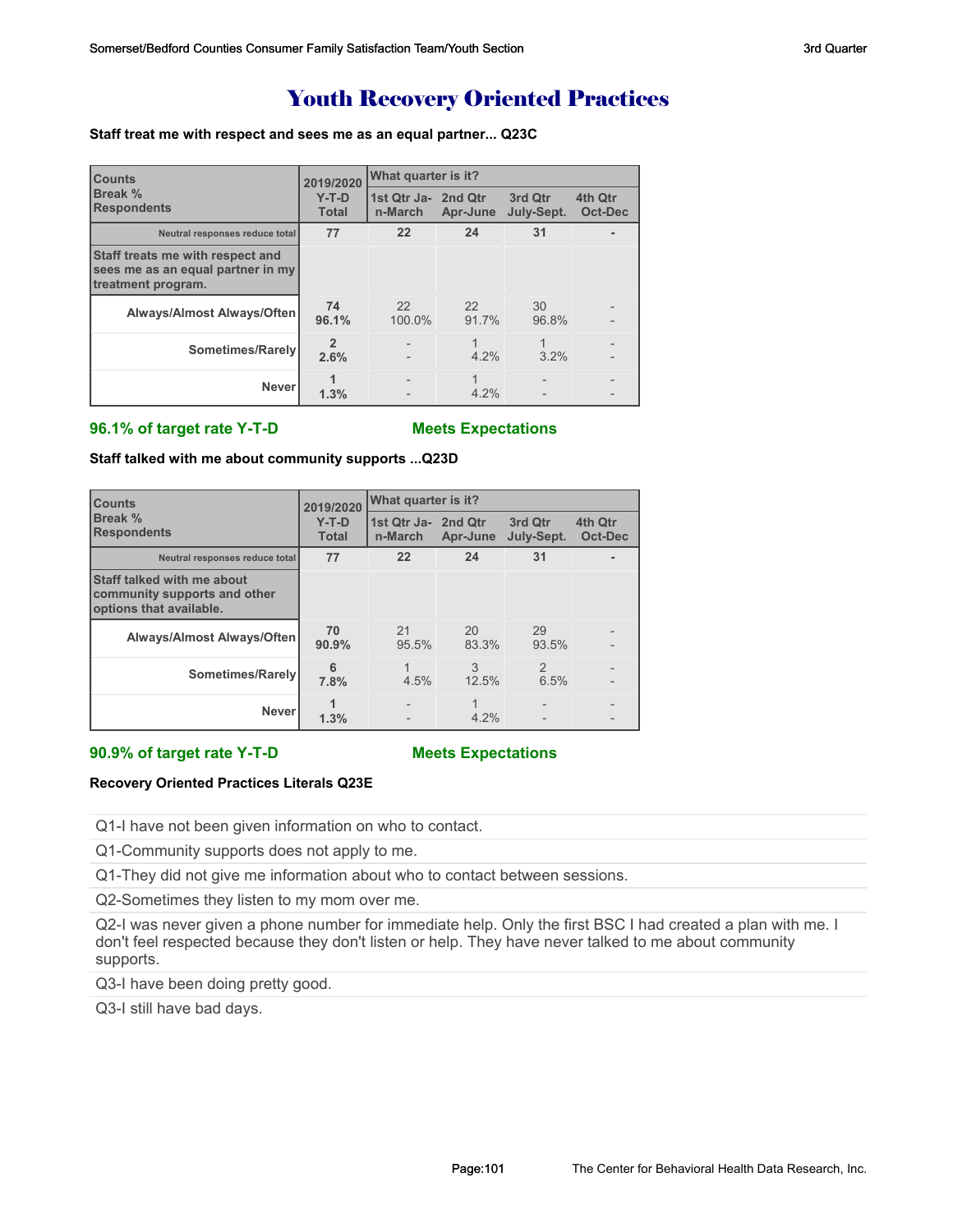### Youth Outcomes

### **I manage strong feelings better. (anger, fear, etc) Q24A**

| <b>Counts</b>                                          | 2019/2020               | What quarter is it?            |             |                          |                    |  |
|--------------------------------------------------------|-------------------------|--------------------------------|-------------|--------------------------|--------------------|--|
| Break %<br><b>Respondents</b>                          | $Y-T-D$<br><b>Total</b> | 1st Qtr Ja- 2nd Qtr<br>n-March | Apr-June    | 3rd Qtr<br>July-Sept.    | 4th Qtr<br>Oct-Dec |  |
| Neutral responses reduce total                         | 63                      | 19                             | 22          | 22                       |                    |  |
| I manage strong feelings better.<br>(anger, fear, etc) |                         |                                |             |                          |                    |  |
| <b>Strongly Agree/Agree</b>                            | 61<br>96.8%             | 18<br>94.7%                    | 21<br>95.5% | 22<br>100.0%             |                    |  |
| <b>Strongly Disagree/Disagree</b>                      | 3.2%                    | 5.3%                           | 4.5%        | $\overline{\phantom{0}}$ | $\qquad \qquad$    |  |

### **96.8% of target rate Y-T-D Meets Expectations**

**I make better choices about how to deal with day to day life. Q24B**

| <b>Counts</b>                                                    | 2019/2020               | What quarter is it?            |                        |                       |                    |  |
|------------------------------------------------------------------|-------------------------|--------------------------------|------------------------|-----------------------|--------------------|--|
| <b>Break %</b><br><b>Respondents</b>                             | $Y-T-D$<br><b>Total</b> | 1st Qtr Ja- 2nd Qtr<br>n-March | Apr-June               | 3rd Qtr<br>July-Sept. | 4th Qtr<br>Oct-Dec |  |
| Neutral responses reduce total                                   | 69                      | 18                             | 24                     | 27                    |                    |  |
| I make better choices about how<br>to deal with day to day life. |                         |                                |                        |                       |                    |  |
| <b>Strongly Agree/Agree</b>                                      | 66<br>95.7%             | 17<br>94.4%                    | 22<br>91.7%            | 27<br>100.0%          |                    |  |
| <b>Strongly Disagree/Disagree</b>                                | 3<br>4.3%               | 5.6%                           | $\mathfrak{p}$<br>8.3% |                       |                    |  |

**95.7% of target rate Y-T-D Meets Expectations**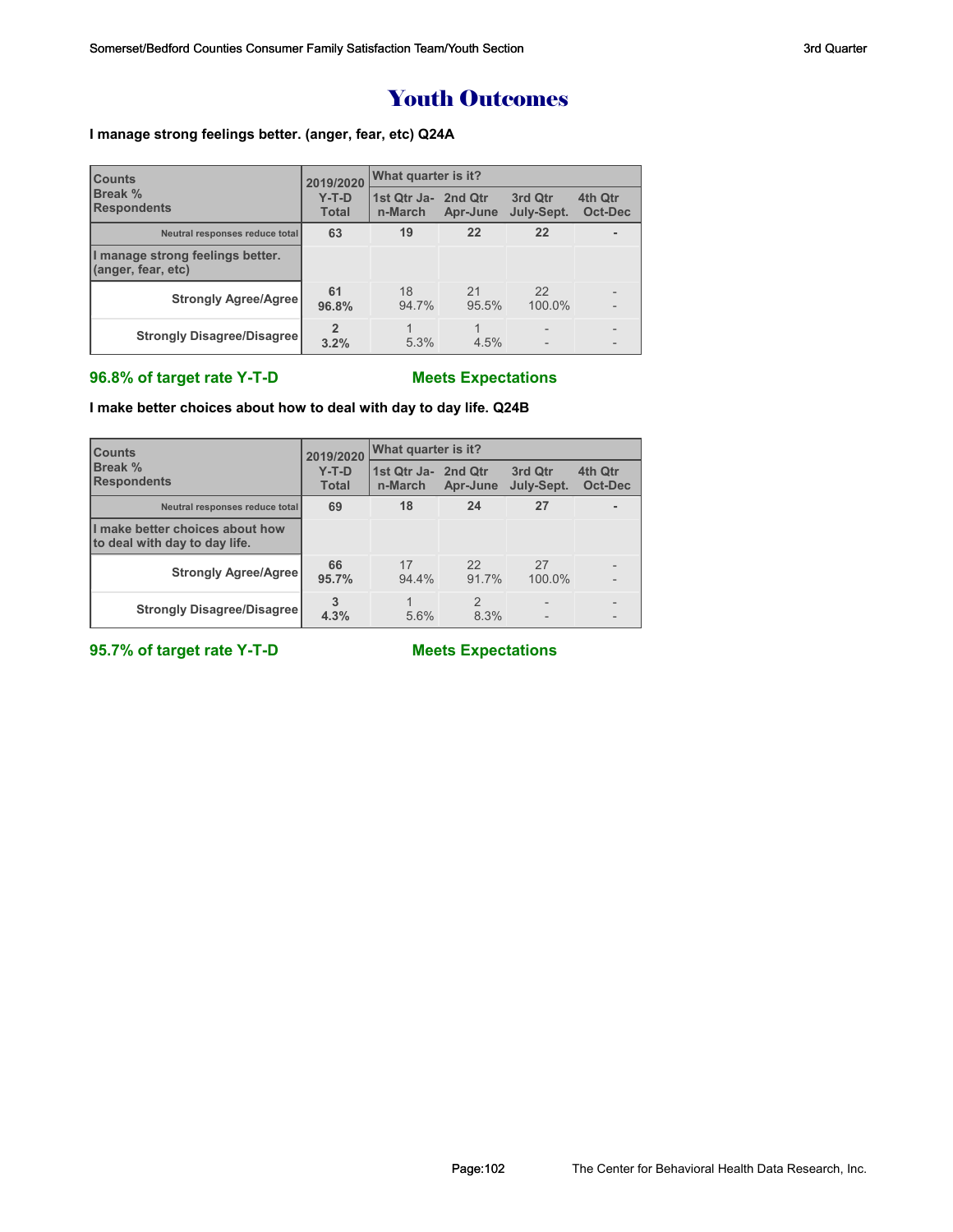### Youth Outcomes

### **I don't get in trouble as often as I did before treatment. Q24C**

| <b>Counts</b>                                                 | 2019/2020               | What quarter is it?            |             |                       |                          |  |
|---------------------------------------------------------------|-------------------------|--------------------------------|-------------|-----------------------|--------------------------|--|
| <b>Break %</b><br><b>Respondents</b>                          | $Y-T-D$<br><b>Total</b> | 1st Qtr Ja- 2nd Qtr<br>n-March | Apr-June    | 3rd Qtr<br>July-Sept. | 4th Qtr<br>Oct-Dec       |  |
| Neutral responses reduce total                                | 61                      | 18                             | 19          | 24                    |                          |  |
| I don't get in trouble as often as I<br>did before treatment. |                         |                                |             |                       |                          |  |
| <b>Strongly Agree/Agree</b>                                   | 50<br>82.0%             | 13<br>72.2%                    | 18<br>94.7% | 19<br>79.2%           |                          |  |
| <b>Strongly Disagree/Disagree</b>                             | 11<br>18.0%             | 5<br>27.8%                     | 5.3%        | 5<br>20.8%            | $\overline{\phantom{0}}$ |  |

### 82.0% of target rate Y-T-D Satisfactory

### **I believe treatment is working because I feel better. Q24D**

| <b>ICounts</b>                                           | 2019/2020               | <b>What quarter is it?</b>     |             |                       |                    |  |
|----------------------------------------------------------|-------------------------|--------------------------------|-------------|-----------------------|--------------------|--|
| <b>Break</b> %<br><b>Respondents</b>                     | $Y-T-D$<br><b>Total</b> | 1st Qtr Ja- 2nd Qtr<br>n-March | Apr-June    | 3rd Otr<br>July-Sept. | 4th Qtr<br>Oct-Dec |  |
| Neutral responses reduce total                           | 67                      | 16                             | 23          | 28                    |                    |  |
| I believe treatment is working<br>because I feel better. |                         |                                |             |                       |                    |  |
| <b>Strongly Agree/Agree</b>                              | 66<br>98.5%             | 16<br>100.0%                   | 22<br>95.7% | 28<br>100.0%          |                    |  |
| <b>Strongly Disagree/Disagree</b>                        | 1.5%                    |                                | 4.3%        |                       |                    |  |

**98.5% of target rate Y-T-D Meets Expectations**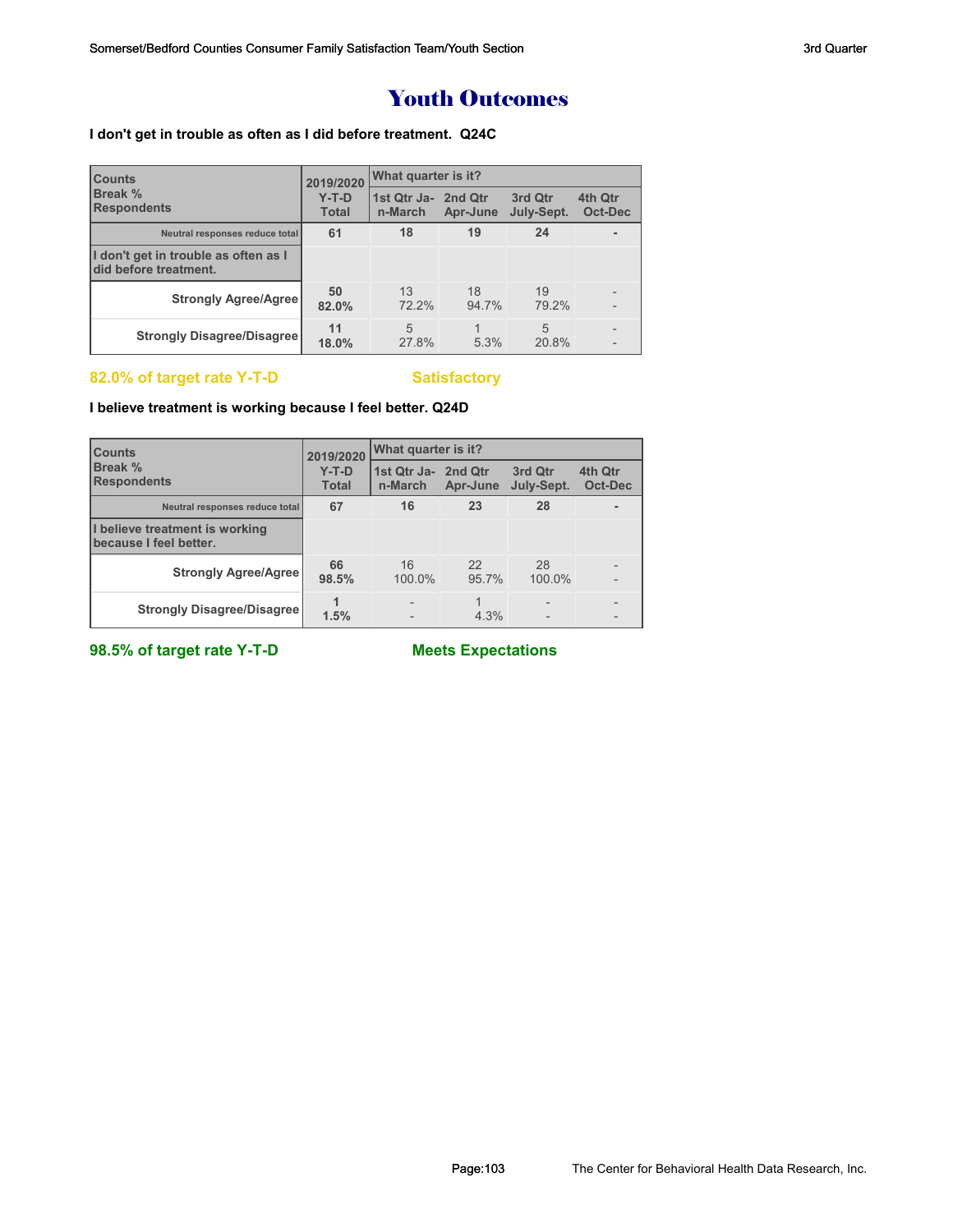Q1-I have my moments.

Q1-I still struggle in school and other places.

Q1-I have never been angry. I'm not where I should be as far as making better choices. I have never gotten in trouble. I'm not quite sure my treatment is working yet.

Q1-I feel like my counseling isn't helping anymore. I have been getting written up. I still feel the same.

Q1-I still need help. I still have trouble controlling myself and my anger.

Q1-I never get in trouble.

Q2-I still have bad moments. Sometimes I still get in trouble.

Q2-I don't get in trouble.

Q2-I never got in trouble in the first place.

Q2-They do not listen or provide help.

Q3-My grandma says I have been getting in more trouble than I use to due to a change in attitude.

Q3-I sometimes still get angry.

Q3-I get in trouble a lot and I get angry.

Q3-I still have bad days.

Q3-I still get in trouble sometimes.

Q3-I do not get in trouble.

Q3-I still have problems from time to time.

Q3-Things have been getting a little better.

Q3-I never got in trouble.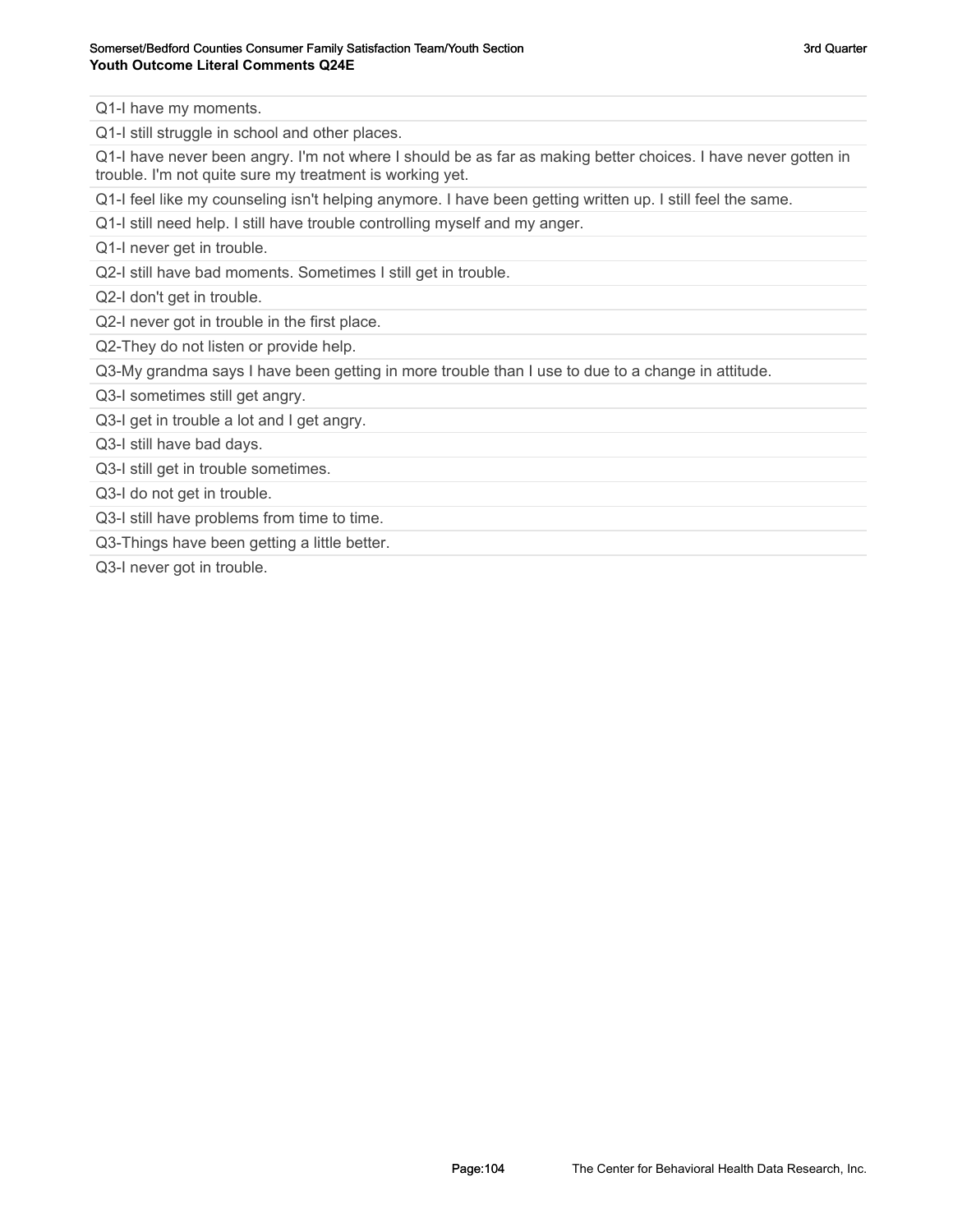## Youth Provider Issues or Concerns

### **Have you had any issues or problems with services from provider? Q25**

| <b>Counts</b><br><b>Break %</b><br><b>Respondents</b>        | 2019/2020                  | What quarter is it?  |                     |                       |                           |
|--------------------------------------------------------------|----------------------------|----------------------|---------------------|-----------------------|---------------------------|
|                                                              | <b>YTD</b><br><b>Total</b> | 1st Qtr<br>Jan-March | 2nd Qtr<br>Apr-June | 3rd Qtr<br>July-Sept. | 4th Qtr<br><b>Oct-Dec</b> |
| <b>Base</b>                                                  | 77                         | 22                   | 24                  | 31                    | ۰                         |
| Have you had any issues or<br>problems with services from (p |                            |                      |                     |                       |                           |
| <b>Yes</b>                                                   | 2.6%                       |                      | 4.2%                | 3.2%                  |                           |
| No                                                           | 75<br>97.4%                | 22<br>100.0%         | 23<br>95.8%         | 30<br>96.8%           |                           |

**If yes, what were the issues or problems with services from provider? Q26**

| <b>Counts</b>                                                | 2019/2020               | What quarter is it?  |                     |                       |                           |  |
|--------------------------------------------------------------|-------------------------|----------------------|---------------------|-----------------------|---------------------------|--|
| Break %<br><b>Respondents</b>                                | $Y-T-D$<br><b>Total</b> | 1st Qtr<br>Jan-March | 2nd Otr<br>Apr-June | 3rd Qtr<br>July-Sept. | 4th Qtr<br><b>Oct-Dec</b> |  |
| Neutral responses reduce total                               | 77                      | 22                   | 24                  | 31                    |                           |  |
| If yes, what were the issues or<br>problems with services fr |                         |                      |                     |                       |                           |  |
| Lack of treatment planning and<br>coordination               |                         |                      |                     |                       |                           |  |
| Services not provided when I<br>needed them                  |                         |                      |                     |                       |                           |  |
| <b>Poor communication</b>                                    | 1<br>1.3%               |                      |                     | 1<br>3.2%             |                           |  |
| <b>Frequent staff changes</b>                                |                         |                      |                     |                       |                           |  |
| <b>Frequent Provider Cancellations</b>                       |                         |                      |                     |                       |                           |  |
| Other                                                        | 1<br>1.3%               |                      | 4.2%                |                       |                           |  |
| Not applicable                                               | 75<br>97.4%             | 22<br>100.0%         | 23<br>95.8%         | 30<br>96.8%           |                           |  |

### **Q26 Literal Comment**

Q2-Lack of treatment planning and coordination, services not provided when needed, poor communication, frequent staff changes, frequent provider cancellations and BSC turning the camera and mic off at teleconferences or not being there.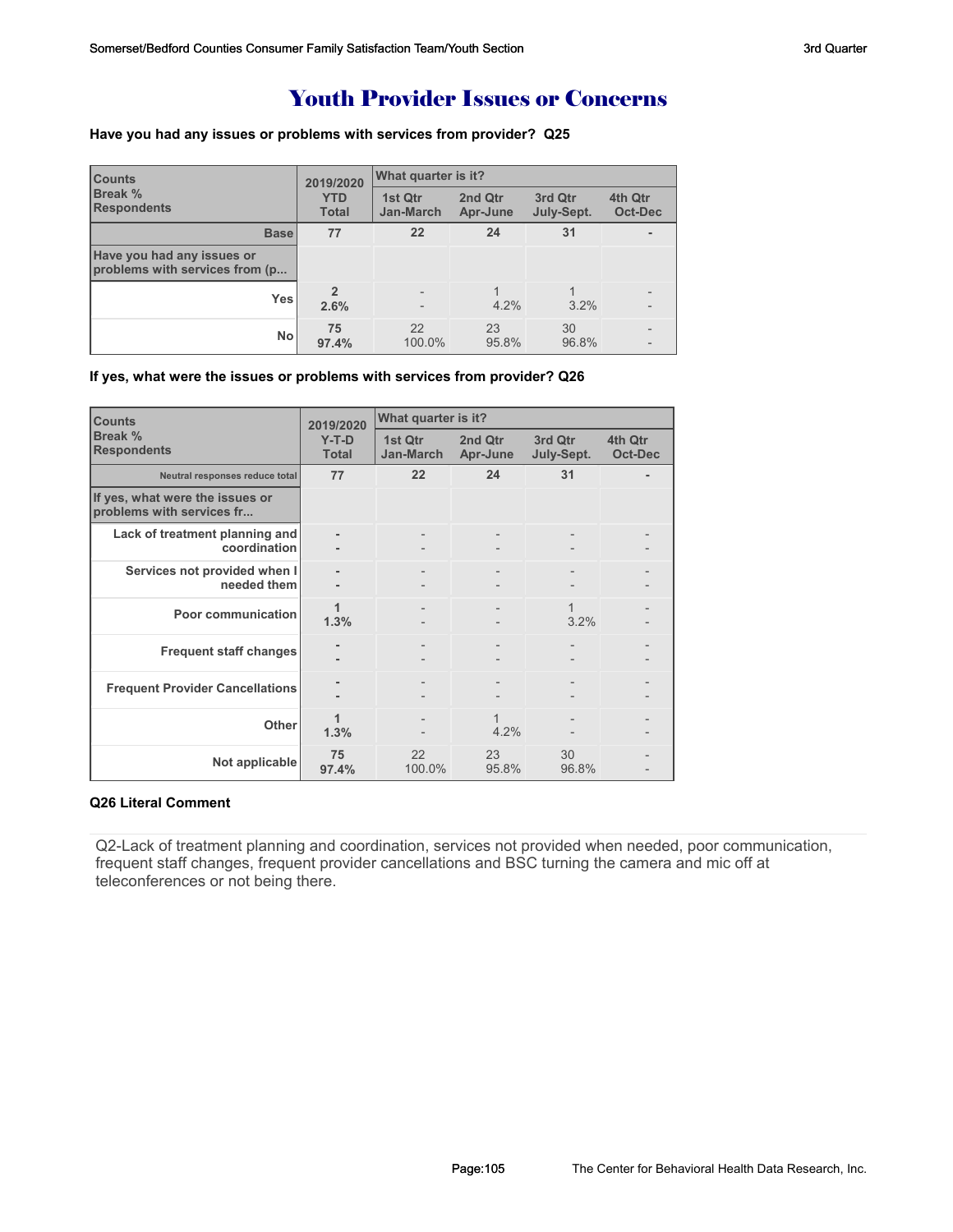## Youth Provider Issues or Concerns

**Were you able to resolve these issues or problems with provider....Q27**

| <b>Counts</b>                                                | 2019/2020               | What quarter is it?  |                     |                       |                           |  |
|--------------------------------------------------------------|-------------------------|----------------------|---------------------|-----------------------|---------------------------|--|
| Break %<br><b>Respondents</b>                                | $Y-T-D$<br><b>Total</b> | 1st Qtr<br>Jan-March | 2nd Otr<br>Apr-June | 3rd Qtr<br>July-Sept. | 4th Qtr<br><b>Oct-Dec</b> |  |
| Neutral responses reduce total                               | 77                      | 22                   | 24                  | 31                    |                           |  |
| Were you able to resolve these<br>issues or problems with (p |                         |                      |                     |                       |                           |  |
| I resolved the problem with the<br>program manager           |                         |                      |                     |                       |                           |  |
| I chose not to take any action                               | $\mathfrak{p}$<br>2.6%  |                      | 1<br>$4.2\%$        | 3.2%                  |                           |  |
| I filed a formal complaint                                   |                         |                      |                     |                       |                           |  |
| <b>Not Applicable</b>                                        | 75<br>97.4%             | 22<br>100.0%         | 23<br>95.8%         | 30<br>96.8%           |                           |  |

### **If you chose to not take any action, why? Q28**

| <b>Counts</b>                                        | 2019/2020                  | What quarter is it?  |                     |                          |                           |
|------------------------------------------------------|----------------------------|----------------------|---------------------|--------------------------|---------------------------|
| Break %<br><b>Respondents</b>                        | <b>YTD</b><br><b>Total</b> | 1st Qtr<br>Jan-March | 2nd Qtr<br>Apr-June | 3rd Qtr<br>July-Sept.    | 4th Qtr<br><b>Oct-Dec</b> |
| *N/A responses reduce total                          | $\overline{2}$             |                      |                     |                          |                           |
| If you chose to not take any<br>action, why?         |                            |                      |                     |                          |                           |
| The problem was not that serious                     |                            |                      |                     |                          |                           |
| I was concerned with how the<br>provider would react | ٠                          | $\qquad \qquad -$    |                     | $\overline{\phantom{a}}$ |                           |
| I didn't know how to file a formal<br>complaint      | ٠                          |                      |                     |                          |                           |
| <b>Other</b>                                         | 100.0%                     |                      | 100.0%              | 100.0%                   |                           |

### **Q28 Literal Comment**

Q2-We tried to address this with the program manager. The program manager does not listen and denies any issues.

Q3-I have not been able to take action yet.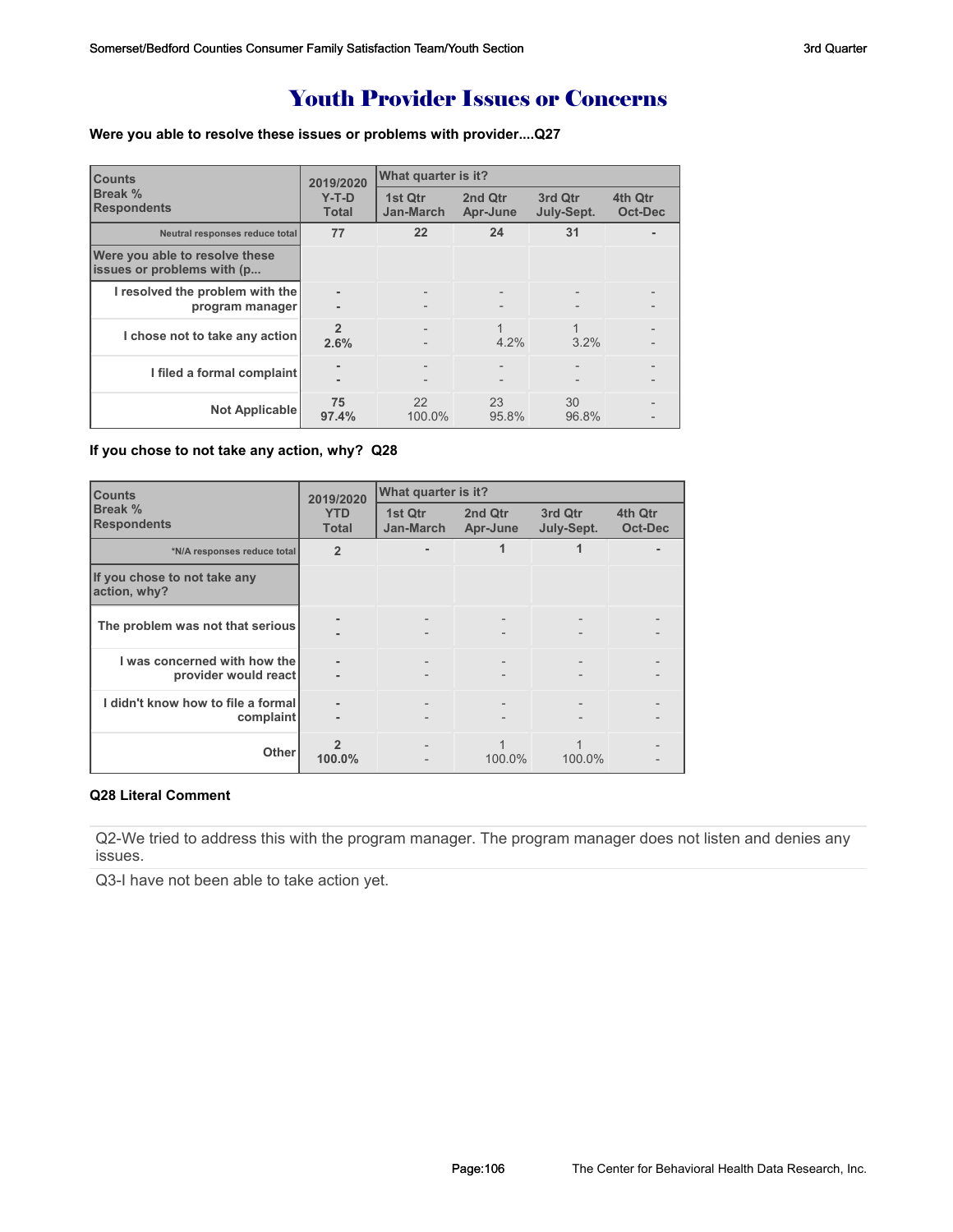# Youth Department of Public Welfare Questions

### **Youth Treatment Impact on Quality of LIfe Q29**

| <b>Counts</b>                                                                                | 2019/2020                  | What quarter is it?            |                         |                       |                    |  |
|----------------------------------------------------------------------------------------------|----------------------------|--------------------------------|-------------------------|-----------------------|--------------------|--|
| Break %<br><b>Respondents</b>                                                                | <b>YTD</b><br><b>Total</b> | 1st Qtr Ja- 2nd Qtr<br>n-March | Apr-June                | 3rd Qtr<br>July-Sept. | 4th Qtr<br>Oct-Dec |  |
|                                                                                              | 77                         | 22                             | 24                      | 31                    |                    |  |
| What effect has the treatment<br>you've received had on the overall<br>quality of your life? |                            |                                |                         |                       |                    |  |
| <b>Much better</b>                                                                           | 38<br>49.4%                | 11<br>50.0%                    | 11<br>45.8%             | 16<br>51.6%           |                    |  |
| A little better                                                                              | 32<br>41.6%                | 8<br>36.4%                     | 9<br>37.5%              | 15<br>48.4%           |                    |  |
| About the same                                                                               | $\overline{7}$<br>9.1%     | 3<br>13.6%                     | $\overline{4}$<br>16.7% |                       |                    |  |
| A little worse                                                                               | ۰                          |                                |                         |                       |                    |  |
| <b>Much worse</b>                                                                            |                            |                                |                         |                       |                    |  |

### **Youth Opportunity to Make Treatment Decisions Q30**

| <b>Counts</b>                                             | 2019/2020                  | What quarter is it?            |             |                       |                                     |  |
|-----------------------------------------------------------|----------------------------|--------------------------------|-------------|-----------------------|-------------------------------------|--|
| <b>Break %</b><br><b>Respondents</b>                      | <b>YTD</b><br><b>Total</b> | 1st Qtr Ja- 2nd Qtr<br>n-March | Apr-June    | 3rd Qtr<br>July-Sept. | 4th Qtr<br>Oct-Dec                  |  |
|                                                           | 77                         | 22                             | 24          | 31                    |                                     |  |
| Were you given the chance to<br>make treatment decisions? |                            |                                |             |                       |                                     |  |
| <b>Yes</b>                                                | 60<br>77.9%                | 18<br>81.8%                    | 17<br>70.8% | 25<br>80.6%           | $\qquad \qquad -$<br>$\overline{a}$ |  |
| <b>No</b>                                                 | ۰                          |                                |             |                       | $\qquad \qquad -$<br>$\overline{a}$ |  |
| <b>Sometimes</b>                                          | 17<br>22.1%                | $\overline{4}$<br>18.2%        | 29.2%       | 6<br>19.4%            | $\qquad \qquad -$                   |  |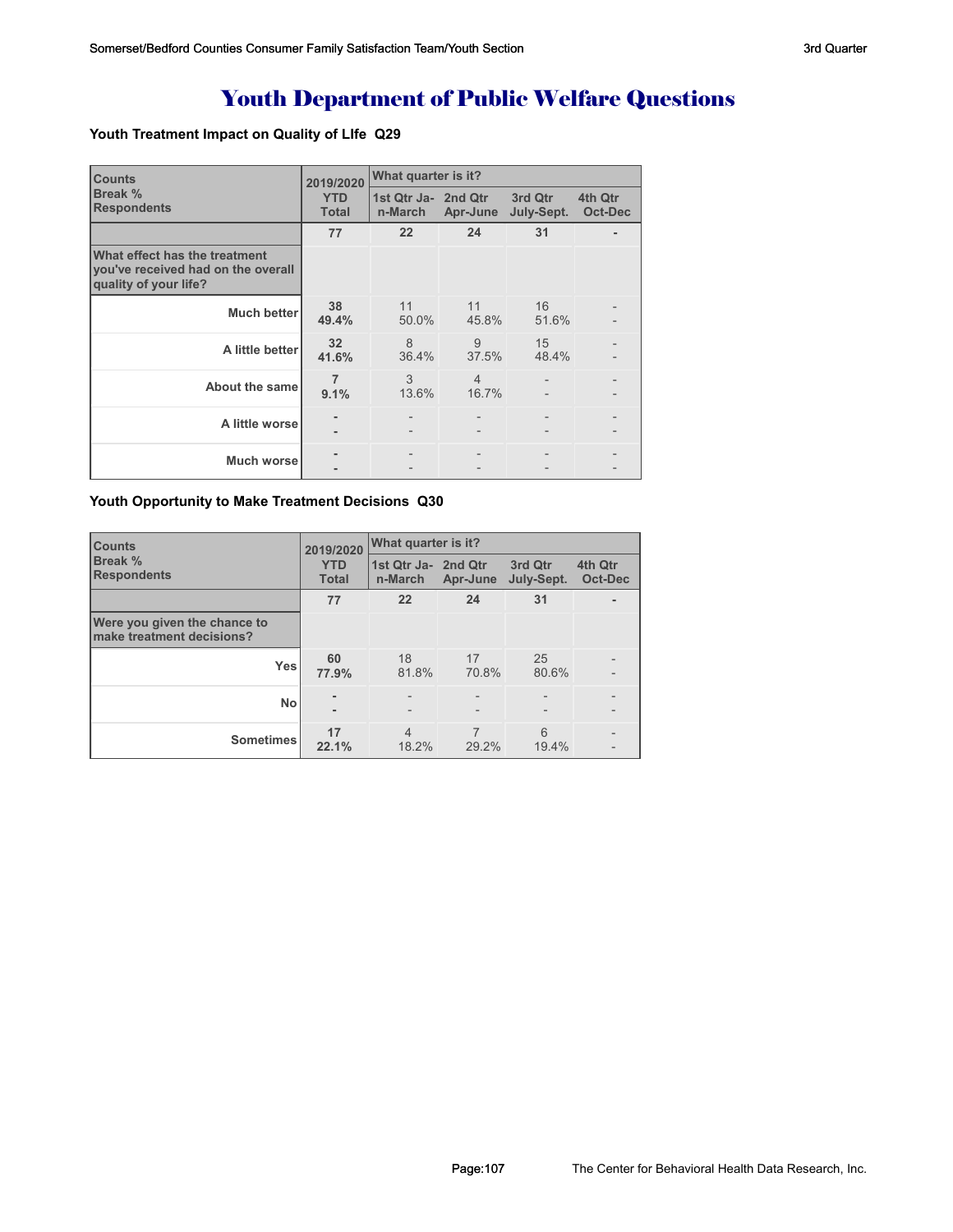# Youth Department of Public Welfare Questions

### **Youth Ability to Receive Needed Care Q31**

| <b>Counts</b>                                                                       | 2019/2020                  | What quarter is it?      |                     |                       |                           |  |
|-------------------------------------------------------------------------------------|----------------------------|--------------------------|---------------------|-----------------------|---------------------------|--|
| Break %<br><b>Respondents</b>                                                       | <b>YTD</b><br><b>Total</b> | 1st Qtr<br>Jan-March     | 2nd Qtr<br>Apr-June | 3rd Qtr<br>July-Sept. | 4th Qtr<br><b>Oct-Dec</b> |  |
|                                                                                     | 77                         | 22                       | 24                  | 31                    |                           |  |
| In the last twelve months, did you<br>have problems getting the help<br>vou needed? |                            |                          |                     |                       |                           |  |
| <b>Yes</b>                                                                          | 1.3%                       | $\qquad \qquad -$        | 4.2%                |                       |                           |  |
| <b>No</b>                                                                           | 75<br>97.4%                | 22<br>100.0%             | 23<br>95.8%         | 30<br>96.8%           |                           |  |
| <b>Sometimes</b>                                                                    | 1.3%                       | $\overline{\phantom{a}}$ |                     | 3.2%                  |                           |  |

#### **Youth Reason for Not Getting Needed Care Q32**

| <b>Counts</b>                                                                                  | 2019/2020                  | What quarter is it?  |                     |                       |                           |  |
|------------------------------------------------------------------------------------------------|----------------------------|----------------------|---------------------|-----------------------|---------------------------|--|
| <b>Break %</b><br><b>Respondents</b>                                                           | <b>YTD</b><br><b>Total</b> | 1st Qtr<br>Jan-March | 2nd Qtr<br>Apr-June | 3rd Qtr<br>July-Sept. | 4th Qtr<br><b>Oct-Dec</b> |  |
| (N/A) responses reduce total                                                                   | $\overline{2}$             |                      | 1                   | 1                     |                           |  |
| If no, why weren't you able to get<br>the behavioral health help in the<br>last twelve months? |                            |                      |                     |                       |                           |  |
| <b>Money issues</b>                                                                            |                            |                      |                     |                       |                           |  |
| <b>Transportation Issues</b>                                                                   |                            |                      |                     |                       |                           |  |
| Language barriers                                                                              |                            |                      |                     |                       |                           |  |
| <b>Inconvenient times</b>                                                                      |                            |                      |                     |                       |                           |  |
| Long waiting list                                                                              |                            |                      |                     |                       |                           |  |
| Didn't know where to get help                                                                  |                            |                      |                     |                       |                           |  |
| <b>Money issues</b>                                                                            |                            |                      |                     |                       |                           |  |
| Other                                                                                          | $\overline{2}$<br>100.0%   |                      | 100.0%              | 100.0%                |                           |  |

### **Youth Reason for Not Getting Needed Care Literals Q32A**

Q2-The BSC was not providing services that were needed.

Q3-Delays getting into a provider because of COVID-19.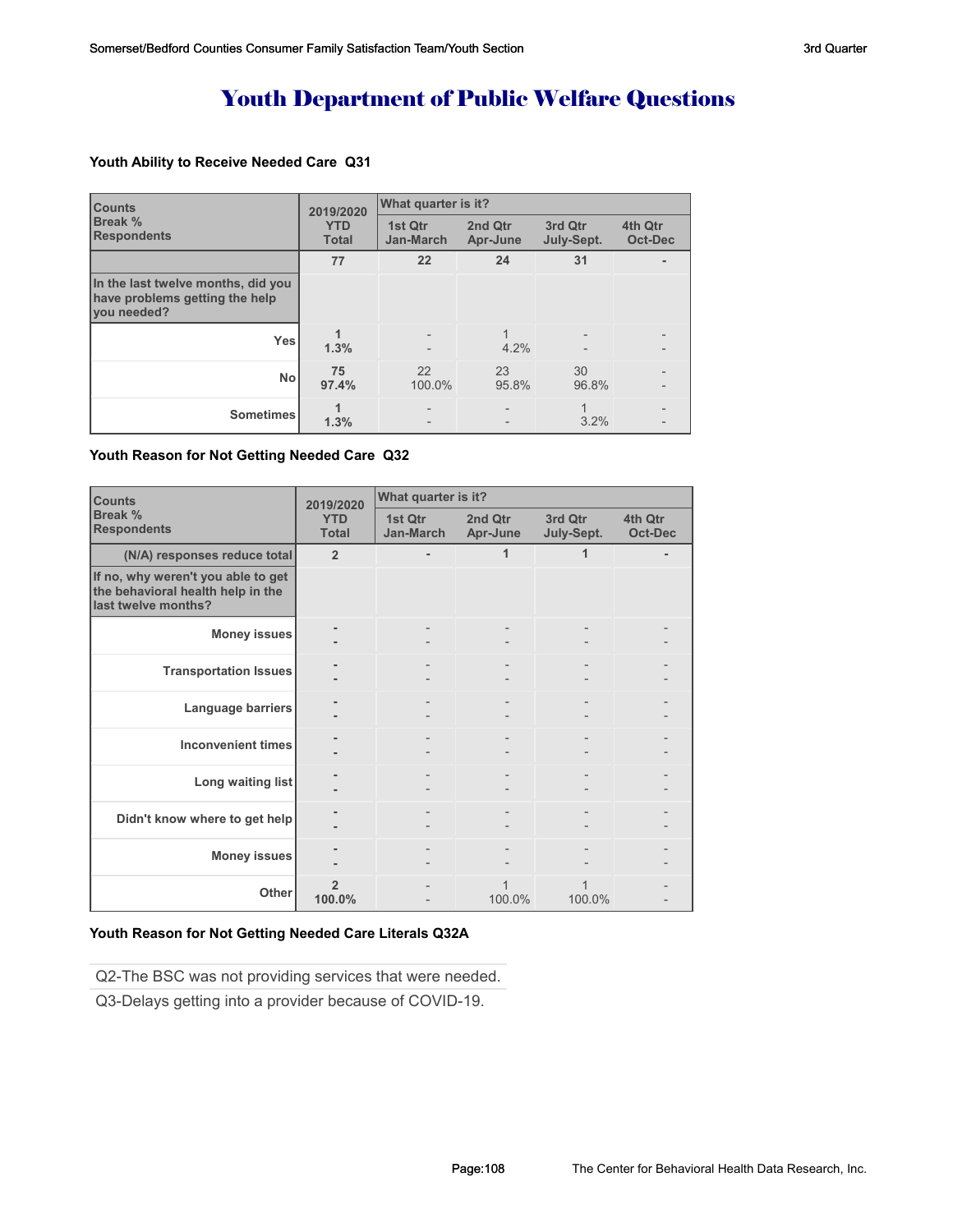## Youth Discharge Due to Lack of Following Treatment Plan

### **Youth Discharge Due to Lack of Following Treatment Plan Q33**

| <b>Counts</b>                                                                                                                 | 2019/2020                  | What quarter is it?         |                     |                       |                    |  |
|-------------------------------------------------------------------------------------------------------------------------------|----------------------------|-----------------------------|---------------------|-----------------------|--------------------|--|
| <b>Break %</b><br><b>Respondents</b>                                                                                          | <b>YTD</b><br><b>Total</b> | 1st Qtr<br><b>Jan-March</b> | 2nd Qtr<br>Apr-June | 3rd Qtr<br>July-Sept. | 4th Qtr<br>Oct-Dec |  |
|                                                                                                                               | 77                         | 22                          | 24                  | 31                    |                    |  |
| Have you been discharged in the<br>past because you had trouble<br>following your treatment plan or<br>you relapsed? (CCISC)? |                            |                             |                     |                       |                    |  |
| <b>Yes</b>                                                                                                                    | 13<br>16.9%                | 4.5%                        | 6<br>25.0%          | 6<br>19.4%            |                    |  |
| <b>No</b>                                                                                                                     | 64<br>83.1%                | 21<br>95.5%                 | 18<br>75.0%         | 25<br>80.6%           |                    |  |

### **Youth Behavioral Health Medications Q34**

| <b>Counts</b>                                    | 2019/2020                  | What quarter is it?      |                     |                       |                           |  |
|--------------------------------------------------|----------------------------|--------------------------|---------------------|-----------------------|---------------------------|--|
| Break %<br><b>Respondents</b>                    | <b>YTD</b><br><b>Total</b> | 1st Qtr<br>Jan-March     | 2nd Qtr<br>Apr-June | 3rd Qtr<br>July-Sept. | 4th Qtr<br><b>Oct-Dec</b> |  |
|                                                  | 77                         | 22                       | 24                  | 31                    |                           |  |
| Are you taking behavioral health<br>medications? |                            |                          |                     |                       |                           |  |
| <b>Yes</b>                                       | 62<br>80.5%                | 20<br>90.9%              | 18<br>75.0%         | 24<br>77.4%           |                           |  |
| <b>No</b>                                        | 15<br>19.5%                | 2<br>9.1%                | 6<br>25.0%          | 7<br>22.6%            |                           |  |
| <b>Declined to answer</b>                        | ۰<br>٠                     | $\overline{\phantom{a}}$ |                     |                       |                           |  |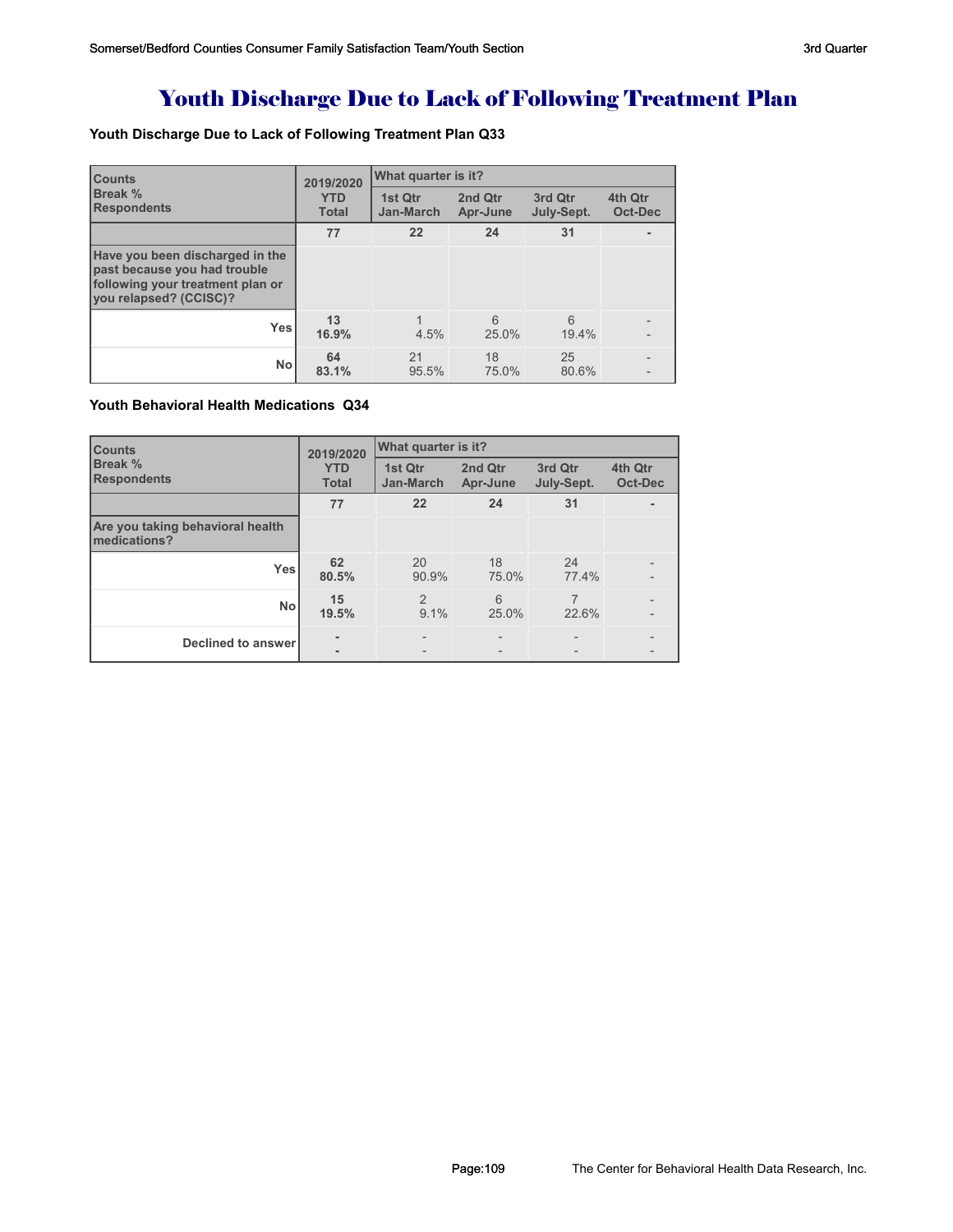### Youth Behavioral Health Medications

#### **Youth Difficulty in Obtaining Medications Q35**

| <b>Counts</b>                                                                      | 2019/2020<br><b>YTD</b><br><b>Total</b> | What quarter is it?         |                     |                       |                           |  |
|------------------------------------------------------------------------------------|-----------------------------------------|-----------------------------|---------------------|-----------------------|---------------------------|--|
| Break %<br><b>Respondents</b>                                                      |                                         | 1st Qtr<br><b>Jan-March</b> | 2nd Qtr<br>Apr-June | 3rd Qtr<br>July-Sept. | 4th Qtr<br><b>Oct-Dec</b> |  |
| (N/A) responses reduce total                                                       | 62                                      | 20                          | 18                  | 24                    |                           |  |
| Are you experiencing any<br>problems getting the medications<br>that work for you? |                                         |                             |                     |                       |                           |  |
| <b>Yes</b>                                                                         | 5<br>8.1%                               | $\overline{4}$<br>20.0%     |                     | 4.2%                  |                           |  |
| <b>No</b>                                                                          | 57<br>91.9%                             | 16<br>80.0%                 | 18<br>100.0%        | 23<br>95.8%           |                           |  |

#### **Youth Difficulty in Obtaining Medications Q35A**

Q1-I feel that my meds could use a change sometimes.

Q1-We are still trying to find the right medicine.

Q1-Sometimes there are problems with the insurance and getting my meds.

Q3-I am still not on the right meds.

### My provider has talked to me about smoking and vaping

### **My provider has talked to me about options to help me quit smoking..... Q36**

| <b>Counts</b>                                                | 2019/2020<br><b>YTD</b><br><b>Total</b> | <b>What quarter is it?</b> |                     |                       |                    |  |
|--------------------------------------------------------------|-----------------------------------------|----------------------------|---------------------|-----------------------|--------------------|--|
| <b>Break %</b><br><b>Respondents</b>                         |                                         | 1st Qtr<br>Jan-March       | 2nd Qtr<br>Apr-June | 3rd Qtr<br>July-Sept. | 4th Qtr<br>Oct-Dec |  |
| *N/A responses reduce total                                  | 14                                      |                            |                     | 6                     |                    |  |
| My provider has talked to me<br>about options to help me qui |                                         |                            |                     |                       |                    |  |
| <b>Yes</b>                                                   | 11<br>78.6%                             | 100.0%                     | 4<br>57.1%          | 6<br>100.0%           |                    |  |
| <b>No</b>                                                    | 3<br>21.4%                              |                            | 3<br>42.9%          |                       |                    |  |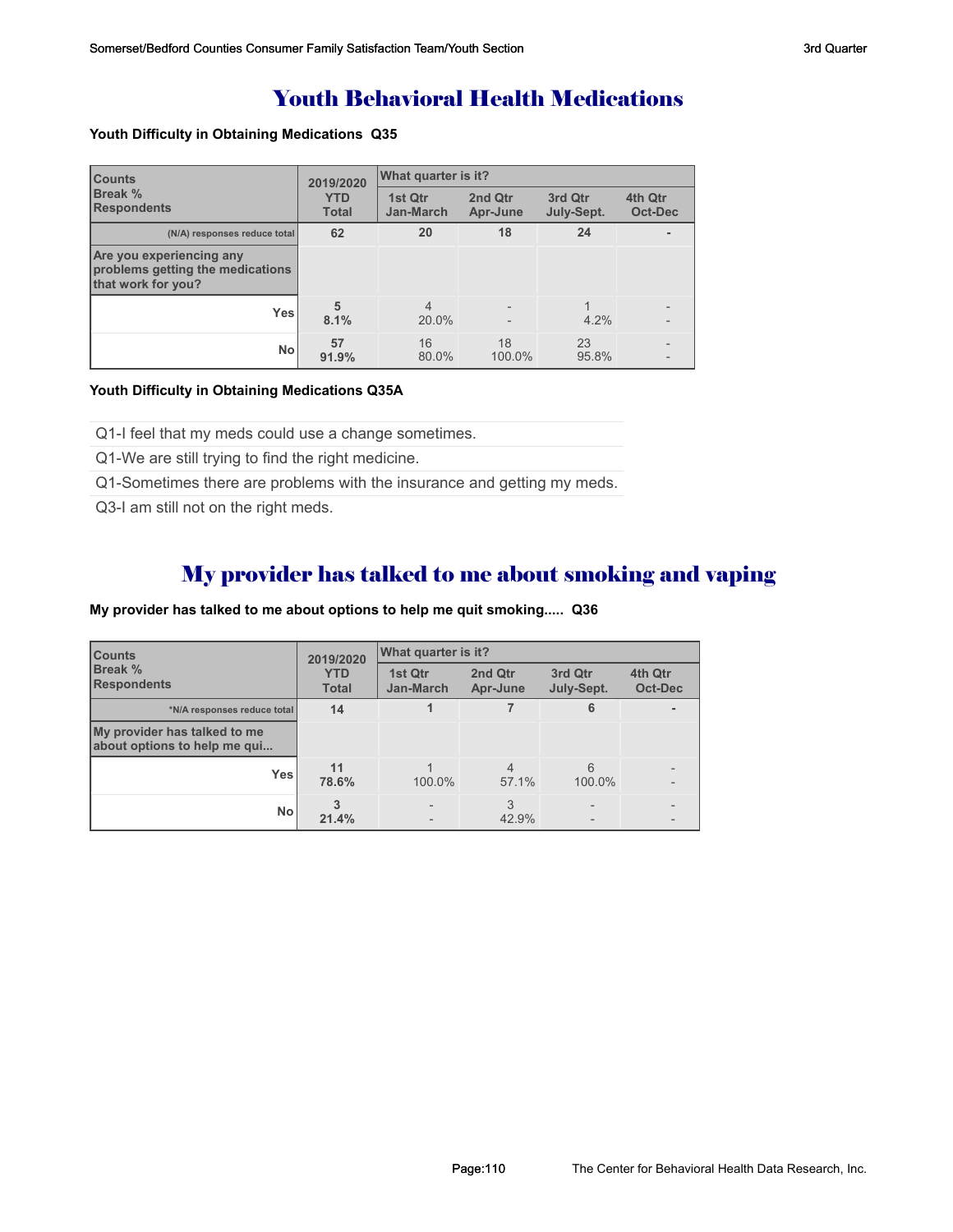## Youth Wellness Recovery Action Plan (WRAP)

### **Do you know what a WRAP is? Q37**

| <b>Counts</b>                                                      | 2019/2020<br>$Y-T-D$<br><b>Total</b> | What quarter is it?  |                         |                         |                    |  |
|--------------------------------------------------------------------|--------------------------------------|----------------------|-------------------------|-------------------------|--------------------|--|
| <b>Break %</b><br><b>Respondents</b>                               |                                      | 1st Qtr<br>Jan-March | 2nd Qtr<br>Apr-June     | 3rd Qtr<br>July-Sept.   | 4th Qtr<br>Oct-Dec |  |
| <b>Base</b>                                                        | 77                                   | 22                   | 24                      | 31                      |                    |  |
| Do you know what a WRAP<br>(Wellness Recovery Action Plan)<br>lis? |                                      |                      |                         |                         |                    |  |
| <b>Yes</b>                                                         | 15<br>19.5%                          | 31.8%                | $\overline{4}$<br>16.7% | $\overline{4}$<br>12.9% |                    |  |
| <b>No</b>                                                          | 62<br>80.5%                          | 15<br>68.2%          | 20<br>83.3%             | 27<br>87.1%             |                    |  |

### **Youth Who Have a Wellness Recovery Action Plan (WRAP) Q38**

| <b>Counts</b>                                                | 2019/2020<br><b>YTD</b><br><b>Total</b> | What quarter is it?  |                        |                         |                    |  |
|--------------------------------------------------------------|-----------------------------------------|----------------------|------------------------|-------------------------|--------------------|--|
| <b>Break</b> %<br><b>Respondents</b>                         |                                         | 1st Qtr<br>Jan-March | 2nd Qtr<br>Apr-June    | 3rd Qtr<br>July-Sept.   | 4th Qtr<br>Oct-Dec |  |
|                                                              | 77                                      | 22                   | 24                     | 31                      |                    |  |
| Do you have a WRAP (Wellness<br><b>Recovery Action Plan?</b> |                                         |                      |                        |                         |                    |  |
| Yesl                                                         | 13<br>16.9%                             | 31.8%                | $\mathfrak{D}$<br>8.3% | $\overline{4}$<br>12.9% |                    |  |
| Nol                                                          | 64<br>83.1%                             | 15<br>68.2%          | 22<br>91.7%            | 27<br>87.1%             |                    |  |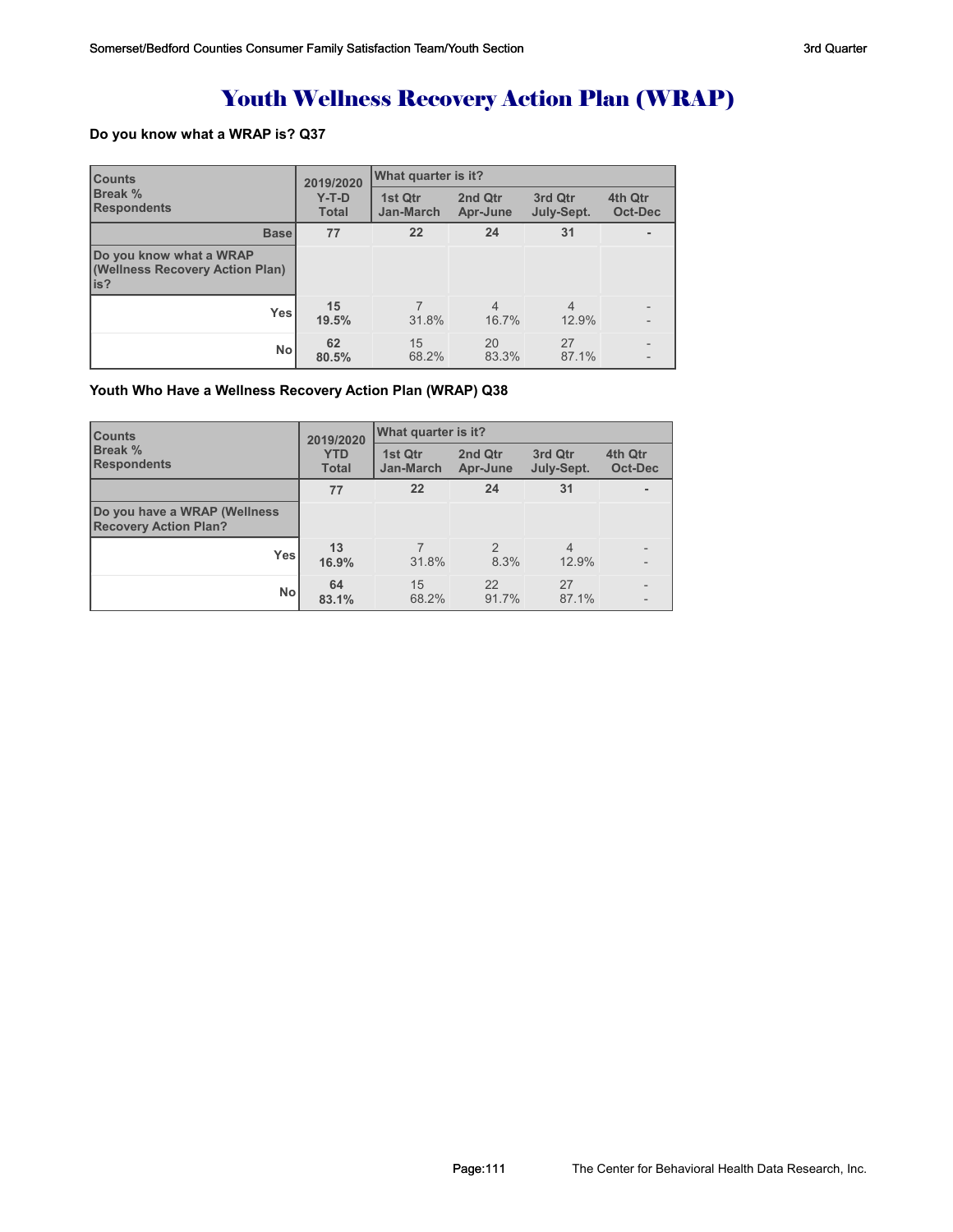### Youth Additional Compliments or Concerns

#### **Youth Addtional Compliments or Concerns Q39**

Q1-This provider is alright.

Q1-The doctor is straightforward but doesn't seem interested in helping, talking, etc. He makes me feel rushed.

Q3-My therapist is very helpful, takes time to help me get through situations. I didn't feel rushed.

Q2-I am very pleased with my doctor.

Q2-I like where I'm going.

Q2-They are the best place I have gone to in my years of therapy.

Q3-They do a good job.

Q3-They're really good. They're working really well for me.

Q3-I'm very thankful for this provider. They do a good job.

Q3-They're a good place to go.

#### **Youth Interested in Having Concerns Addressed Q40**

| <b>Counts</b>                                                                                                                                            | 2019/2020                  | What quarter is it?            |          |                       |                           |  |
|----------------------------------------------------------------------------------------------------------------------------------------------------------|----------------------------|--------------------------------|----------|-----------------------|---------------------------|--|
| Break %<br><b>Respondents</b>                                                                                                                            | <b>YTD</b><br><b>Total</b> | 1st Qtr Ja- 2nd Qtr<br>n-March | Apr-June | 3rd Qtr<br>July-Sept. | 4th Qtr<br><b>Oct-Dec</b> |  |
| *N/A responses reduce total                                                                                                                              | $\overline{2}$             |                                |          |                       |                           |  |
| If you shared problems about<br>vour provider or managed care<br>company during this survey, are<br>you interested in having your<br>concerns addressed? |                            |                                |          |                       |                           |  |
| Yes                                                                                                                                                      |                            |                                |          |                       |                           |  |
| <b>No</b>                                                                                                                                                | 100.0%                     |                                | 100.0%   | 100.0%                |                           |  |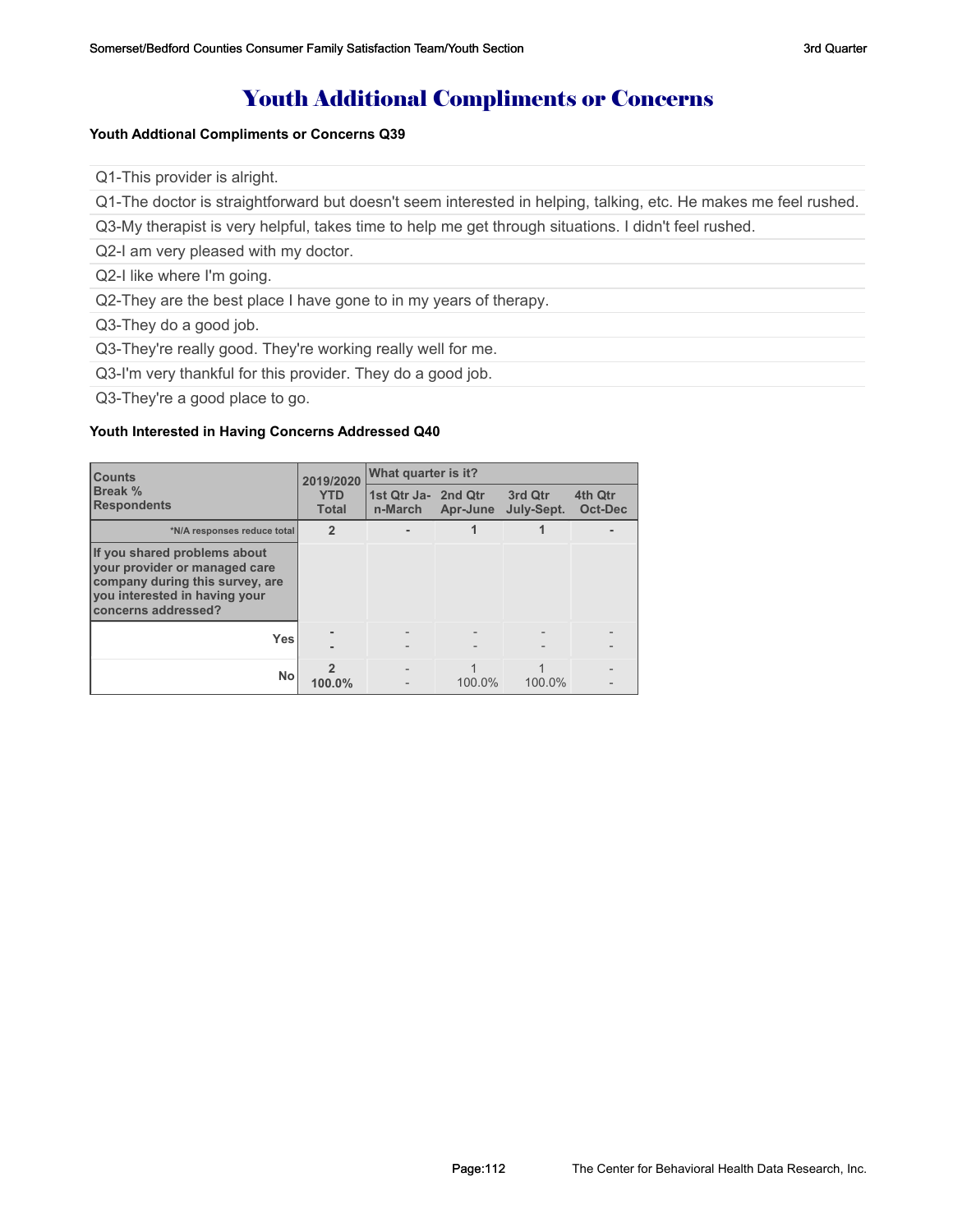### Provider Responses

### **Provider Responses to 2nd Quarter (April - June 2020) C/FST Report**

The below comments are shown in recognition of the time, attention and interest providers have shown, in listening to and utilizing C/FST data as an additional input in their internal QI processes.

The C/FST is extremely impressed and pleased with the time, effort, and quality of responses to the C/FST data. It is recognized that providers necessarily contend with a host of regulatory, clinical, and operational issues and we value both their time and commitment.

### **What performance improvement efforts are you developing based on these survey results?**

"Appropriate community supports will be discussed with parent at time of treatment planning and ongoing through course of services." This will be documented in the "content of progress notes, CM notes and content of treatment plans."

"Clear information on who to contact if my child needs immediate help between appointments" will also be documented in the "content of progress notes, CM notes and content of treatment plans. Parent/client signature on crisis plan that also includes contact numbers in event of crisis."

With regard to frequent provider cancellations, (the) "Case Manager reviews weekly reports and places calls to all families/members who have not been seen over the course of a 2-week period. If the parent reports frequent cancellations, this is addressed with staff immediately.

Office Manager places weekly quality calls to 5% of our census. If any issues are reported at this time, these issues are forwarded to the Case Manager.

### **Other Provider Comments:**

"(Provider) will continue to work with members and families and provide open and clear communication."

Prior provider comment & C/FST response presented for informational purposes

C/FST comment on a change in calculation formulas – Many providers expressed concern with how members responding "neutral" to a question response option had the tendency to affect the percentages shown for "agree/strongly agree" and disagree/strongly disagree."

In consultation with BHSSBC, we have eliminated "neutral" responses (as we have previously done with "not applicable" responses from the calculations). Charts affected have the disclaimer shown at the top left of the chart.

The Bedford-Somerset C/FST, in consultation with BHSSBC has reduced the questions on the provider response template from six (6) to just two (2) to streamline the response as providers are only being asked to respond to any question/indicator that is below the benchmark on a year-to-date basis and has at least five (5) member responses.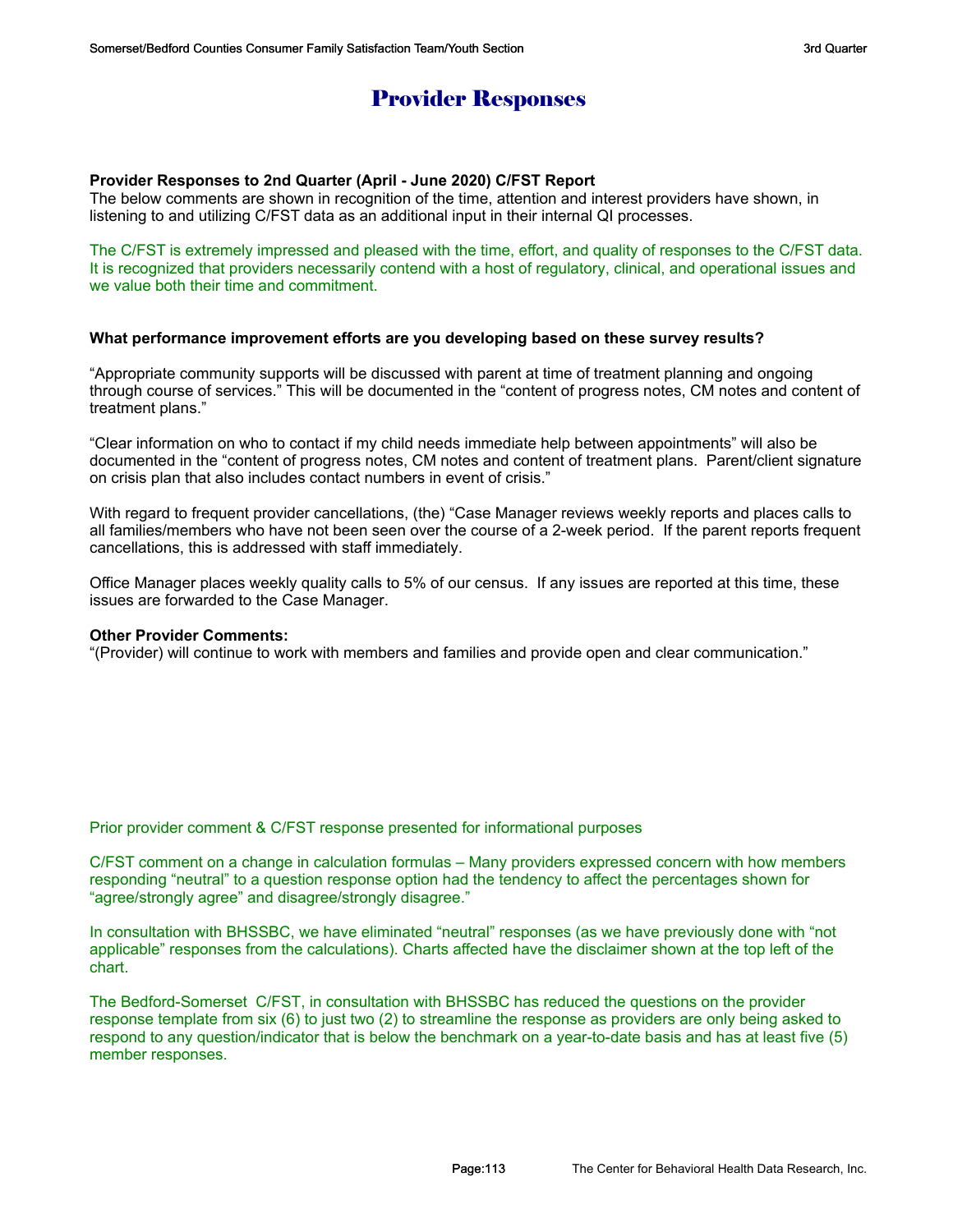# MCO Responses

**Community Care Response to 2nd Quarter (April - June 2020) C/FST Report**

**There was no Community Care response due for the 2nd Quarter.**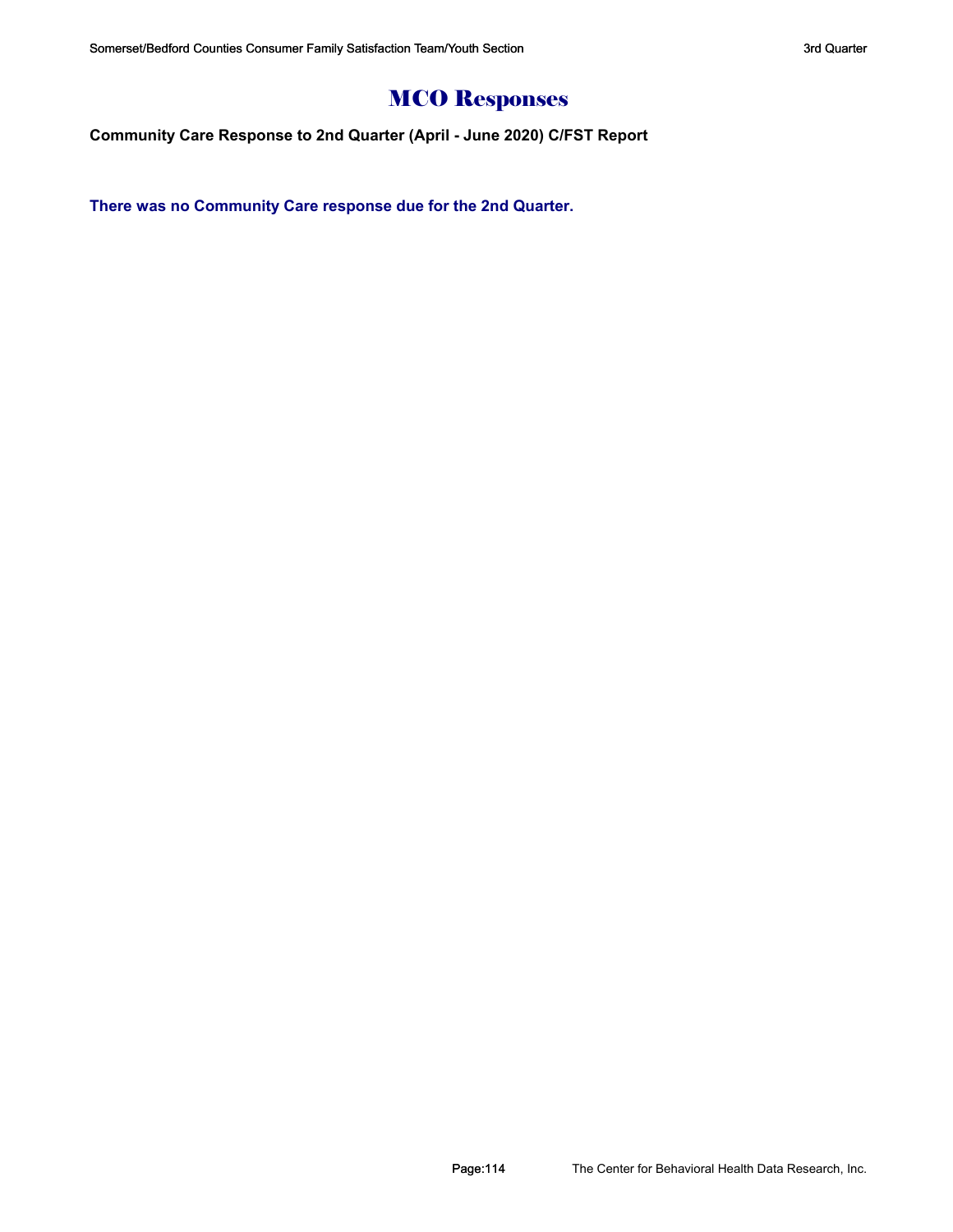## Technical Notes

### **Technical Notes**

### **A. Projected Surveys – July 1, 2020 – December 31, 2020**

The Center for Behavioral Health Data Research, Inc. (CBHDR) has been contracted by BHSSBC to manage the Someset-Bedford C/FST and to conduct 264 C/FST surveys between July 1, 2020 and December 31, 2020. This number represents a six-month transition period between fiscal and calendar year.

The targeted surveys for the calendar year 2020 are 534 general-purpose and 100 special focus surveys between January 1, 2020 and December 31, 2020. This represents approximately 2.4% of Somerset-Bedford's HealthChoices membership and approximately 18.3% of individuals receiving behavioral health services.

### **B. Focus**

**The targeted survey activity includes 323 Somerset and 211 Bedford C/FST surveys. The sub-targets by member category include 347 adults, 73 youth and 114 families with individual sub-targets for each of those categories for each county.** Additionally, CBHDR will achieve a representative sampling of all service levels, age groupings, gender, zip code and providers.

### **C. C/FST Survey Process**

The survey instruments were developed under the guidance and direction of BHSSBC and the Somerset-Bedford C/FST Advisory Committee consistent with the requirements and guidelines of *DPW's Appendix L*. The Committee is comprised of individuals representing PerformCare adult, parent/family, and youth membership, county provider staff, and staff members of BHSSBC, PerformCare, and The Center for Behavioral Health Data Research, Inc. including the Somerset-Bedford C/FST Program Director.

Adult, family and youth survey questions are reviewed and evaluated annually for their relevance and effectiveness by the Advisory Committee and BHSSBC; additions, deletions, and changes are usually made to the questionnaires at the start of a new fiscal year in July.

Surveys are completed via two methods. The first method involved surveyors making visits to service area providers to conduct surveys with any PerformCare members who happened to be at the provider during that time and who wished to participate in the survey. The second method involved calling PerformCare members and offering to do face-to-face or phone surveys with them

The interview questions are designed to determine member satisfaction and perceptions of PerformCare (the MCO), provider access, treatment experiences, recovery-oriented practices and outcomes. Care has been taken to ensure that collection and analysis is standardized, accurate and provides formative reliable data on critical system indicators that can be used to drive change and improvement.

Many of the questions incorporate the Recovery Oriented System Indicators (ROSI) including those under: *Validated Personhood, Person Centered Decision Making & Choice, Self –Care, Wellness & Meaning, Rights & Informed Consent, and Treatment Options* as these primarily relate to the managed care organization and provider practices. ROSI questions also include community support and infrastructure including those under: *Community Integration, Social Relationships, Basic Life Resources, and Peer Support & Self-Help*. The C/FST also added questions from the Comprehensive, Continuous, Integrated System of Care (CCISC) model.

The member responses and results of the survey process are shared with the MCO and providers on a quarterly basis with each provider receiving its own specific member responses (in the aggregate) in addition to the overall report. The C/FST information is to become part of operational and clinical processes, assist in decisionmaking and help drive performance and quality. A key to this outcome is MCO and provider acknowledgement of, and response to, the process.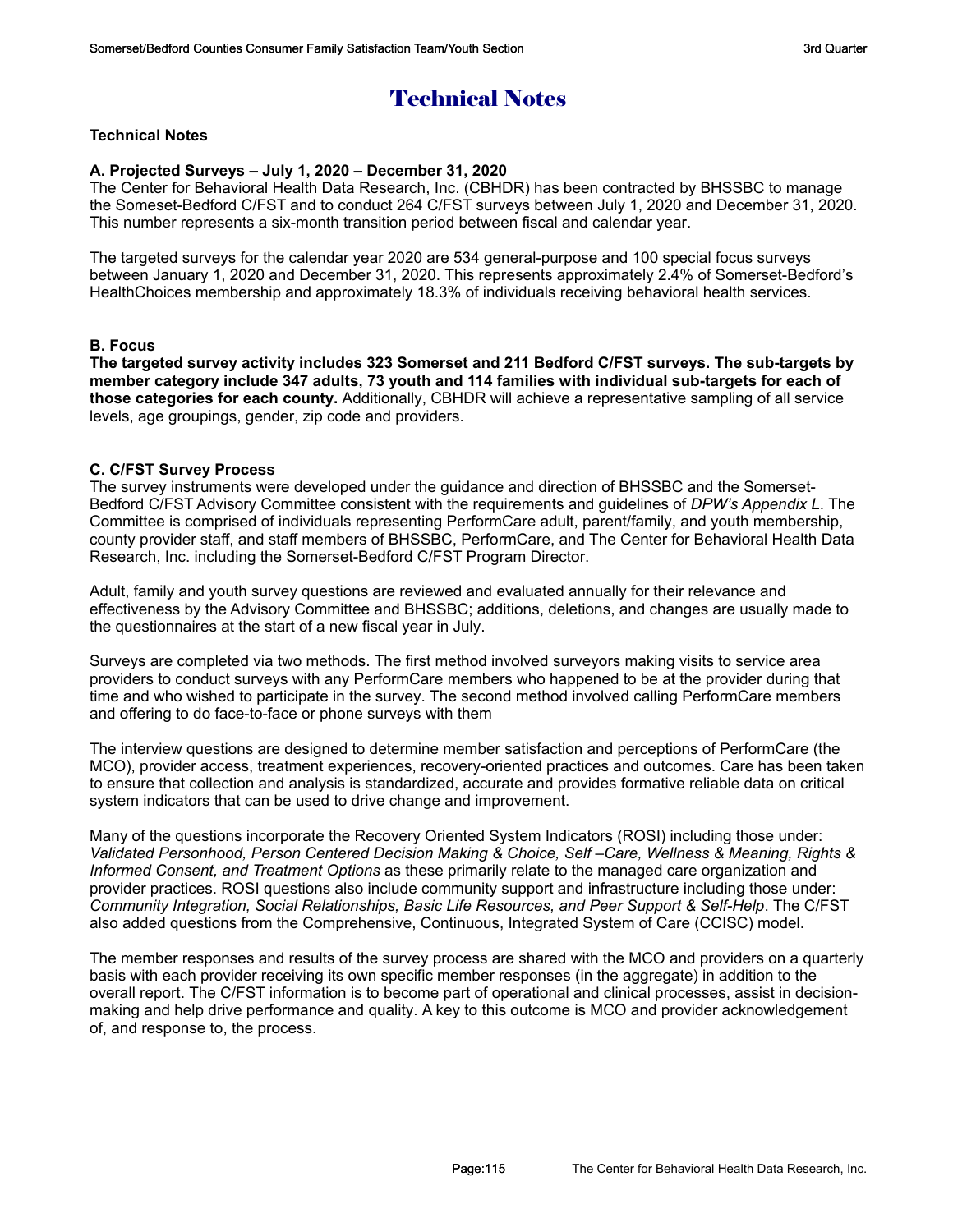### **D. Survey Methodology Population/Sampling**

The overall sample size of 534 represents approximately 18.3% of Perform Care's Somerset-Bedford County behavioral health membership and yields a 95% confidence level with a plus/minus 4.6% margin of error when divided by the membership in Somerset and Bedford counties. The overall target sample of 534 is then divided by a specific provider's percent of Perform Care's membership to arrive at a target sample size for each individual provider. This is defined as a proportional-stratified sample for each provider.

### **E. Data Analysis and Reporting**

Survey instrument development, data entry, and data analysis were conducted using the SNAP software and incorporated Likert scale, multiple choice and narrative responses. In addition, participants were able to skip questions or stop the interview at any point during the data collection process. As a result, the number of respondents (N) for each question and the total number of surveys completed may vary.

Respondents were offered the choice of answering; *"strongly agree", "agree", "neutral", "disagree"*, or *"strongly disagree*", and a straight *"yes"* or *"no"* to some questions. Other questions asked for a verbal opinion or reasons for an answer. Additionally, some questions provide for a non-applicable response, which can also alter the total when reconciling the *"agree"*, *"neutral"* and, *"disagree"* responses.

An appropriate benchmark system is utilized to highlight positive findings and better recognize areas requiring improvement – see below. The objective of adding benchmarks to the Quarterly Report is to communicate member satisfaction in a format that captures readers' attention and focuses analysis. The format should make it easier to identify areas of success versus areas that require improvement with increased interest in understanding member satisfaction scores.

At or above 90% Benchmark – **Satisfactory**

Between 90%-90% - **Monitor**

### Below 80% - **Requires Action**

In addition to Benchmarking data to identify changes, trends and issues, other refinements have also been added to the quarterly reports. These include:

1. **Quarter-to-Quarter Analysis:** It is difficult to draw any conclusions from a single quarter, which represents a "snapshot" in time. Thus, a quarter-to-quarter comparison was added so that member responses can be tracked over time.

2. **Face-to-Face Variations:** The collected data can be evaluated overall and then by source of interview, including that collected by telephone, compared to that data collected in face-to-face interviews. These reports can be requested.

3. **Sample Characteristics:** Significant variances in member responses between quarters are also evaluated by the size and characteristics of the member sample. Any variances in member age range, treatment service level or provider is also noted.

4. **Cross-Tabulation:** Using the SNAP software, member responses to a particular interview question can be evaluated by any other data characteristic including age, level of service, provider or treatment category.

5. **Quarterly Provider Report:** As one quarter of member responses are only a snap-shot in time, a quarterly provider report was developed to show member responses by provider, by quarter, with a year-to-date average which is more useful in identifying trends, drawing conclusions and recommending improvements.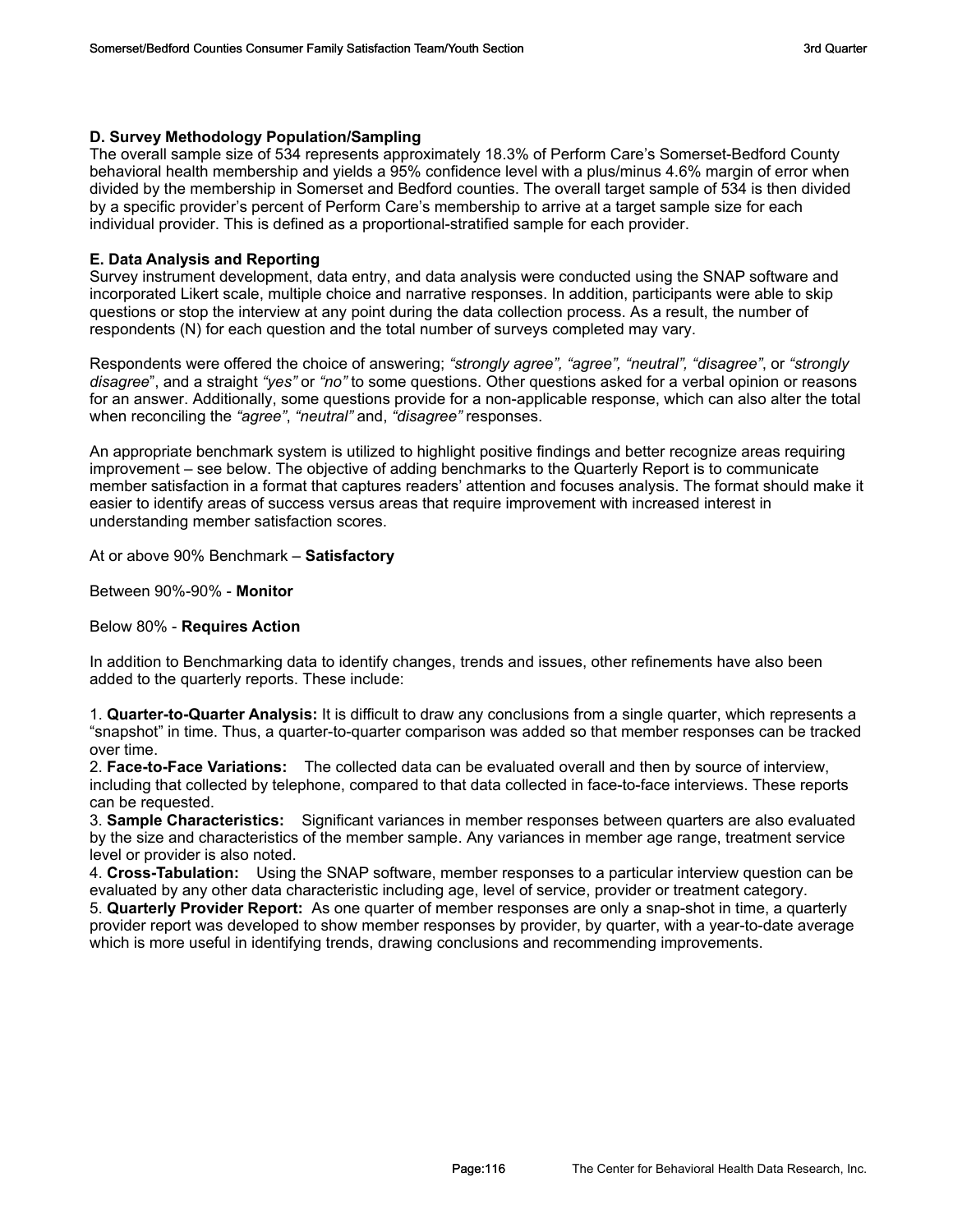These data analysis enhancements are designed to provide additional interpretative capability for the reader in order to develop useful information regarding member perceptions of treatment access, provider treatment, recovery orientation, and outcomes.

### **F. Limitations**

There are always limitations to the administration of a survey. The following is a discussion of two significant limitations experienced during the administration process.

1. When attempting to assess satisfaction among a sample population, a telephone survey has both advantages and disadvantages. One of the advantages is that the time needed for data collection is far less than what would be needed for either face-to-face interviews or a mailed survey. An additional advantage is that it provides a way to collect data, in a far more cost-effective manner than face-to-face interviewing. The major disadvantage to telephonic methodology is that consumers are eliminated from the survey if they have no access to a phone, or if the available phone number is inaccurate.

2. **Survey data obtained from members may be for service(s) rendered in a different time than when the survey was actually conducted.** Thus, it is difficult to assume that changes in data between quarters (actual counts and percentage) represent trends – good or bad. It is best to review year-to-date data and both member and provider demographics within a particular survey period in order to place the results into perspective.

### **C/FST Program Member Assistance & Reporting**

### 1. **Monthly Status & Problem Resolution**

Consistent with the requirements of DHS's Appendix L, BHSSBC, PerformCare, and the C/FST Program Director communicate on a regular basis and meet monthly. The ongoing dialogue focuses on a review of program implementation, compliance with Appendix L, evolving findings, removing barriers, the member request for assistance process, and outreach to un-served or underserved member identification.

### 2. **Member Request for Assistance**

In cooperation with BHSSBC, the Somerset-Bedford C/FST developed a referral mechanism to assist members that identify service specific issues and concerns during the interview process. If the member desires to have their concern or issue immediately addressed, the surveyor obtains the member's consent to release the information, completes a Member Request for Assistance form, reviews it with the C/FST Program Director, and forwards the form to BHSSBC.

The form requires a description of the reason the member is requesting assistance and a desired resolution/outcome description from the member. The request is checked as either urgent or non-urgent and the member is advised they can expect to be contacted within the next 30 days or sooner, depending on the nature of the issue.

### **Anonymous Member Concern(s)**

In addition to a Member Request for Assistance, the C/FST surveyor may submit an Anonymous Member Concern form to BHSSBC in cases where the surveyor believes BHSSBC should be made aware of the member's concern but the member declined to release their contact information.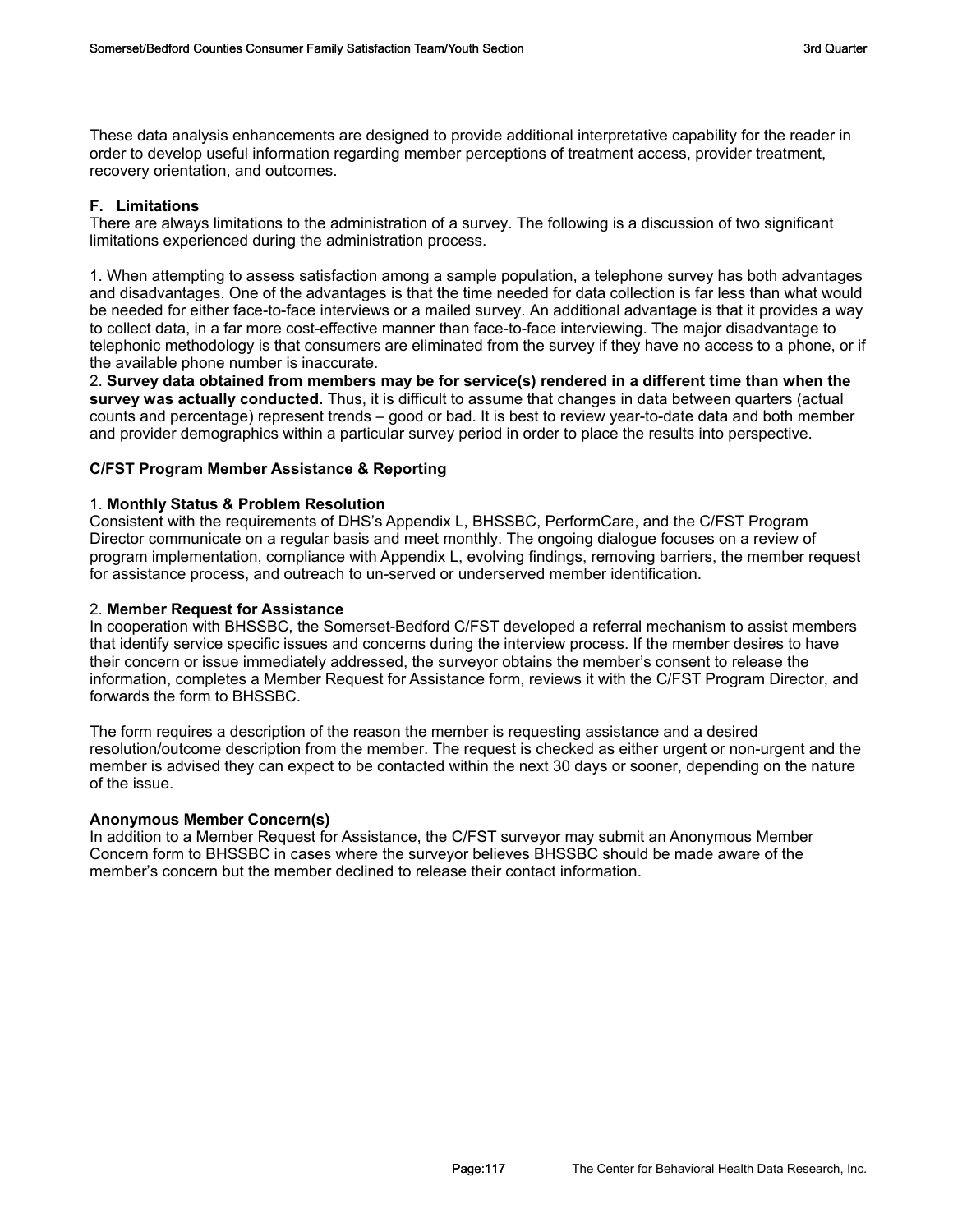### **Critical Incident Reporting**

It is the responsibility of the C/FST surveyor to report any unusual incident that occurs during the interview process. This includes awareness of abuse or alleged abuse of a member, seclusion, restraint, alleged medication errors, or talk of suicide.

### **3. Confidentiality, Consent and Protection of Participant Information**

There are several mechanisms in place to safeguard confidentiality and protection of participant information.

1. Potential participants are assured of the confidentiality of their opinions.

2. Potential participants are also assured their opinions will not negatively affect the services they are currently receiving.

3. Individuals who indicated they did not wish to participate had their names or the name(s) of their child removed from the list of potential participants and were not contacted again.

4. Everyone contacted via telephone received another explanation of the survey during the survey introduction and were given another opportunity to opt in or out of participation.

5. Employee Confidentiality Statements are completed annually, and prior to any interviews/surveys conducted on behalf of the Center for Behavioral Health Data Research, Inc. and Somerset-Bedford HealthChoices.

6. Policies and practices for the storage, access, and disposal of participant records are designed to protect personal information and maintain confidentiality.

The oversight and monitoring of interviewers and calls are in accordance with approved protocols and are implemented in collaboration with CBHDR and BHSSBC.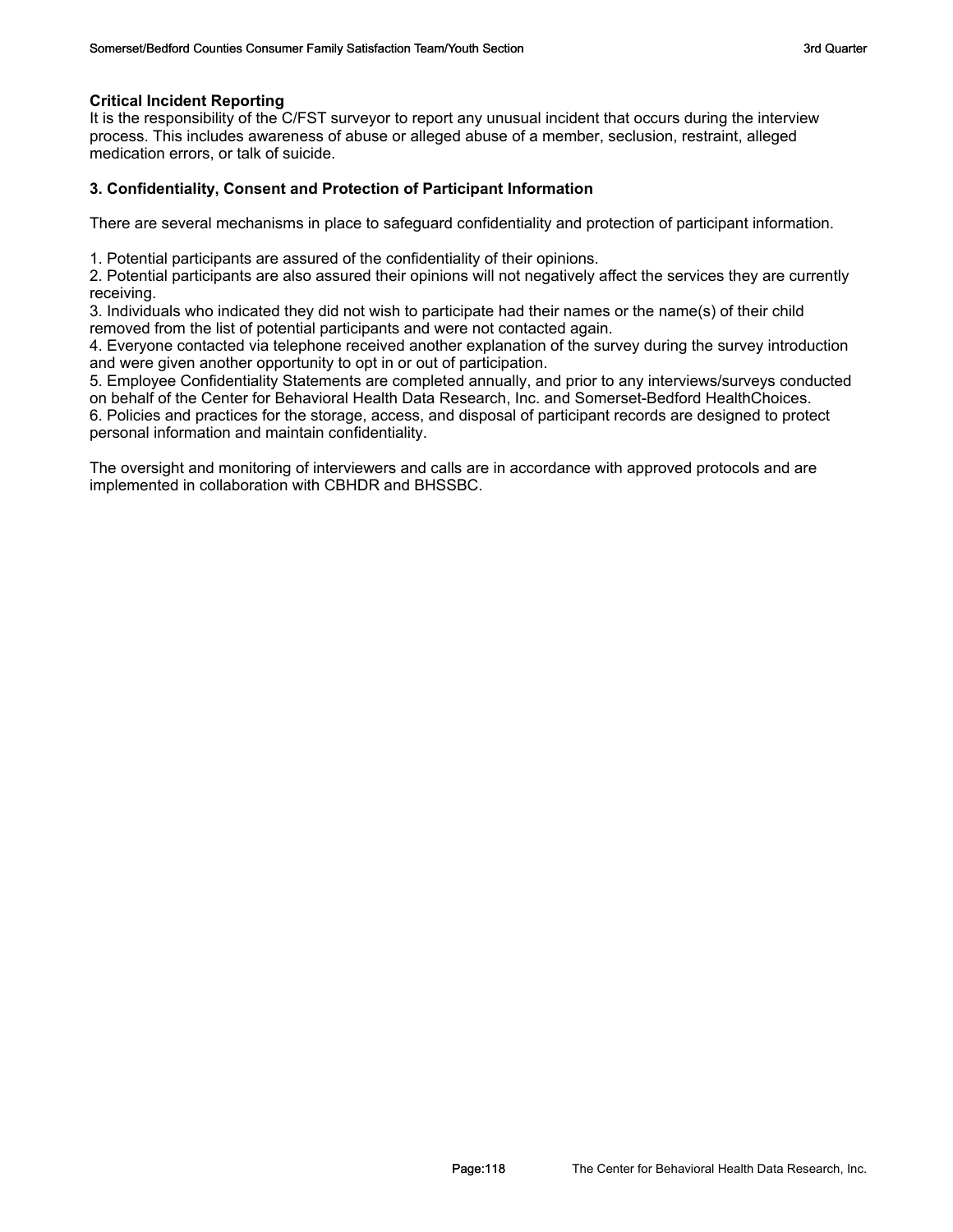| Table Title | Somerset/Bedford Counties Consumer Family Satisfaction Team/Youth Section                                                 |            | 3rd Quarter<br>Start End<br>page page |
|-------------|---------------------------------------------------------------------------------------------------------------------------|------------|---------------------------------------|
|             |                                                                                                                           |            |                                       |
| 1           | Youth Type of Survey Q4                                                                                                   | 87         | 87                                    |
|             | 2 Youth County Q5                                                                                                         | 87         | 87                                    |
|             | 3 Youth Zip Code Q6                                                                                                       | 88         | 88                                    |
|             | 4 Youth Gender Q7                                                                                                         | 89         | 89                                    |
| 5           | Youth Age Q8                                                                                                              | 89         | 89                                    |
|             | 6 Youth Race Q9                                                                                                           | 90         | 90                                    |
|             | 7 Youth Race Literals Q9A                                                                                                 | 90         | 90                                    |
| 8           | Youth Primary Service Q10                                                                                                 | 90         | 90                                    |
| 9           | Do you know who Community Care is? Q11A                                                                                   | 91         | 91                                    |
|             | 10 Do you know where to find the number to call Community Care with questions Q11B                                        | 91         | 91                                    |
|             | 11 Are you aware that you can file a complaint if needed? Q11C                                                            | 91         | 91                                    |
|             | 12 Are you aware that you can file a grievance if needed? Q11D                                                            | 92         | 92                                    |
|             | 13 Youth Satisfaction with PerformCare Literals Q11E                                                                      | 92         | 92                                    |
|             | 14 The people I spoke to at Community Care were helpful. Q12                                                              | 92         | 92                                    |
|             | 15 Youth Community Care's Complaint Process Q13                                                                           | 93         | 93                                    |
|             | 16 Youth Community Care's Grievance Process Q14                                                                           | 93         | 93                                    |
|             | 17 Youth Satisfaction with Community Care's Complaint Process Literals Q14A                                               | 93         | 93                                    |
|             | 18 Youth Treatment Provider Q15                                                                                           | 94         | 94                                    |
|             | 19 Youth Treatment Provider Literals Q15A                                                                                 | 94         | 94                                    |
|             | 20 Youth Treatment Service Q16                                                                                            | 95         | 95                                    |
|             | 21 Youth Service Level Literals Q16A                                                                                      | 95         | 95                                    |
|             | 22 Release of information to coordinate with Primary Care Physician Q17                                                   | 96         | 96                                    |
|             | 23 Youth Choice Q18                                                                                                       | 96         | 96                                    |
|             | 24 Youth Choice Literals Q18A                                                                                             | 96         | 96                                    |
|             | 25 Youth Duration of Provider Relationship Q19                                                                            | 97         | 97                                    |
|             | 26 We meet at times that are convenient for me Q20A                                                                       | 97         | 97                                    |
|             | 27 I feel I was able to get the help I neededQ20B                                                                         | 98         | 98                                    |
|             | 28 Access Literal Comments Q20C                                                                                           | 98<br>98   | 98<br>98                              |
|             | 29 The treatment I'm receiving meets my needs. Q21A<br>30 Provider helped me create a plan to deal with any problem. Q21B | 99         | 99                                    |
|             | 31 Treatment Experience Literal Comments Q21C                                                                             | 99         | 99                                    |
|             | 32 I am included in meetings about my treatment. Q22                                                                      | 99         | 99                                    |
|             | 33 Youth Literal Q22A                                                                                                     | 99         | 99                                    |
|             | 34 I have been given clear information on who to contact if I need immediate help Q23A                                    | 100        | 100                                   |
|             | 35 Provider asked me what I think I needed to work on and helped me create a plan. . Q23B                                 | 100        | 100                                   |
|             | 36 Staff treat me with respect and sees me as an equal partner Q23C                                                       | 101        | 101                                   |
|             | 37 Staff talked with me about community supports  Q23D                                                                    | 101        | 101                                   |
|             | 38 Recovery Oriented Practices Literals Q23E                                                                              | 101        | 101                                   |
|             | 39 I manage strong feelings better. (anger, fear, etc) Q24A                                                               | 102        | 102                                   |
|             | 40 I make better choices about how to deal with day to day life. Q24B                                                     | 102        | 102                                   |
| 41          | I don't get in trouble as often as I did before treatment. Q24C                                                           | 103        | 103                                   |
|             | 42 I believe treatment is working because I feel better. Q24D                                                             | 103        | 103                                   |
| 43          | Youth Outcome Literal Comments Q24E                                                                                       | 103        | 104                                   |
| 44          | Have you had any issues or problems with services from provider? Q25                                                      | 105        | 105                                   |
| 45          | If yes, what were the issues or problems with services from provider? Q26                                                 | 105        | 105                                   |
| 46          | Q26 Literal Comment                                                                                                       | 105        | 105                                   |
| 47          | Were you able to resolve these issues or problems with providerQ27                                                        | 106        | 106                                   |
| 48          | If you chose to not take any action, why? Q28                                                                             | 106        | 106                                   |
| 49          | Q28 Literal Comment                                                                                                       | 106        | 106                                   |
| 50          | Youth Treatment Impact on Quality of Life Q29                                                                             | 107        | 107                                   |
| 51          | Youth Opportunity to Make Treatment Decisions Q30                                                                         | 107        | 107                                   |
| 52          | Youth Ability to Receive Needed Care Q31                                                                                  | 108        | 108                                   |
| 53          | Youth Reason for Not Getting Needed Care Q32                                                                              | 108        | 108                                   |
|             | 54 Youth Reason for Not Getting Needed Care Literals Q32A                                                                 | 108        | 108                                   |
| 55          | Youth Discharge Due to Lack of Following Treatment Plan Q33                                                               | 109        | 109                                   |
| 56          | Youth Behavioral Health Medications Q34                                                                                   | 109        | 109                                   |
| 57<br>58    | Youth Difficulty in Obtaining Medications Q35<br>Youth Difficulty in Obtaining Medications Q35A                           | 110<br>110 | 110<br>110                            |
| 59          | My provider has talked to me about options to help me quit smoking Q36                                                    | 110        | 110                                   |
|             |                                                                                                                           |            |                                       |